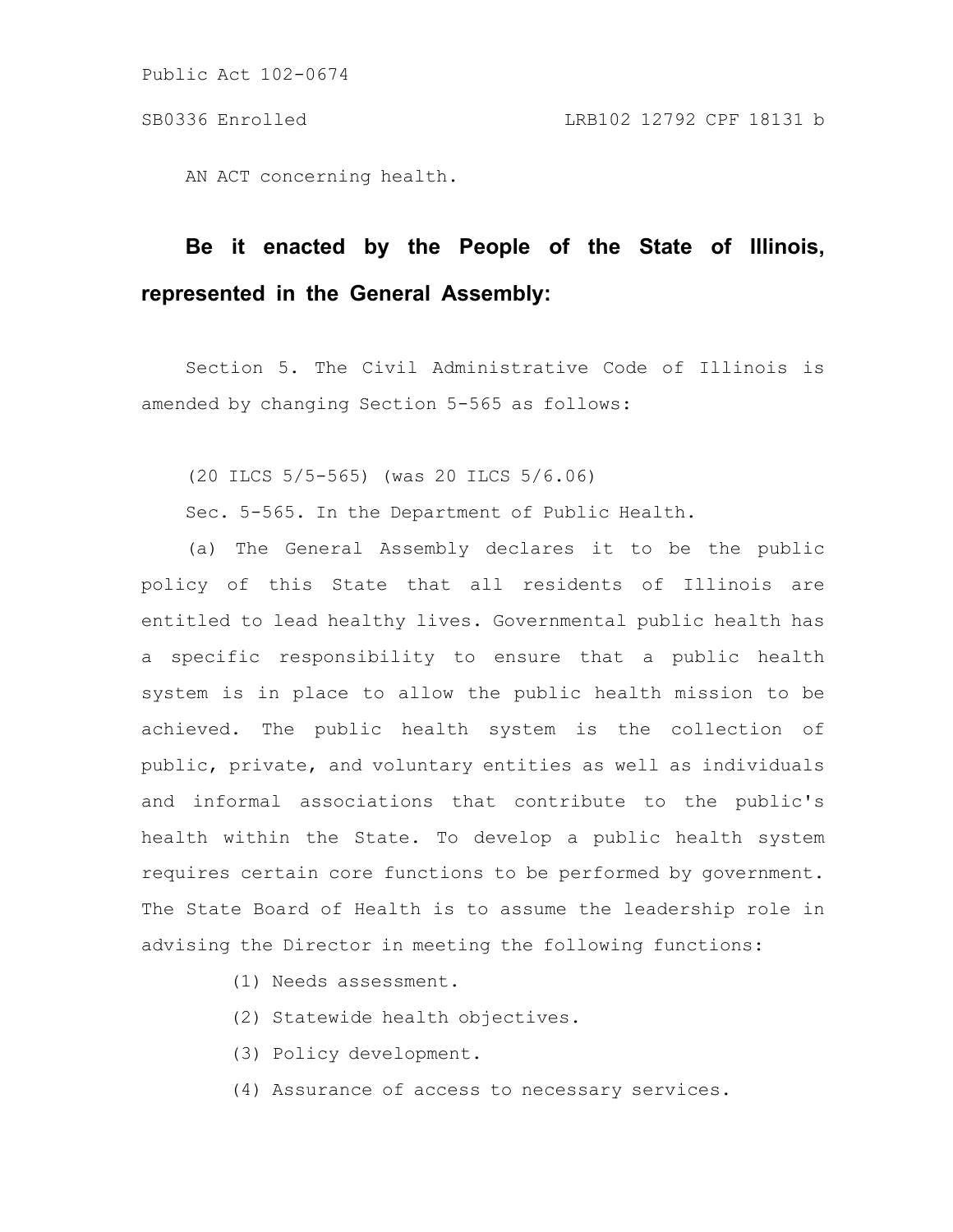# SB0336 Enrolled LRB102 12792 CPF 18131 b

There shall be a State Board of Health composed of 20 persons, all of whom shall be appointed by the Governor, with the advice and consent of the Senate for those appointed by the Governor on and after June 30, 1998, and one of whom shall be a senior citizen age 60 or over. Five members shall be physicians licensed to practice medicine in all its branches, one representing a medical school faculty, one who is board certified in preventive medicine, and one who is engaged in private practice. One member shall be a chiropractic physician. One member shall be a dentist; one an environmental health practitioner; one a local public health administrator; one a local board of health member; one a registered nurse; one a physical therapist; one an optometrist; one a veterinarian; one a public health academician; one a health care industry representative; one a representative of the business community; one a representative of the non-profit public interest community; and 2 shall be citizens at large.

The terms of Board of Health members shall be 3 years, except that members shall continue to serve on the Board of Health until a replacement is appointed. Upon the effective date of Public Act 93-975 (January 1, 2005), in the appointment of the Board of Health members appointed to vacancies or positions with terms expiring on or before December 31, 2004, the Governor shall appoint up to 6 members to serve for terms of 3 years; up to 6 members to serve for terms of 2 years; and up to 5 members to serve for a term of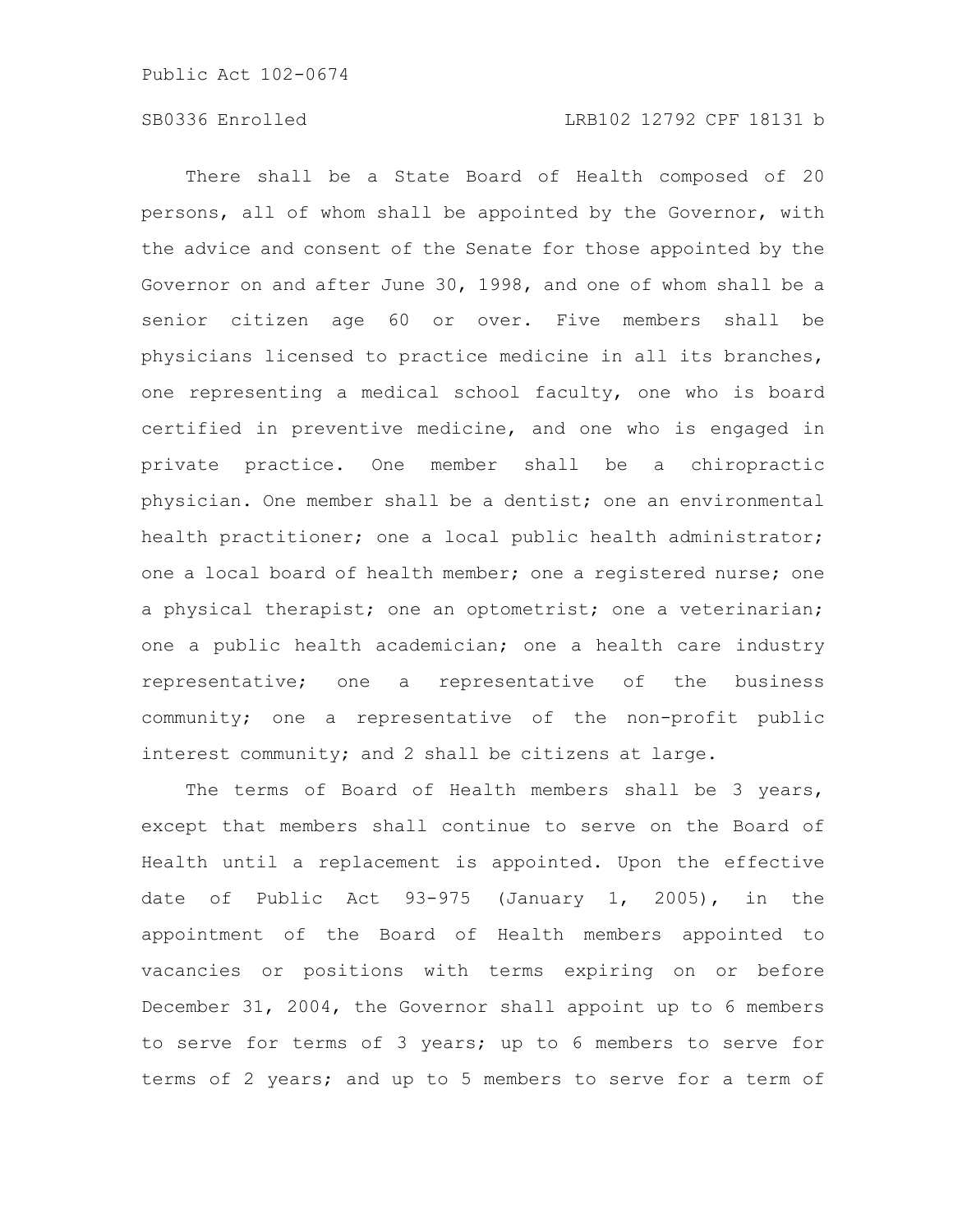### SB0336 Enrolled LRB102 12792 CPF 18131 b

one year, so that the term of no more than 6 members expire in the same year. All members shall be legal residents of the State of Illinois. The duties of the Board shall include, but not be limited to, the following:

(1) To advise the Department of ways to encourage public understanding and support of the Department's programs.

(2) To evaluate all boards, councils, committees, authorities, and bodies advisory to, or an adjunct of, the Department of Public Health or its Director for the purpose of recommending to the Director one or more of the following:

(i) The elimination of bodies whose activities are not consistent with goals and objectives of the Department.

(ii) The consolidation of bodies whose activities encompass compatible programmatic subjects.

(iii) The restructuring of the relationship between the various bodies and their integration within the organizational structure of the Department.

(iv) The establishment of new bodies deemed essential to the functioning of the Department.

(3) To serve as an advisory group to the Director for public health emergencies and control of health hazards.

(4) To advise the Director regarding public health policy, and to make health policy recommendations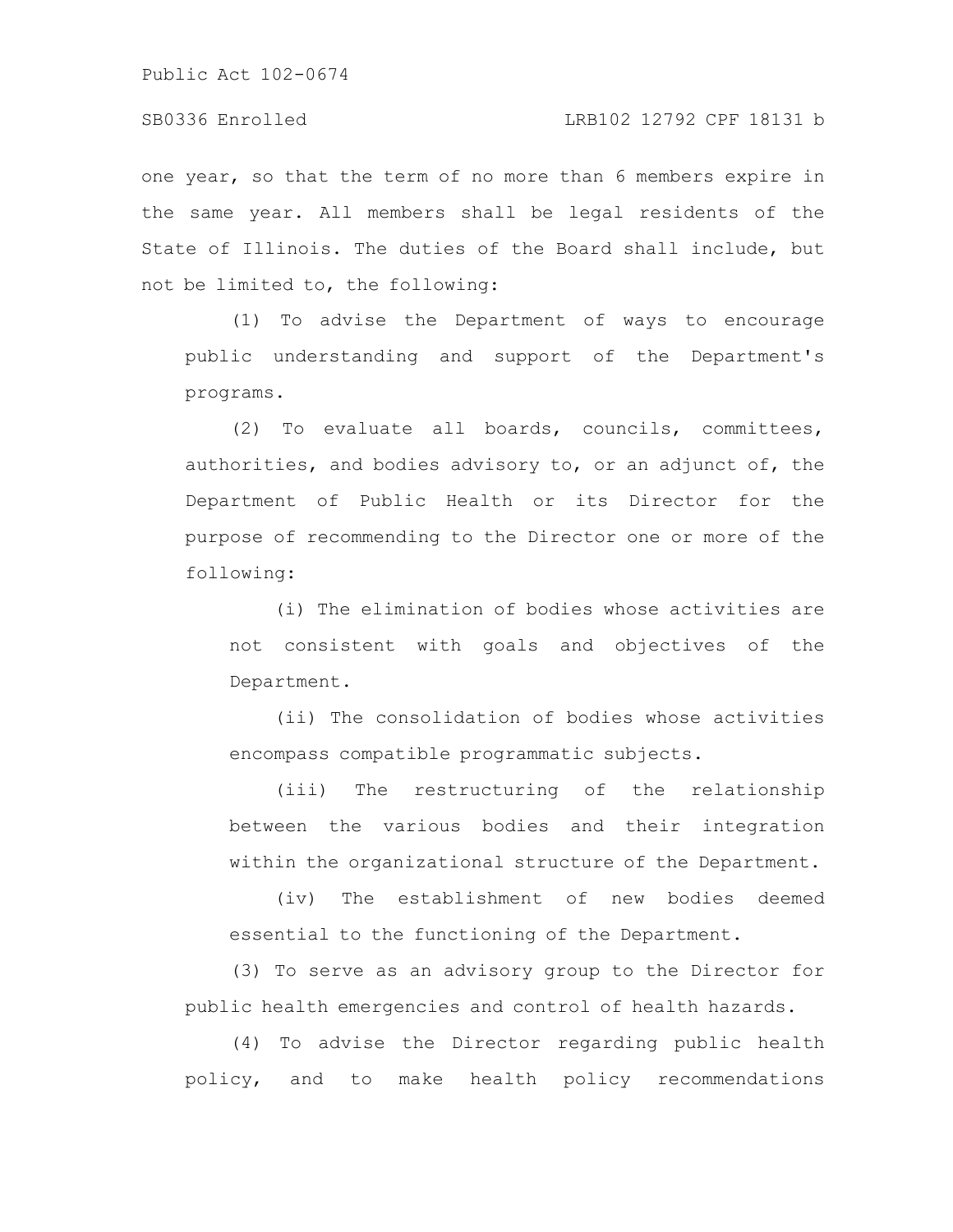regarding priorities to the Governor through the Director.

(5) To present public health issues to the Director and to make recommendations for the resolution of those issues.

(6) To recommend studies to delineate public health problems.

(7) To make recommendations to the Governor through the Director regarding the coordination of State public health activities with other State and local public health agencies and organizations.

(8) To report on or before February 1 of each year on the health of the residents of Illinois to the Governor, the General Assembly, and the public.

(9) To review the final draft of all proposed administrative rules, other than emergency or peremptory rules and those rules that another advisory body must approve or review within a statutorily defined time period, of the Department after September 19, 1991 (the effective date of Public Act 87-633). The Board shall review the proposed rules within 90 days of submission by the Department. The Department shall take into consideration any comments and recommendations of the Board regarding the proposed rules prior to submission to the Secretary of State for initial publication. If the Department disagrees with the recommendations of the Board, it shall submit a written response outlining the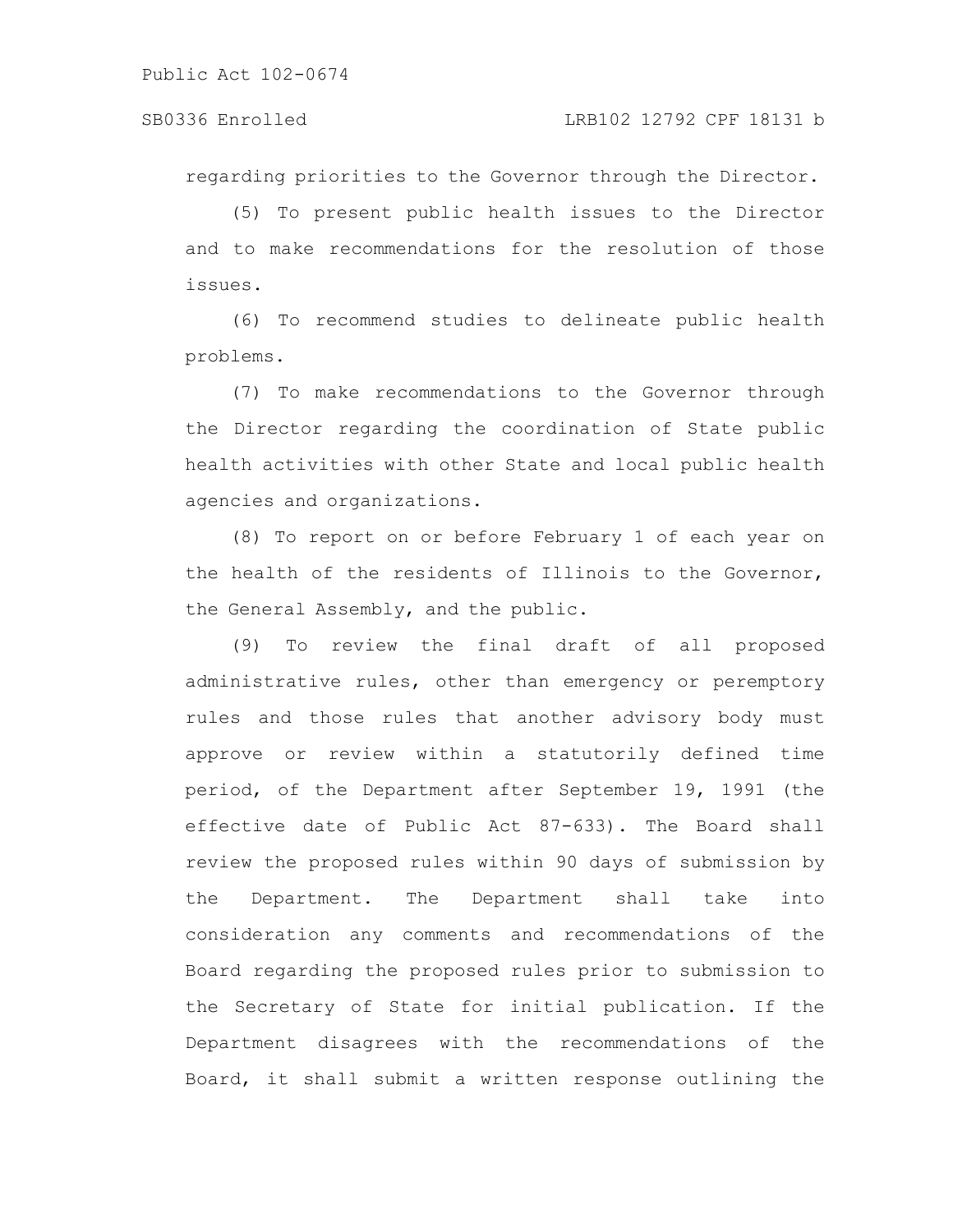#### SB0336 Enrolled LRB102 12792 CPF 18131 b

reasons for not accepting the recommendations.

In the case of proposed administrative rules or amendments to administrative rules regarding immunization of children against preventable communicable diseases designated by the Director under the Communicable Disease Prevention Act, after the Immunization Advisory Committee has made its recommendations, the Board shall conduct 3 public hearings, geographically distributed throughout the State. At the conclusion of the hearings, the State Board of Health shall issue a report, including its recommendations, to the Director. The Director shall take into consideration any comments or recommendations made by the Board based on these hearings.

(10) To deliver to the Governor for presentation to the General Assembly a State Health Assessment (SHA) and a State Health Improvement Plan (SHIP). The first 5 such plans shall be delivered to the Governor on January 1, 2006, January 1, 2009, January 1, 2016, January 1, 2021, and December 31, 2022  $\frac{\pi}{6}$   $\frac{30}{2022}$ , and then every 5 years thereafter.

The State Health Assessment and State Health Improvement Plan shall assess and recommend priorities and strategies to improve the public health system, the health status of Illinois residents, reduce health disparities and inequities, and promote health equity. The State Health Assessment and State Health Improvement Plan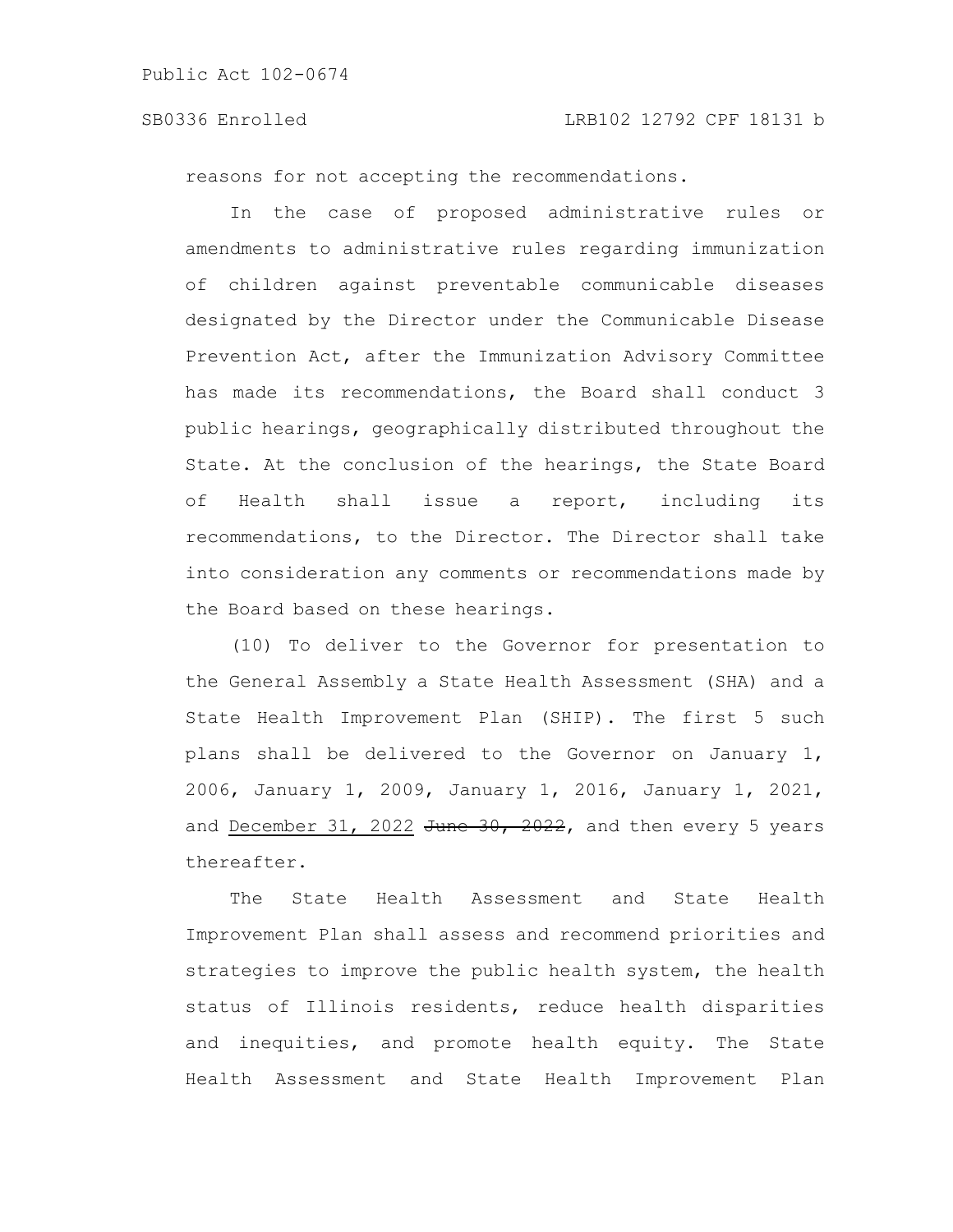# SB0336 Enrolled LRB102 12792 CPF 18131 b

development and implementation shall conform to national Public Health Accreditation Board Standards. The State Health Assessment and State Health Improvement Plan development and implementation process shall be carried out with the administrative and operational support of the Department of Public Health.

The State Health Assessment shall include comprehensive, broad-based data and information from a variety of sources on health status and the public health system including:

(i) quantitative data, if it is available, on the demographics and health status of the population, including data over time on health by gender identity, sexual orientation, race, ethnicity, age, socio-economic factors, geographic region, disability status, and other indicators of disparity;

(ii) quantitative data on social and structural issues affecting health (social and structural determinants of health), including, but not limited to, housing, transportation, educational attainment, employment, and income inequality;

(iii) priorities and strategies developed at the community level through the Illinois Project for Local Assessment of Needs (IPLAN) and other local and regional community health needs assessments;

(iv) qualitative data representing the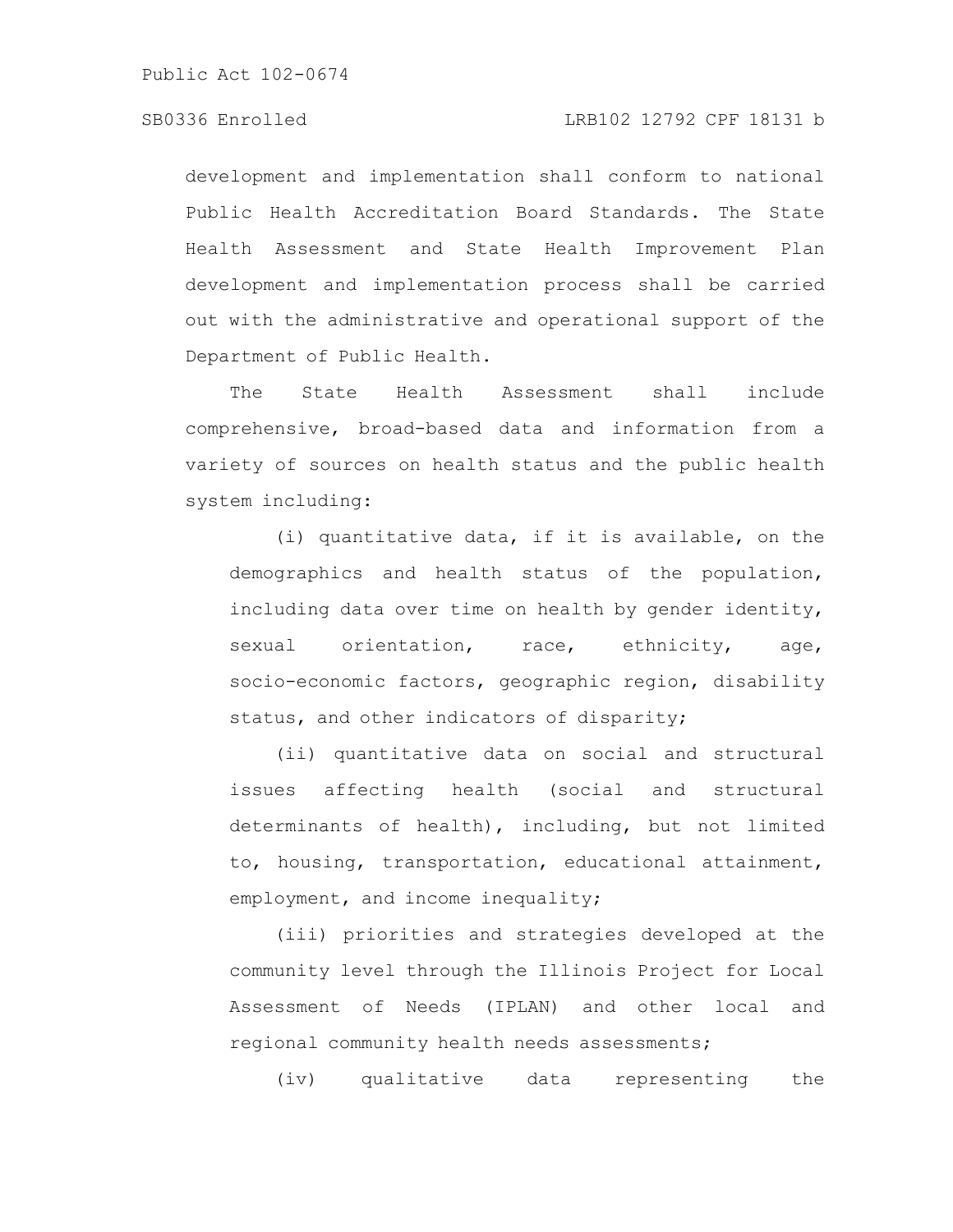population's input on health concerns and well-being, including the perceptions of people experiencing disparities and health inequities;

(v) information on health disparities and health inequities; and

(vi) information on public health system strengths and areas for improvement.

The State Health Improvement Plan shall focus on prevention, social determinants of health, and promoting health equity as key strategies for long-term health improvement in Illinois.

The State Health Improvement Plan shall identify priority State health issues and social issues affecting health, and shall examine and make recommendations on the contributions and strategies of the public and private sectors for improving health status and the public health system in the State. In addition to recommendations on health status improvement priorities and strategies for the population of the State as a whole, the State Health Improvement Plan shall make recommendations, provided that data exists to support such recommendations, regarding priorities and strategies for reducing and eliminating health disparities and health inequities in Illinois; including racial, ethnic, gender identification, sexual orientation, age, disability, socio-economic, and geographic disparities. The State Health Improvement Plan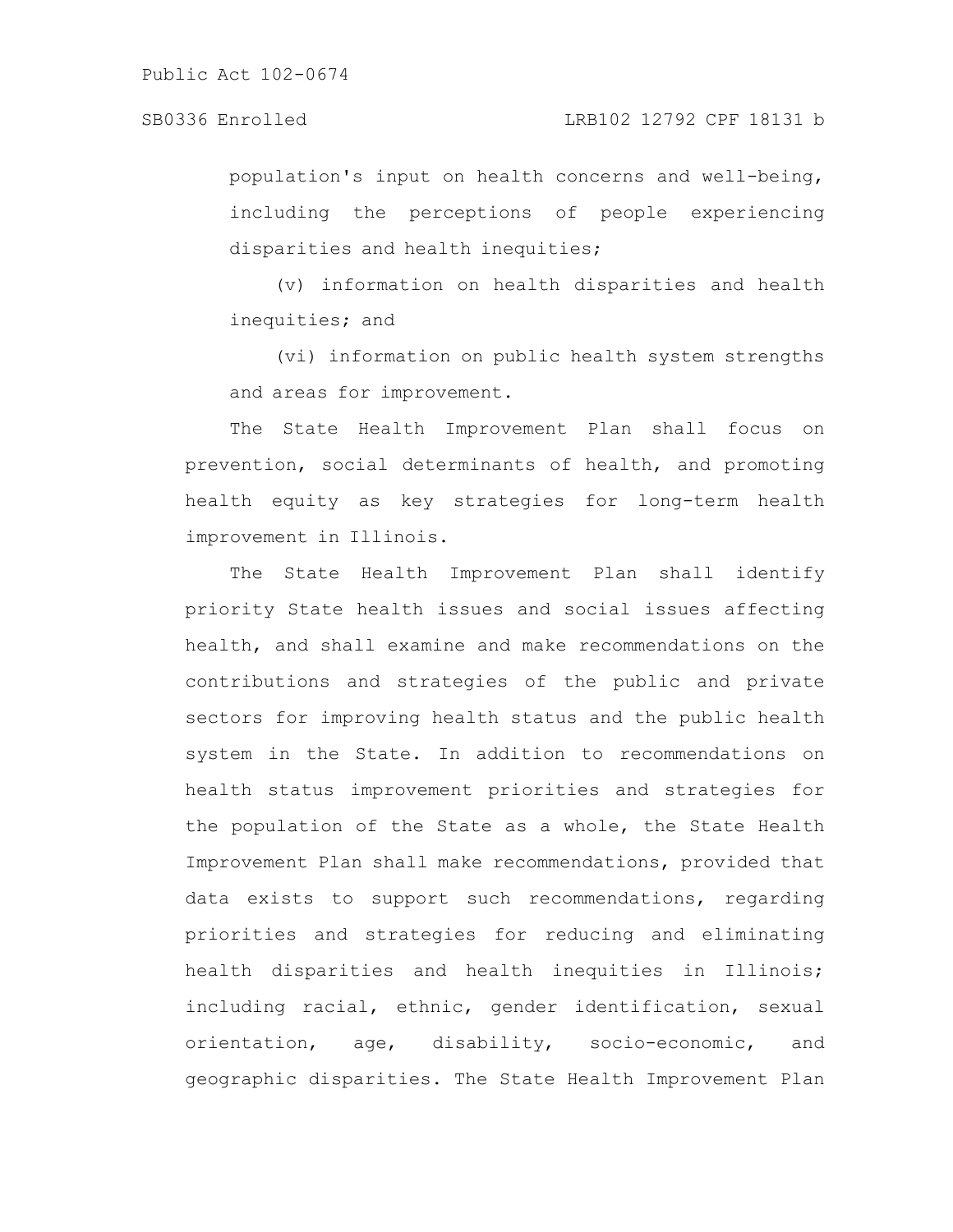shall make recommendations regarding social determinants of health, such as housing, transportation, educational attainment, employment, and income inequality.

The development and implementation of the State Health Assessment and State Health Improvement Plan shall be a collaborative public-private cross-agency effort overseen by the SHA and SHIP Partnership. The Director of Public Health shall consult with the Governor to ensure participation by the head of State agencies with public health responsibilities (or their designees) in the SHA and SHIP Partnership, including, but not limited to, the Department of Public Health, the Department of Human Services, the Department of Healthcare and Family Services, the Department of Children and Family Services, the Environmental Protection Agency, the Illinois State Board of Education, the Department on Aging, the Illinois Housing Development Authority, the Illinois Criminal Justice Information Authority, the Department of Agriculture, the Department of Transportation, the Department of Corrections, the Department of Commerce and Economic Opportunity, and the Chair of the State Board of Health to also serve on the Partnership. A member of the Governor's staff shall participate in the Partnership and serve as a liaison to the Governor's office.

The Director of Public Health shall appoint a minimum of 15 other members of the SHA and SHIP Partnership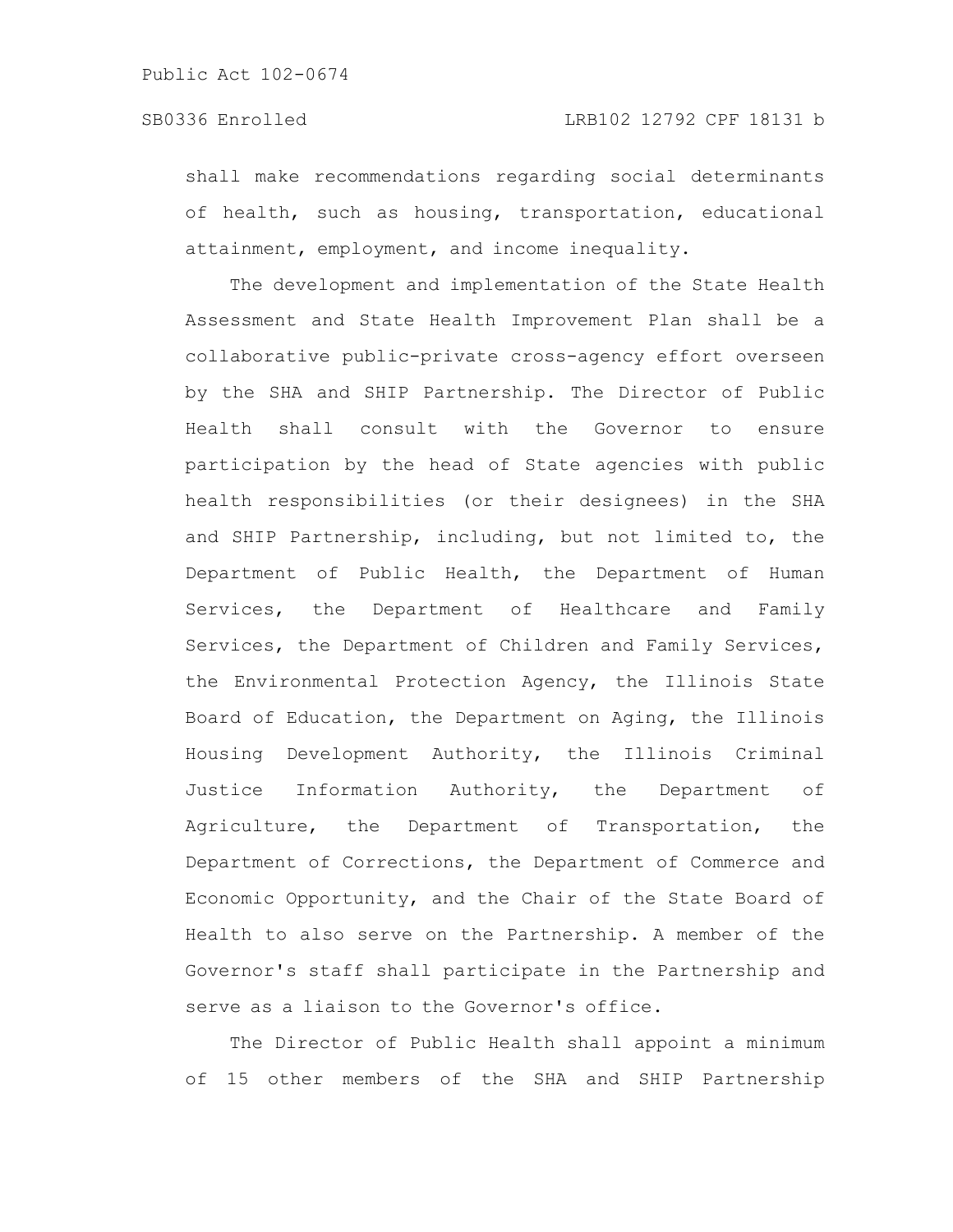representing a range of public, private, and voluntary sector stakeholders and participants in the public health system. For the first SHA and SHIP Partnership after the effective date of this amendatory Act of the 102nd General Assembly, one-half of the members shall be appointed for a 3-year term, and one-half of the members shall be appointed for a 5-year term. Subsequently, members shall be appointed to 5-year terms. Should any member not be able to fulfill his or her term, the Director may appoint a replacement to complete that term. The Director, in consultation with the SHA and SHIP Partnership, may engage additional individuals and organizations to serve on subcommittees and ad hoc efforts to conduct the State Health Assessment and develop and implement the State Health Improvement Plan. Members of the SHA and SHIP Partnership shall receive no compensation for serving as members, but may be reimbursed for their necessary expenses if departmental resources allow.

The SHA and SHIP Partnership shall include: representatives of local health departments and individuals with expertise who represent an array of organizations and constituencies engaged in public health improvement and prevention, such as non-profit public interest groups, groups serving populations that experience health disparities and health inequities, groups addressing social determinants of health, health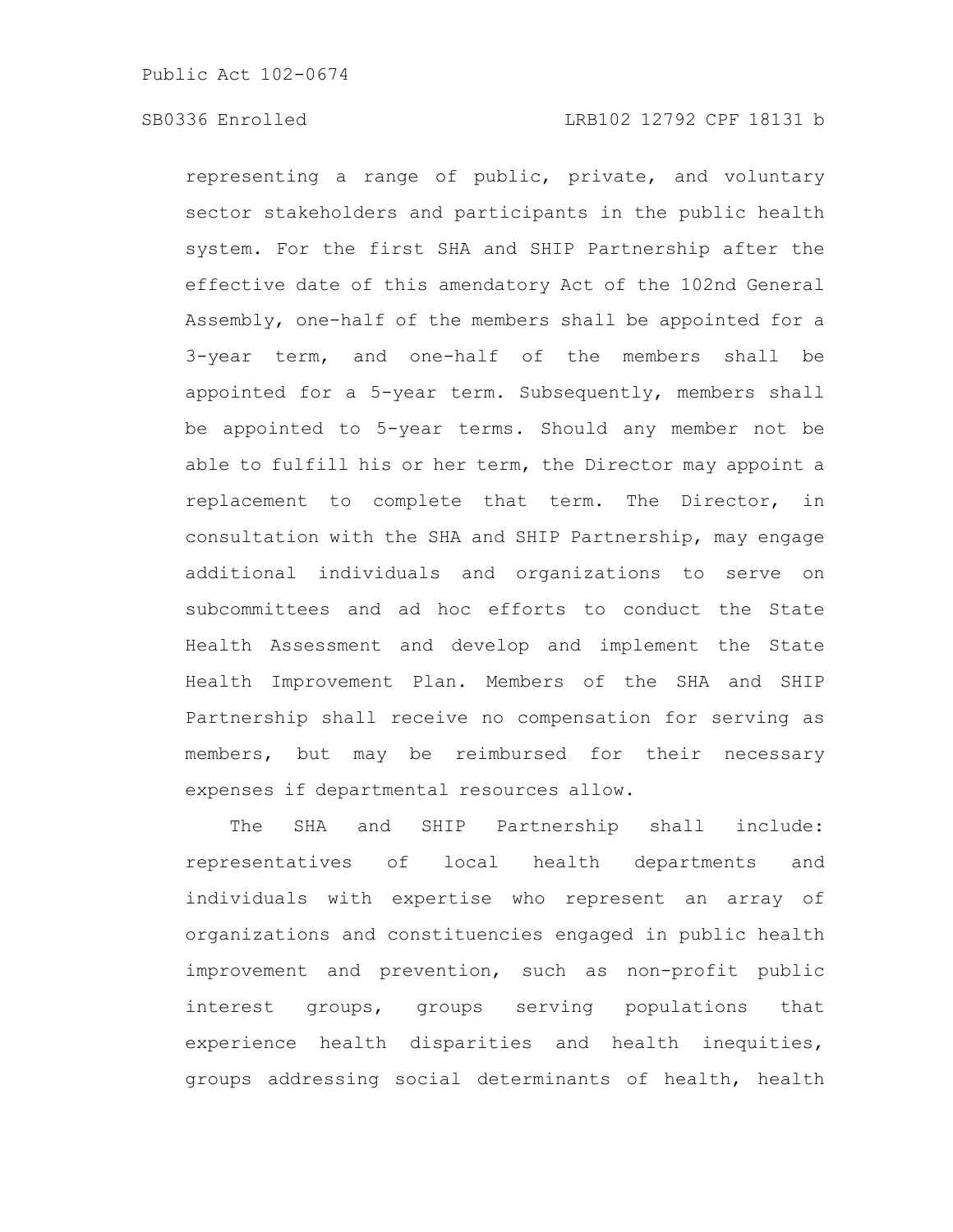issue groups, faith community groups, health care providers, businesses and employers, academic institutions, and community-based organizations.

The Director shall endeavor to make the membership of the Partnership diverse and inclusive of the racial, ethnic, gender, socio-economic, and geographic diversity of the State. The SHA and SHIP Partnership shall be chaired by the Director of Public Health or his or her designee.

The SHA and SHIP Partnership shall develop and implement a community engagement process that facilitates input into the development of the State Health Assessment and State Health Improvement Plan. This engagement process shall ensure that individuals with lived experience in the issues addressed in the State Health Assessment and State Health Improvement Plan are meaningfully engaged in the development and implementation of the State Health Assessment and State Health Improvement Plan.

The State Board of Health shall hold at least 3 public hearings addressing a draft of the State Health Improvement Plan in representative geographic areas of the State.

Upon the delivery of each State Health Assessment and State Health Improvement Plan, the SHA and SHIP Partnership shall coordinate the efforts and engagement of the public, private, and voluntary sector stakeholders and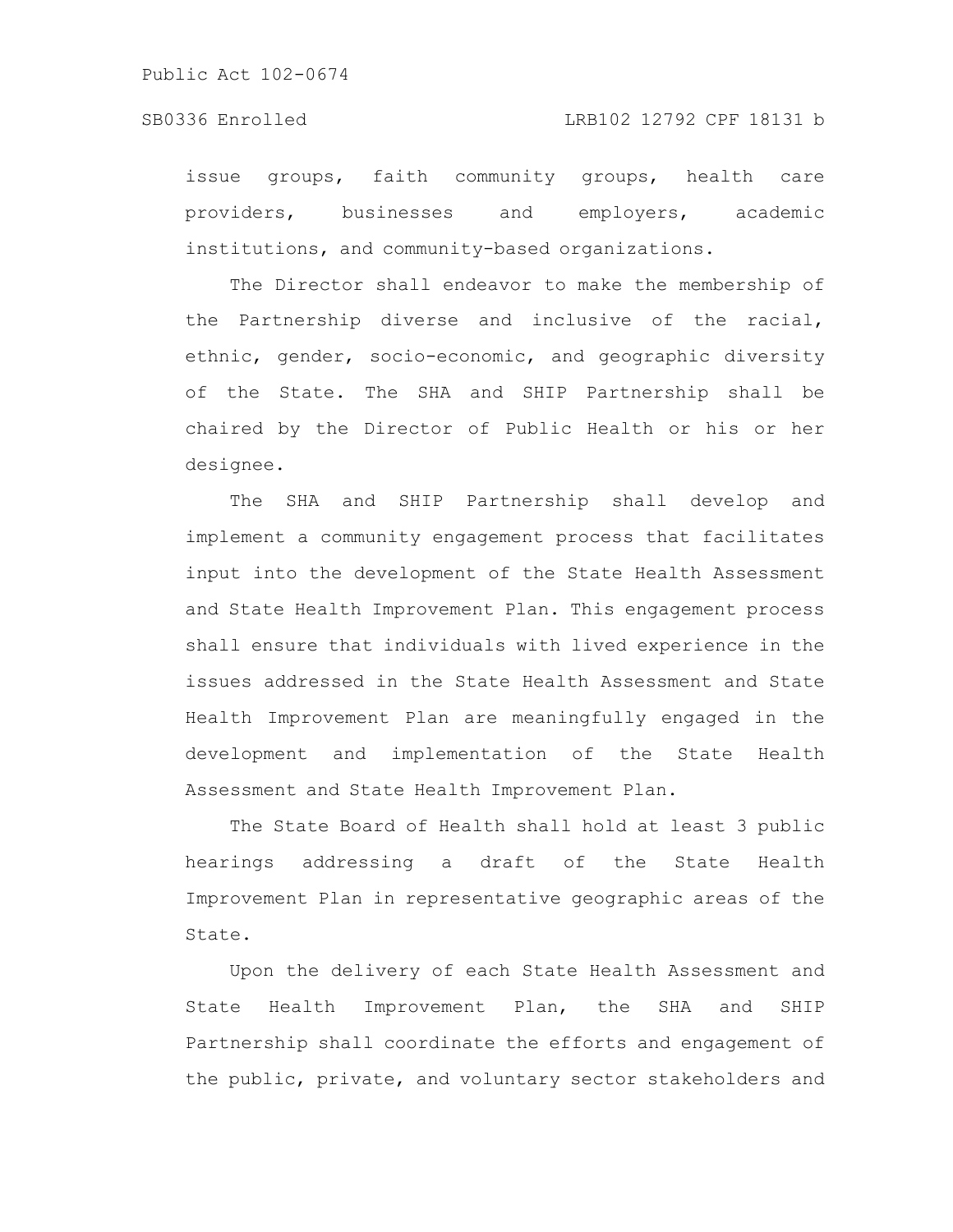participants in the public health system to implement each SHIP. The Partnership shall serve as a forum for collaborative action; coordinate existing and new initiatives; develop detailed implementation steps, with mechanisms for action; implement specific projects; identify public and private funding sources at the local, State and federal level; promote public awareness of the SHIP; and advocate for the implementation of the SHIP. The SHA and SHIP Partnership shall implement strategies to ensure that individuals and communities affected by health disparities and health inequities are engaged in the process throughout the 5-year cycle. The SHA and SHIP Partnership shall regularly evaluate and update the State Health Assessment and track implementation of the State Health Improvement Plan with revisions as necessary. The SHA and SHIP Partnership shall not have the authority to direct any public or private entity to take specific action to implement the SHIP.

The State Board of Health shall submit a report by January 31 of each year on the status of State Health Improvement Plan implementation and community engagement activities to the Governor, General Assembly, and public. In the fifth year, the report may be consolidated into the new State Health Assessment and State Health Improvement Plan.

(11) Upon the request of the Governor, to recommend to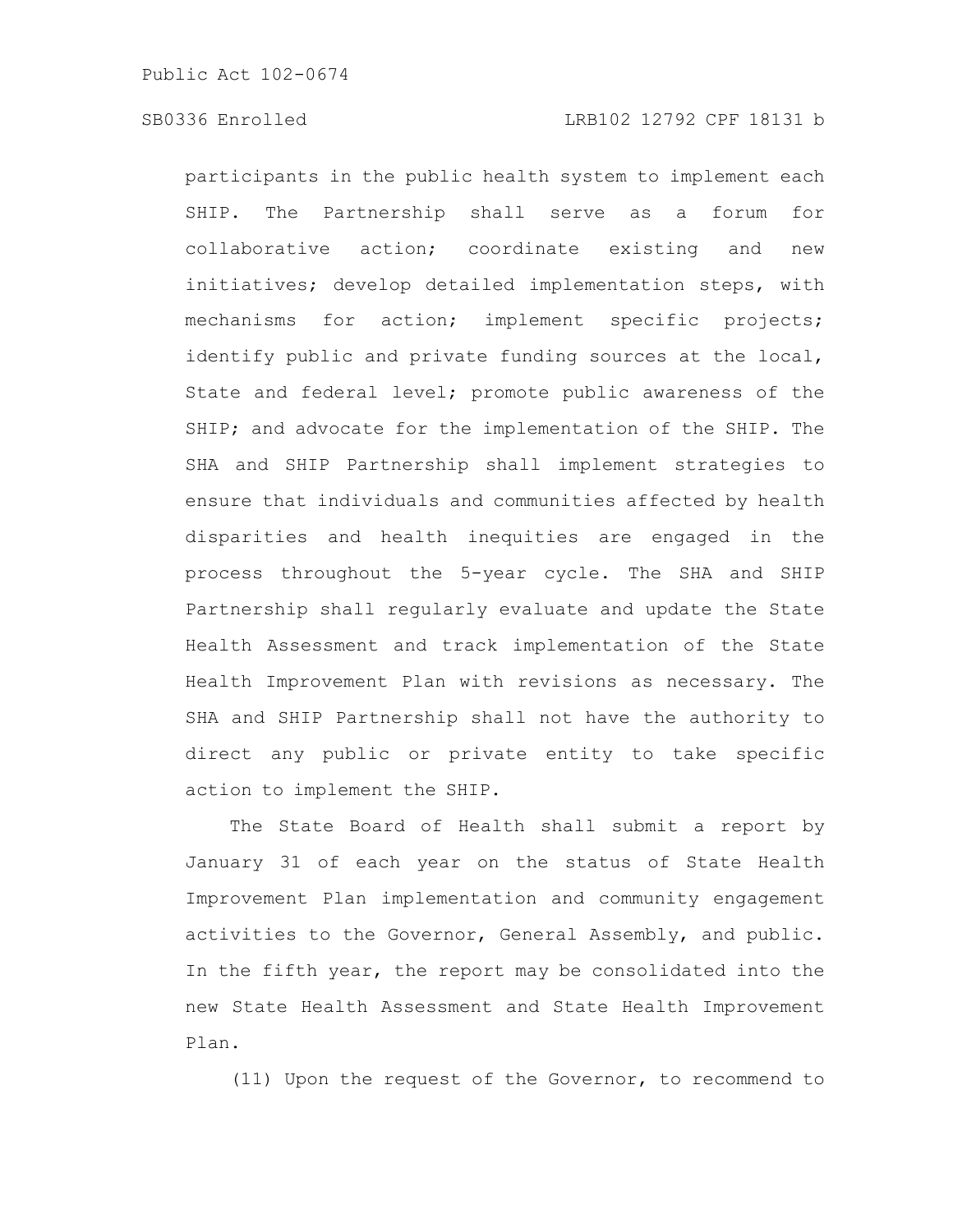the Governor candidates for Director of Public Health when vacancies occur in the position.

(12) To adopt bylaws for the conduct of its own business, including the authority to establish ad hoc committees to address specific public health programs requiring resolution.

(13) (Blank).

Upon appointment, the Board shall elect a chairperson from among its members.

Members of the Board shall receive compensation for their services at the rate of \$150 per day, not to exceed \$10,000 per year, as designated by the Director for each day required for transacting the business of the Board and shall be reimbursed for necessary expenses incurred in the performance of their duties. The Board shall meet from time to time at the call of the Department, at the call of the chairperson, or upon the request of 3 of its members, but shall not meet less than 4 times per year.

(b) (Blank).

(c) An Advisory Board on Necropsy Service to Coroners, which shall counsel and advise with the Director on the administration of the Autopsy Act. The Advisory Board shall consist of 11 members, including a senior citizen age 60 or over, appointed by the Governor, one of whom shall be designated as chairman by a majority of the members of the Board. In the appointment of the first Board the Governor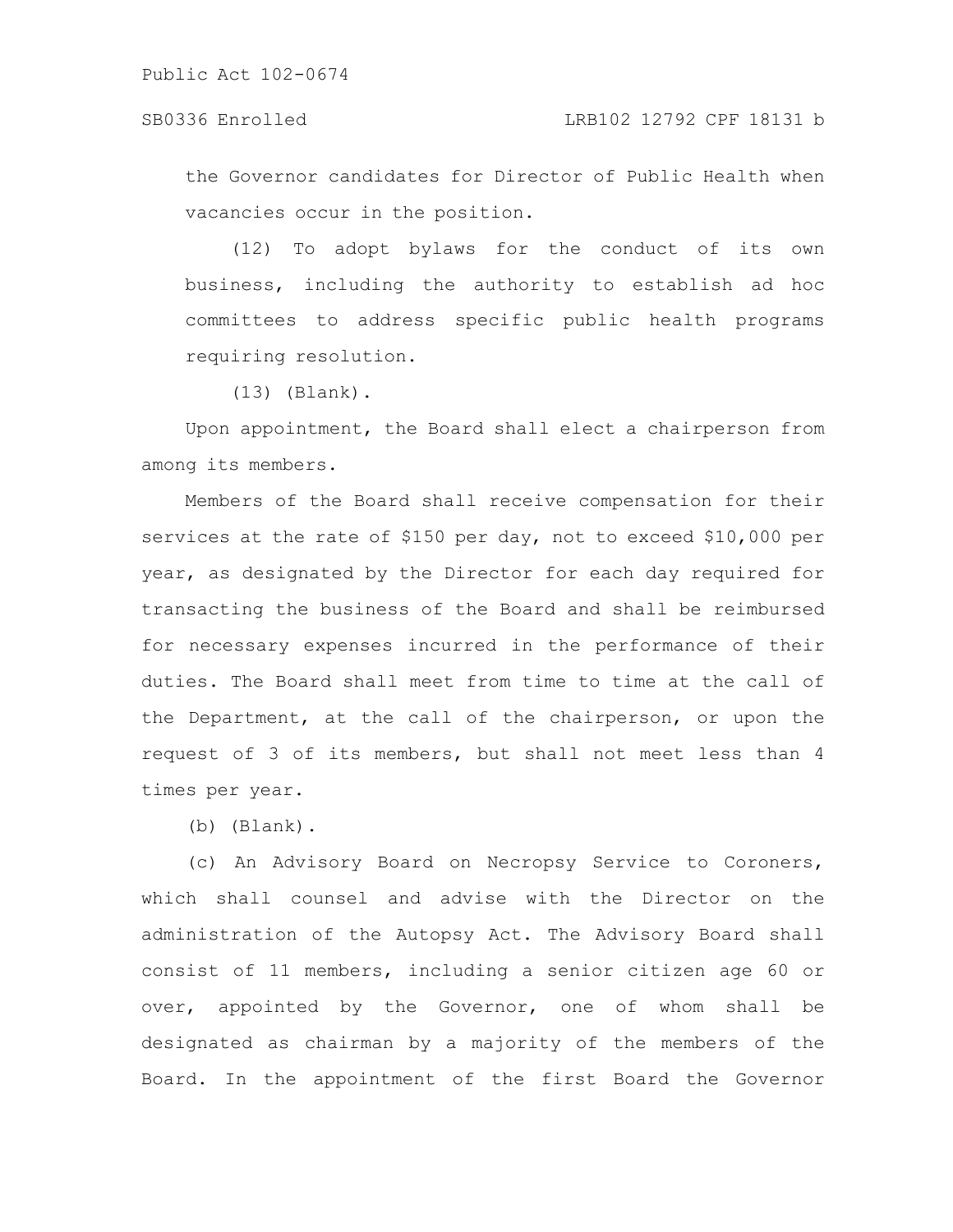shall appoint 3 members to serve for terms of 1 year, 3 for terms of 2 years, and 3 for terms of 3 years. The members first appointed under Public Act 83-1538 shall serve for a term of 3 years. All members appointed thereafter shall be appointed for terms of 3 years, except that when an appointment is made to fill a vacancy, the appointment shall be for the remaining term of the position vacant. The members of the Board shall be citizens of the State of Illinois. In the appointment of members of the Advisory Board the Governor shall appoint 3 members who shall be persons licensed to practice medicine and surgery in the State of Illinois, at least 2 of whom shall have received post-graduate training in the field of pathology; 3 members who are duly elected coroners in this State; and 5 members who shall have interest and abilities in the field of forensic medicine but who shall be neither persons licensed to practice any branch of medicine in this State nor coroners. In the appointment of medical and coroner members of the Board, the Governor shall invite nominations from recognized medical and coroners organizations in this State respectively. Board members, while serving on business of the Board, shall receive actual necessary travel and subsistence expenses while so serving away from their places of residence.

(Source: P.A. 102-4, eff. 4-27-21; 102-558, eff. 8-20-21.)

Section 10. The Department of Professional Regulation Law of the Civil Administrative Code of Illinois is amended by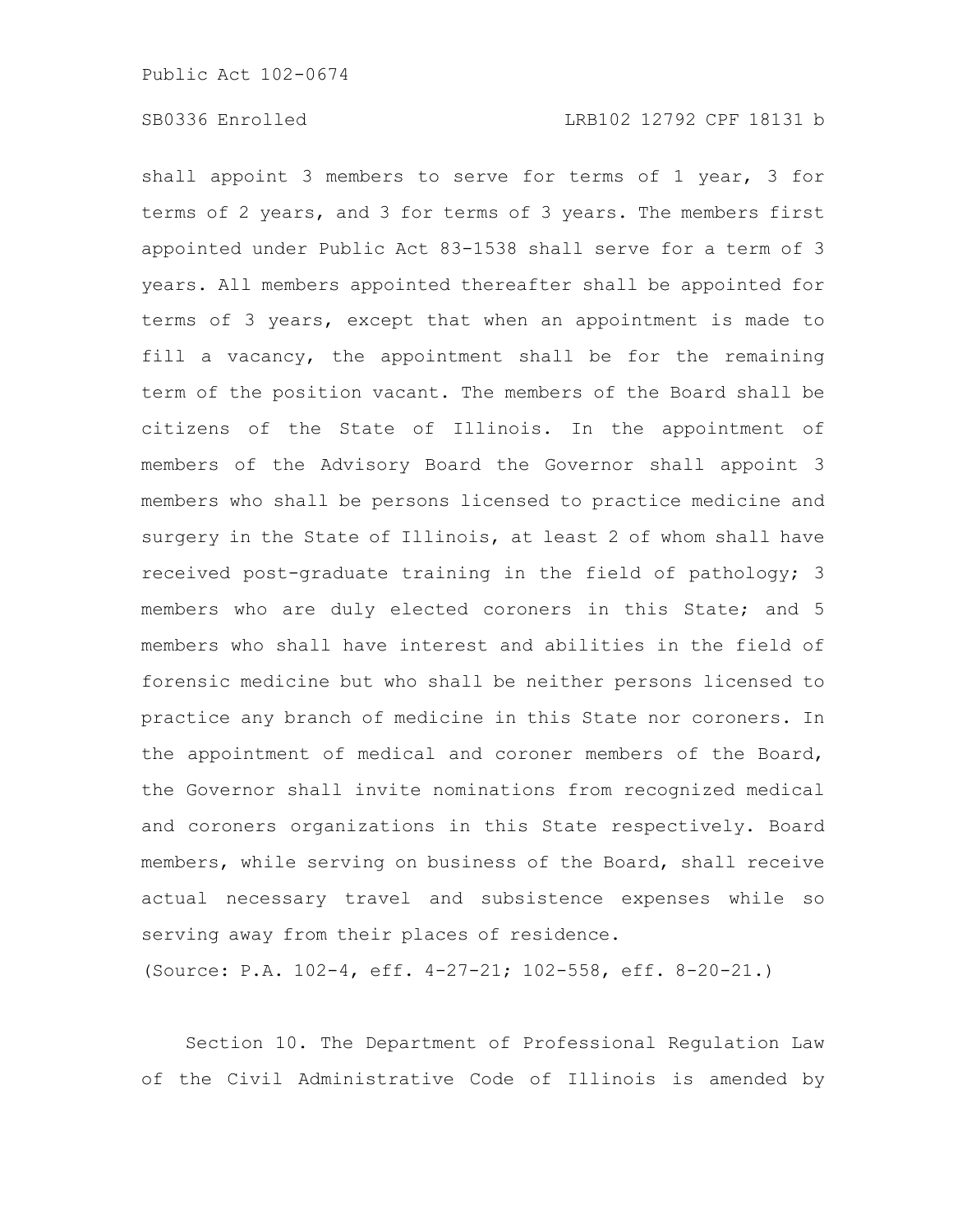#### SB0336 Enrolled LRB102 12792 CPF 18131 b

changing Section 2105-15.7 as follows:

(20 ILCS 2105/2105-15.7)

Sec. 2105-15.7. Implicit bias awareness training.

(a) As used in this Section, "health care professional" means a person licensed or registered by the Department of Financial and Professional Regulation under the following Acts: Medical Practice Act of 1987, Nurse Practice Act, Clinical Psychologist Licensing Act, Illinois Dental Practice Act, Illinois Optometric Practice Act of 1987, Pharmacy Practice Act, Illinois Physical Therapy Act, Physician Assistant Practice Act of 1987, Acupuncture Practice Act, Illinois Athletic Trainers Practice Act, Clinical Social Work and Social Work Practice Act, Dietitian Nutritionist Practice Act, Home Medical Equipment and Services Provider License Act, Naprapathic Practice Act, Nursing Home Administrators Licensing and Disciplinary Act, Illinois Occupational Therapy Practice Act, Illinois Optometric Practice Act of 1987, Podiatric Medical Practice Act of 1987, Respiratory Care Practice Act, Professional Counselor and Clinical Professional Counselor Licensing and Practice Act, Sex Offender Evaluation and Treatment Provider Act, Illinois Speech-Language Pathology and Audiology Practice Act, Perfusionist Practice Act, Registered Surgical Assistant and Registered Surgical Technologist Title Protection Act, and Genetic Counselor Licensing Act.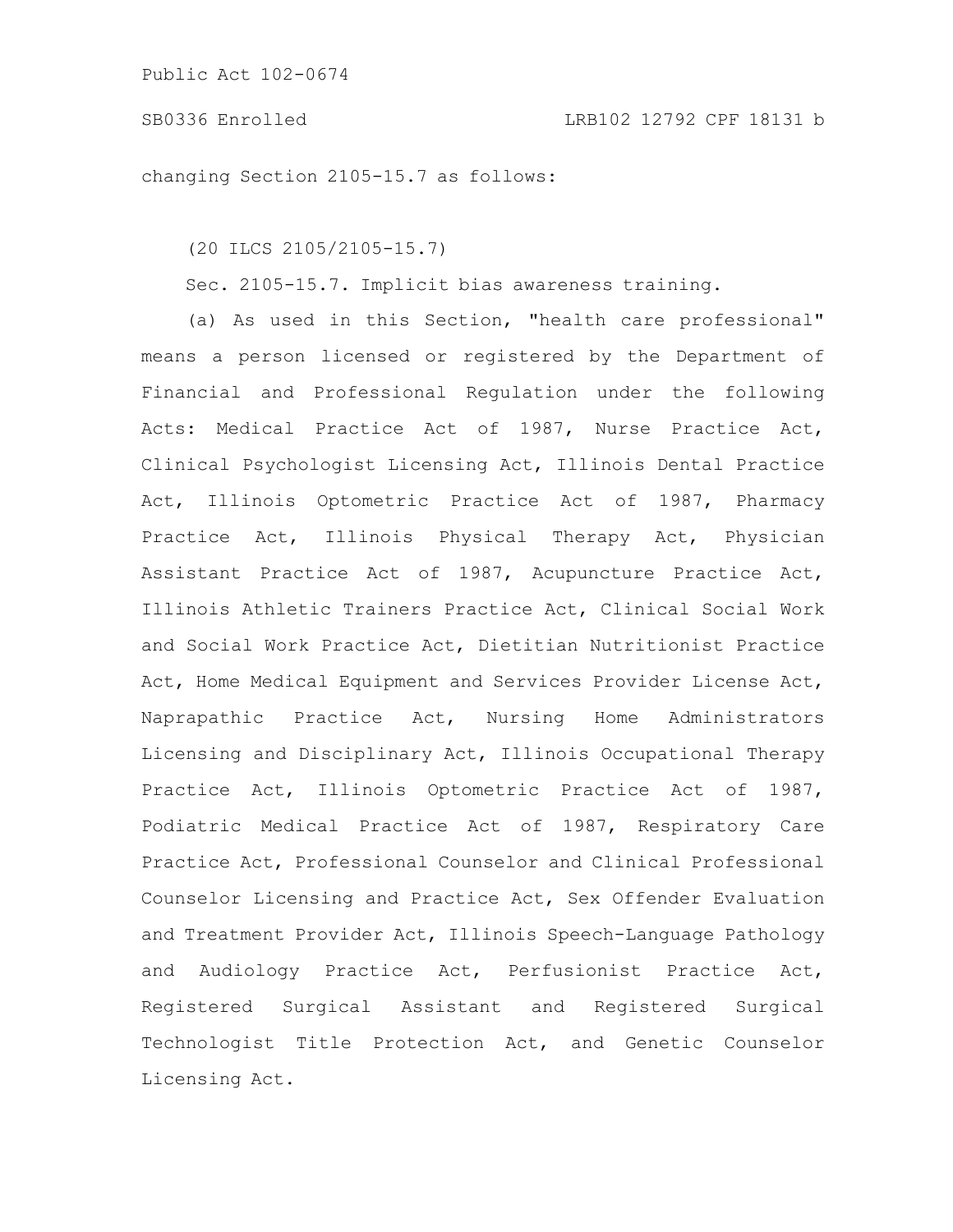# SB0336 Enrolled LRB102 12792 CPF 18131 b

(b) For license or registration renewals occurring on or after January 1, 2023 2022, a health care professional who has continuing education requirements must complete at least a one-hour course in training on implicit bias awareness per renewal period. A health care professional may count this one hour for completion of this course toward meeting the minimum credit hours required for continuing education. Any training on implicit bias awareness applied to meet any other State licensure requirement, professional accreditation or certification requirement, or health care institutional practice agreement may count toward the one-hour requirement under this Section.

(c) The Department may adopt rules for the implementation of this Section.

(Source: P.A. 102-4, eff. 4-27-21.)

Section 15. The Special Commission on Gynecologic Cancers Act is amended by changing Section 100-5 as follows:

(20 ILCS 5170/100-5)

(Section scheduled to be repealed on January 1, 2023) Sec. 100-5. Creation; members; duties; report.

(a) The Special Commission on Gynecologic Cancers is created. Membership of the Commission shall be as follows:

(1) A representative of the Illinois Comprehensive Cancer Control Program, appointed by the Director of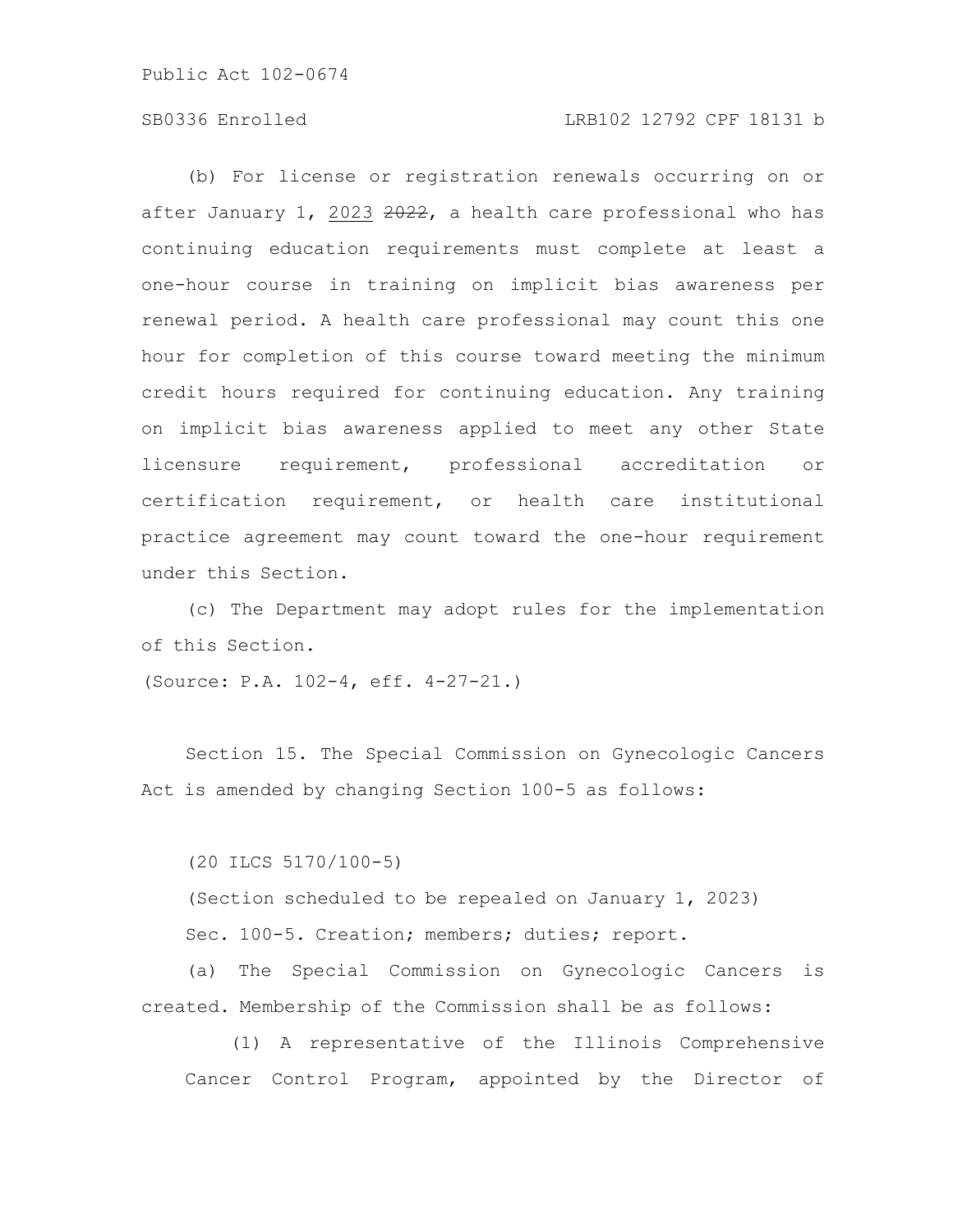### SB0336 Enrolled LRB102 12792 CPF 18131 b

Public Health;

(2) The Director of Insurance, or his or her designee; and

(3) 20 members who shall be appointed as follows:

(A) three members appointed by the Speaker of the House of Representatives, one of whom shall be a survivor of ovarian cancer, one of whom shall be a survivor of cervical, vaginal, vulvar, or uterine cancer, and one of whom shall be a medical specialist in gynecologic cancers;

(B) three members appointed by the Senate President, one of whom shall be a survivor of ovarian cancer, one of whom shall be a survivor of cervical, vaginal, vulvar, or uterine cancer, and one of whom shall be a medical specialist in gynecologic cancers;

(C) three members appointed by the House Minority Leader, one of whom shall be a survivor of ovarian cancer, one of whom shall be a survivor of cervical, vaginal, vulvar, or uterine cancer, and one of whom shall be a medical specialist in gynecologic cancers;

(D) three members appointed by the Senate Minority Leader, one of whom shall be a survivor of ovarian cancer, one of whom shall be a survivor of cervical, vaginal, vulvar, or uterine cancer, and one of whom shall be a medical specialist in gynecologic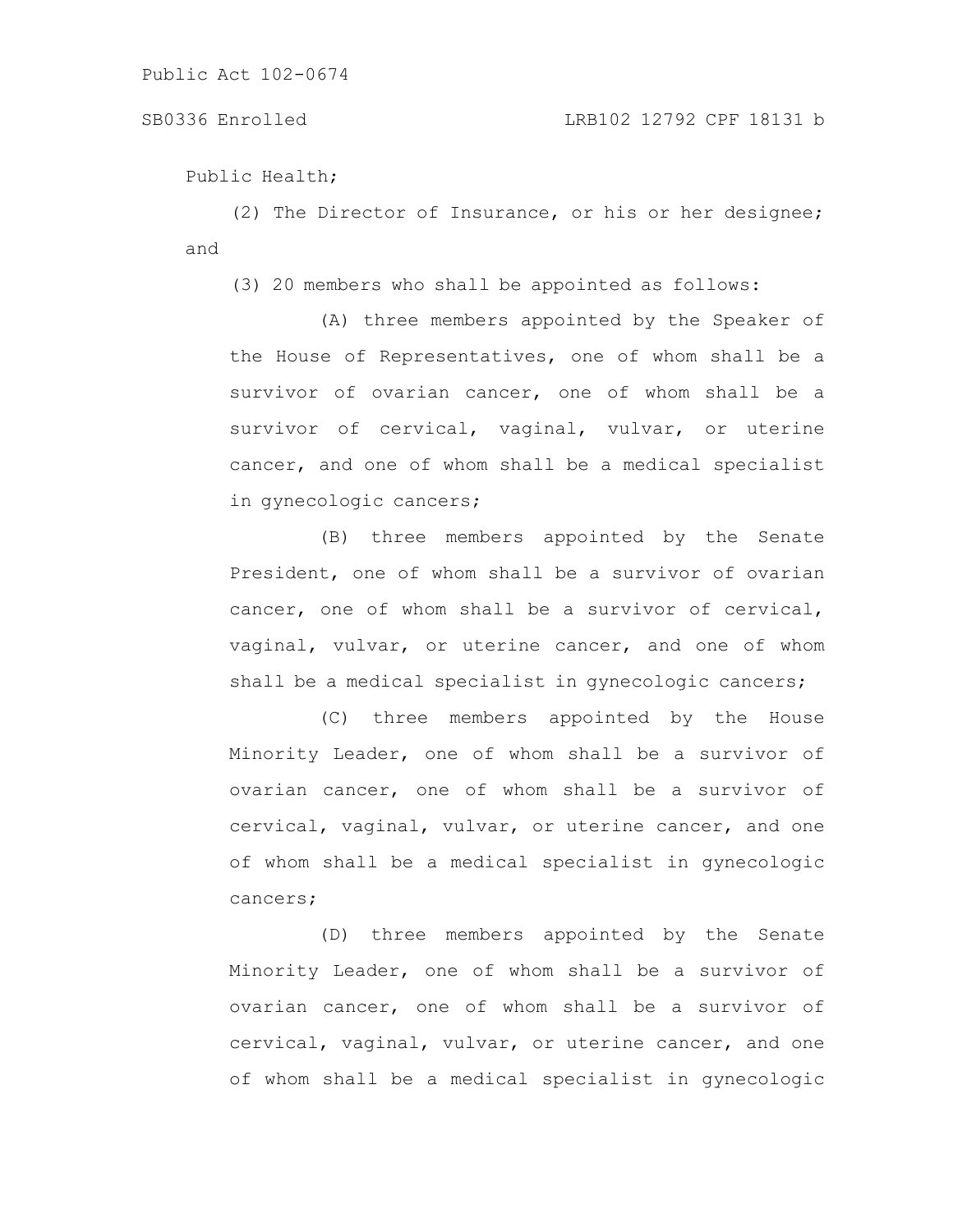cancers; and

(E) eight members appointed by the Governor, one of whom shall be a caregiver of a woman diagnosed with a gynecologic cancer, one of whom shall be a medical specialist in gynecologic cancers, one of whom shall be an individual with expertise in community based health care and issues affecting underserved and vulnerable populations, 2 of whom shall be individuals representing gynecologic cancer awareness and support groups in the State, one of whom shall be a researcher specializing in gynecologic cancers, and 2 of whom shall be members of the public with demonstrated expertise in issues relating to the work of the Commission.

(b) Members of the Commission shall serve without compensation or reimbursement from the Commission. Members shall select a Chair from among themselves and the Chair shall set the meeting schedule.

(c) The Illinois Department of Public Health shall provide administrative support to the Commission.

(d) The Commission is charged with the study of the following:

(1) establishing a mechanism to ascertain the prevalence of gynecologic cancers in the State and, to the extent possible, to collect statistics relative to the timing of diagnosis and risk factors associated with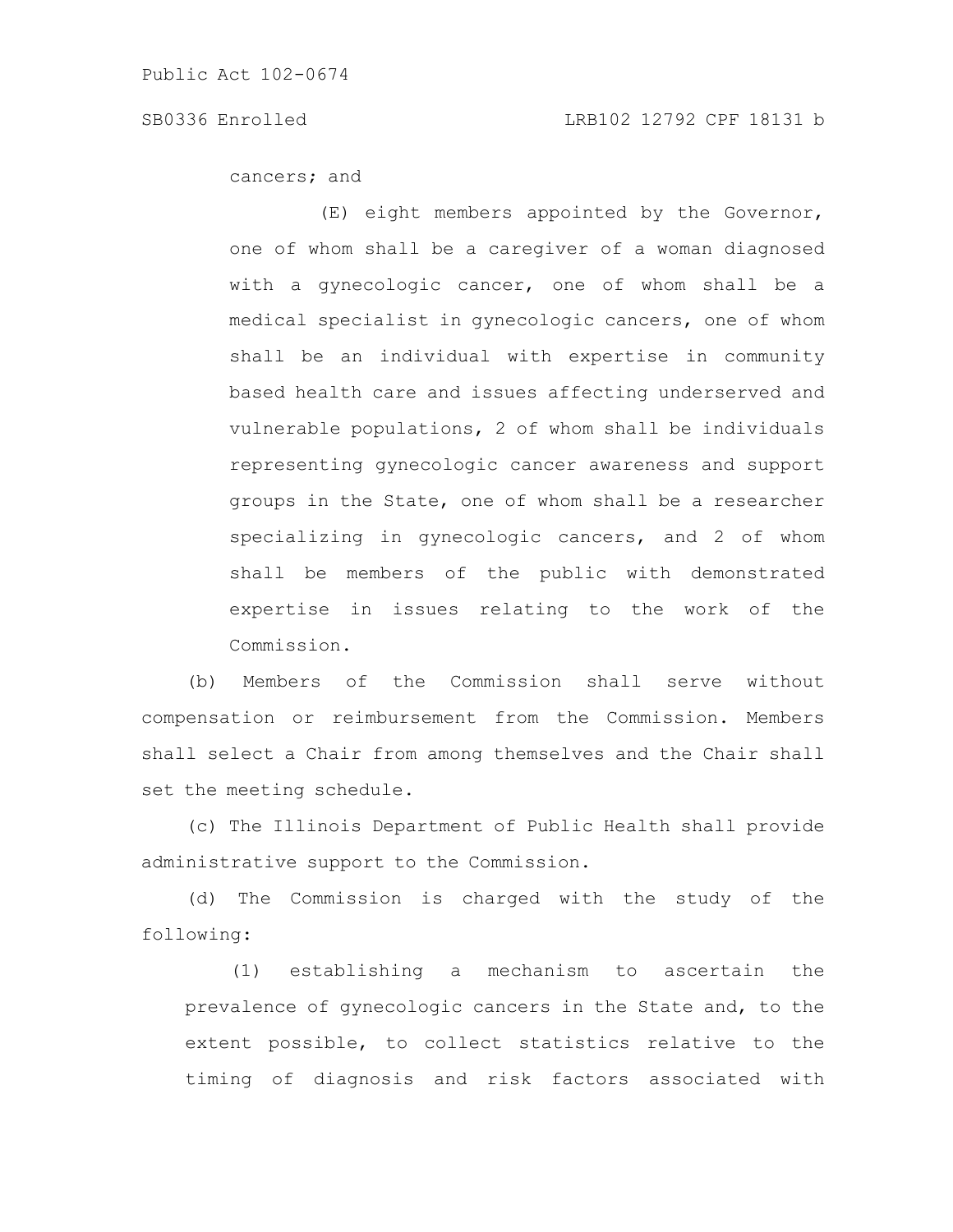#### SB0336 Enrolled LRB102 12792 CPF 18131 b

gynecologic cancers;

(2) determining how to best effectuate early diagnosis and treatment for gynecologic cancer patients;

(3) determining best practices for closing disparities in outcomes for gynecologic cancer patients and innovative approaches to reaching underserved and vulnerable populations;

(4) determining any unmet needs of persons with gynecologic cancers and those of their families; and

(5) providing recommendations for additional legislation, support programs, and resources to meet the unmet needs of persons with gynecologic cancers and their families.

(e) The Commission shall file its final report with the General Assembly no later than December 31, 2022 2021 and, upon the filing of its report, is dissolved.

(Source: P.A. 102-4, eff. 4-27-21.)

Section 20. The Anti-Racism Commission Act is amended by changing Section 130-10 as follows:

(20 ILCS 5180/130-10)

(Section scheduled to be repealed on January 1, 2023) Sec. 130-10. Anti-Racism Commission.

(a) The Anti-Racism Commission is hereby created to identify and propose statewide policies to eliminate systemic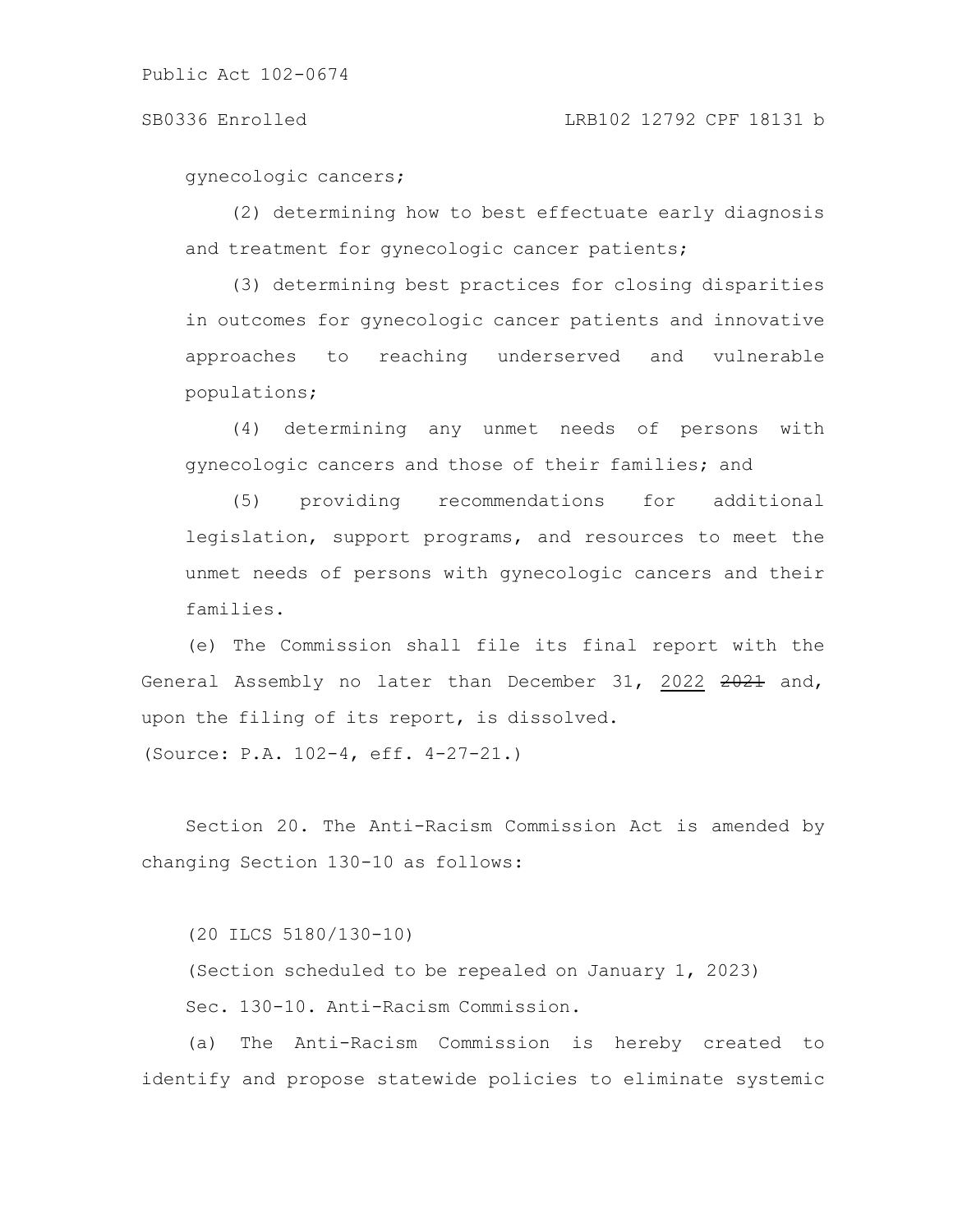SB0336 Enrolled LRB102 12792 CPF 18131 b

racism and advance equitable solutions for Black and Brown people in Illinois.

(b) The Anti-Racism Commission shall consist of the following members, who shall serve without compensation:

(1) one member of the House of Representatives, appointed by the Speaker of the House of Representatives, who shall serve as co-chair;

(2) one member of the Senate, appointed by the Senate President, who shall serve as co-chair;

(3) one member of the House of Representatives, appointed by the Minority Leader of the House of Representatives;

(4) one member of the Senate, appointed by the Minority Leader of the Senate;

(5) the Director of Public Health, or his or her designee;

(6) the Chair of the House Black Caucus;

(7) the Chair of the Senate Black Caucus;

(8) the Chair of the Joint Legislative Black Caucus;

(9) the director of a statewide association representing public health departments, appointed by the Speaker of the House of Representatives;

(10) the Chair of the House Latino Caucus;

(11) the Chair of the Senate Latino Caucus;

(12) one community member appointed by the House Black Caucus Chair;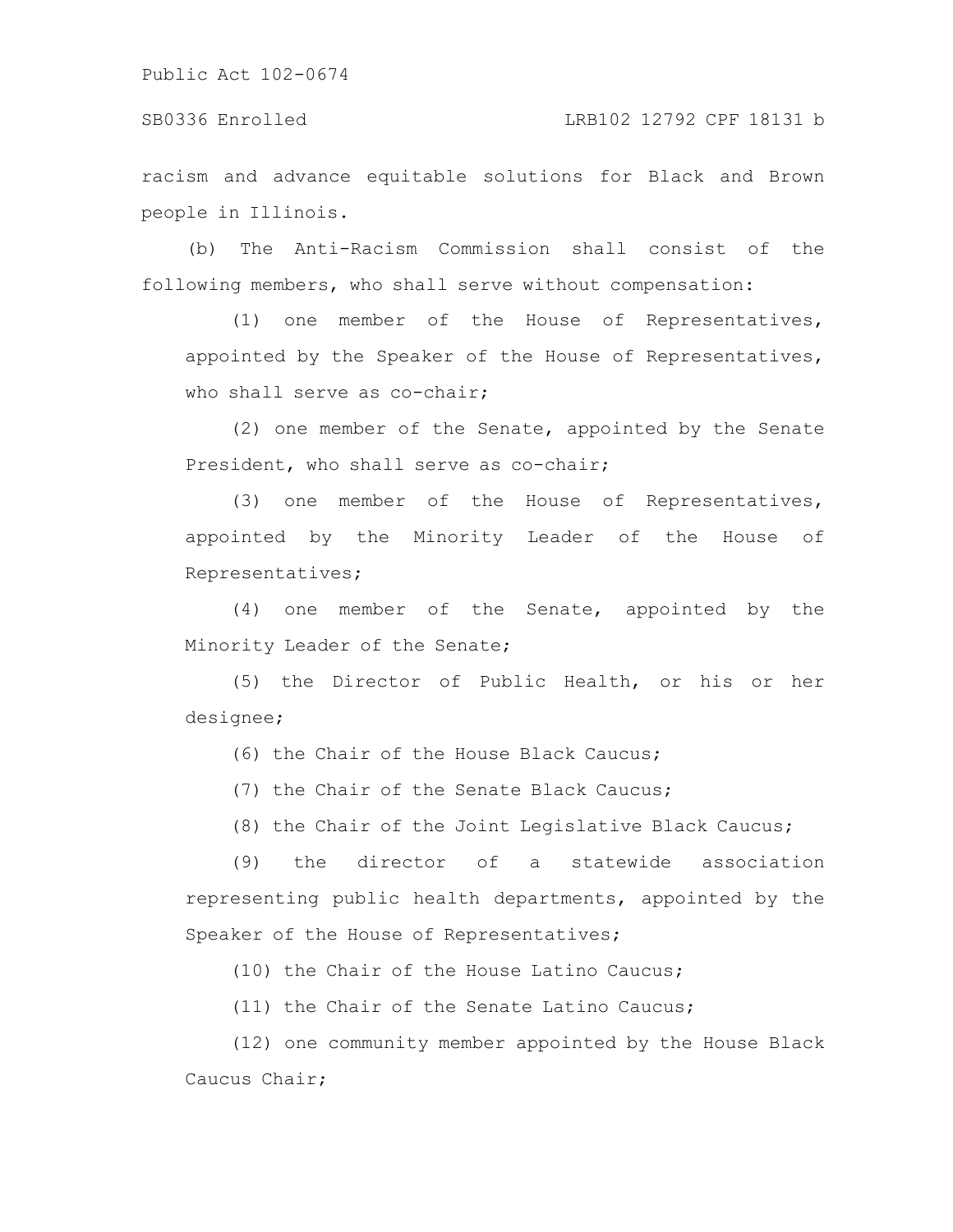### SB0336 Enrolled LRB102 12792 CPF 18131 b

(13) one community member appointed by the Senate Black Caucus Chair;

(14) one community member appointed by the House Latino Caucus Chair; and

(15) one community member appointed by the Senate Latino Caucus Chair.

(c) The Department of Public Health shall provide administrative support for the Commission.

(d) The Commission is charged with, but not limited to, the following tasks:

(1) Working to create an equity and justice-oriented State government.

(2) Assessing the policy and procedures of all State agencies to ensure racial equity is a core element of State government.

(3) Developing and incorporating into the organizational structure of State government a plan for educational efforts to understand, address, and dismantle systemic racism in government actions.

(4) Recommending and advocating for policies that improve health in Black and Brown people and support local, State, regional, and federal initiatives that advance efforts to dismantle systemic racism.

(5) Working to build alliances and partnerships with organizations that are confronting racism and encouraging other local, State, regional, and national entities to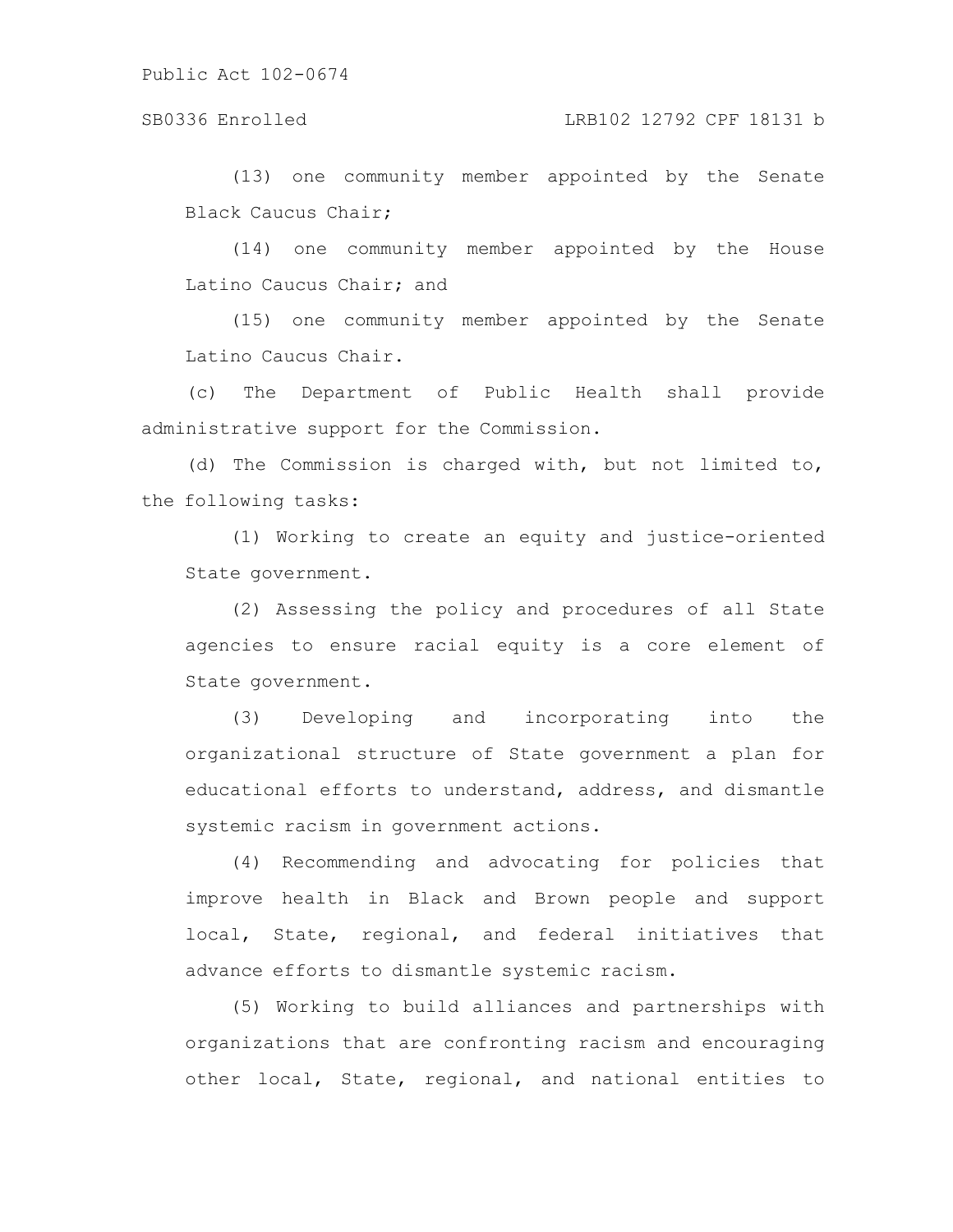recognize racism as a public health crisis.

(6) Promoting community engagement, actively engaging citizens on issues of racism and assisting in providing tools to engage actively and authentically with Black and Brown people.

(7) Reviewing all portions of codified State laws through the lens of racial equity.

(8) Working with the Department of Central Management Services to update policies that encourage diversity in human resources, including hiring, board appointments, and vendor selection by agencies, and to review all grant management activities with an eye toward equity and workforce development.

(9) Recommending policies that promote racially equitable economic and workforce development practices.

(10) Promoting and supporting all policies that prioritize the health of all people, especially people of color, by mitigating exposure to adverse childhood experiences and trauma in childhood and ensuring implementation of health and equity in all policies.

(11) Encouraging community partners and stakeholders in the education, employment, housing, criminal justice, and safety arenas to recognize racism as a public health crisis and to implement policy recommendations.

(12) Identifying clear goals and objectives, including specific benchmarks, to assess progress.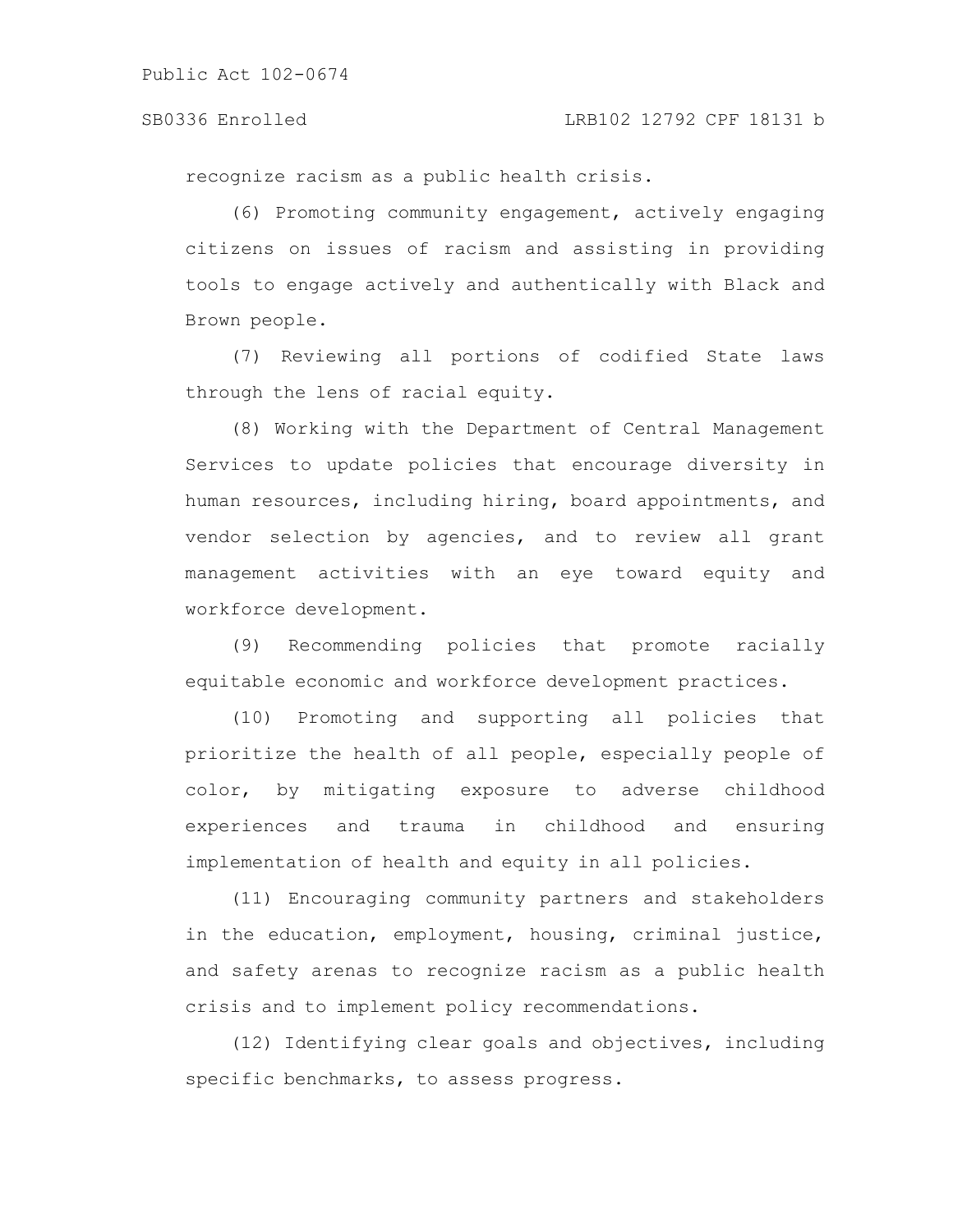### SB0336 Enrolled LRB102 12792 CPF 18131 b

(13) Holding public hearings across Illinois to continue to explore and to recommend needed action by the General Assembly.

(14) Working with the Governor and the General Assembly to identify the necessary funds to support the Anti-Racism Commission and its endeavors.

(15) Identifying resources to allocate to Black and Brown communities on an annual basis.

(16) Encouraging corporate investment in anti-racism policies in Black and Brown communities.

(e) The Commission shall submit its final report to the Governor and the General Assembly no later than December 31, 2022 2021. The Commission is dissolved upon the filing of its report.

(Source: P.A. 102-4, eff. 4-27-21.)

Section 25. The University of Illinois Hospital Act is amended by changing Section 8d as follows:

(110 ILCS 330/8d)

(Section scheduled to be repealed on December 31, 2021)

Sec. 8d. N95 masks. Pursuant to and in accordance with applicable local, State, and federal policies, guidance and recommendations of public health and infection control authorities, and taking into consideration the limitations on access to N95 masks caused by disruptions in local, State,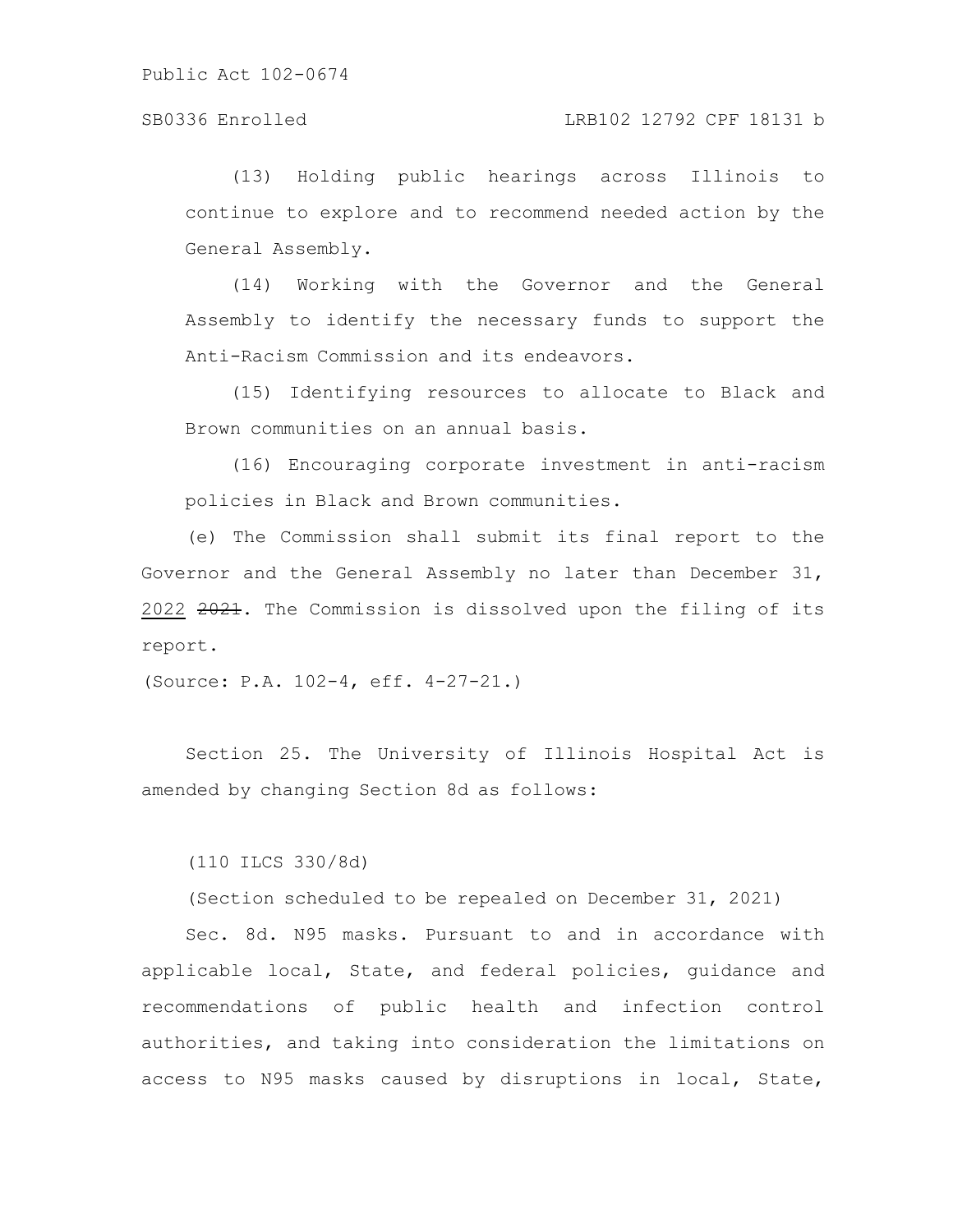# SB0336 Enrolled LRB102 12792 CPF 18131 b

national, and international supply chains, the University of Illinois Hospital shall provide N95 masks to physicians licensed under the Medical Practice Act of 1987, registered nurses and advanced practice registered nurses licensed under the Nurse Licensing Act, and any other employees or contractual workers who provide direct patient care and who, pursuant to such policies, guidance, and recommendations, are recommended to have such a mask to safely provide such direct patient care within a hospital setting. Nothing in this Section shall be construed to impose any new duty or obligation on the University of Illinois Hospital or employee that is greater than that imposed under State and federal laws in effect on the effective date of this amendatory Act of the 102nd General Assembly.

This Section is repealed on December 31, 2022 2021. (Source: P.A. 102-4, eff. 4-27-21.)

Section 30. The Hospital Licensing Act is amended by changing Section 6.28 as follows:

(210 ILCS 85/6.28)

(Section scheduled to be repealed on December 31, 2021)

Sec. 6.28. N95 masks. Pursuant to and in accordance with applicable local, State, and federal policies, guidance and recommendations of public health and infection control authorities, and taking into consideration the limitations on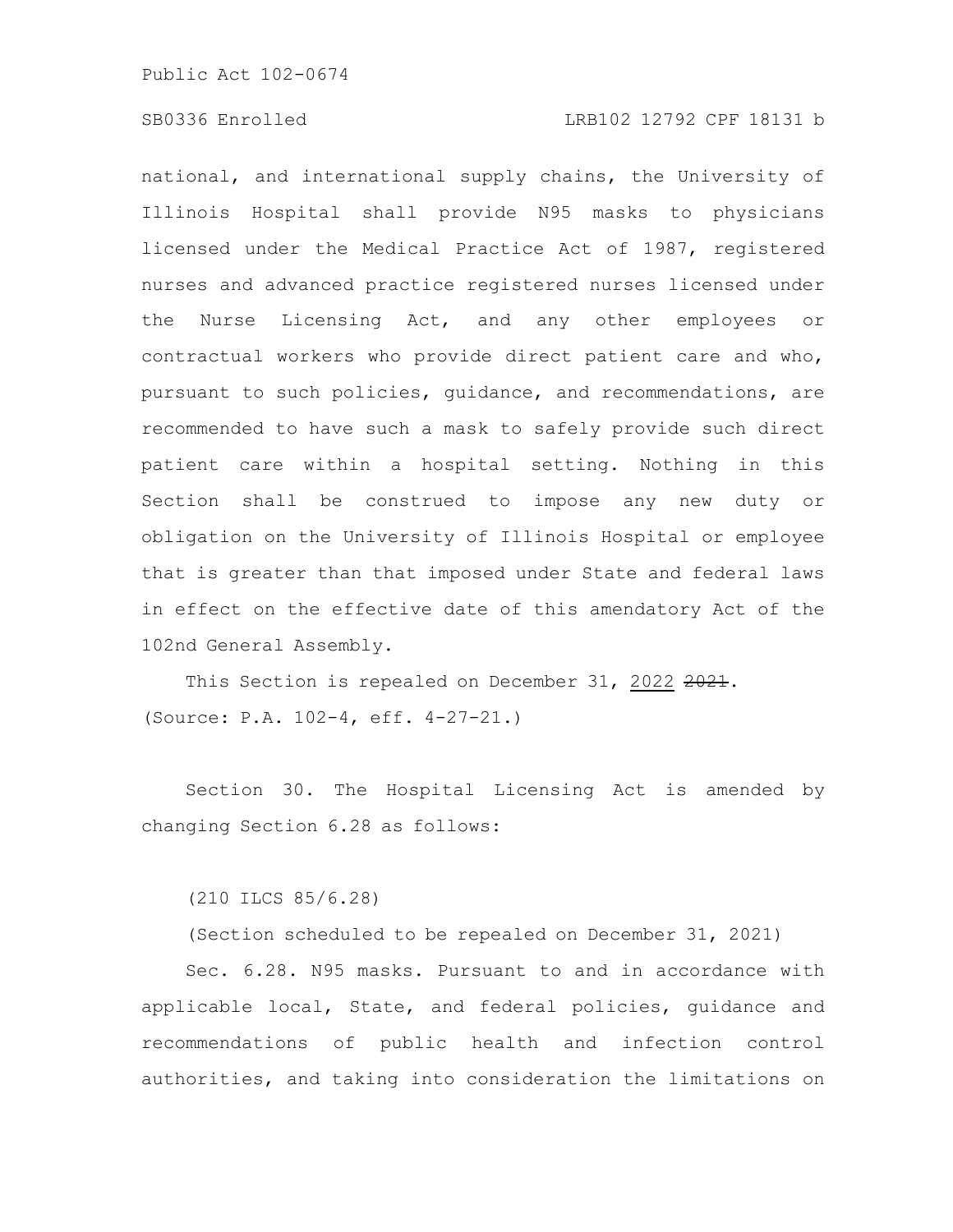# SB0336 Enrolled LRB102 12792 CPF 18131 b

access to N95 masks caused by disruptions in local, State, national, and international supply chains, a hospital licensed under this Act shall provide N95 masks to physicians licensed under the Medical Practice Act of 1987, registered nurses and advanced practice registered nurses licensed under the Nurse Licensing Act, and any other employees or contractual workers who provide direct patient care and who, pursuant to such policies, guidance, and recommendations, are recommended to have such a mask to safely provide such direct patient care within a hospital setting. Nothing in this Section shall be construed to impose any new duty or obligation on the hospital or employee that is greater than that imposed under State and federal laws in effect on the effective date of this amendatory Act of the 102nd General Assembly.

This Section is repealed on December 31, 2022 2021. (Source: P.A. 102-4, eff. 4-27-21.)

Section 33. The Illinois Public Aid Code is amended by changing Section 5-5.05 as follows:

(305 ILCS 5/5-5.05)

Sec. 5-5.05. Hospitals; psychiatric services.

(a) On and after July 1, 2008, the inpatient, per diem rate to be paid to a hospital for inpatient psychiatric services shall be \$363.77.

(b) For purposes of this Section, "hospital" means the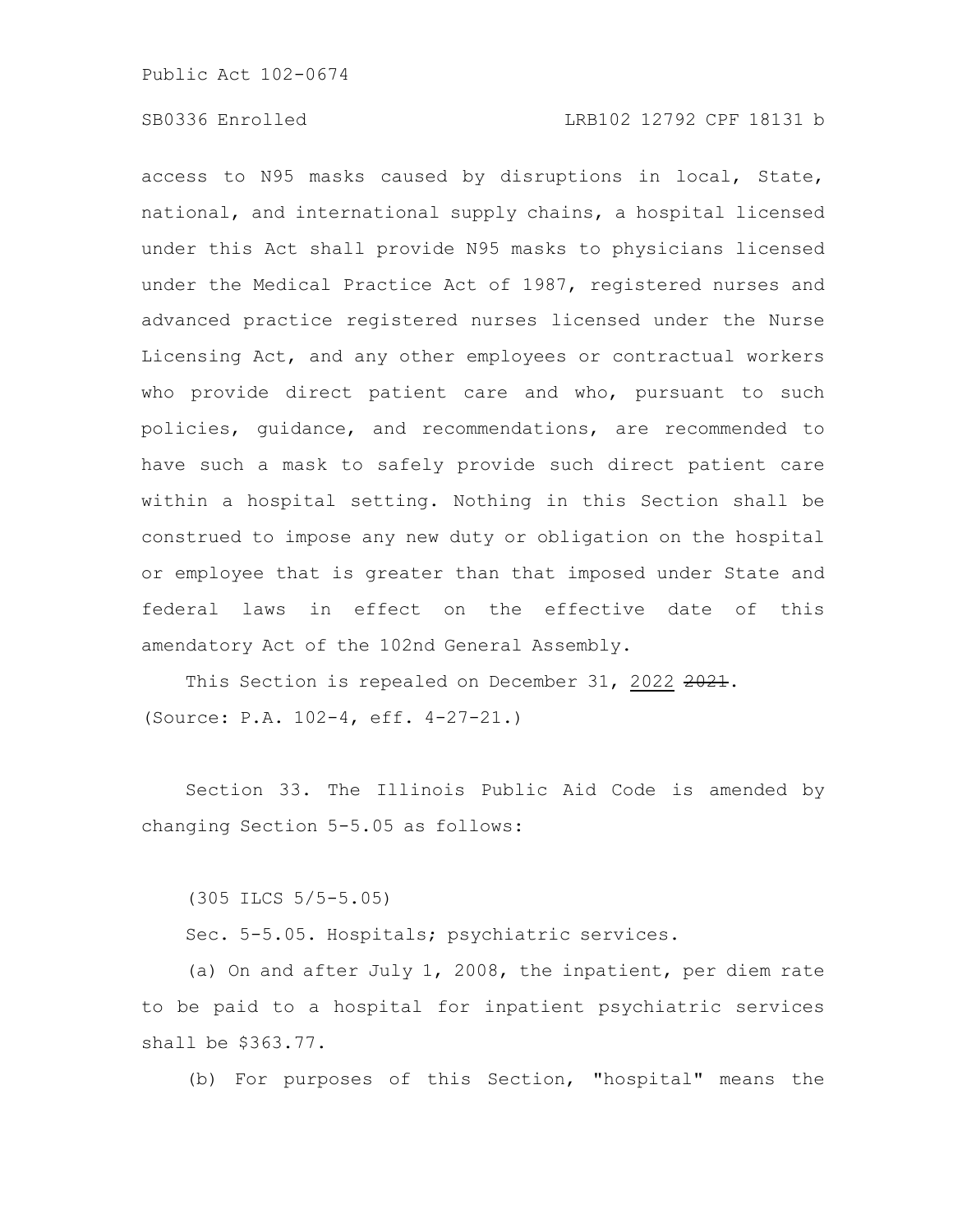following:

(1) Advocate Christ Hospital, Oak Lawn, Illinois.

(2) Barnes-Jewish Hospital, St. Louis, Missouri.

(3) BroMenn Healthcare, Bloomington, Illinois.

(4) Jackson Park Hospital, Chicago, Illinois.

(5) Katherine Shaw Bethea Hospital, Dixon, Illinois.

(6) Lawrence County Memorial Hospital, Lawrenceville, Illinois.

(7) Advocate Lutheran General Hospital, Park Ridge, Illinois.

(8) Mercy Hospital and Medical Center, Chicago, Illinois.

(9) Methodist Medical Center of Illinois, Peoria, Illinois.

(10) Provena United Samaritans Medical Center, Danville, Illinois.

(11) Rockford Memorial Hospital, Rockford, Illinois.

(12) Sarah Bush Lincoln Health Center, Mattoon, Illinois.

(13) Provena Covenant Medical Center, Urbana, Illinois.

(14) Rush-Presbyterian-St. Luke's Medical Center, Chicago, Illinois.

(15) Mt. Sinai Hospital, Chicago, Illinois.

(16) Gateway Regional Medical Center, Granite City, Illinois.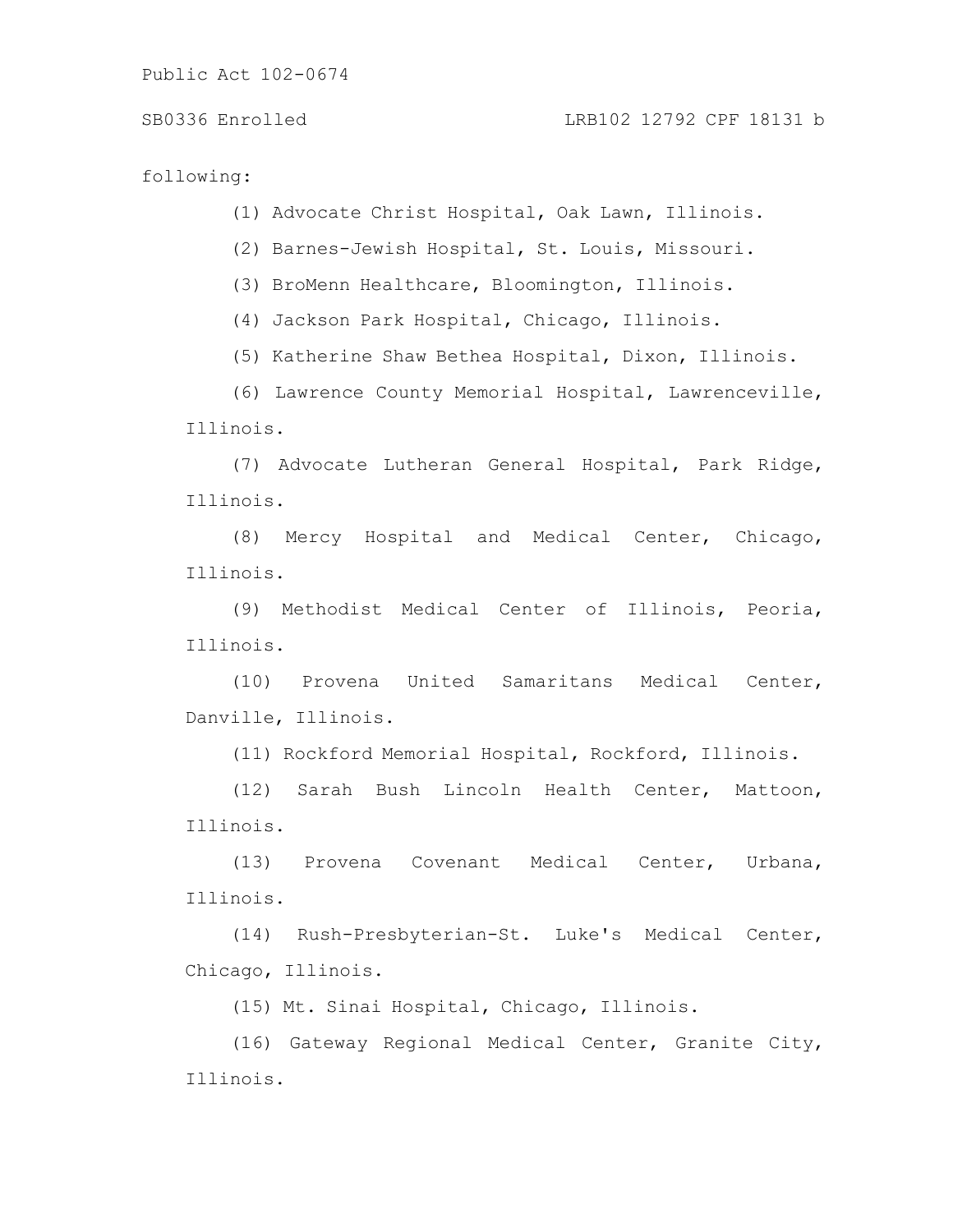SB0336 Enrolled LRB102 12792 CPF 18131 b

- (17) St. Mary of Nazareth Hospital, Chicago, Illinois.
- (18) Provena St. Mary's Hospital, Kankakee, Illinois.
- (19) St. Mary's Hospital, Decatur, Illinois.
- (20) Memorial Hospital, Belleville, Illinois.
- (21) Swedish Covenant Hospital, Chicago, Illinois.
- (22) Trinity Medical Center, Rock Island, Illinois.
- (23) St. Elizabeth Hospital, Chicago, Illinois.
- (24) Richland Memorial Hospital, Olney, Illinois.
- (25) St. Elizabeth's Hospital, Belleville, Illinois.
- (26) Samaritan Health System, Clinton, Iowa.
- (27) St. John's Hospital, Springfield, Illinois.
- (28) St. Mary's Hospital, Centralia, Illinois.
- (29) Loretto Hospital, Chicago, Illinois.

(30) Kenneth Hall Regional Hospital, East St. Louis, Illinois.

- (31) Hinsdale Hospital, Hinsdale, Illinois.
- (32) Pekin Hospital, Pekin, Illinois.
- (33) University of Chicago Medical Center, Chicago, Illinois.
	- (34) St. Anthony's Health Center, Alton, Illinois.
	- (35) OSF St. Francis Medical Center, Peoria, Illinois.
	- (36) Memorial Medical Center, Springfield, Illinois.

(37) A hospital with a distinct part unit for psychiatric services that begins operating on or after July 1, 2008.

For purposes of this Section, "inpatient psychiatric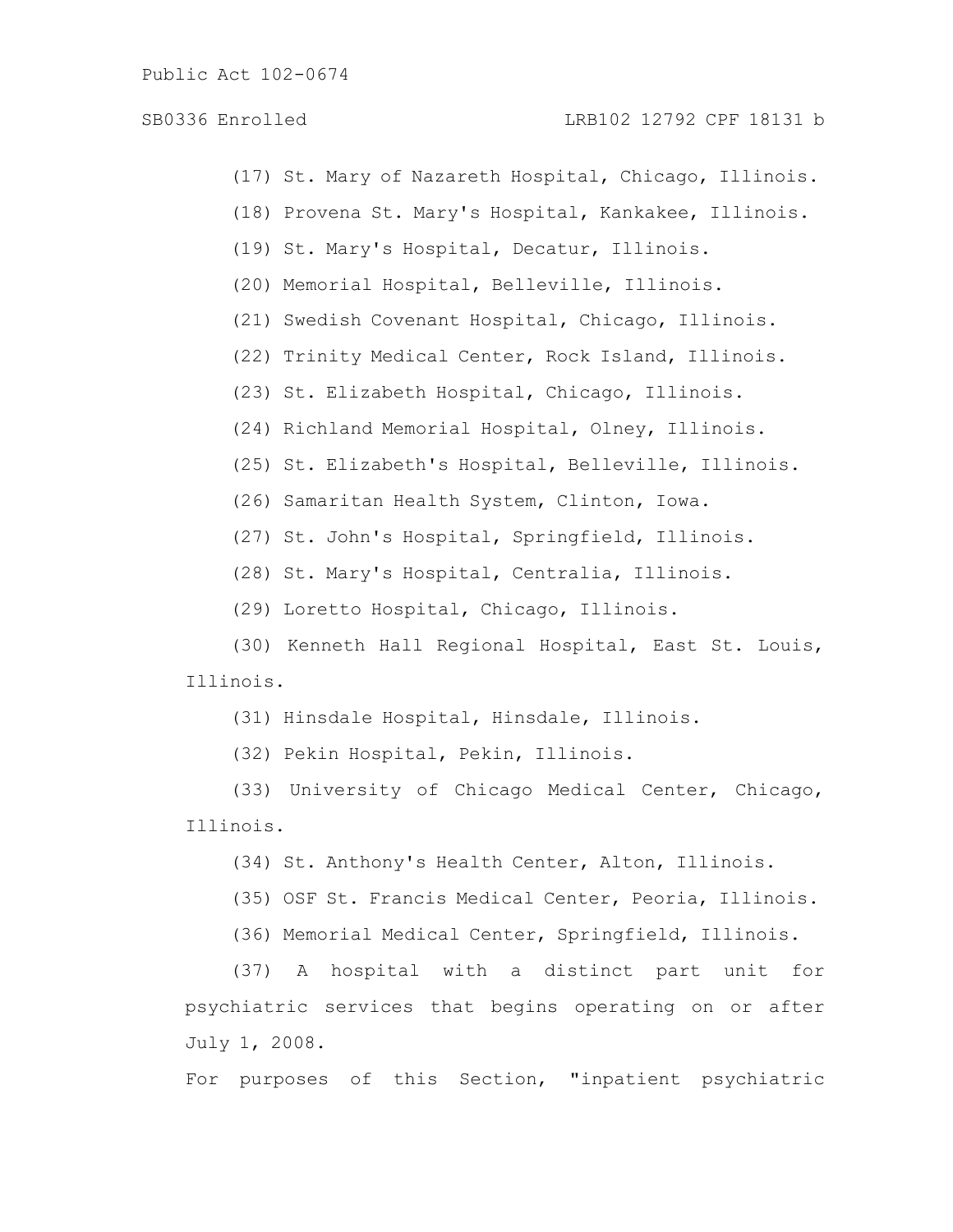services" means those services provided to patients who are in need of short-term acute inpatient hospitalization for active treatment of an emotional or mental disorder.

(b-5) Notwithstanding any other provision of this Section, and subject to appropriation, the inpatient, per diem rate to be paid to all safety-net hospitals for inpatient psychiatric services on and after January 1, 2021 shall be at least \$630.

(b-10) Notwithstanding any other provision of this Section, effective with dates of service on and after January 1, 2022, any general acute care hospital with more than 9,500 inpatient psychiatric Medicaid days in any calendar year shall be paid the inpatient per diem rate of no less than \$630.

(c) No rules shall be promulgated to implement this Section. For purposes of this Section, "rules" is given the meaning contained in Section 1-70 of the Illinois Administrative Procedure Act.

(d) This Section shall not be in effect during any period of time that the State has in place a fully operational hospital assessment plan that has been approved by the Centers for Medicare and Medicaid Services of the U.S. Department of Health and Human Services.

(e) On and after July 1, 2012, the Department shall reduce any rate of reimbursement for services or other payments or alter any methodologies authorized by this Code to reduce any rate of reimbursement for services or other payments in accordance with Section 5-5e.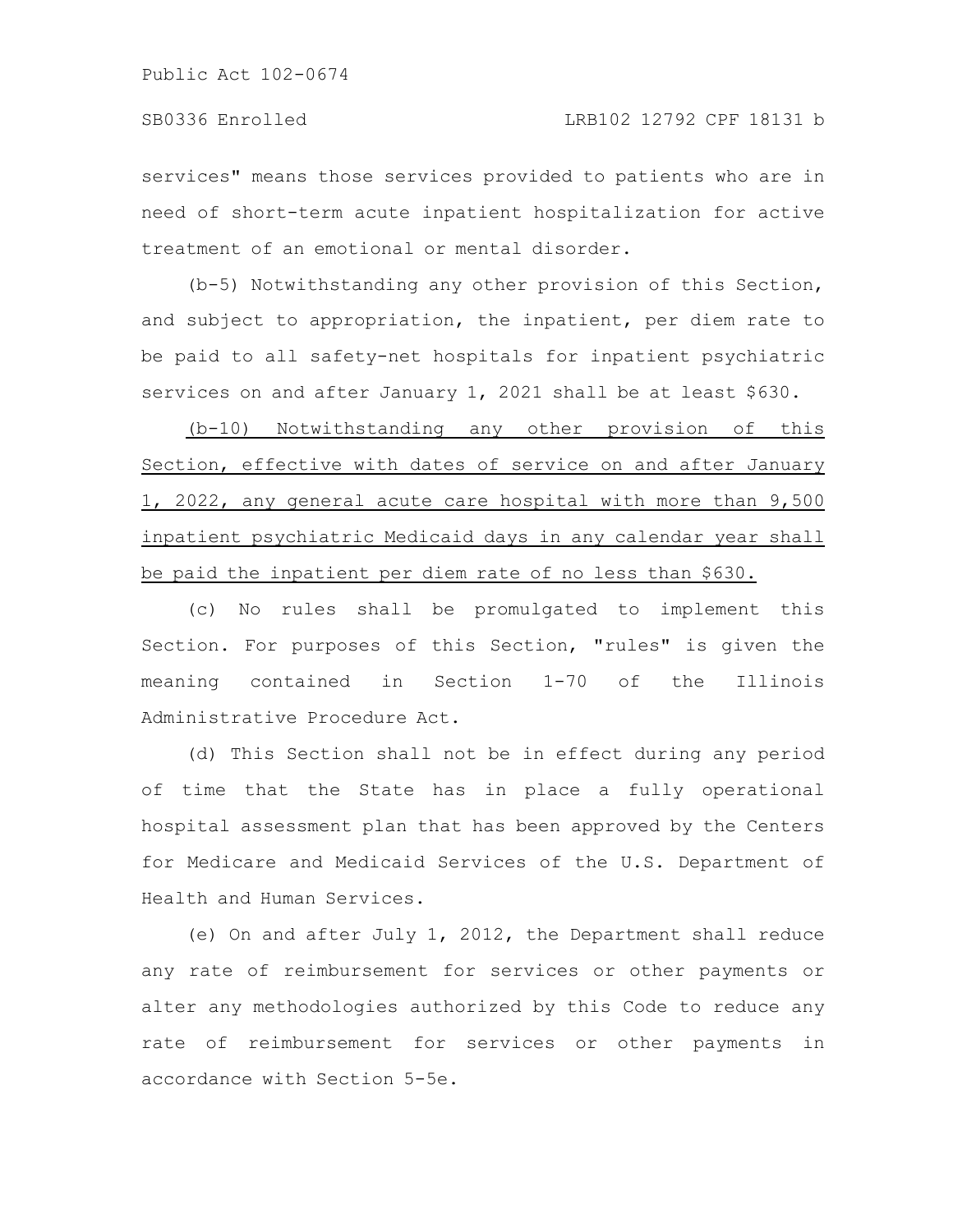SB0336 Enrolled LRB102 12792 CPF 18131 b

(Source: P.A. 102-4, eff. 4-27-21.)

Section 35. The Community Health Worker Certification and Reimbursement Act is amended by adding Section 5-17 as follows:

(410 ILCS 67/5-17 new)

Sec. 5-17. Community Health Workers Review Board.

(a) A Community Health Workers Review Board shall be established to advise the Department of Public Health as it seeks to develop an Illinois Community Health Worker Certification Program. The scope includes rules certifying both individuals, including those being grandfathered in, and academic and community-based training programs.

The Board shall recommend standards, review proposed regulations, and provide feedback about training programs and reimbursement schedules.

The Board shall submit an annual report to the Office of the Governor and the General Assembly about the progress of the Program.

The Board shall be co-chaired by a representative of the Department of Public Health and a representative from a statewide association of community health workers. Other members of the Board shall include:

(1) The Director of Public Health or his or her designee.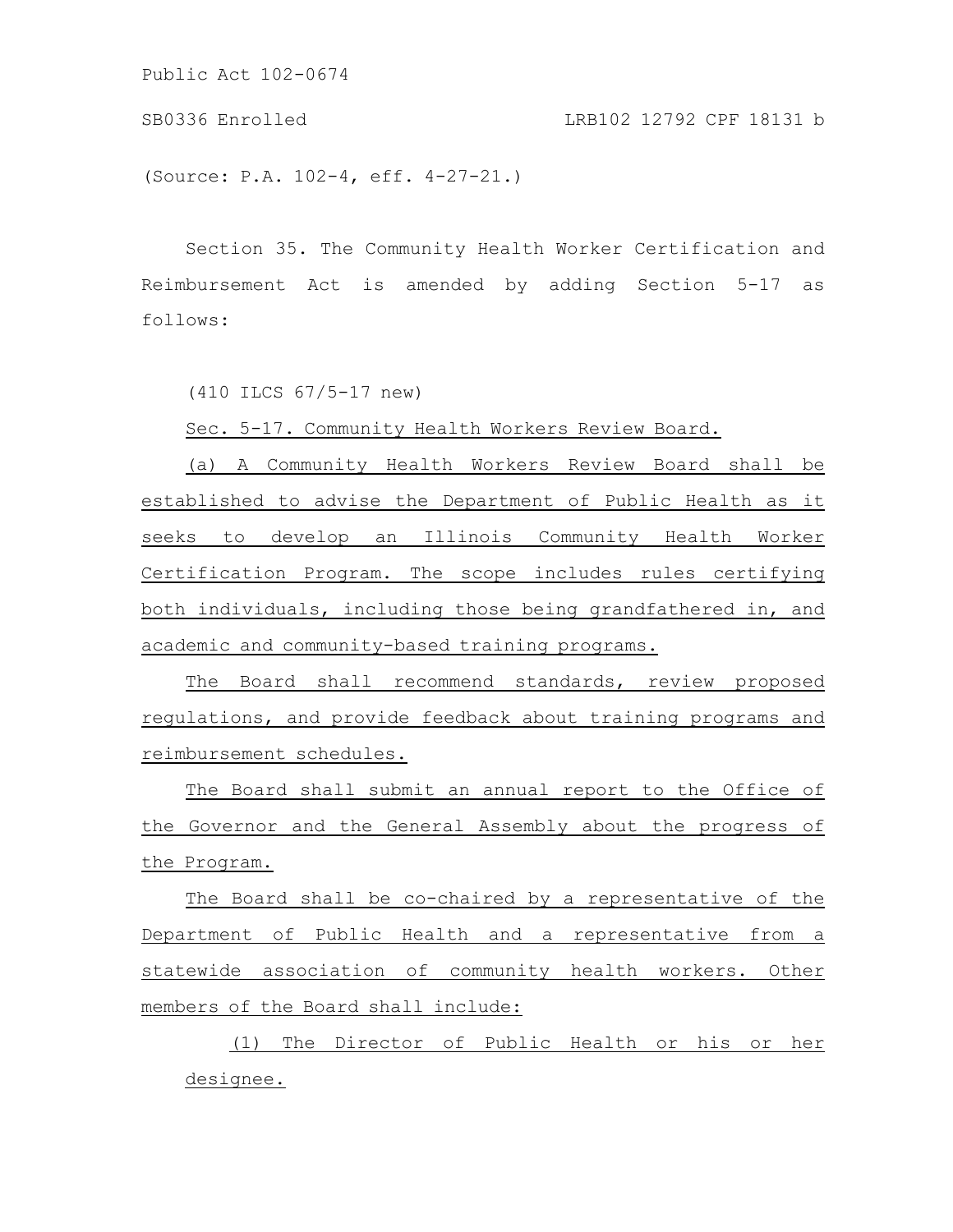(2) The Director of Healthcare and Family Services or his or her designee.

(3) The Secretary of Human Services or his or her designee.

(4) The Secretary of Financial and Professional Regulation or his or her designee.

(5) A member from the Governor's Office appointed by the Governor.

(6) Three members appointed by the Senate President.

(7) A member appointed by the Senate Minority Leader.

(8) Three members appointed by the Speaker of the House of Representatives.

(9) A member appointed by the Minority Leader of the House of Representatives.

(10) A member from a statewide association of community health workers appointed by the Speaker of the House of Representatives.

(11) A member from a statewide association of community health workers appointed by the Senate President.

As appointed by the Director of Public Health, in addition to the members specified in this subsection, the Board shall have balanced representation from the community health workers workforce, community health worker employers, community health workers training and educational institutions, and community members who are recipients of services.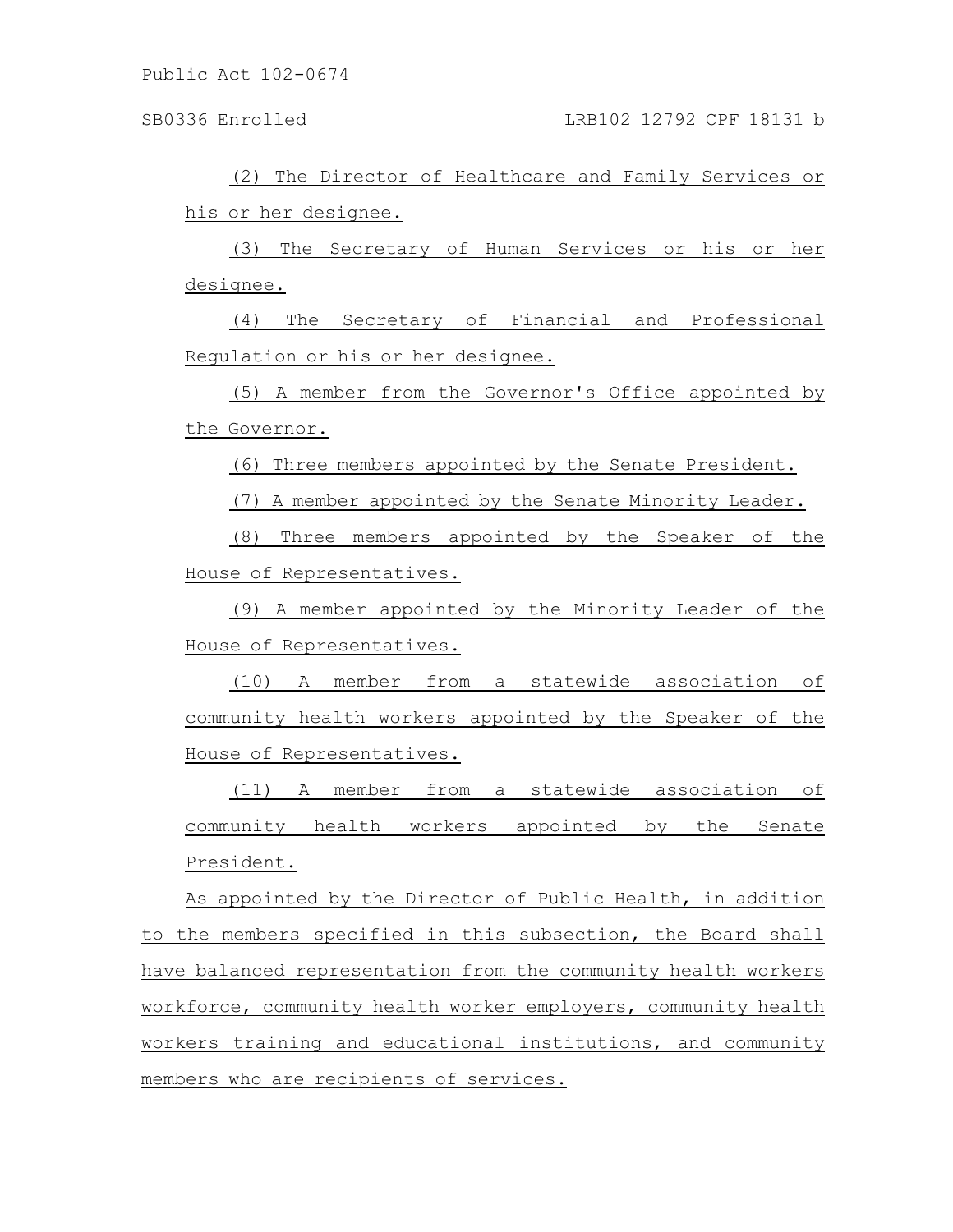The Board shall meet quarterly and may do so either in person or remotely.

The Department of Public Health shall provide administrative support.

The first annual report of the Board shall be submitted to the Governor and the General Assembly one year after the Board's first meeting. A report shall be submitted to the Governor and the General Assembly every year thereafter for each year the Board remains active.

(b) There is created within the Department of Public Health the Illinois Community Health Worker Certification Program. The Department shall serve as the Program's regulatory body with the advice and recommendation of the Community Health Workers Review Board. This includes the development and oversight of initial community health worker certification and certification renewals for both individuals and community-based and academic training programs. The Board shall advise on a certification process and may advise on training from community-based organizations, in conjunction with a statewide association of community health workers, and academic institutions, in consultation with the Illinois State Board of Education, the Illinois Community College Board, and the Illinois Board of Higher Education. The Department shall provide administrative support to the Board.

(c) The Board shall advise and recommend a certification process for and be authorized to approve training from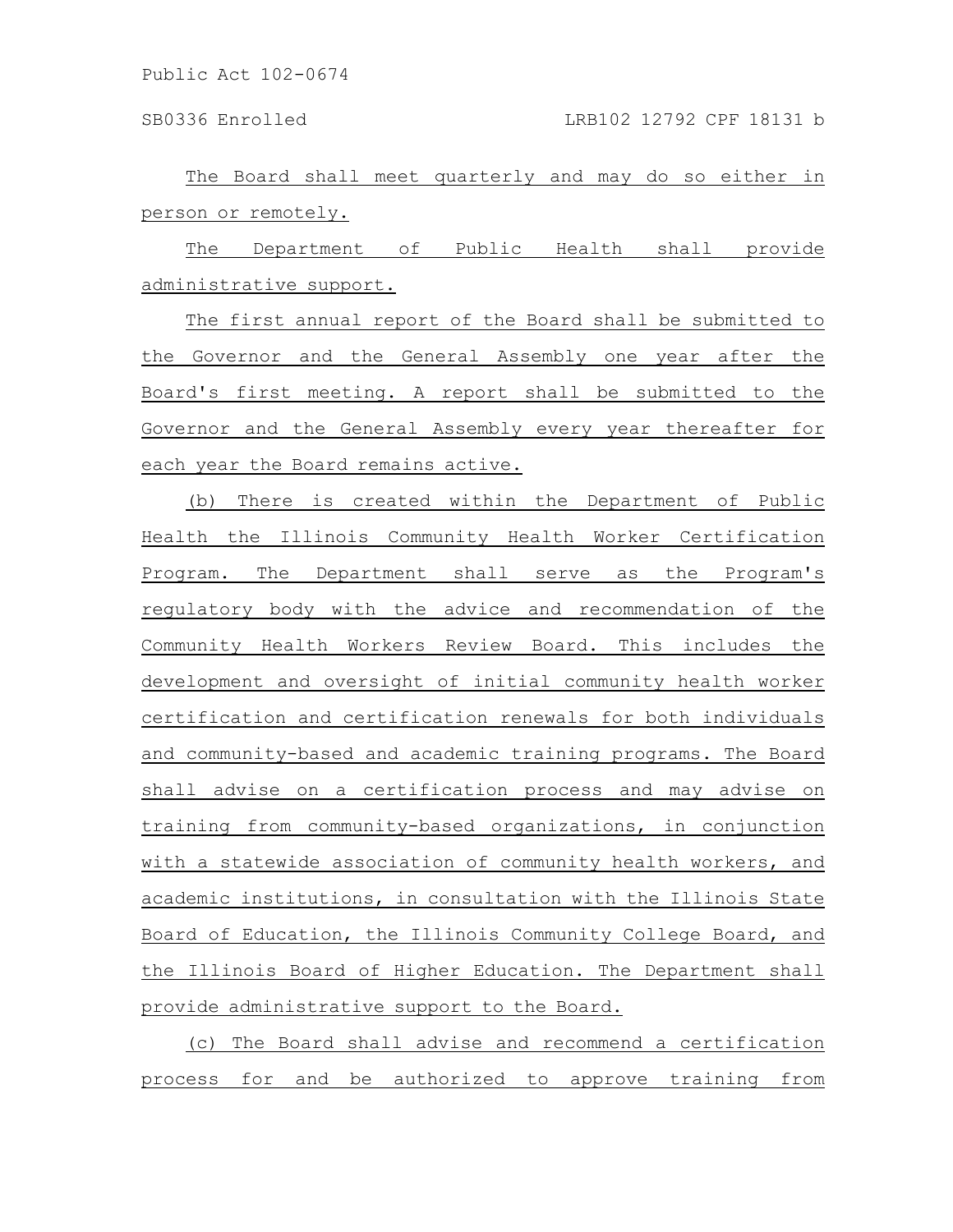community-based organizations, in conjunction with a statewide association of community health workers, and academic institutions, in consultation with the Illinois State Board of Education, the Illinois Community College Board, and the Illinois Board of Higher Education. The Program shall base training approval on core competencies, best practices, and affordability. In addition, the Program shall maintain a registry of certification records for individually certified community health workers and a registry of certified training and educational programs. All training programs that are deemed certifiable shall undergo a renewal process, which shall be determined by administrative rule. The Program shall establish criteria to grandfather in any community health workers who were practicing prior to the establishment of the Program.

(d) To ensure high-quality service, the Program may examine and consider for adoption best practices from other states that have implemented policies to allow for alternative opportunities to demonstrate competency in core skills and knowledge in addition to certification.

(e) The Department of Public Health, with the advice and recommendation of the Board, shall set fees by administrative rule for Illinois Community Health Worker Program certification, community health worker certification, and certification renewals.

(f) The Department of Public Health, with the advice and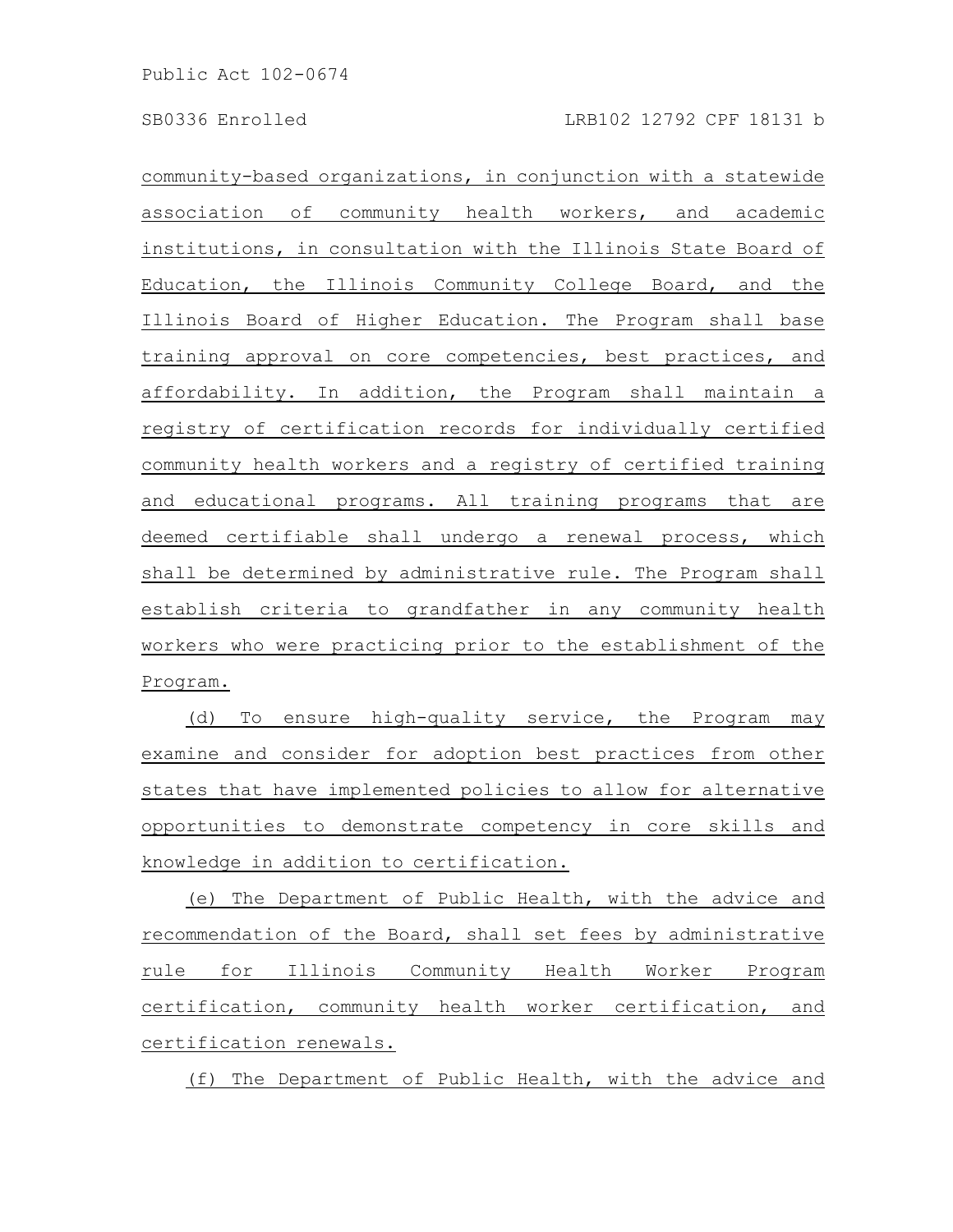recommendation of the Board, shall have administrative authority to adopt rules and establish administrative procedures for denying, granting, suspending, and revoking any certification issued pursuant to this Act.

(g) The Director of Public Health, after notice and opportunity for hearing, may deny, suspend, or revoke a certification or fine a certificate holder or any other person who has violated this Act or the rules adopted under this Act. Notice shall be provided by certified mail, return receipt requested, or by personal service, fixing a date, not less than 15 days from the date of such mailing or service, at which time the person shall be given an opportunity to request a hearing. Failure to request a hearing within that time period constitutes a waiver of the right to a hearing. The hearing shall be conducted by the Director or by an individual designated in writing by the Director as a hearing officer to conduct the hearing. On the basis of any such hearing or upon default of the respondent, the Director shall make a determination specifying his or her findings and conclusions. A copy of the determination shall be sent by certified mail, return receipt requested, or served personally upon the respondent.

(h) The procedure governing hearings authorized by this Section shall be in accordance with rules adopted by the Department of Public Health. A full and complete record shall be kept of all proceedings, including the notice of hearing,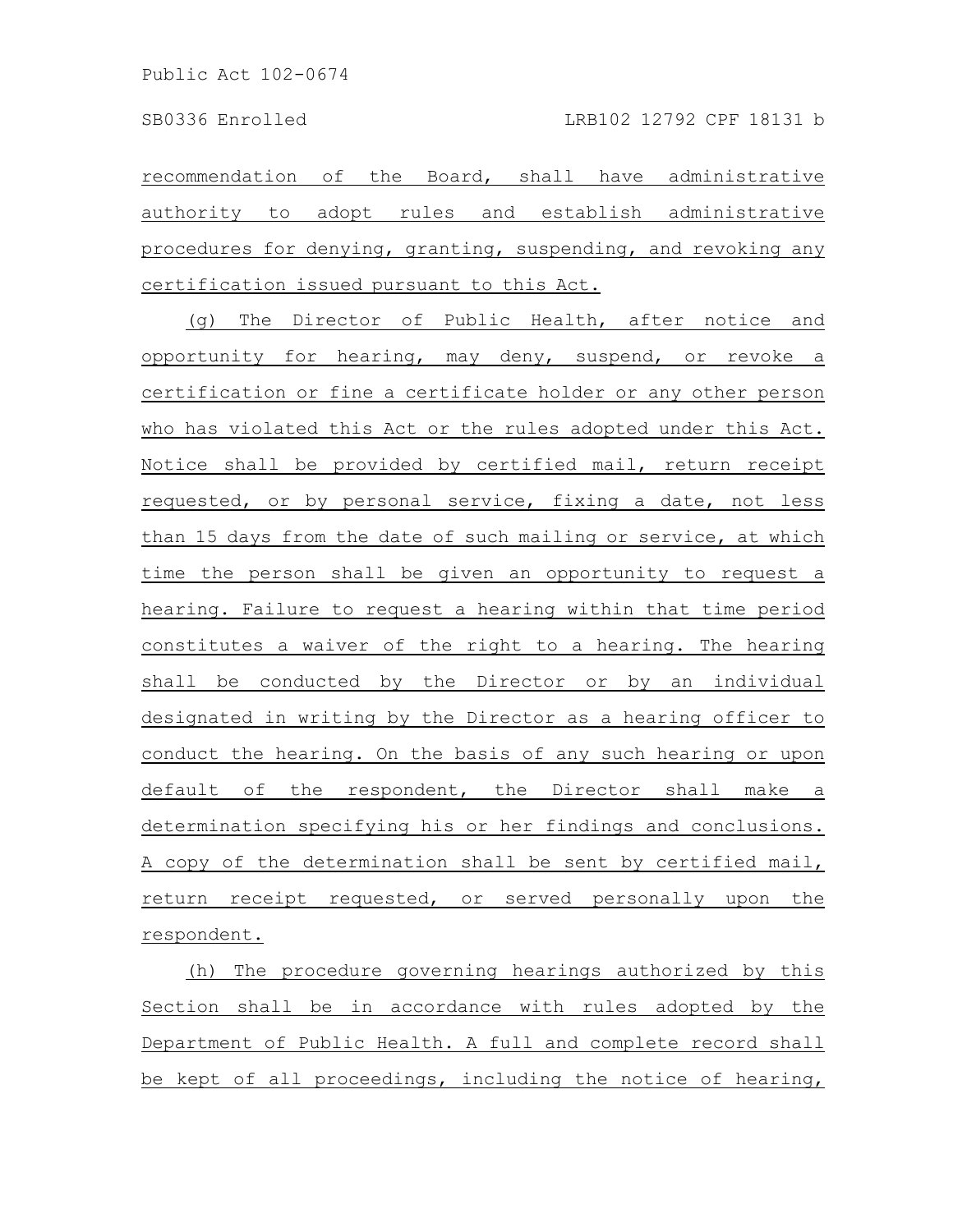complaint, and all other documents in the nature of pleadings, written motions filed in the proceedings, and the report and orders of the Director of Public Health and hearing officer. All testimony shall be reported, but need not be transcribed unless the decision is sought to be reviewed under the Administrative Review Law of the Code of Civil Procedure. A copy or copies of the transcript shall be provided to the Board by request, and others interested in a copy or copies of the transcript may be obtained on payment of the cost of preparing the copy or copies. The Director or hearing officer shall, upon his or her own motion or on the written request of any party to the proceeding, issue subpoenas requiring the attendance and the giving of testimony by witnesses and subpoenas duces tecum requiring the production of books, papers, records, or memoranda. All subpoenas and subpoenas duces tecum issued under this Act may be served by any person of legal age. The fees of witnesses for attendance and travel shall be the same as the fees of witnesses before the courts of this State, such fees to be paid when the witness is excused from further attendance. When the witness is subpoenaed at the instance of the Director or hearing officer, the fees shall be paid in the same manner as other expenses of the Department, and when the witness is subpoenaed at the instance of any other party to any such proceeding the Department may require that the cost of service of the subpoena or subpoena duces tecum and the fee of the witness be borne by the party at whose instance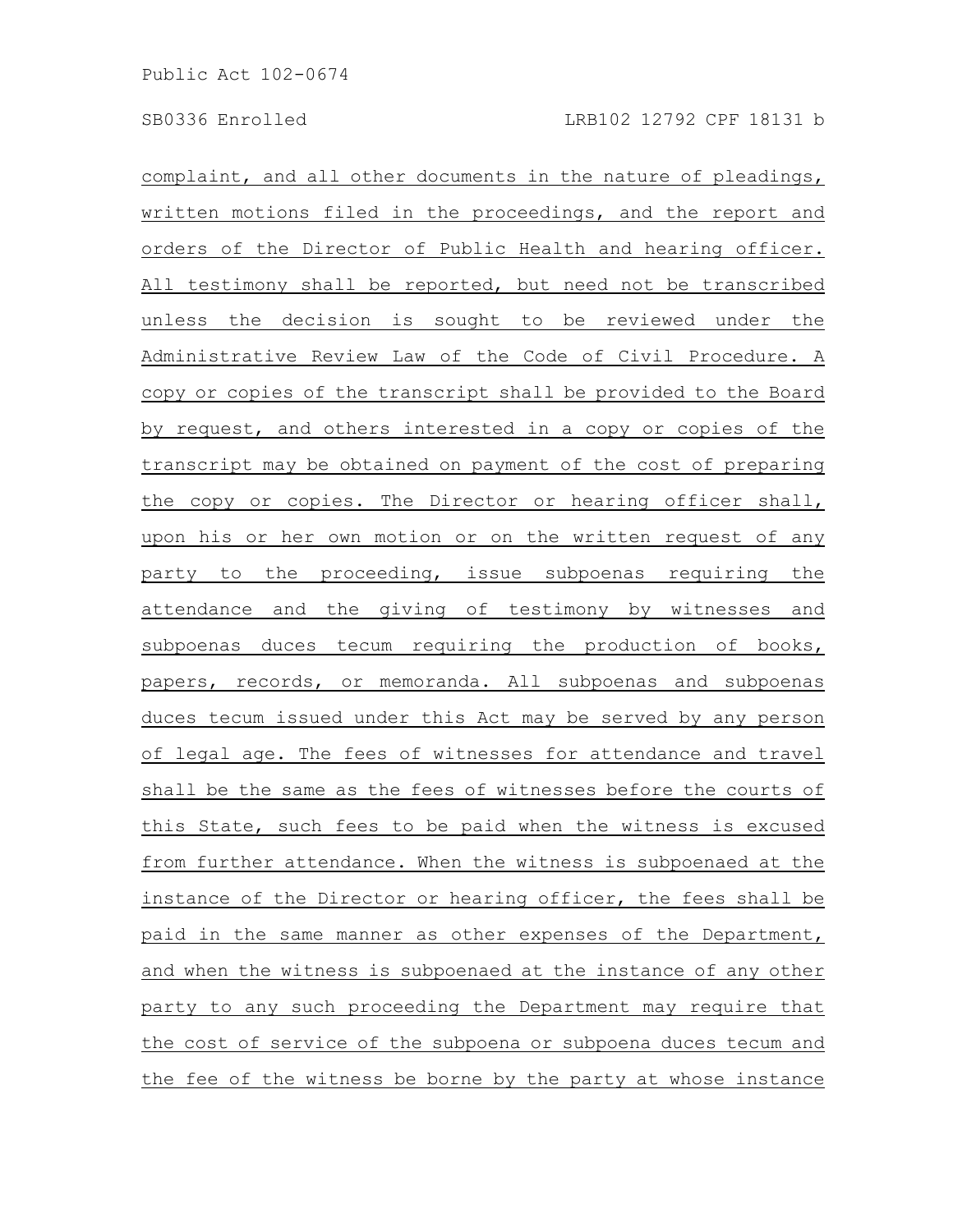the witness is summoned. In such case, the Department in its discretion may require a deposit to cover the cost of such service and witness fees. A subpoena or subpoena duces tecum so issued pursuant to this subsection shall be served in the same manner as a subpoena issued by a circuit court.

(i) Any circuit court of this State, upon the application of the Director of Public Health or upon the application of any other party to the proceeding, may, in its discretion, compel the attendance of witnesses, the production of books, papers, records, or memoranda, and the giving of testimony before the Director or hearing officer conducting an investigation or holding a hearing authorized by this Act, by an attachment for contempt or otherwise, in the same manner as production of evidence may be compelled before the court.

(j) All final administrative decisions of the Department of Public Health under this Act shall be subject to judicial review pursuant to the provisions of the Administrative Review Law of the Code of Civil Procedure and the rules adopted under it. "Administrative decision" has the meaning ascribed to it in Section 3-101 of the Code of Civil Procedure. The Department is not required to certify any record or file any answer or otherwise appear in any proceeding for judicial review unless the party filing the complaint deposits with the clerk of the court the sum of \$2 per page representing the costs of the certification. Failure on the part of the plaintiff to make such deposit shall be grounds for dismissal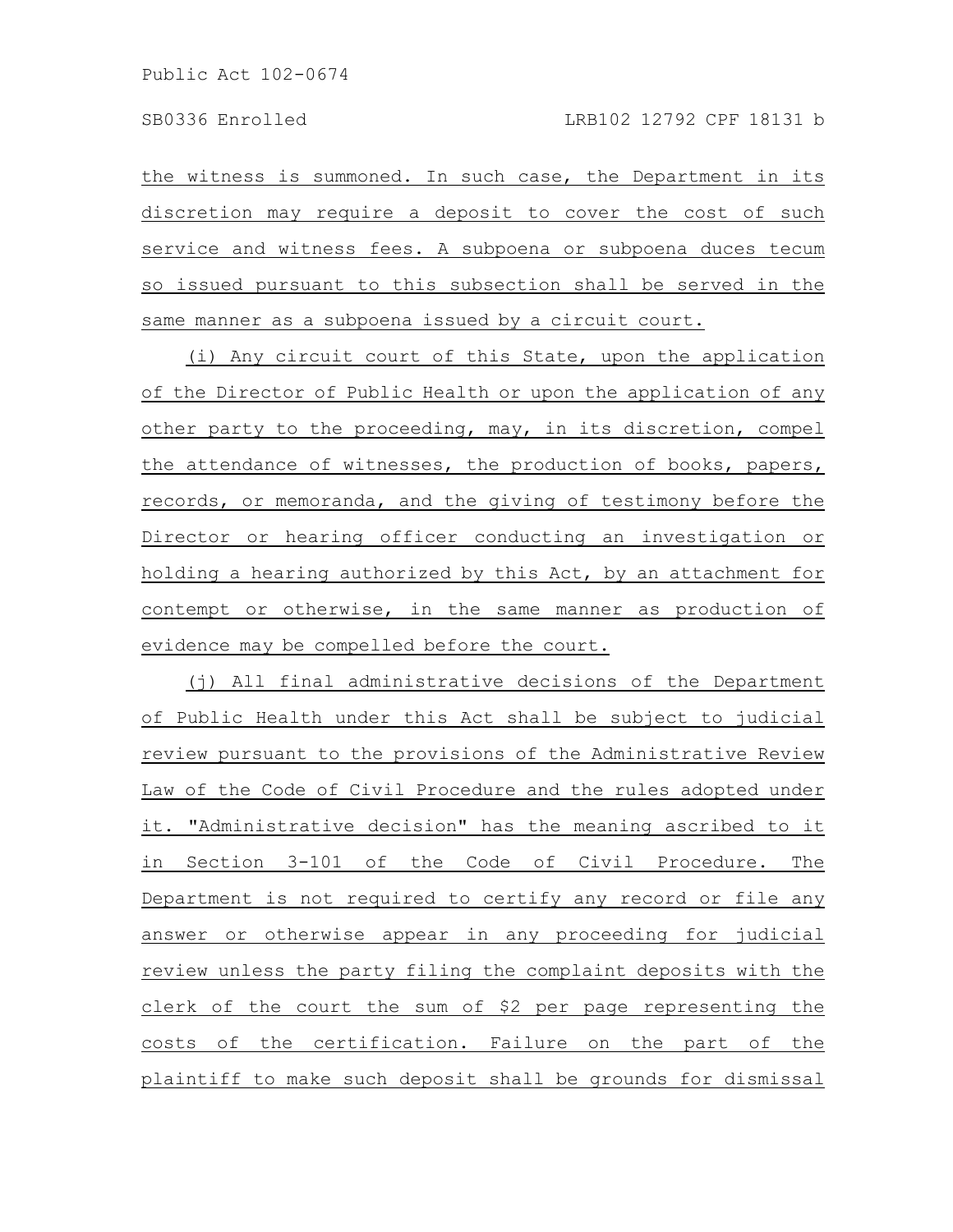of the action.

(k) The State's Attorney of the county in which the violation occurred or the Attorney General shall bring such actions in the name of the people of the State of Illinois and may, in addition to other remedies provided in this Act, bring action for an injunction to restrain such violation, impose civil penalties, and enjoin the operation of any such person or establishment.

(l) The State's Attorney of the county in which the violation occurred or the Attorney General shall bring such actions in the name of the people of the State of Illinois and may, in addition to other remedies provided in this Act, bring action for an injunction to restrain such violation, impose civil penalties, and enjoin the operation of any such person or establishment.

(m) The provisions of the Illinois Administrative Procedure Act are adopted and shall apply to all administrative rules and procedures of the Department of Public Health under this Act, except that in cases of conflict between the Illinois Administrative Procedure Act and this Act, the provisions of this Act shall control. Section 5-35 of the Illinois Administrative Procedure Act relating to procedures for rulemaking does not apply to the adoption of any rule required by federal law in connection with which the Department is precluded by law from exercising any discretion. (n) Subject to appropriation, the Department of Public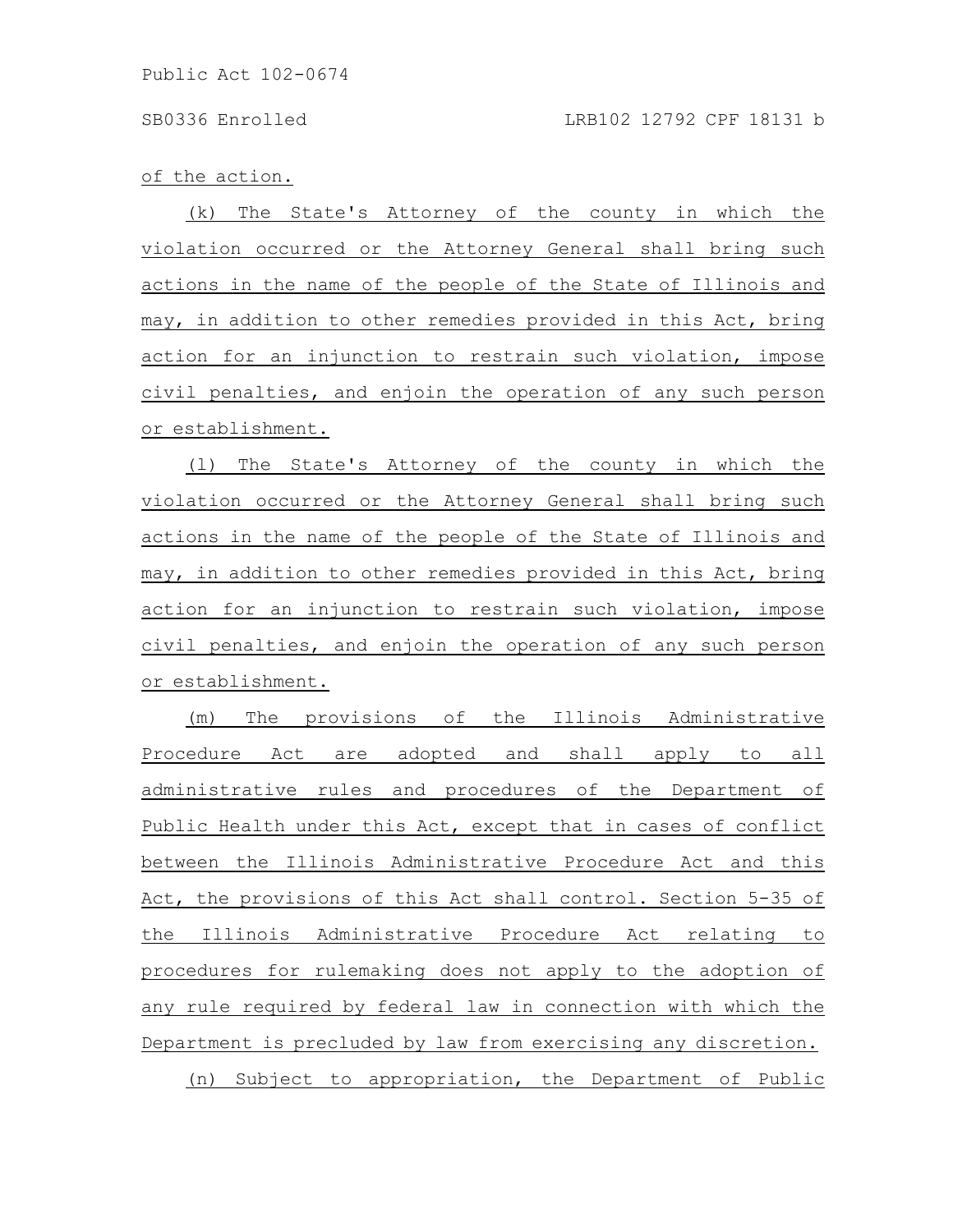SB0336 Enrolled LRB102 12792 CPF 18131 b

Health shall waive or pay for any administrative fees charged to a community health worker certificate holder under this Act.

(o) The Board may explore ways to compensate members of the Board.

(p) The Department is authorized to adopt rules for the implementation of this Section.

(410 ILCS 67/5-15 rep.)

Section 40. The Community Health Worker Certification and Reimbursement Act is amended by repealing Section 5-15.

Section 43. The Sexual Assault Survivors Emergency Treatment Act is amended by changing Sections 1a, 1a-1, 2, 2-1, 2.05, 2.05-1, 2.06, 2.06-1, 2.1, 2.1-1, 2.2, 2.2-1, 3, 3-1, 5, 5-1, 5.1, 5.1-1, 5.2, 5.2-1, 5.3, 5.3-1, 5.5, 5.5-1, 6.1, 6.1-1, 6.2, 6.2-1, 6.4, 6.4-1, 6.5, 6.5-1, 6.6, 6.6-1, 7, 7-1, 7.5, 7.5-1, 8, 8-1, 10, and 10-1 as follows:

(410 ILCS 70/1a) (from Ch. 111 1/2, par. 87-1a)

Sec. 1a. Definitions.

(a) In this Act:

"Advanced practice registered nurse" has the meaning provided in Section 50-10 of the Nurse Practice Act.

"Ambulance provider" means an individual or entity that owns and operates a business or service using ambulances or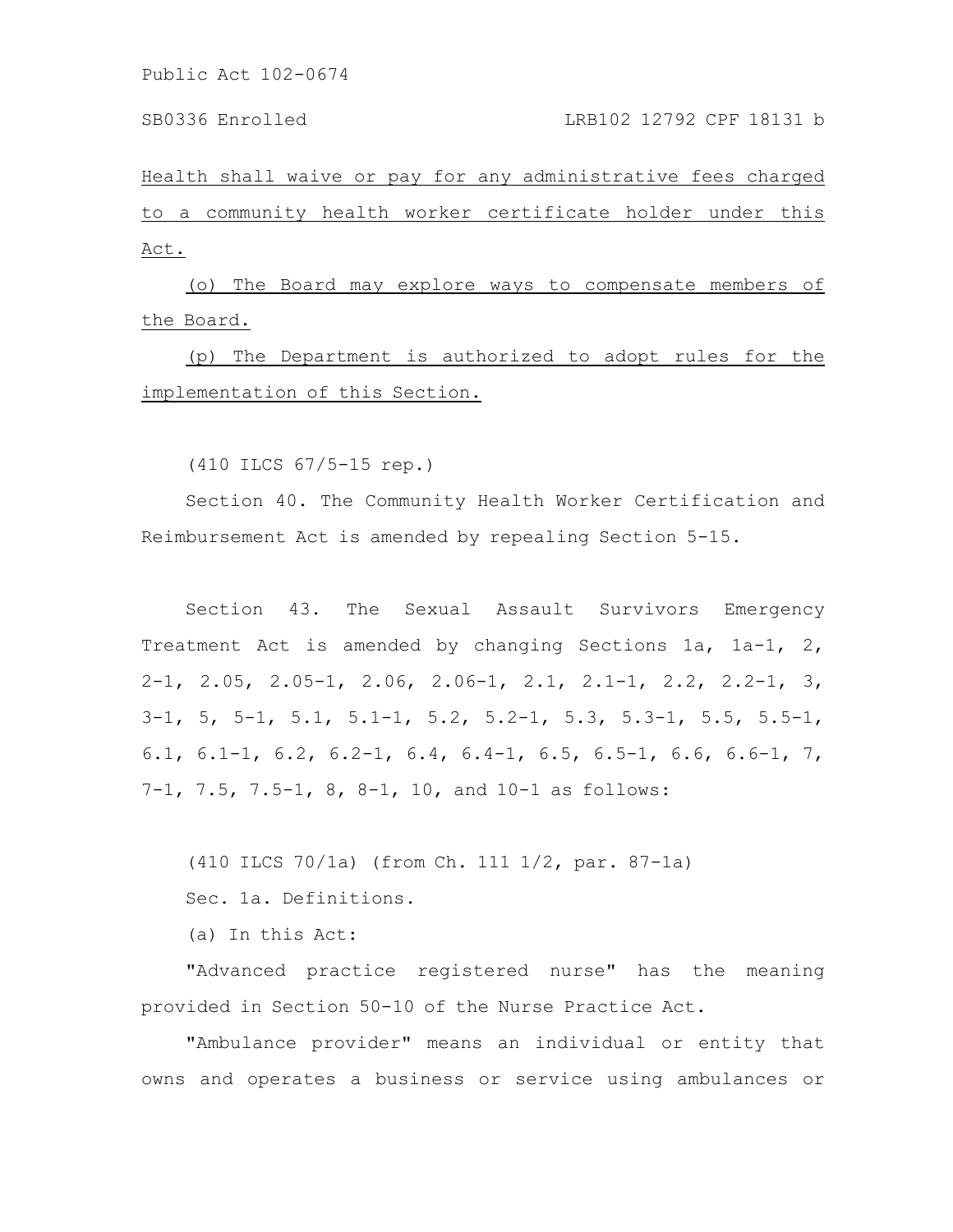emergency medical services vehicles to transport emergency patients.

"Approved pediatric health care facility" means a health care facility, other than a hospital, with a sexual assault treatment plan approved by the Department to provide medical forensic services to pediatric sexual assault survivors who present with a complaint of sexual assault within a minimum of the last 7 days or who have disclosed past sexual assault by a specific individual and were in the care of that individual within a minimum of the last 7 days.

"Areawide sexual assault treatment plan" means a plan, developed by hospitals or by hospitals and approved pediatric health care facilities in a community or area to be served, which provides for medical forensic services to sexual assault survivors that shall be made available by each of the participating hospitals and approved pediatric health care facilities.

"Board-certified child abuse pediatrician" means a physician certified by the American Board of Pediatrics in child abuse pediatrics.

"Board-eligible child abuse pediatrician" means a physician who has completed the requirements set forth by the American Board of Pediatrics to take the examination for certification in child abuse pediatrics.

"Department" means the Department of Public Health.

"Emergency contraception" means medication as approved by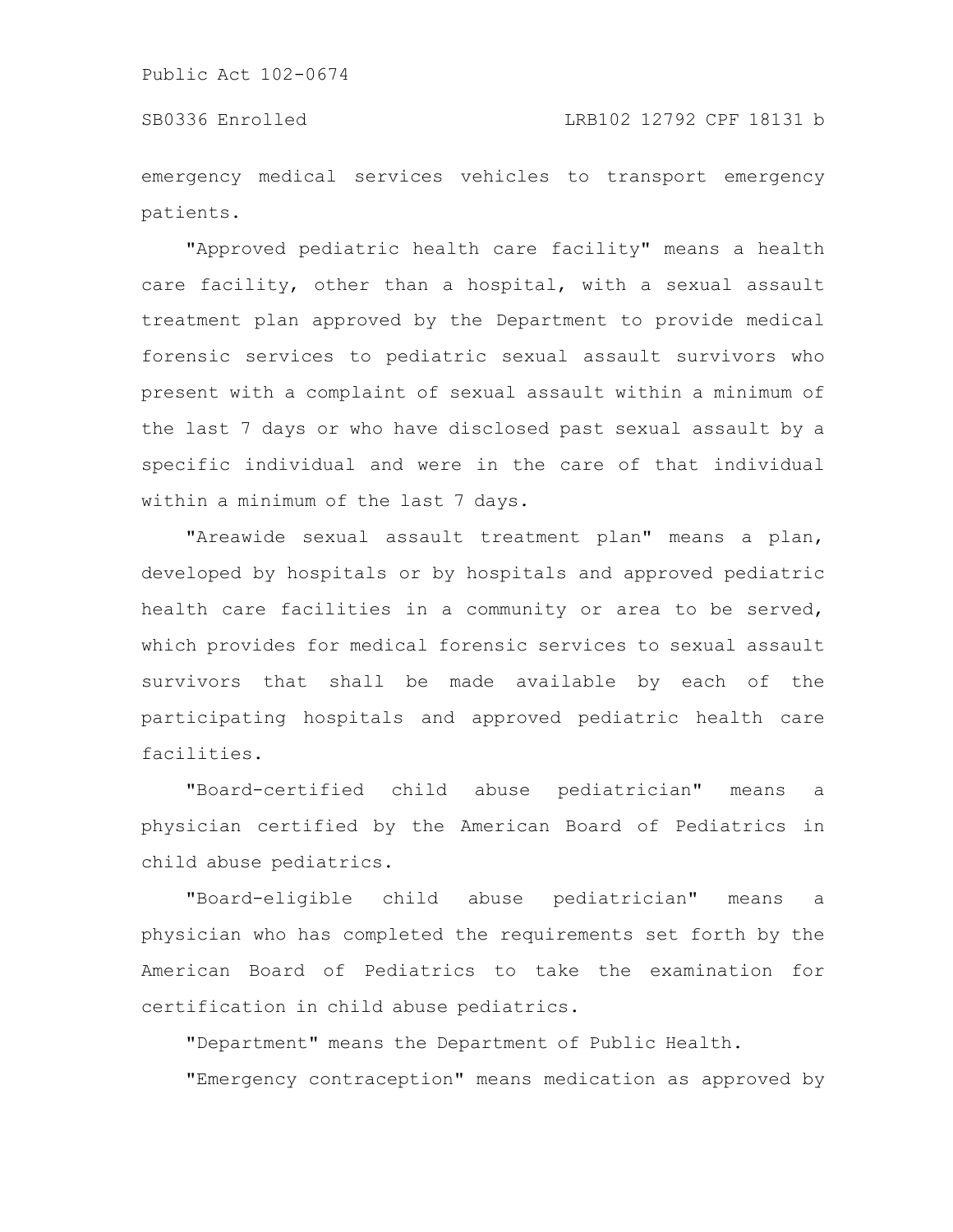### SB0336 Enrolled LRB102 12792 CPF 18131 b

the federal Food and Drug Administration (FDA) that can significantly reduce the risk of pregnancy if taken within 72 hours after sexual assault.

"Follow-up healthcare" means healthcare services related to a sexual assault, including laboratory services and pharmacy services, rendered within 90 days of the initial visit for medical forensic services.

"Health care professional" means a physician, a physician assistant, a sexual assault forensic examiner, an advanced practice registered nurse, a registered professional nurse, a licensed practical nurse, or a sexual assault nurse examiner.

"Hospital" means a hospital licensed under the Hospital Licensing Act or operated under the University of Illinois Hospital Act, any outpatient center included in the hospital's sexual assault treatment plan where hospital employees provide medical forensic services, and an out-of-state hospital that has consented to the jurisdiction of the Department under Section 2.06.

"Illinois State Police Sexual Assault Evidence Collection Kit" means a prepackaged set of materials and forms to be used for the collection of evidence relating to sexual assault. The standardized evidence collection kit for the State of Illinois shall be the Illinois State Police Sexual Assault Evidence Collection Kit.

"Law enforcement agency having jurisdiction" means the law enforcement agency in the jurisdiction where an alleged sexual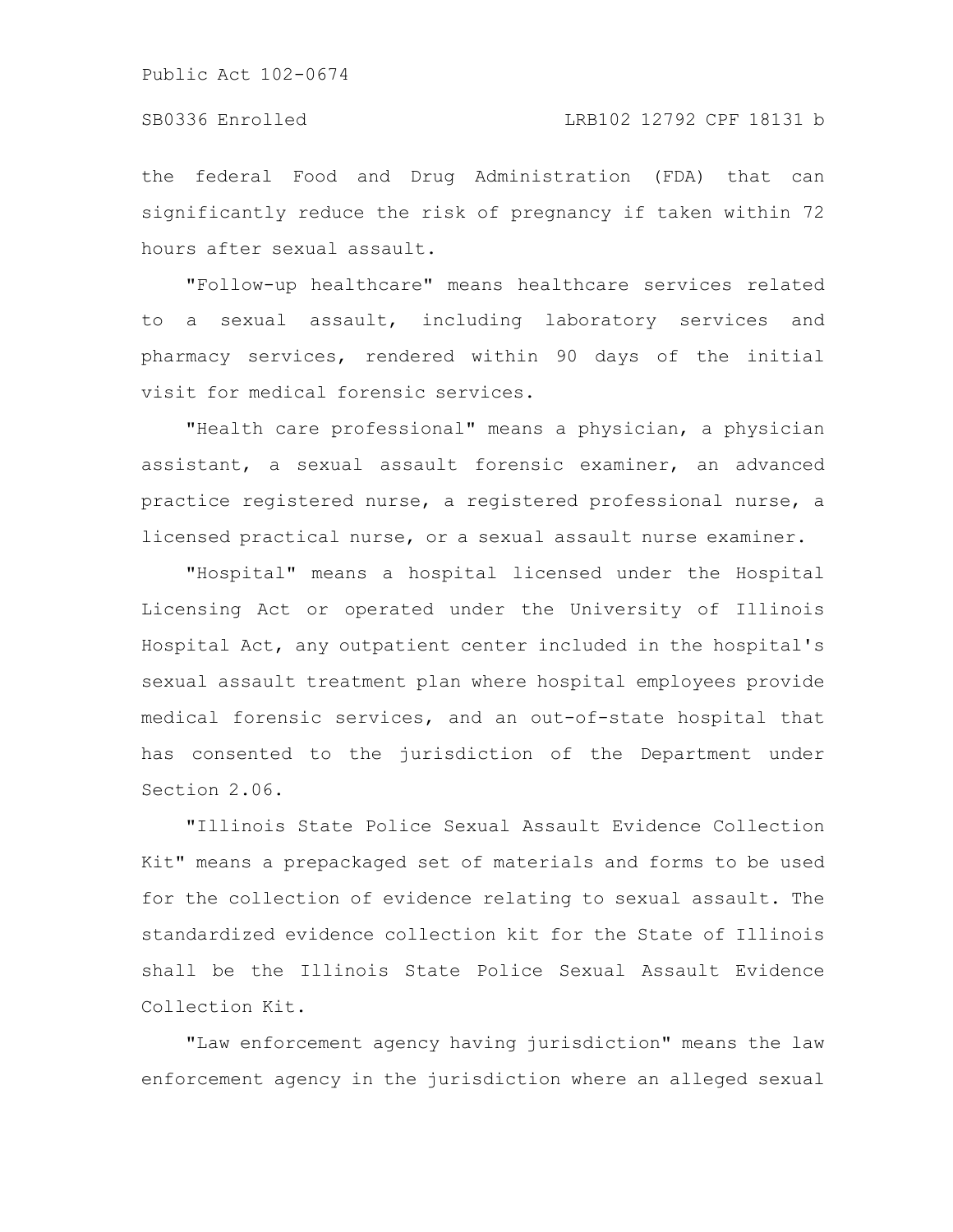assault or sexual abuse occurred.

"Licensed practical nurse" has the meaning provided in Section 50-10 of the Nurse Practice Act.

"Medical forensic services" means health care delivered to patients within or under the care and supervision of personnel working in a designated emergency department of a hospital or an approved pediatric health care facility. "Medical forensic services" includes, but is not limited to, taking a medical history, performing photo documentation, performing a physical and anogenital examination, assessing the patient for evidence collection, collecting evidence in accordance with a statewide sexual assault evidence collection program administered by the Department of State Police using the Illinois State Police Sexual Assault Evidence Collection Kit, if appropriate, assessing the patient for drug-facilitated or alcohol-facilitated sexual assault, providing an evaluation of and care for sexually transmitted infection and human immunodeficiency virus (HIV), pregnancy risk evaluation and care, and discharge and follow-up healthcare planning.

"Pediatric health care facility" means a clinic or physician's office that provides medical services to pediatric patients.

"Pediatric sexual assault survivor" means a person under the age of 13 who presents for medical forensic services in relation to injuries or trauma resulting from a sexual assault.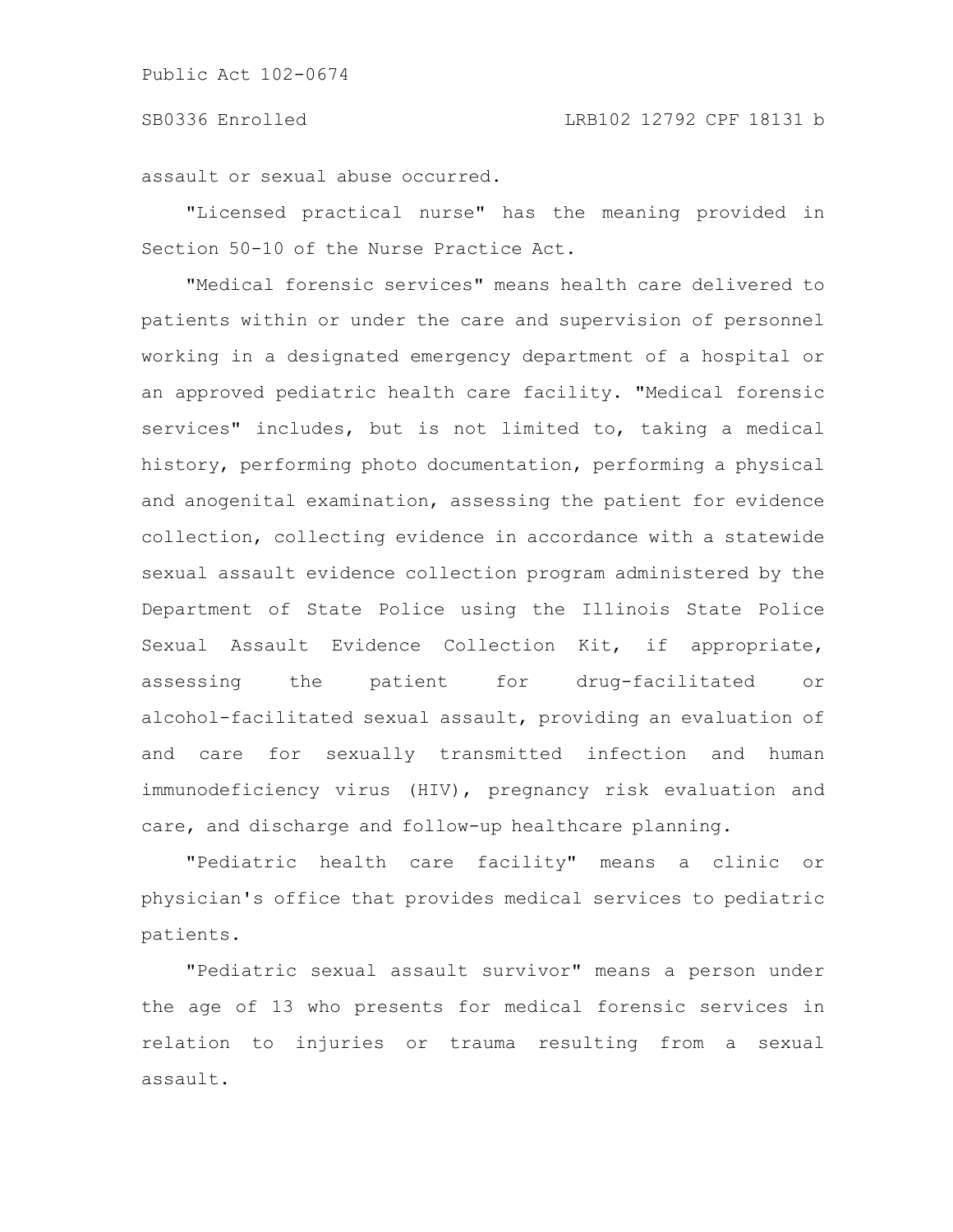# SB0336 Enrolled LRB102 12792 CPF 18131 b

"Photo documentation" means digital photographs or colposcope videos stored and backed up securely in the original file format.

"Physician" means a person licensed to practice medicine in all its branches.

"Physician assistant" has the meaning provided in Section 4 of the Physician Assistant Practice Act of 1987.

"Prepubescent sexual assault survivor" means a female who is under the age of 18 years and has not had a first menstrual cycle or a male who is under the age of 18 years and has not started to develop secondary sex characteristics who presents for medical forensic services in relation to injuries or trauma resulting from a sexual assault.

"Qualified medical provider" means a board-certified child abuse pediatrician, board-eligible child abuse pediatrician, a sexual assault forensic examiner, or a sexual assault nurse examiner who has access to photo documentation tools, and who participates in peer review.

"Registered Professional Nurse" has the meaning provided in Section 50-10 of the Nurse Practice Act.

"Sexual assault" means:

(1) an act of sexual conduct; as used in this paragraph, "sexual conduct" has the meaning provided under Section 11-0.1 of the Criminal Code of 2012; or

(2) any act of sexual penetration; as used in this paragraph, "sexual penetration" has the meaning provided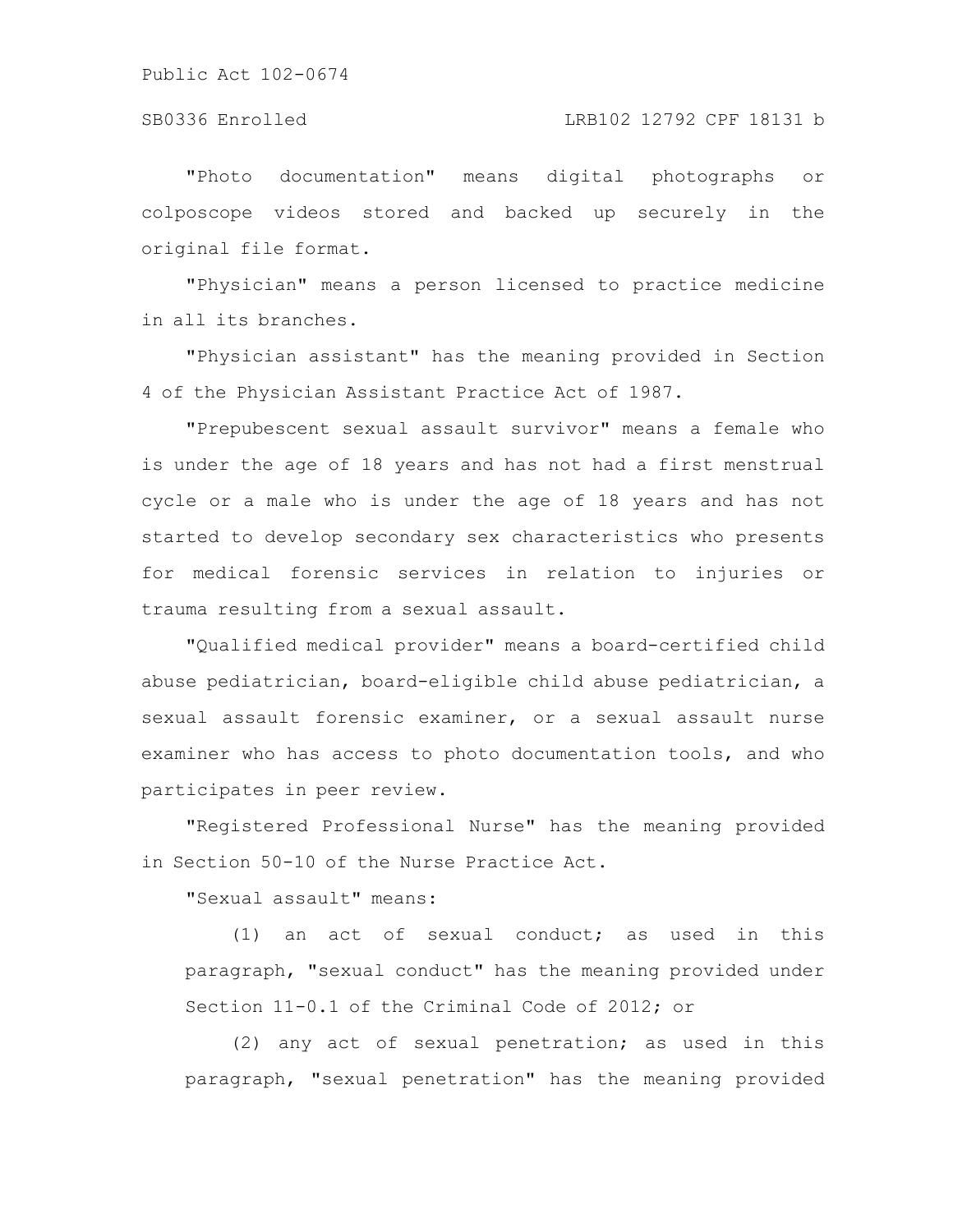# SB0336 Enrolled LRB102 12792 CPF 18131 b

under Section 11-0.1 of the Criminal Code of 2012 and includes, without limitation, acts prohibited under Sections 11-1.20 through 11-1.60 of the Criminal Code of 2012.

"Sexual assault forensic examiner" means a physician or physician assistant who has completed training that meets or is substantially similar to the Sexual Assault Nurse Examiner Education Guidelines established by the International Association of Forensic Nurses.

"Sexual assault nurse examiner" means an advanced practice registered nurse or registered professional nurse who has completed a sexual assault nurse examiner training program that meets the Sexual Assault Nurse Examiner Education Guidelines established by the International Association of Forensic Nurses.

"Sexual assault services voucher" means a document generated by a hospital or approved pediatric health care facility at the time the sexual assault survivor receives outpatient medical forensic services that may be used to seek payment for any ambulance services, medical forensic services, laboratory services, pharmacy services, and follow-up healthcare provided as a result of the sexual assault.

"Sexual assault survivor" means a person who presents for medical forensic services in relation to injuries or trauma resulting from a sexual assault.

"Sexual assault transfer plan" means a written plan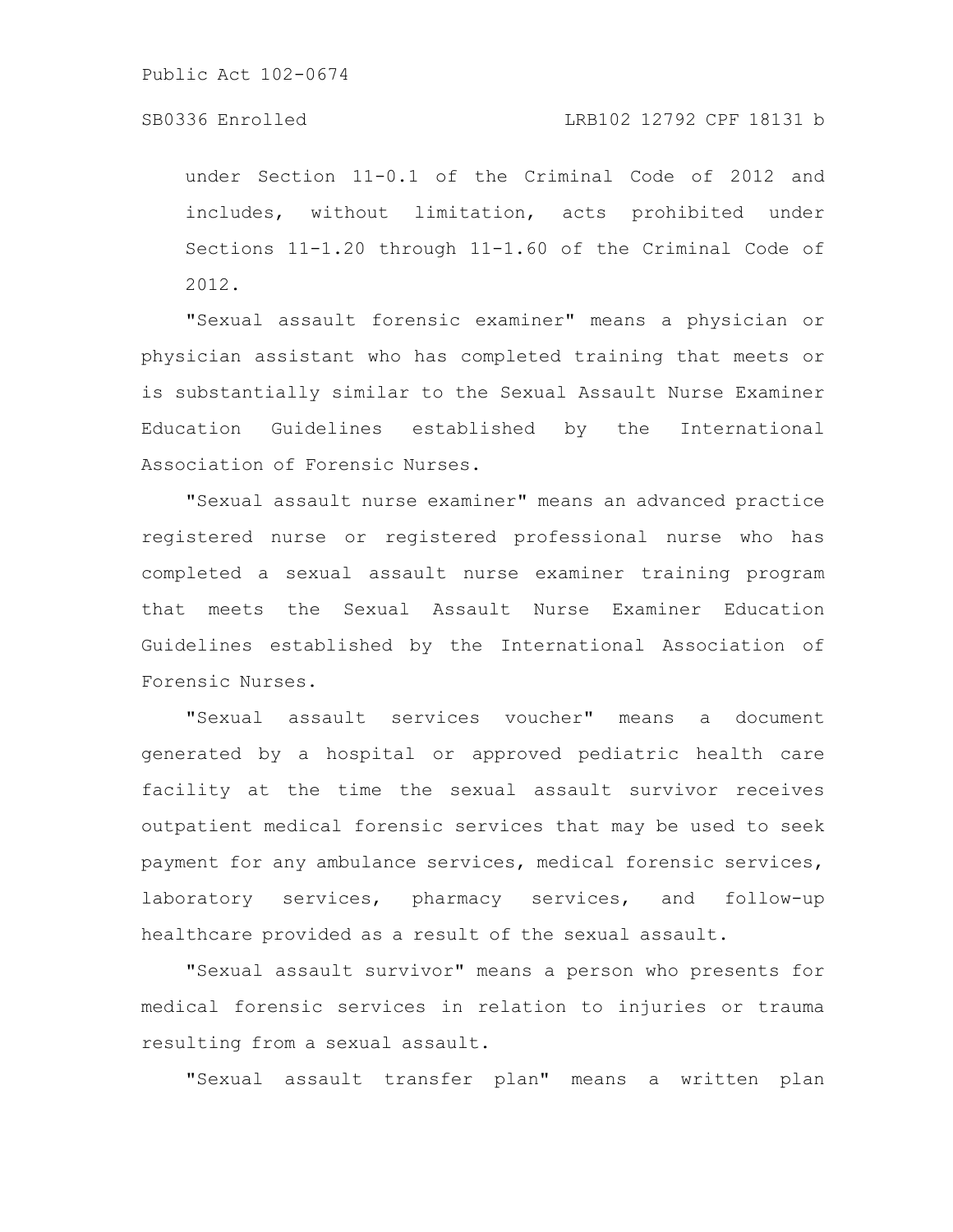developed by a hospital and approved by the Department, which describes the hospital's procedures for transferring sexual assault survivors to another hospital, and an approved pediatric health care facility, if applicable, in order to receive medical forensic services.

"Sexual assault treatment plan" means a written plan that describes the procedures and protocols for providing medical forensic services to sexual assault survivors who present themselves for such services, either directly or through transfer from a hospital or an approved pediatric health care facility.

"Transfer hospital" means a hospital with a sexual assault transfer plan approved by the Department.

"Transfer services" means the appropriate medical screening examination and necessary stabilizing treatment prior to the transfer of a sexual assault survivor to a hospital or an approved pediatric health care facility that provides medical forensic services to sexual assault survivors pursuant to a sexual assault treatment plan or areawide sexual assault treatment plan.

"Treatment hospital" means a hospital with a sexual assault treatment plan approved by the Department to provide medical forensic services to all sexual assault survivors who present with a complaint of sexual assault within a minimum of the last 7 days or who have disclosed past sexual assault by a specific individual and were in the care of that individual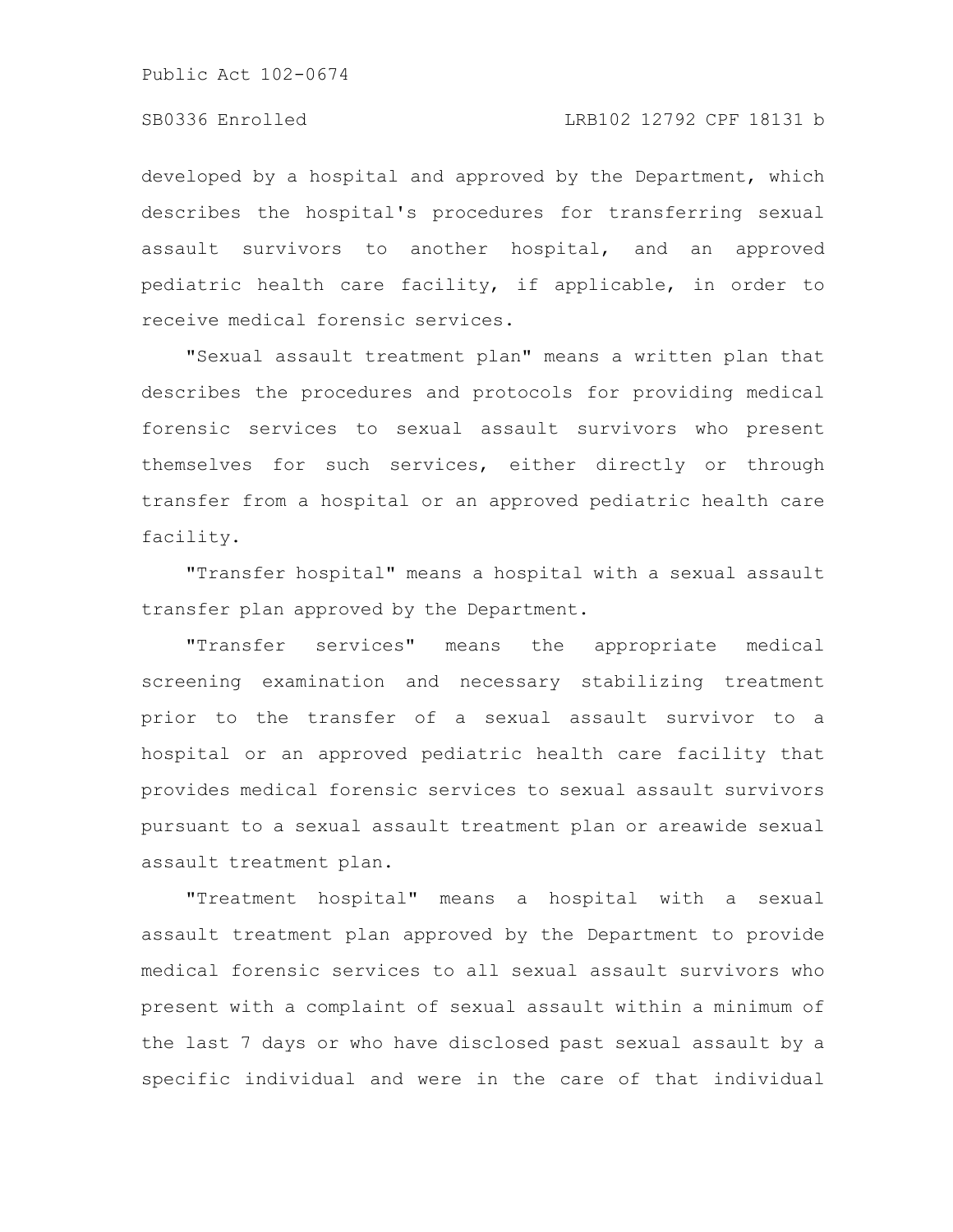within a minimum of the last 7 days.

"Treatment hospital with approved pediatric transfer" means a hospital with a treatment plan approved by the Department to provide medical forensic services to sexual assault survivors 13 years old or older who present with a complaint of sexual assault within a minimum of the last 7 days or who have disclosed past sexual assault by a specific individual and were in the care of that individual within a minimum of the last 7 days.

(b) This Section is effective on and after January 1, 2024 July 1, 2021.

(Source: P.A. 100-513, eff. 1-1-18; 100-775, eff. 1-1-19; 101-81, eff. 7-12-19; 101-634, eff. 6-5-20.)

(410 ILCS 70/1a-1)

(Section scheduled to be repealed on December 31, 2021) Sec. 1a-1. Definitions.

(a) In this Act:

"Advanced practice registered nurse" has the meaning provided in Section 50-10 of the Nurse Practice Act.

"Ambulance provider" means an individual or entity that owns and operates a business or service using ambulances or emergency medical services vehicles to transport emergency patients.

"Approved pediatric health care facility" means a health care facility, other than a hospital, with a sexual assault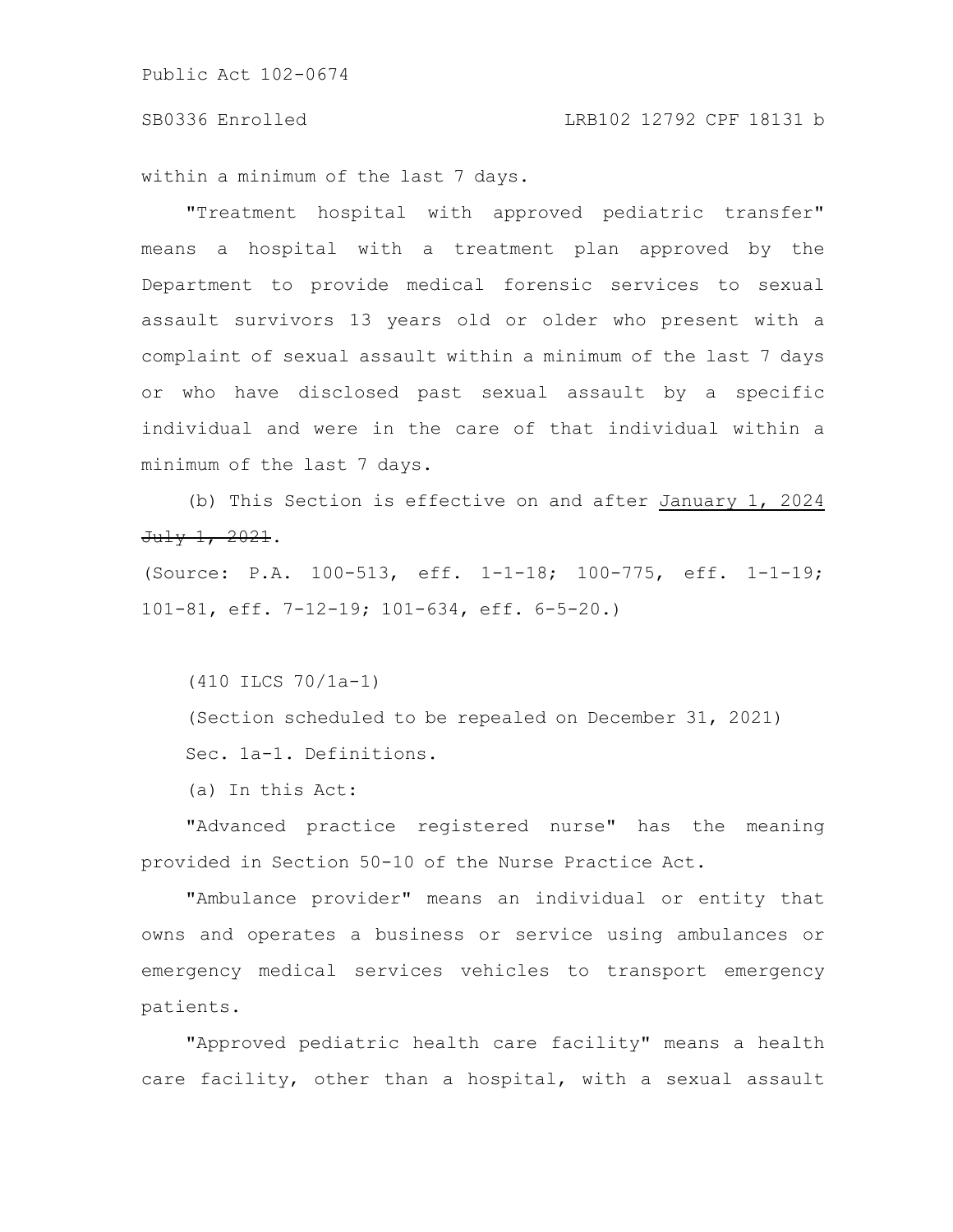# SB0336 Enrolled LRB102 12792 CPF 18131 b

treatment plan approved by the Department to provide medical forensic services to pediatric sexual assault survivors who present with a complaint of sexual assault within a minimum of the last 7 days or who have disclosed past sexual assault by a specific individual and were in the care of that individual within a minimum of the last 7 days.

"Approved federally qualified health center" means a facility as defined in Section 1905(l)(2)(B) of the federal Social Security Act with a sexual assault treatment plan approved by the Department to provide medical forensic services to sexual assault survivors 13 years old or older who present with a complaint of sexual assault within a minimum of the last 7 days or who have disclosed past sexual assault by a specific individual and were in the care of that individual within a minimum of the last 7 days.

"Areawide sexual assault treatment plan" means a plan, developed by hospitals or by hospitals, approved pediatric health care facilities, and approved federally qualified health centers in a community or area to be served, which provides for medical forensic services to sexual assault survivors that shall be made available by each of the participating hospitals and approved pediatric health care facilities.

"Board-certified child abuse pediatrician" means a physician certified by the American Board of Pediatrics in child abuse pediatrics.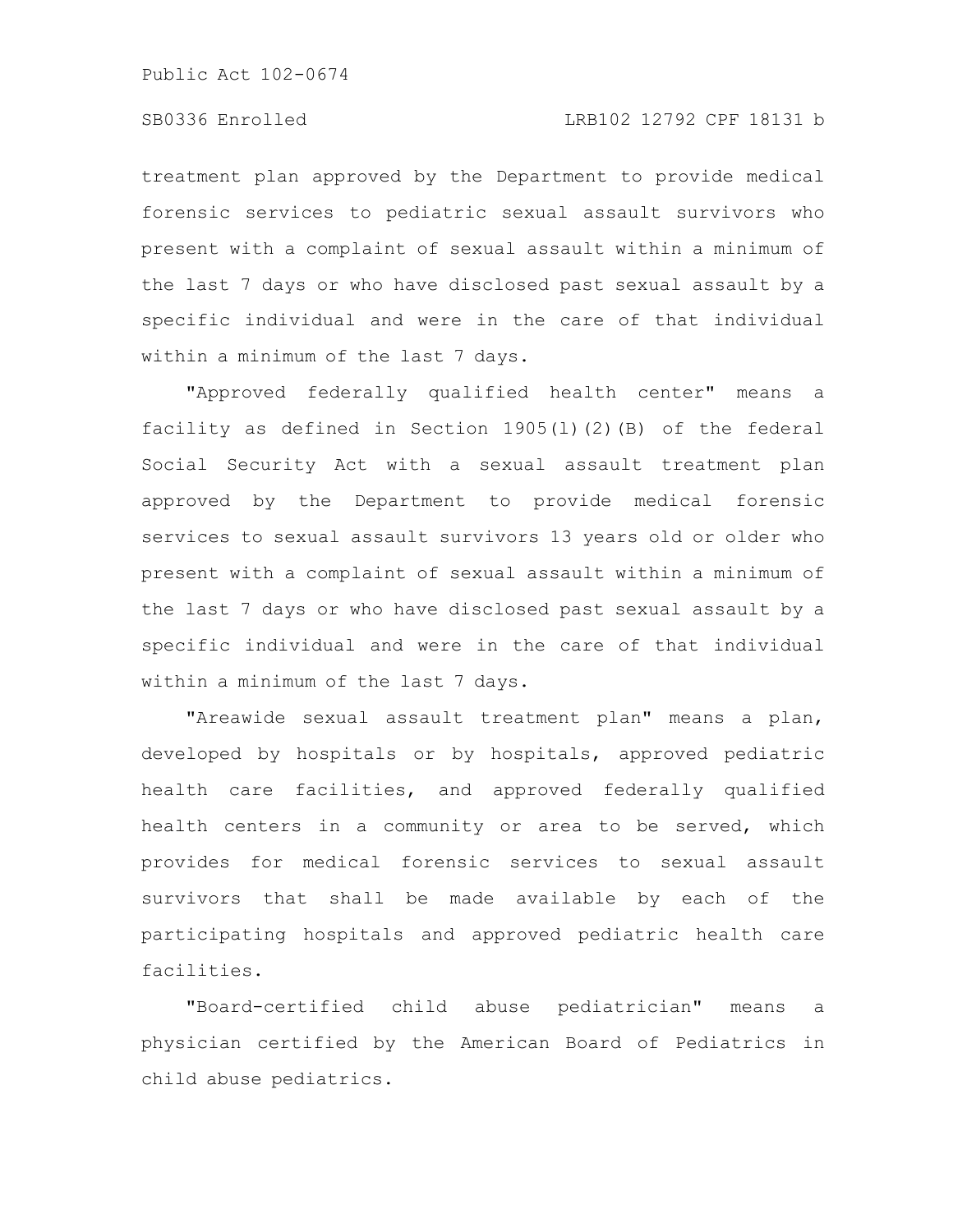"Board-eligible child abuse pediatrician" means a physician who has completed the requirements set forth by the American Board of Pediatrics to take the examination for certification in child abuse pediatrics.

"Department" means the Department of Public Health.

"Emergency contraception" means medication as approved by the federal Food and Drug Administration (FDA) that can significantly reduce the risk of pregnancy if taken within 72 hours after sexual assault.

"Federally qualified health center" means a facility as defined in Section 1905(l)(2)(B) of the federal Social Security Act that provides primary care or sexual health services.

"Follow-up healthcare" means healthcare services related to a sexual assault, including laboratory services and pharmacy services, rendered within 90 days of the initial visit for medical forensic services.

"Health care professional" means a physician, a physician assistant, a sexual assault forensic examiner, an advanced practice registered nurse, a registered professional nurse, a licensed practical nurse, or a sexual assault nurse examiner.

"Hospital" means a hospital licensed under the Hospital Licensing Act or operated under the University of Illinois Hospital Act, any outpatient center included in the hospital's sexual assault treatment plan where hospital employees provide medical forensic services, and an out-of-state hospital that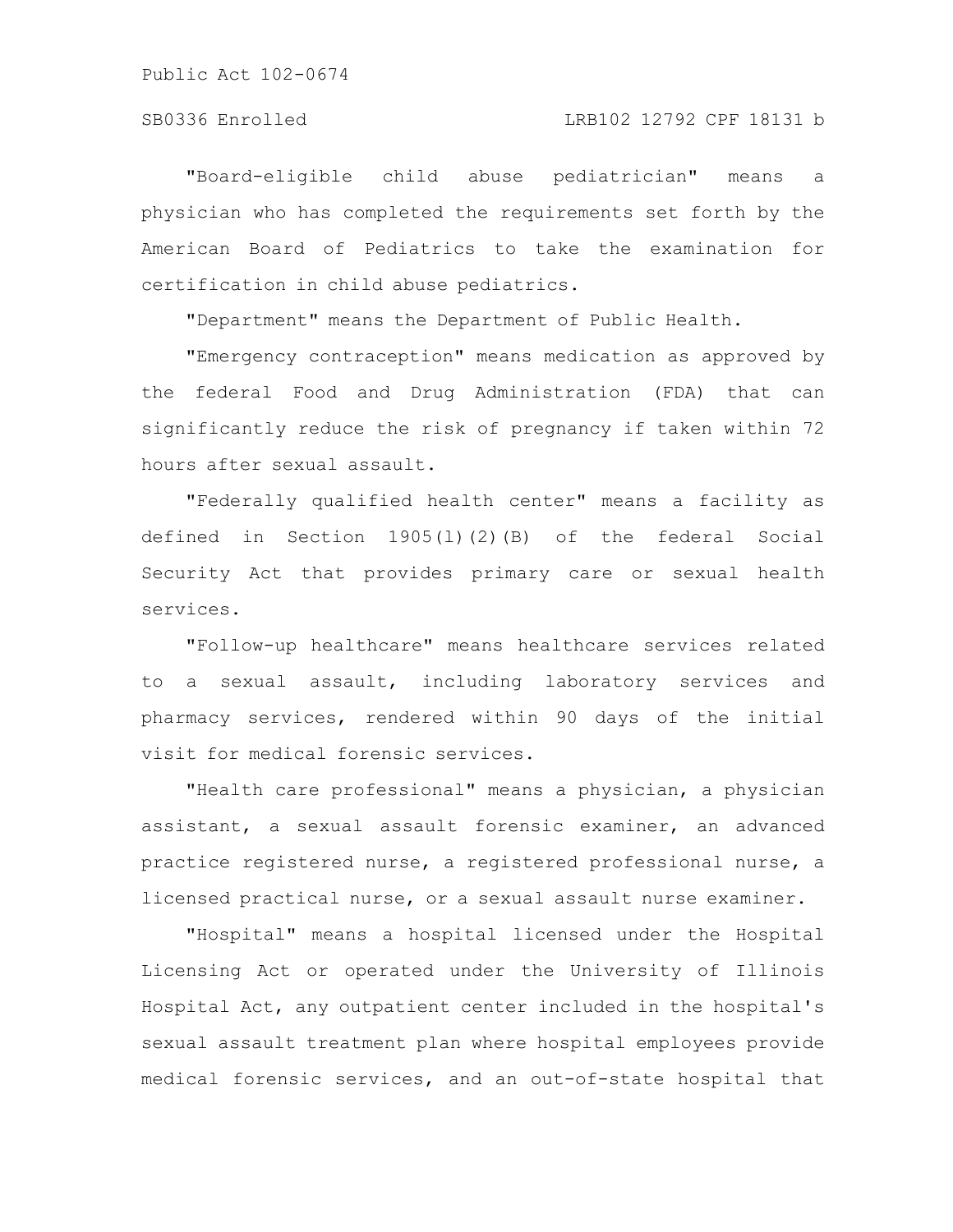has consented to the jurisdiction of the Department under Section 2.06-1.

"Illinois State Police Sexual Assault Evidence Collection Kit" means a prepackaged set of materials and forms to be used for the collection of evidence relating to sexual assault. The standardized evidence collection kit for the State of Illinois shall be the Illinois State Police Sexual Assault Evidence Collection Kit.

"Law enforcement agency having jurisdiction" means the law enforcement agency in the jurisdiction where an alleged sexual assault or sexual abuse occurred.

"Licensed practical nurse" has the meaning provided in Section 50-10 of the Nurse Practice Act.

"Medical forensic services" means health care delivered to patients within or under the care and supervision of personnel working in a designated emergency department of a hospital, approved pediatric health care facility, or an approved federally qualified health centers.

"Medical forensic services" includes, but is not limited to, taking a medical history, performing photo documentation, performing a physical and anogenital examination, assessing the patient for evidence collection, collecting evidence in accordance with a statewide sexual assault evidence collection program administered by the Department of State Police using the Illinois State Police Sexual Assault Evidence Collection Kit, if appropriate, assessing the patient for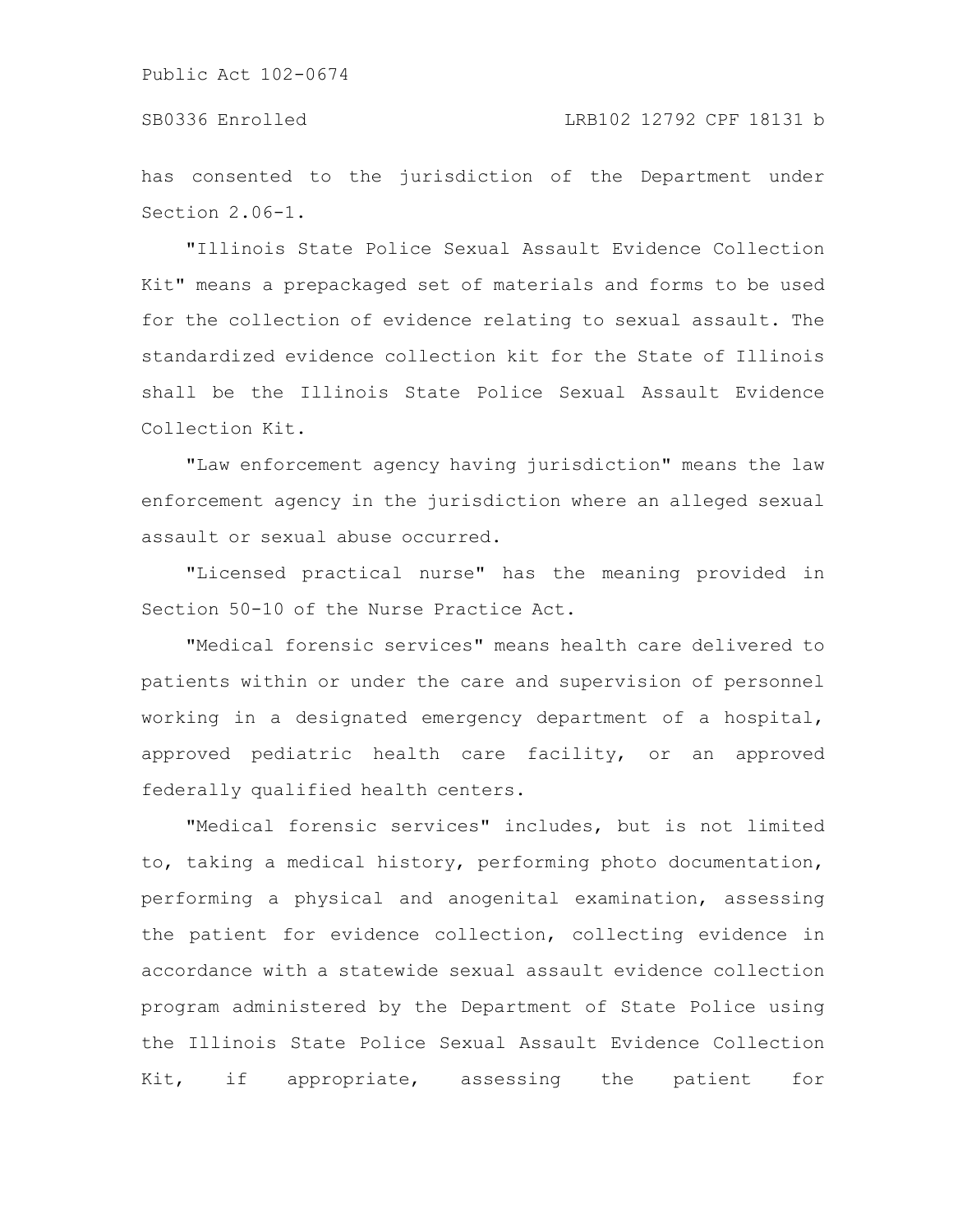### SB0336 Enrolled LRB102 12792 CPF 18131 b

drug-facilitated or alcohol-facilitated sexual assault, providing an evaluation of and care for sexually transmitted infection and human immunodeficiency virus (HIV), pregnancy risk evaluation and care, and discharge and follow-up healthcare planning.

"Pediatric health care facility" means a clinic or physician's office that provides medical services to pediatric patients.

"Pediatric sexual assault survivor" means a person under the age of 13 who presents for medical forensic services in relation to injuries or trauma resulting from a sexual assault.

"Photo documentation" means digital photographs or colposcope videos stored and backed up securely in the original file format.

"Physician" means a person licensed to practice medicine in all its branches.

"Physician assistant" has the meaning provided in Section 4 of the Physician Assistant Practice Act of 1987.

"Prepubescent sexual assault survivor" means a female who is under the age of 18 years and has not had a first menstrual cycle or a male who is under the age of 18 years and has not started to develop secondary sex characteristics who presents for medical forensic services in relation to injuries or trauma resulting from a sexual assault.

"Qualified medical provider" means a board-certified child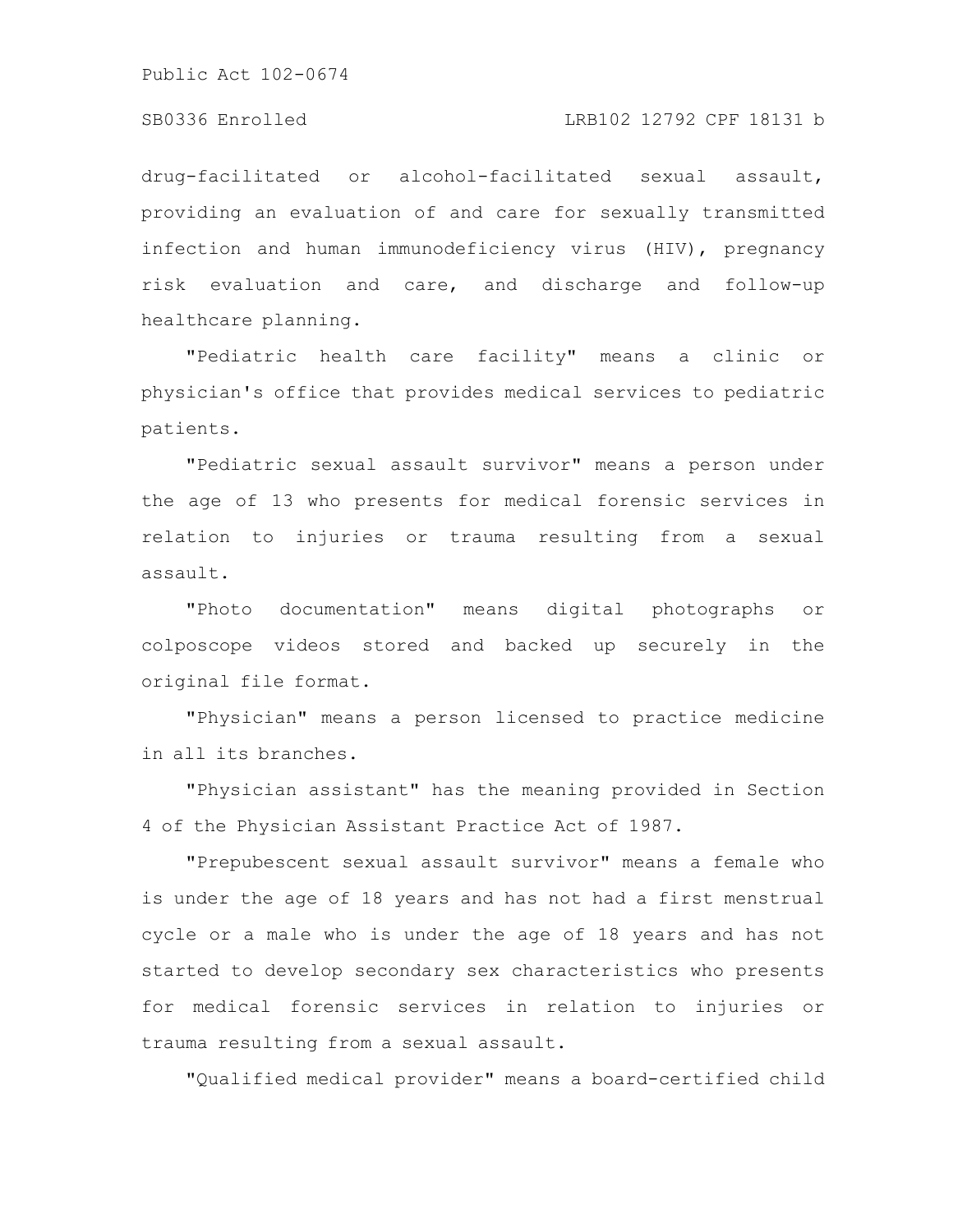abuse pediatrician, board-eligible child abuse pediatrician, a sexual assault forensic examiner, or a sexual assault nurse examiner who has access to photo documentation tools, and who participates in peer review.

"Registered Professional Nurse" has the meaning provided in Section 50-10 of the Nurse Practice Act.

"Sexual assault" means:

(1) an act of sexual conduct; as used in this paragraph, "sexual conduct" has the meaning provided under Section 11-0.1 of the Criminal Code of 2012; or

(2) any act of sexual penetration; as used in this paragraph, "sexual penetration" has the meaning provided under Section 11-0.1 of the Criminal Code of 2012 and includes, without limitation, acts prohibited under Sections 11-1.20 through 11-1.60 of the Criminal Code of 2012.

"Sexual assault forensic examiner" means a physician or physician assistant who has completed training that meets or is substantially similar to the Sexual Assault Nurse Examiner Education Guidelines established by the International Association of Forensic Nurses.

"Sexual assault nurse examiner" means an advanced practice registered nurse or registered professional nurse who has completed a sexual assault nurse examiner training program that meets the Sexual Assault Nurse Examiner Education Guidelines established by the International Association of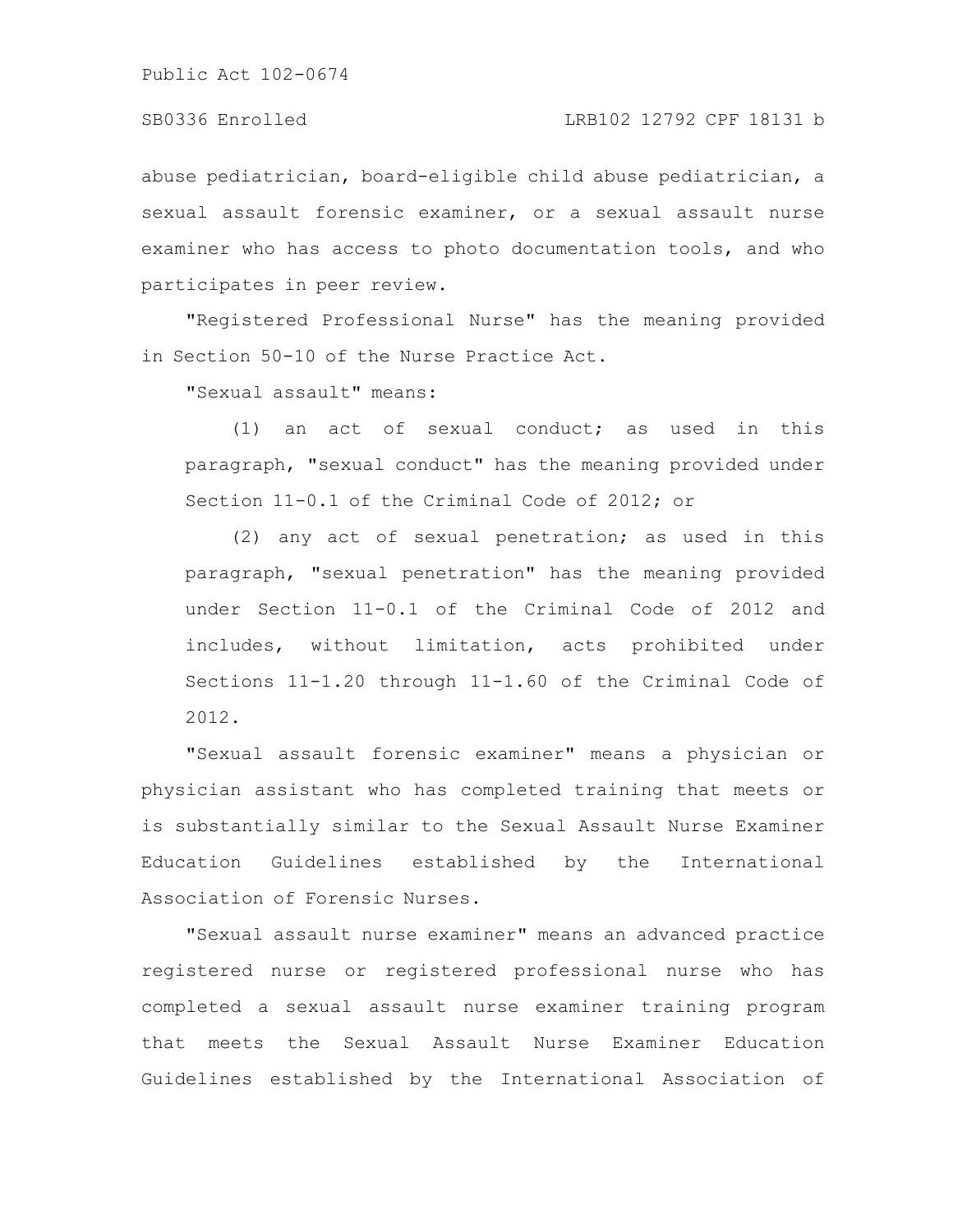### SB0336 Enrolled LRB102 12792 CPF 18131 b

Forensic Nurses.

"Sexual assault services voucher" means a document generated by a hospital or approved pediatric health care facility at the time the sexual assault survivor receives outpatient medical forensic services that may be used to seek payment for any ambulance services, medical forensic services, laboratory services, pharmacy services, and follow-up healthcare provided as a result of the sexual assault.

"Sexual assault survivor" means a person who presents for medical forensic services in relation to injuries or trauma resulting from a sexual assault.

"Sexual assault transfer plan" means a written plan developed by a hospital and approved by the Department, which describes the hospital's procedures for transferring sexual assault survivors to another hospital, and an approved pediatric health care facility, if applicable, in order to receive medical forensic services.

"Sexual assault treatment plan" means a written plan that describes the procedures and protocols for providing medical forensic services to sexual assault survivors who present themselves for such services, either directly or through transfer from a hospital or an approved pediatric health care facility.

"Transfer hospital" means a hospital with a sexual assault transfer plan approved by the Department.

"Transfer services" means the appropriate medical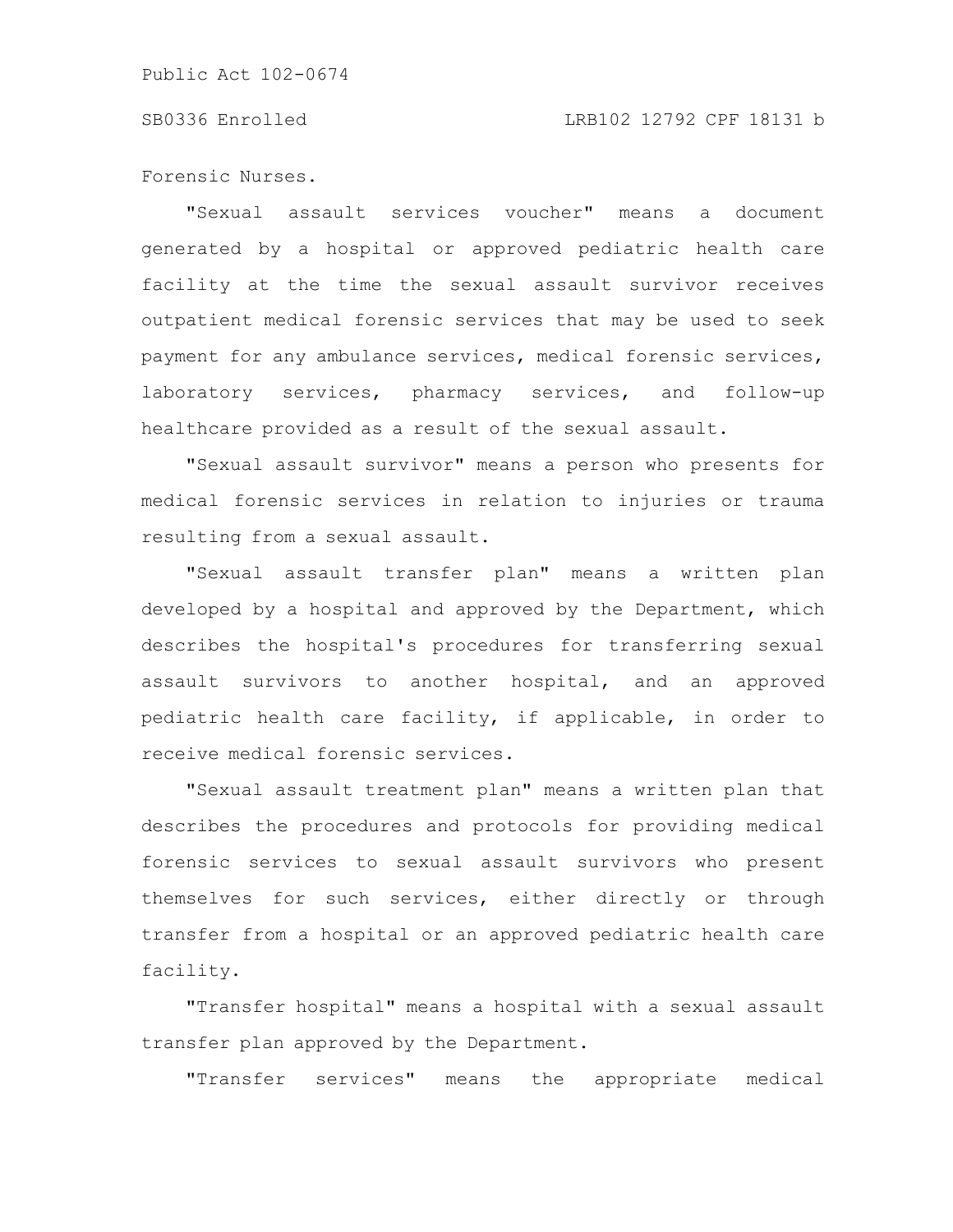### SB0336 Enrolled LRB102 12792 CPF 18131 b

screening examination and necessary stabilizing treatment prior to the transfer of a sexual assault survivor to a hospital or an approved pediatric health care facility that provides medical forensic services to sexual assault survivors pursuant to a sexual assault treatment plan or areawide sexual assault treatment plan.

"Treatment hospital" means a hospital with a sexual assault treatment plan approved by the Department to provide medical forensic services to all sexual assault survivors who present with a complaint of sexual assault within a minimum of the last 7 days or who have disclosed past sexual assault by a specific individual and were in the care of that individual within a minimum of the last 7 days.

"Treatment hospital with approved pediatric transfer" means a hospital with a treatment plan approved by the Department to provide medical forensic services to sexual assault survivors 13 years old or older who present with a complaint of sexual assault within a minimum of the last 7 days or who have disclosed past sexual assault by a specific individual and were in the care of that individual within a minimum of the last 7 days.

(b) This Section is repealed on December 31, 2023 2021. (Source: P.A. 101-634, eff. 6-5-20; 102-22, eff. 6-25-21.)

(410 ILCS 70/2) (from Ch. 111 1/2, par. 87-2) Sec. 2. Hospital and approved pediatric health care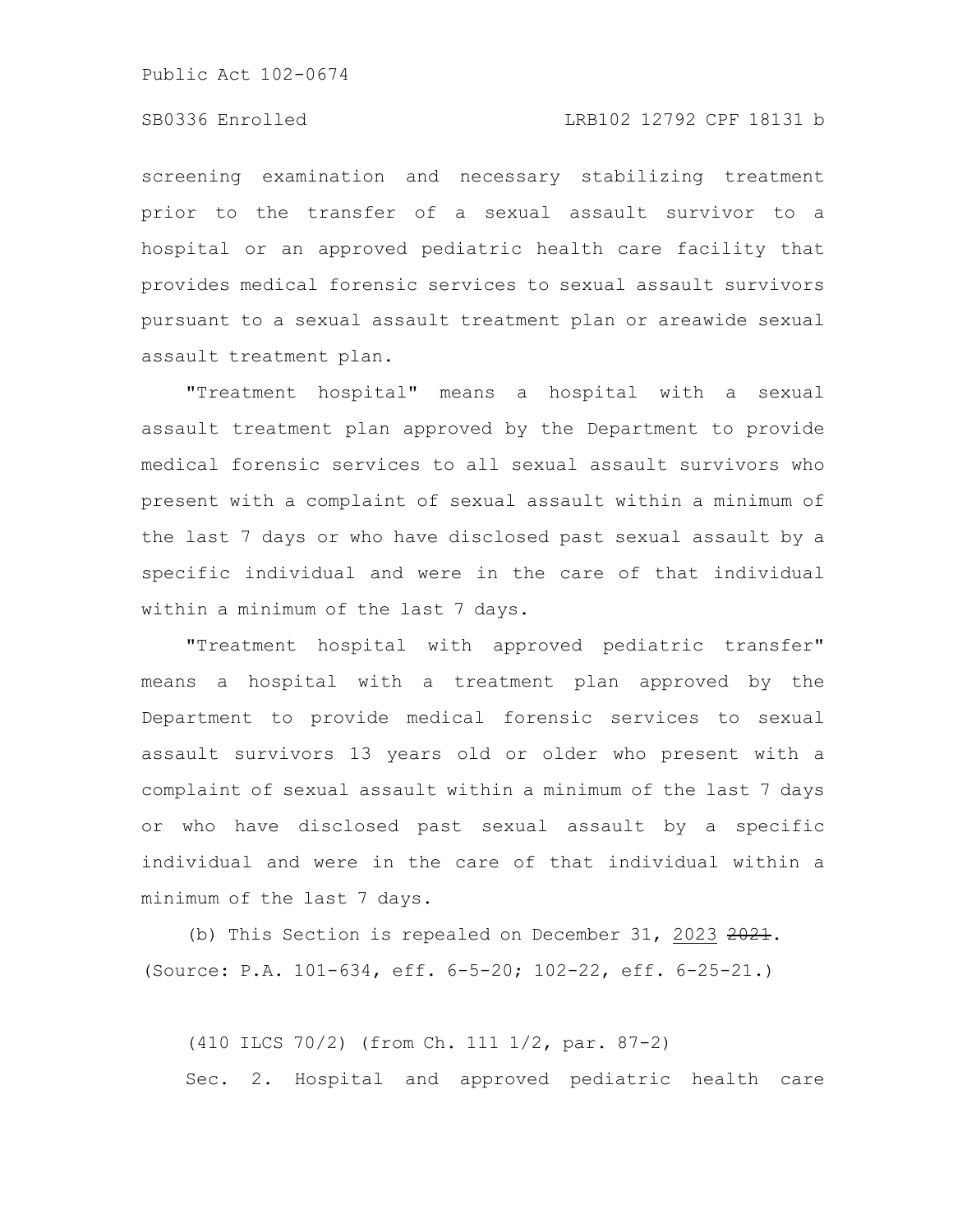### SB0336 Enrolled LRB102 12792 CPF 18131 b

facility requirements for sexual assault plans.

(a) Every hospital required to be licensed by the Department pursuant to the Hospital Licensing Act, or operated under the University of Illinois Hospital Act that provides general medical and surgical hospital services shall provide either (i) transfer services to all sexual assault survivors, (ii) medical forensic services to all sexual assault survivors, or (iii) transfer services to pediatric sexual assault survivors and medical forensic services to sexual assault survivors 13 years old or older, in accordance with rules adopted by the Department.

In addition, every such hospital, regardless of whether or not a request is made for reimbursement, shall submit to the Department a plan to provide either (i) transfer services to all sexual assault survivors, (ii) medical forensic services to all sexual assault survivors, or (iii) transfer services to pediatric sexual assault survivors and medical forensic services to sexual assault survivors 13 years old or older. The Department shall approve such plan for either (i) transfer services to all sexual assault survivors, (ii) medical forensic services to all sexual assault survivors, or (iii) transfer services to pediatric sexual assault survivors and medical forensic services to sexual assault survivors 13 years old or older, if it finds that the implementation of the proposed plan would provide (i) transfer services or (ii) medical forensic services for sexual assault survivors in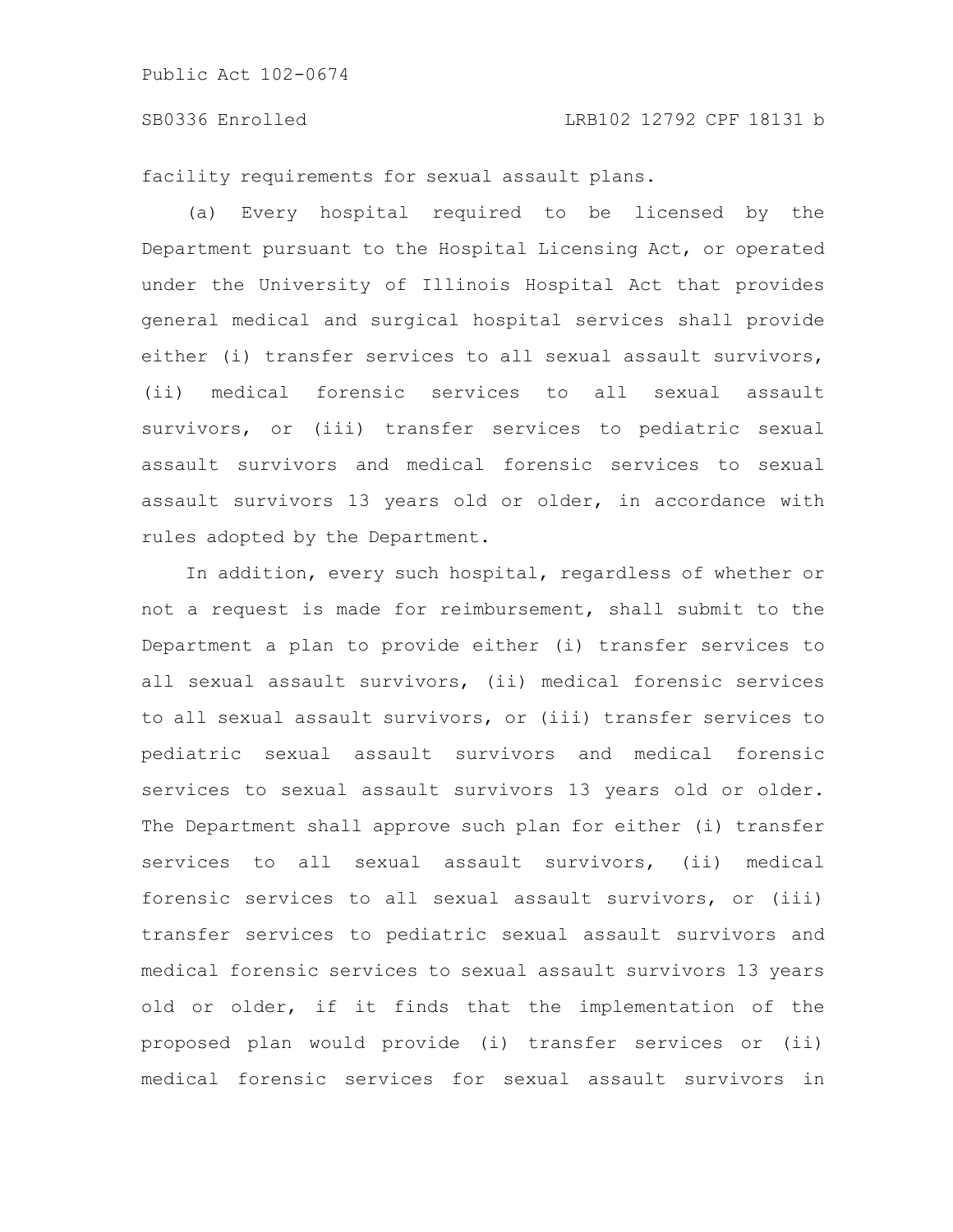# SB0336 Enrolled LRB102 12792 CPF 18131 b

accordance with the requirements of this Act and provide sufficient protections from the risk of pregnancy to sexual assault survivors. Notwithstanding anything to the contrary in this paragraph, the Department may approve a sexual assault transfer plan for the provision of medical forensic services if:

(1) a treatment hospital with approved pediatric transfer has agreed, as part of an areawide treatment plan, to accept sexual assault survivors 13 years of age or older from the proposed transfer hospital, if the treatment hospital with approved pediatric transfer is geographically closer to the transfer hospital than a treatment hospital or another treatment hospital with approved pediatric transfer and such transfer is not unduly burdensome on the sexual assault survivor; and

(2) a treatment hospital has agreed, as a part of an areawide treatment plan, to accept sexual assault survivors under 13 years of age from the proposed transfer hospital and transfer to the treatment hospital would not unduly burden the sexual assault survivor.

The Department may not approve a sexual assault transfer plan unless a treatment hospital has agreed, as a part of an areawide treatment plan, to accept sexual assault survivors from the proposed transfer hospital and a transfer to the treatment hospital would not unduly burden the sexual assault survivor.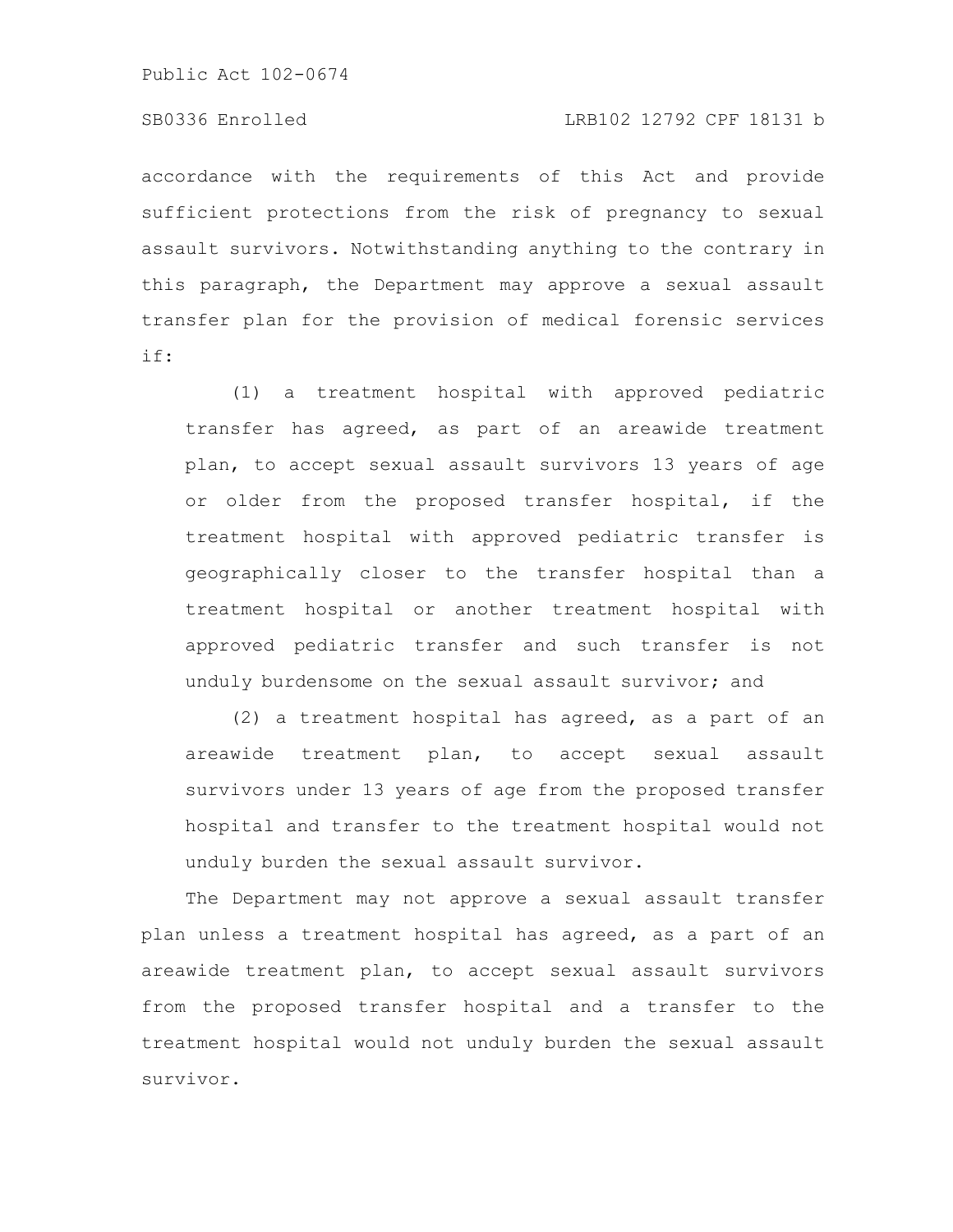# SB0336 Enrolled LRB102 12792 CPF 18131 b

In counties with a population of less than 1,000,000, the Department may not approve a sexual assault transfer plan for a hospital located within a 20-mile radius of a 4-year public university, not including community colleges, unless there is a treatment hospital with a sexual assault treatment plan approved by the Department within a 20-mile radius of the 4-year public university.

A transfer must be in accordance with federal and State laws and local ordinances.

A treatment hospital with approved pediatric transfer must submit an areawide treatment plan under Section 3 of this Act that includes a written agreement with a treatment hospital stating that the treatment hospital will provide medical forensic services to pediatric sexual assault survivors transferred from the treatment hospital with approved pediatric transfer. The areawide treatment plan may also include an approved pediatric health care facility.

A transfer hospital must submit an areawide treatment plan under Section 3 of this Act that includes a written agreement with a treatment hospital stating that the treatment hospital will provide medical forensic services to all sexual assault survivors transferred from the transfer hospital. The areawide treatment plan may also include an approved pediatric health care facility. Notwithstanding anything to the contrary in this paragraph, the areawide treatment plan may include a written agreement with a treatment hospital with approved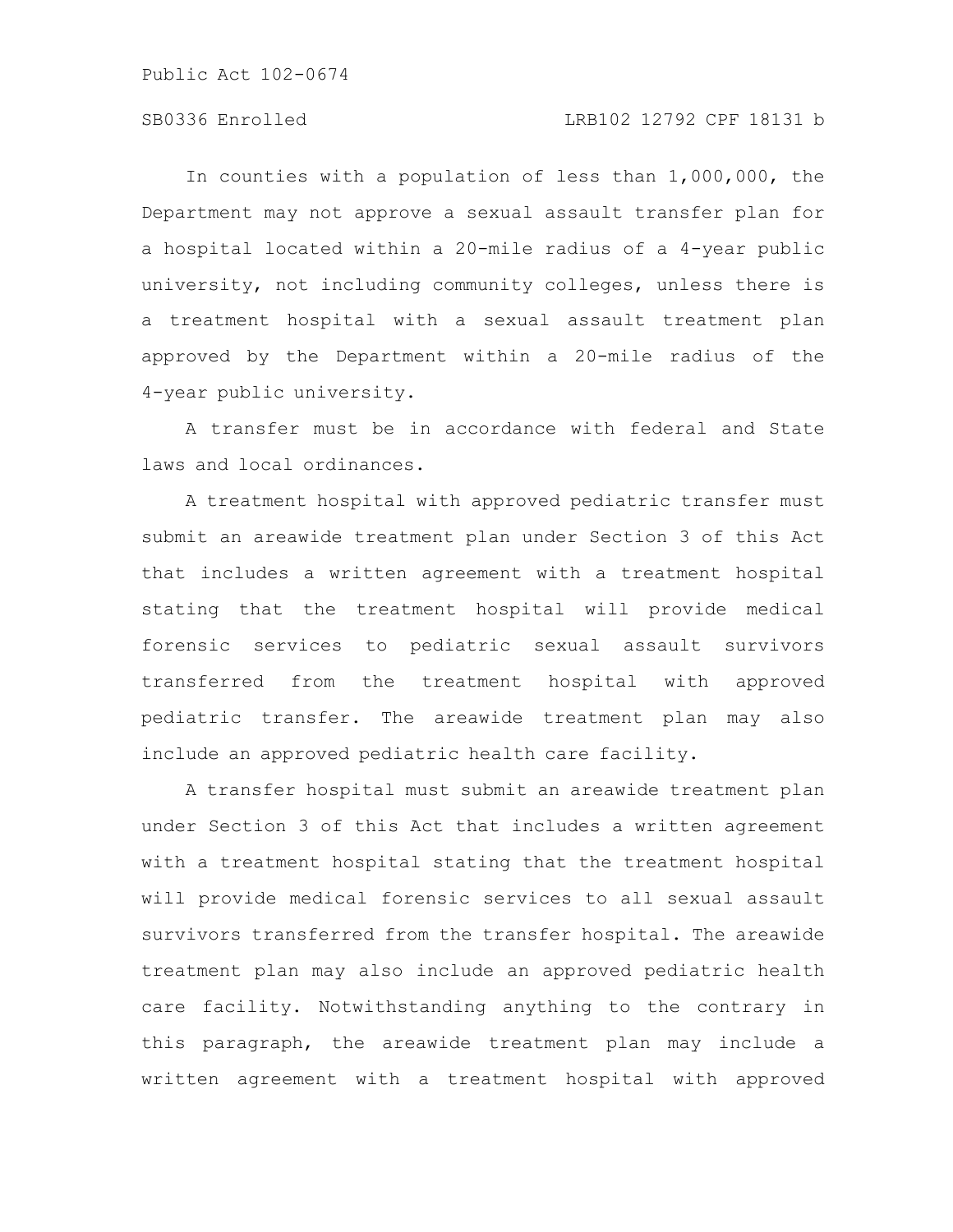# SB0336 Enrolled LRB102 12792 CPF 18131 b

pediatric transfer that is geographically closer than other hospitals providing medical forensic services to sexual assault survivors 13 years of age or older stating that the treatment hospital with approved pediatric transfer will provide medical services to sexual assault survivors 13 years of age or older who are transferred from the transfer hospital. If the areawide treatment plan includes a written agreement with a treatment hospital with approved pediatric transfer, it must also include a written agreement with a treatment hospital stating that the treatment hospital will provide medical forensic services to sexual assault survivors under 13 years of age who are transferred from the transfer hospital.

Beginning January 1, 2019, each treatment hospital and treatment hospital with approved pediatric transfer shall ensure that emergency department attending physicians, physician assistants, advanced practice registered nurses, and registered professional nurses providing clinical services, who do not meet the definition of a qualified medical provider in Section 1a of this Act, receive a minimum of 2 hours of sexual assault training by July 1, 2020 or until the treatment hospital or treatment hospital with approved pediatric transfer certifies to the Department, in a form and manner prescribed by the Department, that it employs or contracts with a qualified medical provider in accordance with subsection (a-7) of Section 5, whichever occurs first.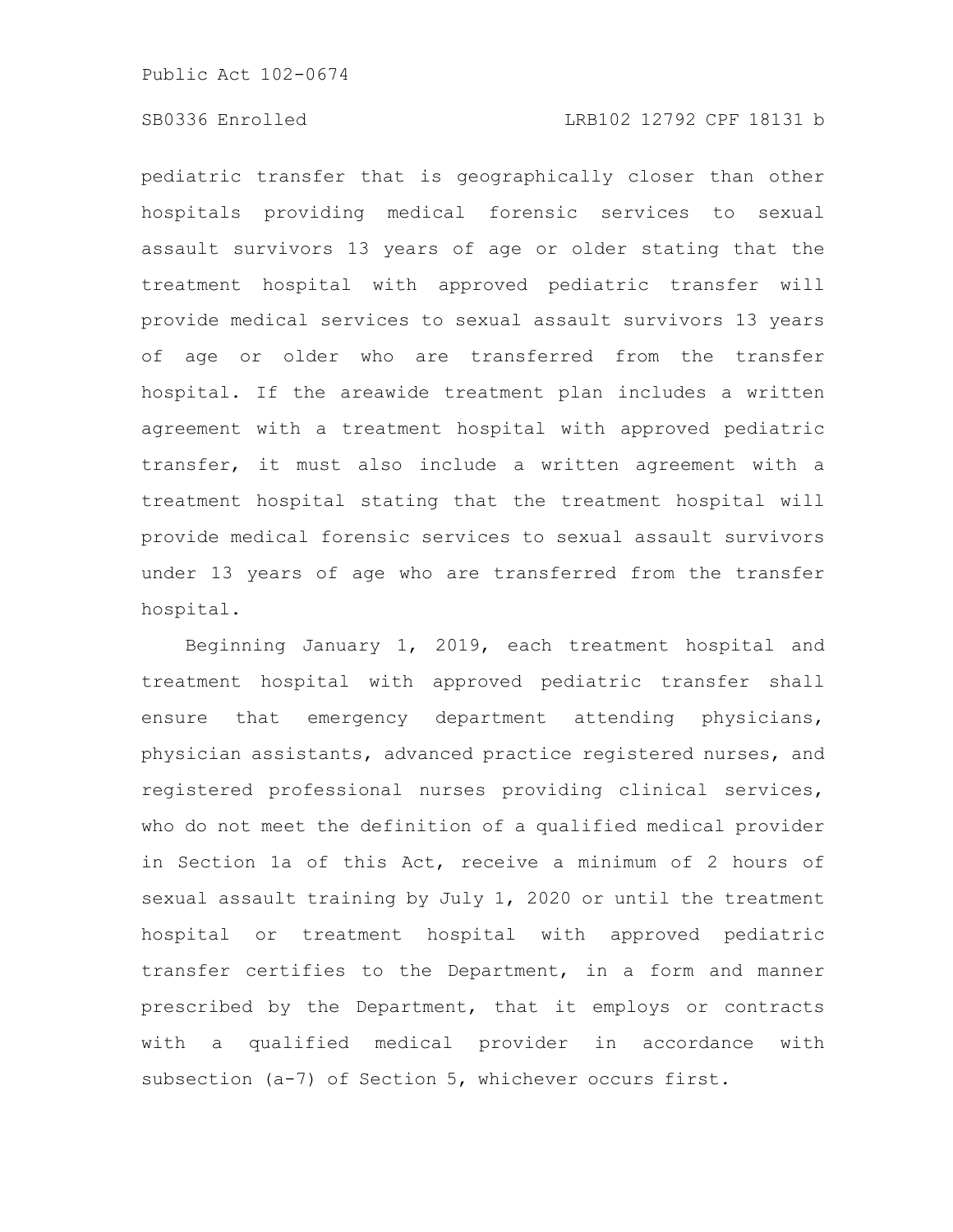# SB0336 Enrolled LRB102 12792 CPF 18131 b

After July 1, 2020 or once a treatment hospital or a treatment hospital with approved pediatric transfer certifies compliance with subsection (a-7) of Section 5, whichever occurs first, each treatment hospital and treatment hospital with approved pediatric transfer shall ensure that emergency department attending physicians, physician assistants, advanced practice registered nurses, and registered professional nurses providing clinical services, who do not meet the definition of a qualified medical provider in Section 1a of this Act, receive a minimum of 2 hours of continuing education on responding to sexual assault survivors every 2 years. Protocols for training shall be included in the hospital's sexual assault treatment plan.

Sexual assault training provided under this subsection may be provided in person or online and shall include, but not be limited to:

(1) information provided on the provision of medical forensic services;

(2) information on the use of the Illinois Sexual Assault Evidence Collection Kit;

(3) information on sexual assault epidemiology, neurobiology of trauma, drug-facilitated sexual assault, child sexual abuse, and Illinois sexual assault-related laws; and

(4) information on the hospital's sexual assault-related policies and procedures.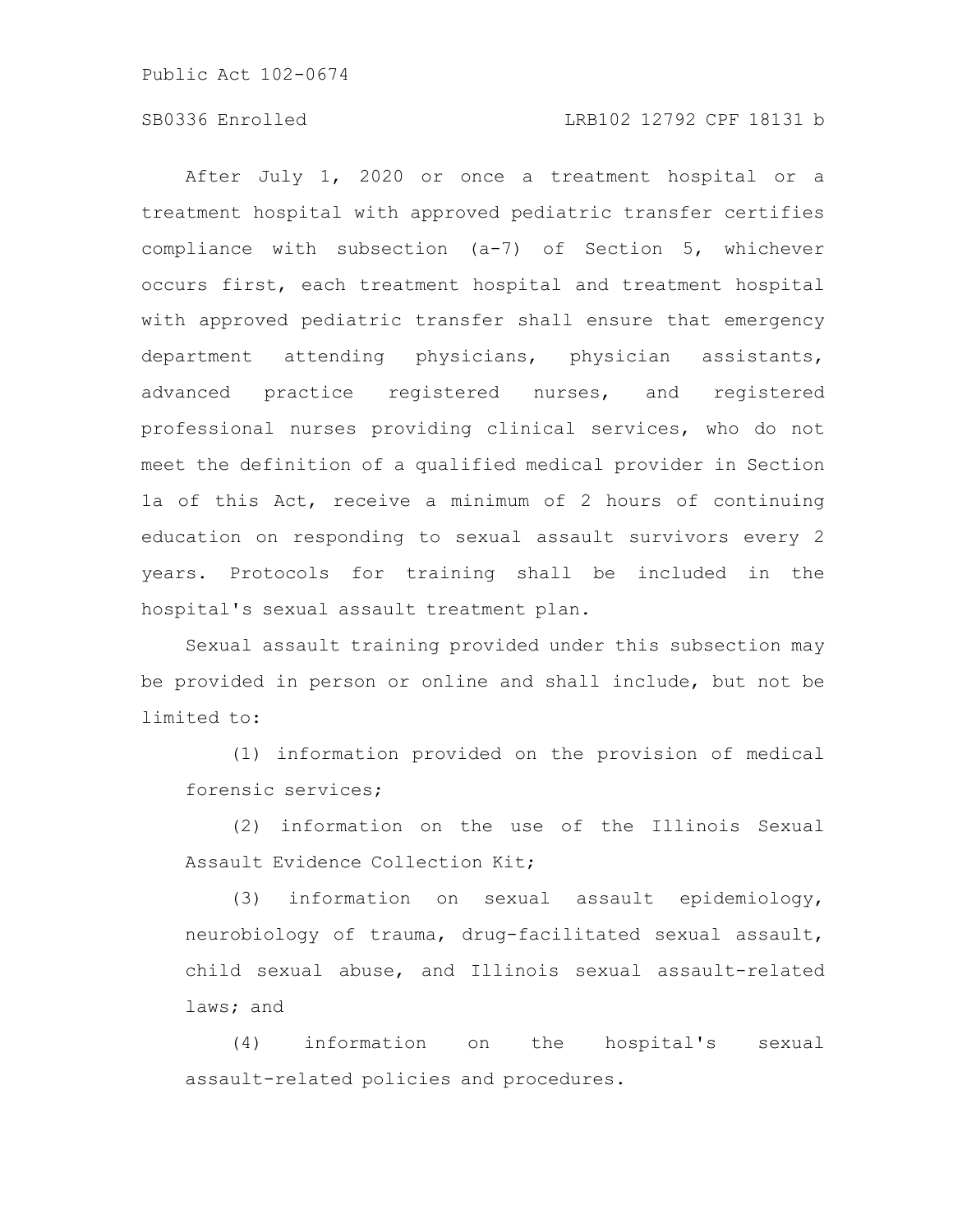The online training made available by the Office of the Attorney General under subsection (b) of Section 10 may be used to comply with this subsection.

(b) An approved pediatric health care facility may provide medical forensic services, in accordance with rules adopted by the Department, to all pediatric sexual assault survivors who present for medical forensic services in relation to injuries or trauma resulting from a sexual assault. These services shall be provided by a qualified medical provider.

A pediatric health care facility must participate in or submit an areawide treatment plan under Section 3 of this Act that includes a treatment hospital. If a pediatric health care facility does not provide certain medical or surgical services that are provided by hospitals, the areawide sexual assault treatment plan must include a procedure for ensuring a sexual assault survivor in need of such medical or surgical services receives the services at the treatment hospital. The areawide treatment plan may also include a treatment hospital with approved pediatric transfer.

The Department shall review a proposed sexual assault treatment plan submitted by a pediatric health care facility within 60 days after receipt of the plan. If the Department finds that the proposed plan meets the minimum requirements set forth in Section 5 of this Act and that implementation of the proposed plan would provide medical forensic services for pediatric sexual assault survivors, then the Department shall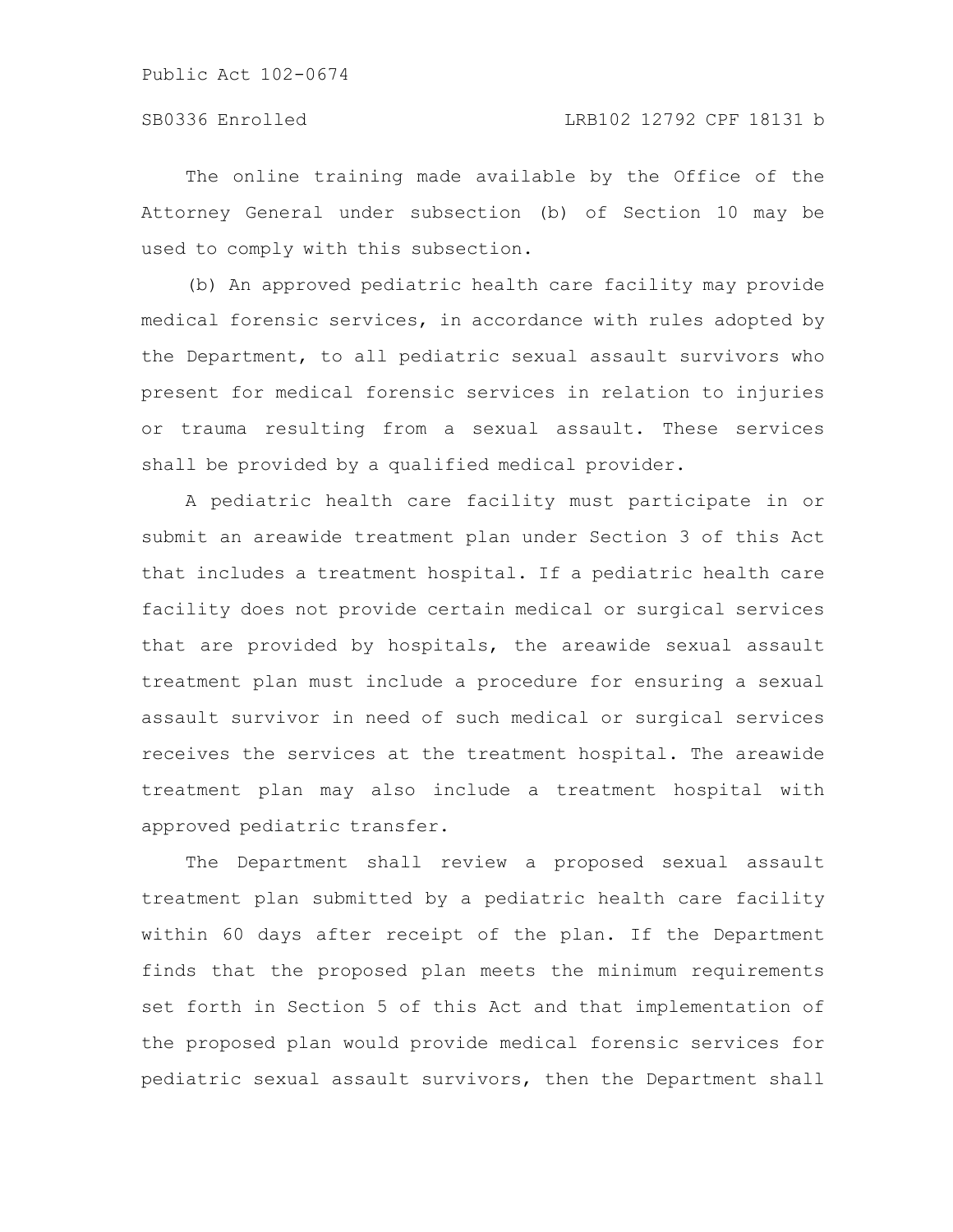# SB0336 Enrolled LRB102 12792 CPF 18131 b

approve the plan. If the Department does not approve a plan, then the Department shall notify the pediatric health care facility that the proposed plan has not been approved. The pediatric health care facility shall have 30 days to submit a revised plan. The Department shall review the revised plan within 30 days after receipt of the plan and notify the pediatric health care facility whether the revised plan is approved or rejected. A pediatric health care facility may not provide medical forensic services to pediatric sexual assault survivors who present with a complaint of sexual assault within a minimum of the last 7 days or who have disclosed past sexual assault by a specific individual and were in the care of that individual within a minimum of the last 7 days until the Department has approved a treatment plan.

If an approved pediatric health care facility is not open 24 hours a day, 7 days a week, it shall post signage at each public entrance to its facility that:

(1) is at least 14 inches by 14 inches in size;

(2) directs those seeking services as follows: "If closed, call 911 for services or go to the closest hospital emergency department, (insert name) located at (insert address).";

(3) lists the approved pediatric health care facility's hours of operation;

(4) lists the street address of the building;

(5) has a black background with white bold capital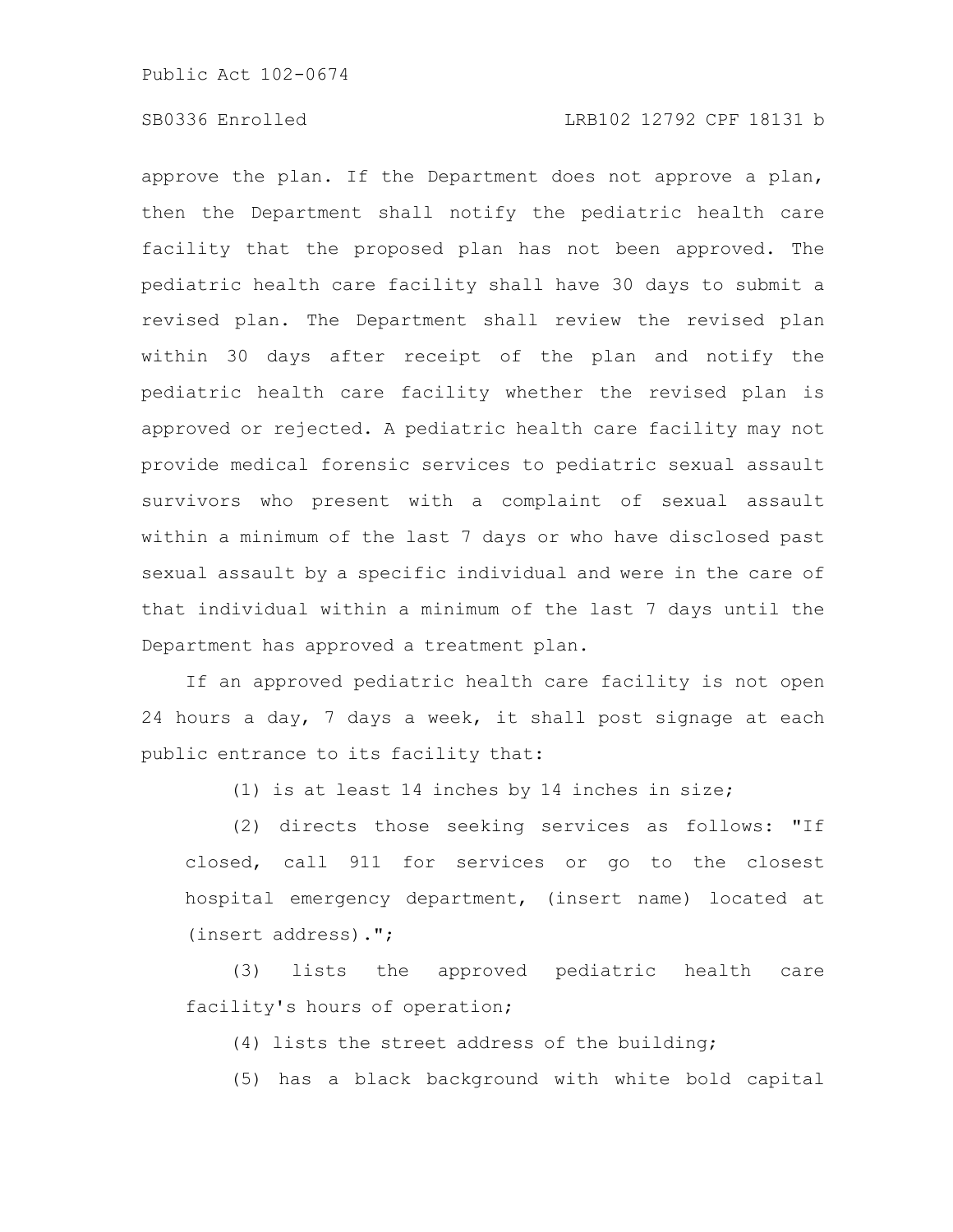lettering in a clear and easy to read font that is at least 72-point type, and with "call 911" in at least 125-point type;

(6) is posted clearly and conspicuously on or adjacent to the door at each entrance and, if building materials allow, is posted internally for viewing through glass; if posted externally, the sign shall be made of weather-resistant and theft-resistant materials, non-removable, and adhered permanently to the building; and

(7) has lighting that is part of the sign itself or is lit with a dedicated light that fully illuminates the sign.

A copy of the proposed sign must be submitted to the Department and approved as part of the approved pediatric health care facility's sexual assault treatment plan.

(c) Each treatment hospital, treatment hospital with approved pediatric transfer, and approved pediatric health care facility must enter into a memorandum of understanding with a rape crisis center for medical advocacy services, if these services are available to the treatment hospital, treatment hospital with approved pediatric transfer, or approved pediatric health care facility. With the consent of the sexual assault survivor, a rape crisis counselor shall remain in the exam room during the collection for forensic evidence.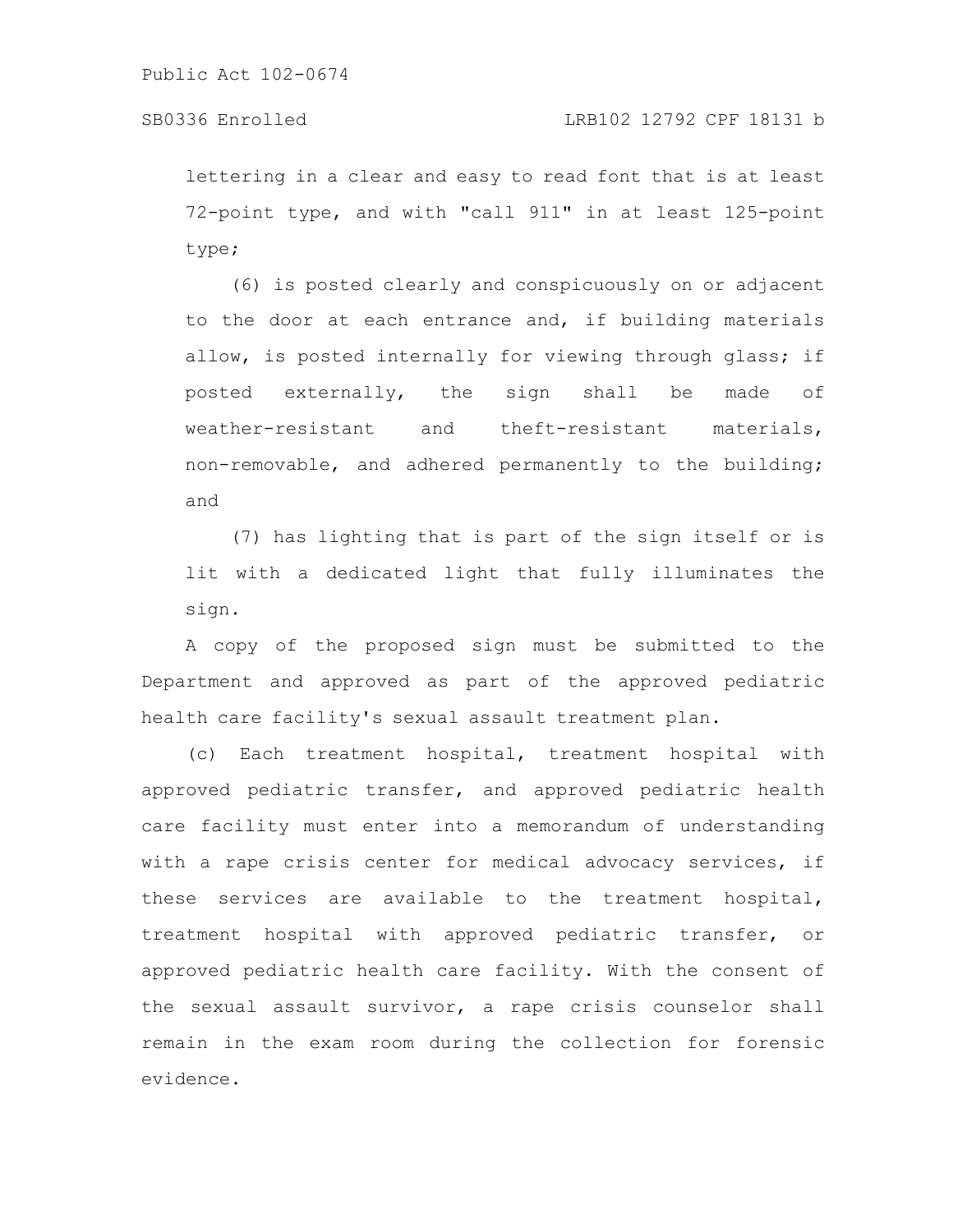# SB0336 Enrolled LRB102 12792 CPF 18131 b

(d) Every treatment hospital, treatment hospital with approved pediatric transfer, and approved pediatric health care facility's sexual assault treatment plan shall include procedures for complying with mandatory reporting requirements pursuant to (1) the Abused and Neglected Child Reporting Act; (2) the Abused and Neglected Long Term Care Facility Residents Reporting Act; (3) the Adult Protective Services Act; and (iv) the Criminal Identification Act.

(e) Each treatment hospital, treatment hospital with approved pediatric transfer, and approved pediatric health care facility shall submit to the Department every 6 months, in a manner prescribed by the Department, the following information:

(1) The total number of patients who presented with a complaint of sexual assault.

(2) The total number of Illinois Sexual Assault Evidence Collection Kits:

(A) offered to (i) all sexual assault survivors and (ii) pediatric sexual assault survivors pursuant to paragraph (1.5) of subsection (a-5) of Section 5;

(B) completed for (i) all sexual assault survivors and (ii) pediatric sexual assault survivors; and

(C) declined by (i) all sexual assault survivors and (ii) pediatric sexual assault survivors.

This information shall be made available on the Department's website.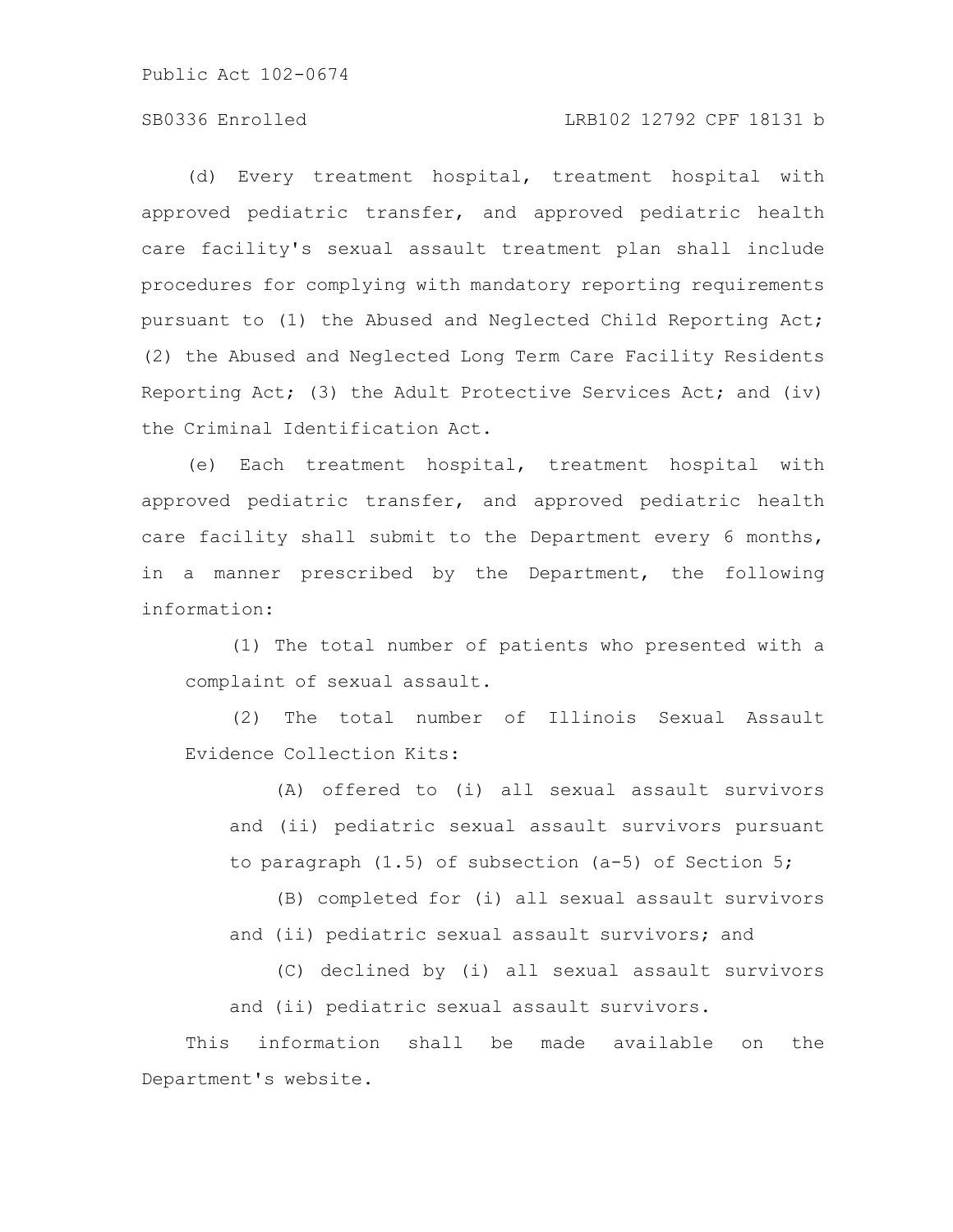(f) This Section is effective on and after January 1, 2024 2022.

(Source: P.A. 101-73, eff. 7-12-19; 101-634, eff. 6-5-20; 102-22, eff. 6-25-21.)

(410 ILCS 70/2-1)

(Section scheduled to be repealed on December 31, 2021)

Sec. 2-1. Hospital, approved pediatric health care facility, and approved federally qualified health center requirements for sexual assault plans.

(a) Every hospital required to be licensed by the Department pursuant to the Hospital Licensing Act, or operated under the University of Illinois Hospital Act that provides general medical and surgical hospital services shall provide either (i) transfer services to all sexual assault survivors, (ii) medical forensic services to all sexual assault survivors, or (iii) transfer services to pediatric sexual assault survivors and medical forensic services to sexual assault survivors 13 years old or older, in accordance with rules adopted by the Department.

In addition, every such hospital, regardless of whether or not a request is made for reimbursement, shall submit to the Department a plan to provide either (i) transfer services to all sexual assault survivors, (ii) medical forensic services to all sexual assault survivors, or (iii) transfer services to pediatric sexual assault survivors and medical forensic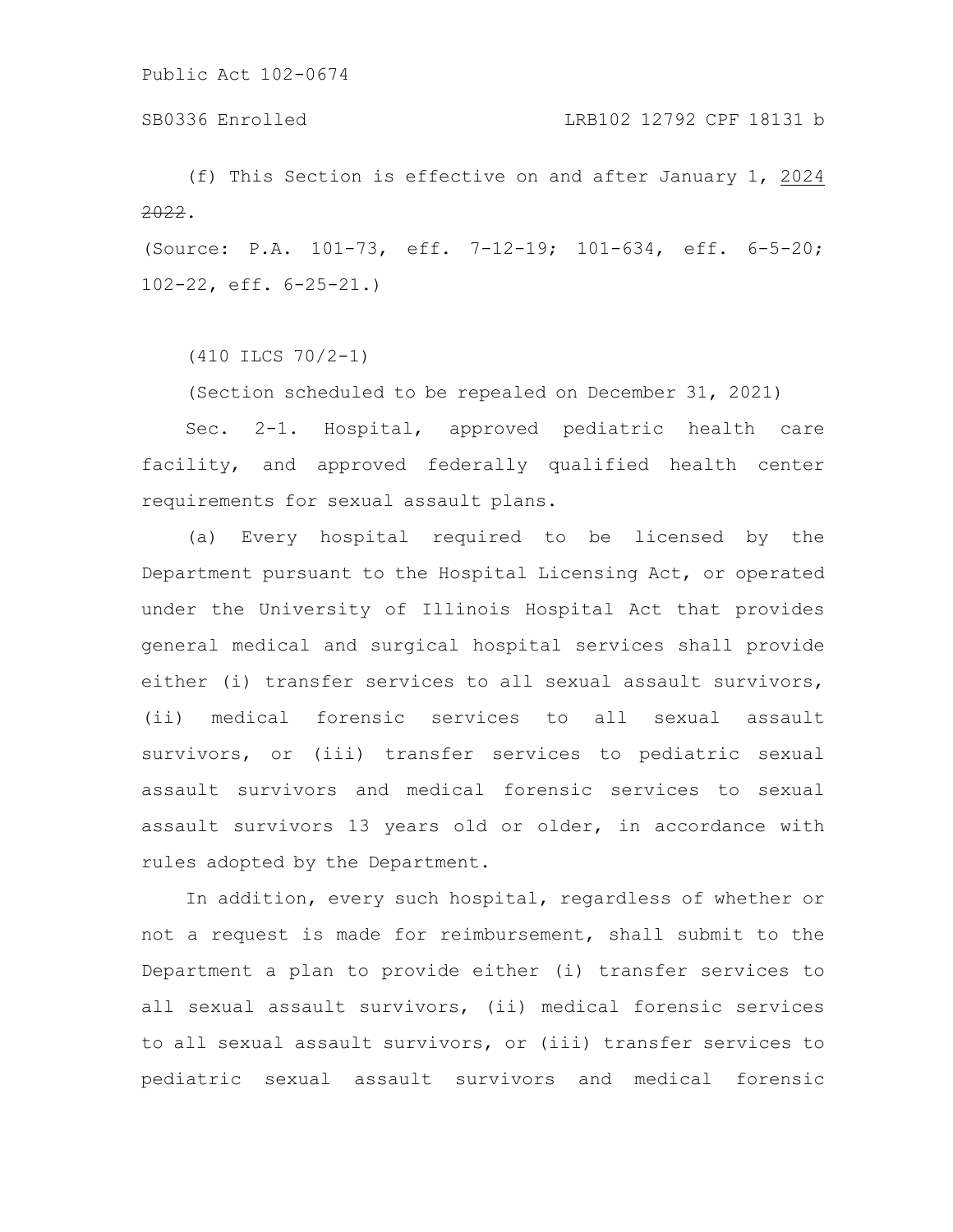services to sexual assault survivors 13 years old or older. The Department shall approve such plan for either (i) transfer services to all sexual assault survivors, (ii) medical forensic services to all sexual assault survivors, or (iii) transfer services to pediatric sexual assault survivors and medical forensic services to sexual assault survivors 13 years old or older, if it finds that the implementation of the proposed plan would provide (i) transfer services or (ii) medical forensic services for sexual assault survivors in accordance with the requirements of this Act and provide sufficient protections from the risk of pregnancy to sexual assault survivors. Notwithstanding anything to the contrary in this paragraph, the Department may approve a sexual assault transfer plan for the provision of medical forensic services if:

(1) a treatment hospital with approved pediatric transfer has agreed, as part of an areawide treatment plan, to accept sexual assault survivors 13 years of age or older from the proposed transfer hospital, if the treatment hospital with approved pediatric transfer is geographically closer to the transfer hospital than a treatment hospital or another treatment hospital with approved pediatric transfer and such transfer is not unduly burdensome on the sexual assault survivor; and

(2) a treatment hospital has agreed, as a part of an areawide treatment plan, to accept sexual assault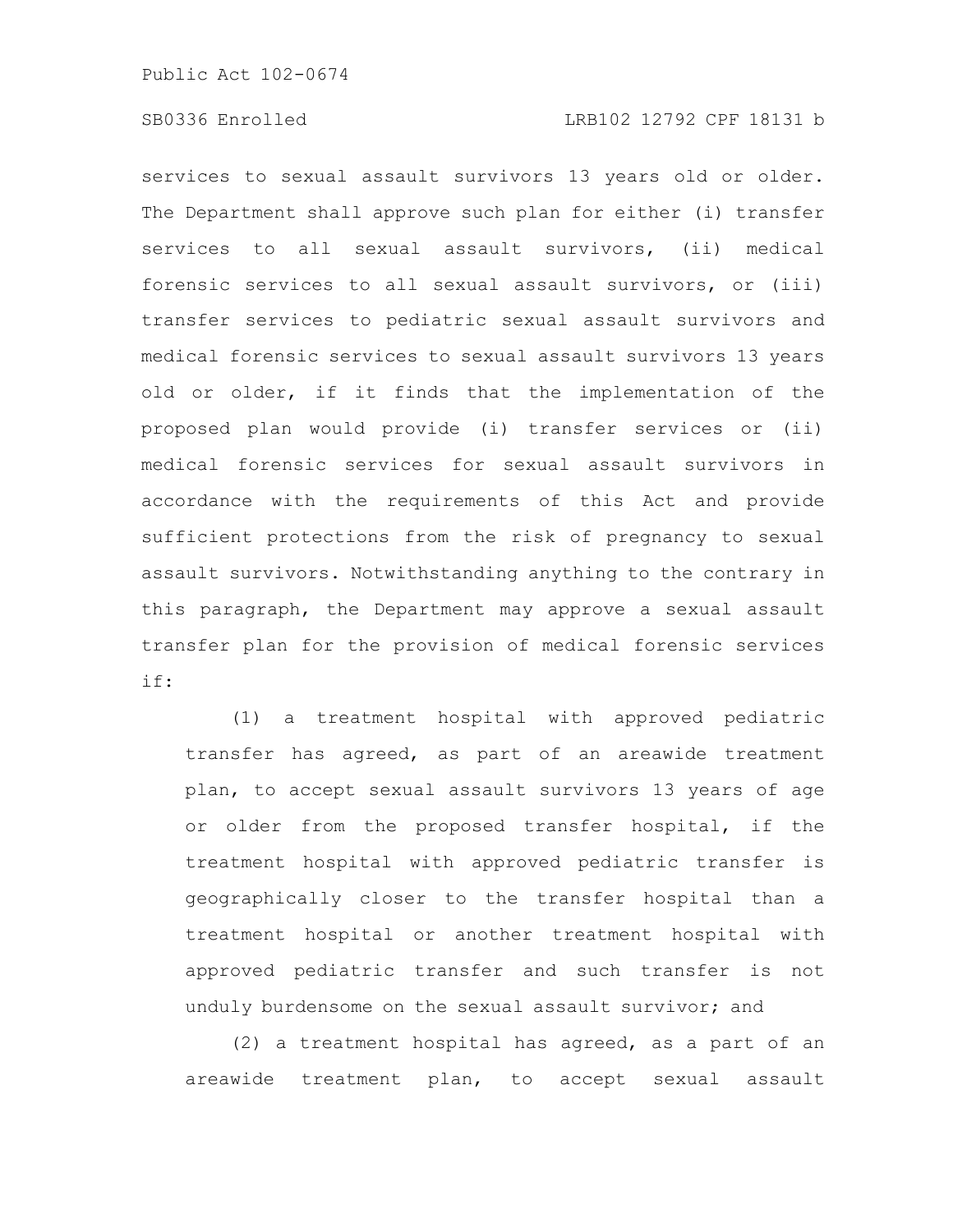## SB0336 Enrolled LRB102 12792 CPF 18131 b

survivors under 13 years of age from the proposed transfer hospital and transfer to the treatment hospital would not unduly burden the sexual assault survivor.

The Department may not approve a sexual assault transfer plan unless a treatment hospital has agreed, as a part of an areawide treatment plan, to accept sexual assault survivors from the proposed transfer hospital and a transfer to the treatment hospital would not unduly burden the sexual assault survivor.

In counties with a population of less than 1,000,000, the Department may not approve a sexual assault transfer plan for a hospital located within a 20-mile radius of a 4-year public university, not including community colleges, unless there is a treatment hospital with a sexual assault treatment plan approved by the Department within a 20-mile radius of the 4-year public university.

A transfer must be in accordance with federal and State laws and local ordinances.

A treatment hospital with approved pediatric transfer must submit an areawide treatment plan under Section 3-1 of this Act that includes a written agreement with a treatment hospital stating that the treatment hospital will provide medical forensic services to pediatric sexual assault survivors transferred from the treatment hospital with approved pediatric transfer. The areawide treatment plan may also include an approved pediatric health care facility.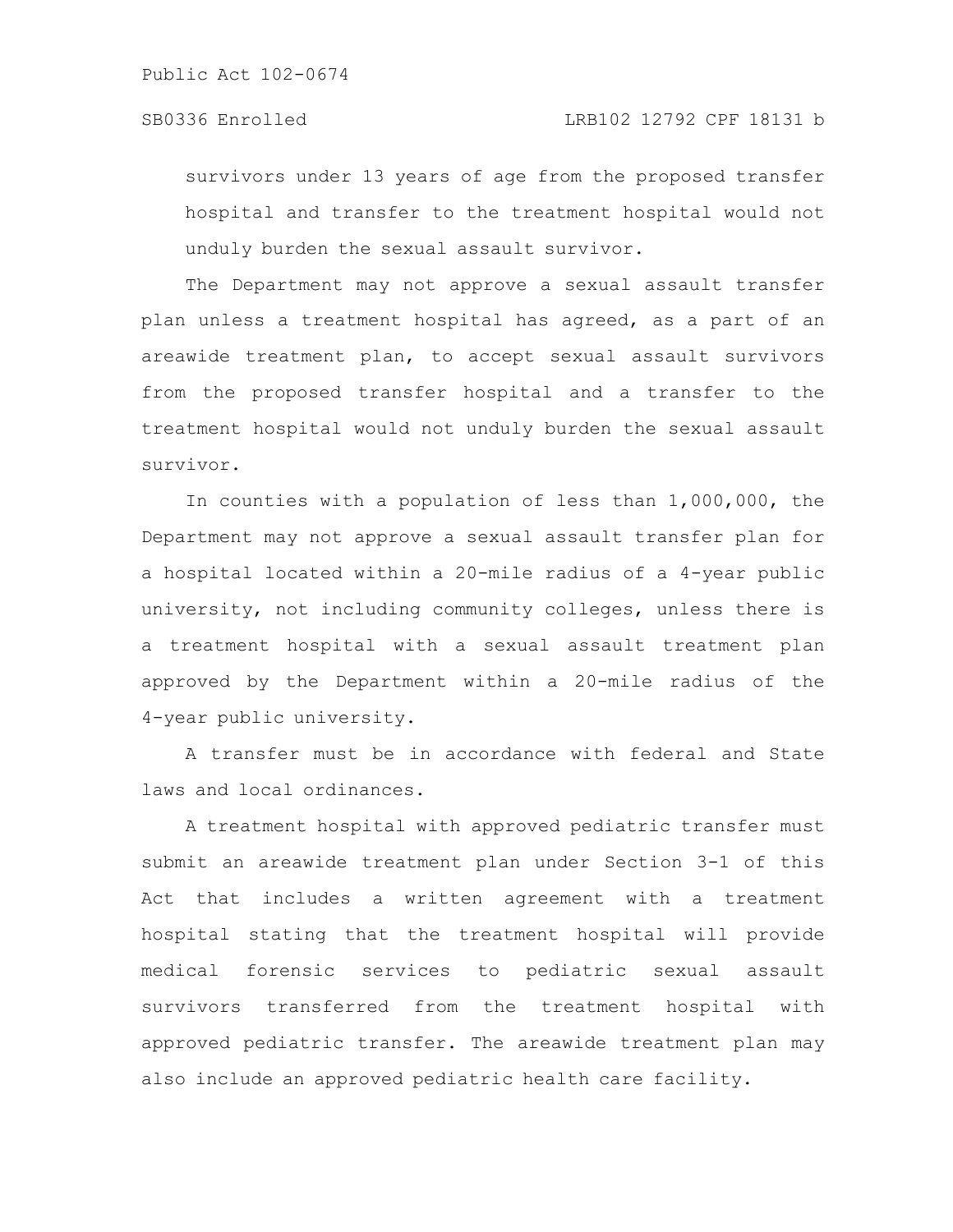A transfer hospital must submit an areawide treatment plan under Section 3-1 of this Act that includes a written agreement with a treatment hospital stating that the treatment hospital will provide medical forensic services to all sexual assault survivors transferred from the transfer hospital. The areawide treatment plan may also include an approved pediatric health care facility. Notwithstanding anything to the contrary in this paragraph, the areawide treatment plan may include a written agreement with a treatment hospital with approved pediatric transfer that is geographically closer than other hospitals providing medical forensic services to sexual assault survivors 13 years of age or older stating that the treatment hospital with approved pediatric transfer will provide medical services to sexual assault survivors 13 years of age or older who are transferred from the transfer hospital. If the areawide treatment plan includes a written agreement with a treatment hospital with approved pediatric transfer, it must also include a written agreement with a treatment hospital stating that the treatment hospital will provide medical forensic services to sexual assault survivors under 13 years of age who are transferred from the transfer hospital.

Beginning January 1, 2019, each treatment hospital and treatment hospital with approved pediatric transfer shall ensure that emergency department attending physicians, physician assistants, advanced practice registered nurses, and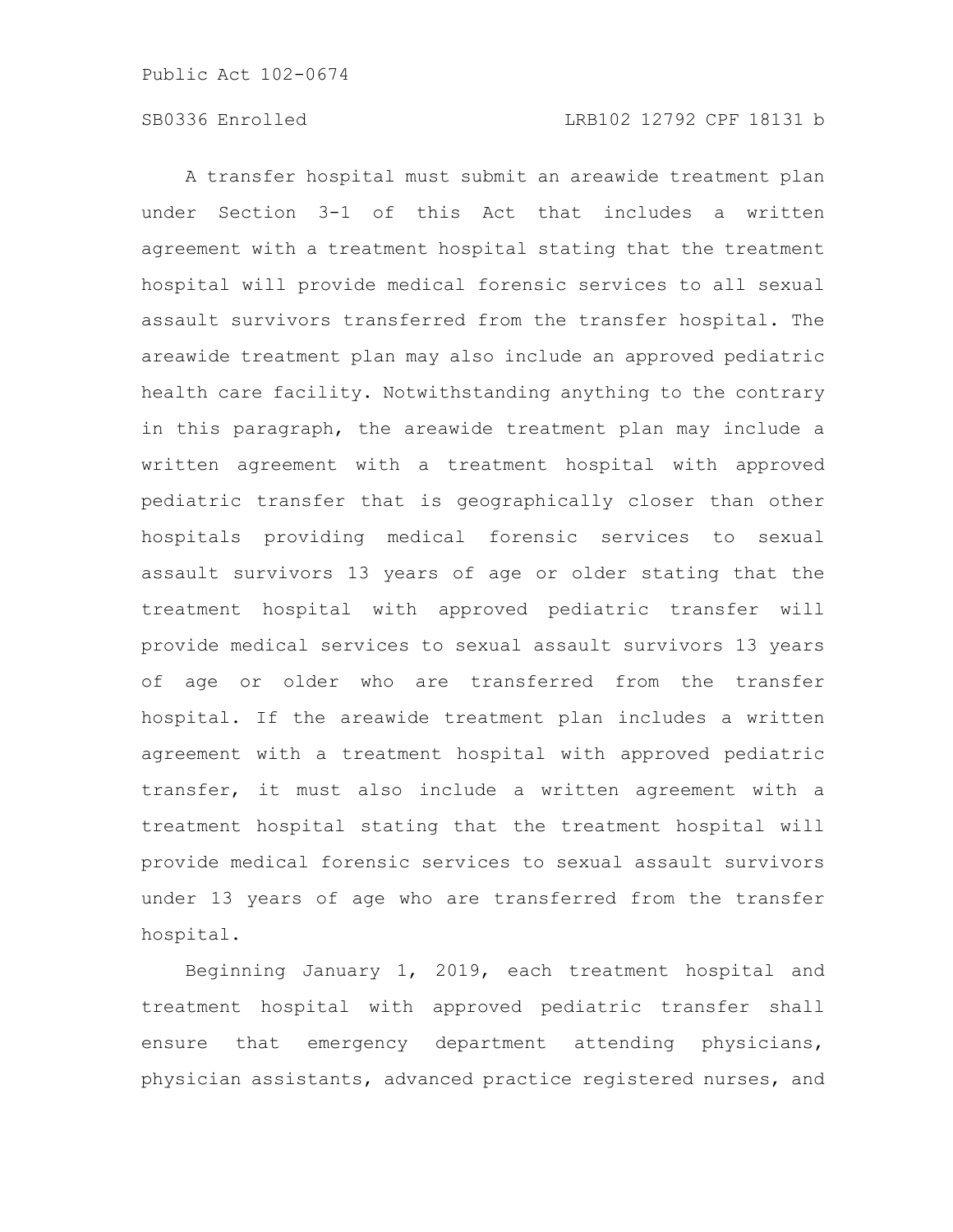# SB0336 Enrolled LRB102 12792 CPF 18131 b

registered professional nurses providing clinical services, who do not meet the definition of a qualified medical provider in Section 1a-1 of this Act, receive a minimum of 2 hours of sexual assault training by July 1, 2020 or until the treatment hospital or treatment hospital with approved pediatric transfer certifies to the Department, in a form and manner prescribed by the Department, that it employs or contracts with a qualified medical provider in accordance with subsection (a-7) of Section 5-1, whichever occurs first.

After July 1, 2020 or once a treatment hospital or a treatment hospital with approved pediatric transfer certifies compliance with subsection (a-7) of Section 5-1, whichever occurs first, each treatment hospital and treatment hospital with approved pediatric transfer shall ensure that emergency department attending physicians, physician assistants, advanced practice registered nurses, and registered professional nurses providing clinical services, who do not meet the definition of a qualified medical provider in Section 1a-1 of this Act, receive a minimum of 2 hours of continuing education on responding to sexual assault survivors every 2 years. Protocols for training shall be included in the hospital's sexual assault treatment plan.

Sexual assault training provided under this subsection may be provided in person or online and shall include, but not be limited to:

(1) information provided on the provision of medical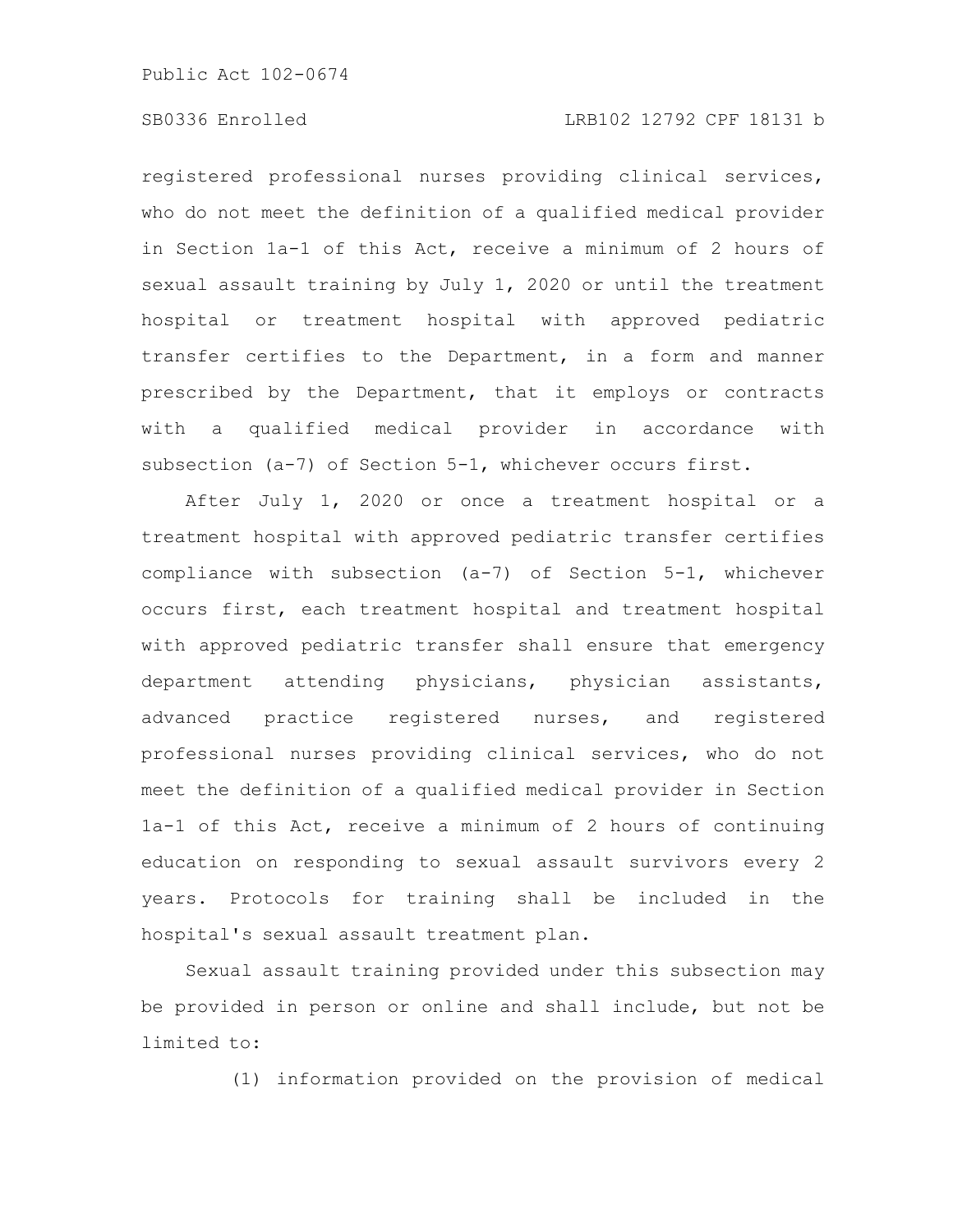### SB0336 Enrolled LRB102 12792 CPF 18131 b

forensic services;

(2) information on the use of the Illinois Sexual Assault Evidence Collection Kit;

(3) information on sexual assault epidemiology, neurobiology of trauma, drug-facilitated sexual assault, child sexual abuse, and Illinois sexual assault-related laws; and

(4) information on the hospital's sexual assault-related policies and procedures.

The online training made available by the Office of the Attorney General under subsection (b) of Section 10-1 may be used to comply with this subsection.

(b) An approved pediatric health care facility may provide medical forensic services, in accordance with rules adopted by the Department, to all pediatric sexual assault survivors who present for medical forensic services in relation to injuries or trauma resulting from a sexual assault. These services shall be provided by a qualified medical provider.

A pediatric health care facility must participate in or submit an areawide treatment plan under Section 3-1 of this Act that includes a treatment hospital. If a pediatric health care facility does not provide certain medical or surgical services that are provided by hospitals, the areawide sexual assault treatment plan must include a procedure for ensuring a sexual assault survivor in need of such medical or surgical services receives the services at the treatment hospital. The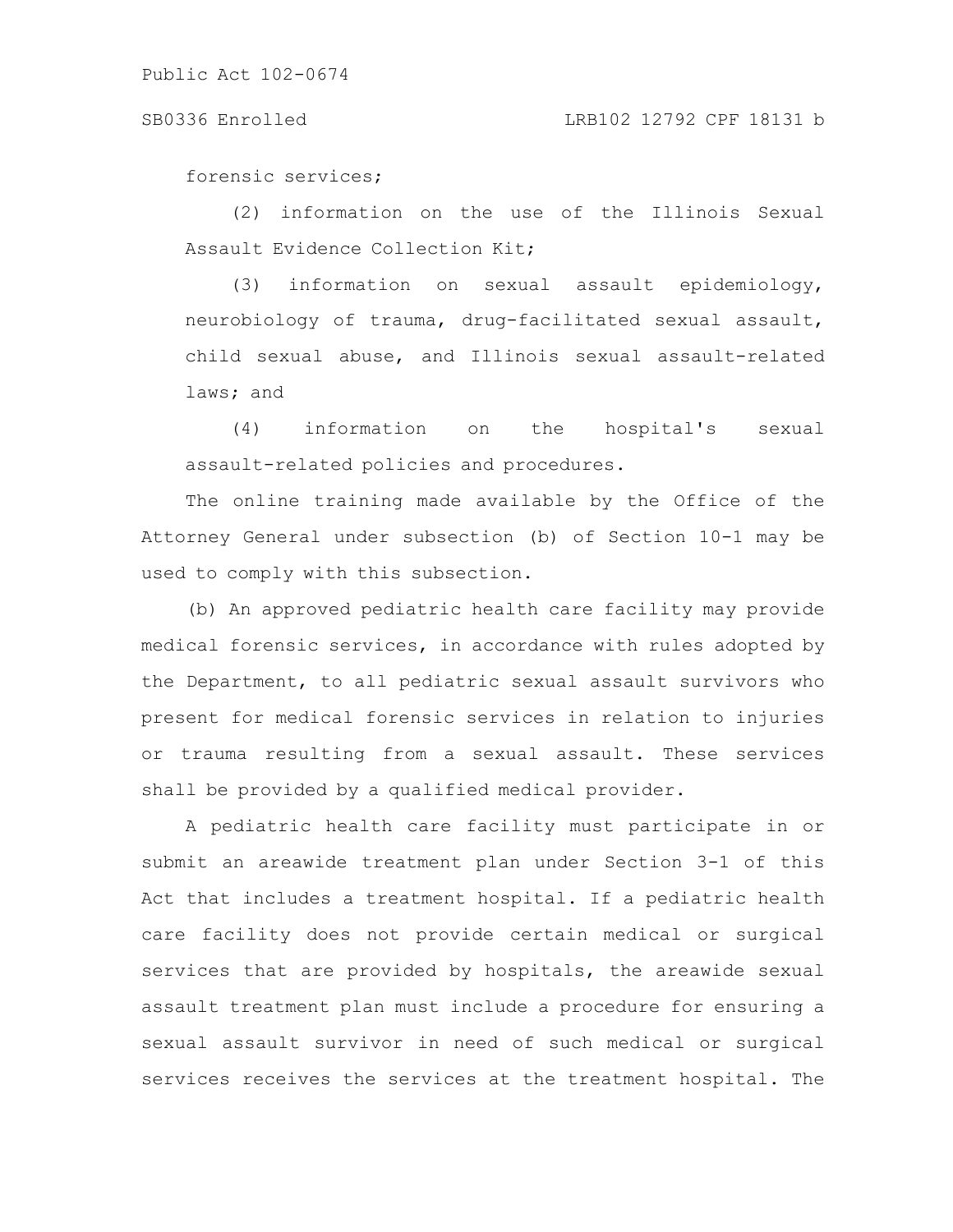areawide treatment plan may also include a treatment hospital with approved pediatric transfer.

The Department shall review a proposed sexual assault treatment plan submitted by a pediatric health care facility within 60 days after receipt of the plan. If the Department finds that the proposed plan meets the minimum requirements set forth in Section 5-1 of this Act and that implementation of the proposed plan would provide medical forensic services for pediatric sexual assault survivors, then the Department shall approve the plan. If the Department does not approve a plan, then the Department shall notify the pediatric health care facility that the proposed plan has not been approved. The pediatric health care facility shall have 30 days to submit a revised plan. The Department shall review the revised plan within 30 days after receipt of the plan and notify the pediatric health care facility whether the revised plan is approved or rejected. A pediatric health care facility may not provide medical forensic services to pediatric sexual assault survivors who present with a complaint of sexual assault within a minimum of the last 7 days or who have disclosed past sexual assault by a specific individual and were in the care of that individual within a minimum of the last 7 days until the Department has approved a treatment plan.

If an approved pediatric health care facility is not open 24 hours a day, 7 days a week, it shall post signage at each public entrance to its facility that: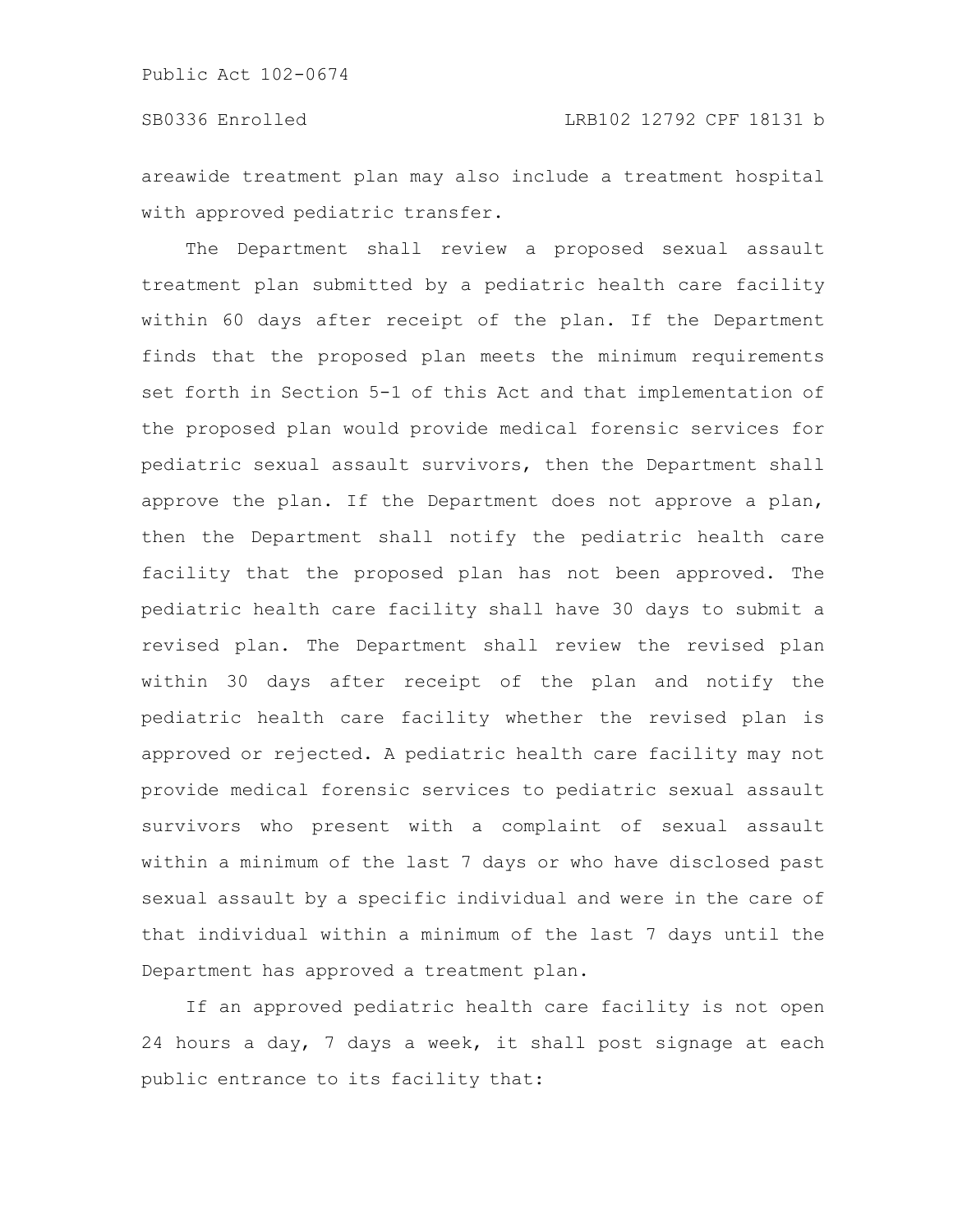### SB0336 Enrolled LRB102 12792 CPF 18131 b

(1) is at least 14 inches by 14 inches in size;

(2) directs those seeking services as follows: "If closed, call 911 for services or go to the closest hospital emergency department, (insert name) located at (insert address).";

(3) lists the approved pediatric health care facility's hours of operation;

(4) lists the street address of the building;

(5) has a black background with white bold capital lettering in a clear and easy to read font that is at least 72-point type, and with "call 911" in at least 125-point type;

(6) is posted clearly and conspicuously on or adjacent to the door at each entrance and, if building materials allow, is posted internally for viewing through glass; if posted externally, the sign shall be made of weather-resistant and theft-resistant materials, non-removable, and adhered permanently to the building; and

(7) has lighting that is part of the sign itself or is lit with a dedicated light that fully illuminates the sign.

(b-5) An approved federally qualified health center may provide medical forensic services, in accordance with rules adopted by the Department, to all sexual assault survivors 13 years old or older who present for medical forensic services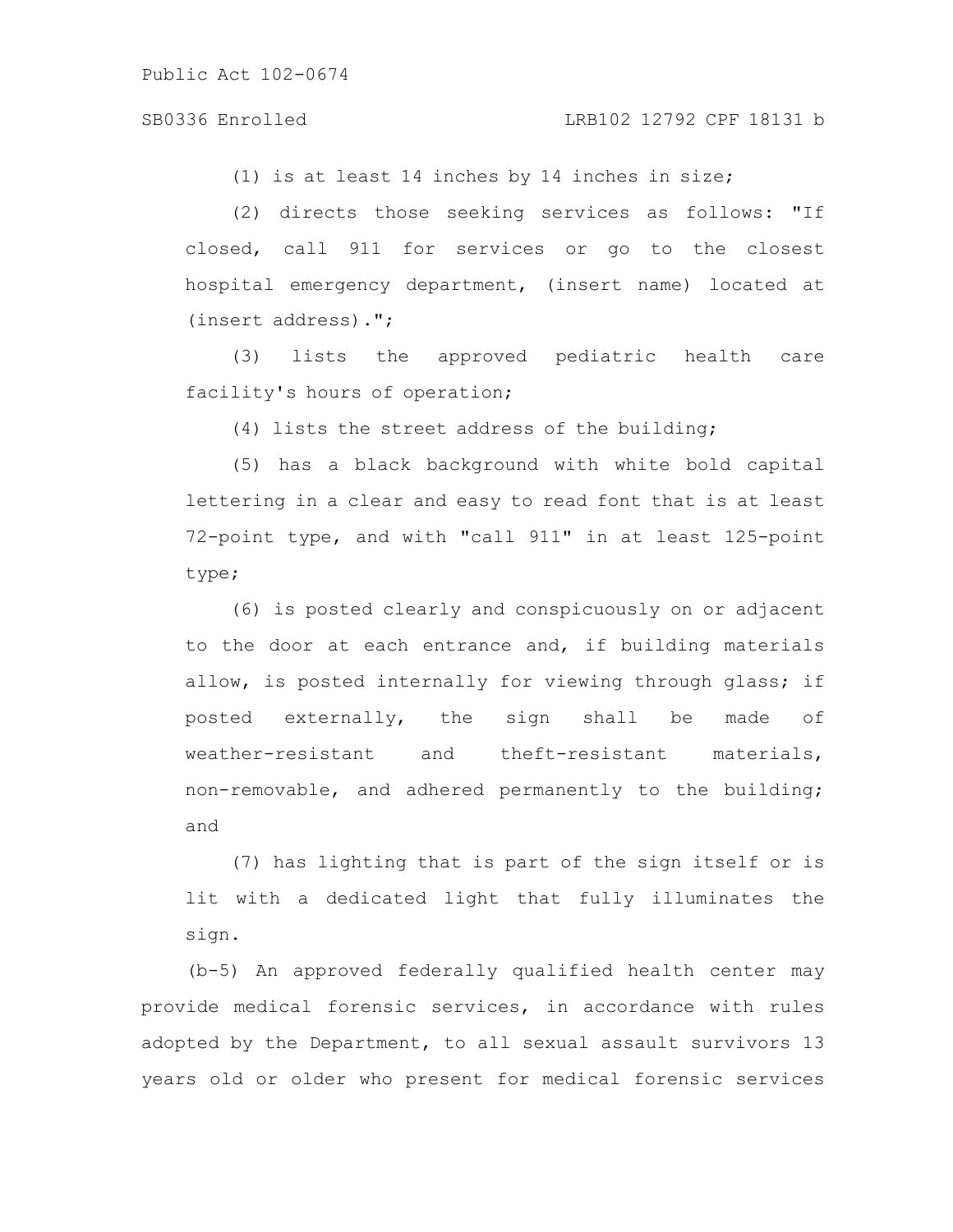# SB0336 Enrolled LRB102 12792 CPF 18131 b

in relation to injuries or trauma resulting from a sexual assault during the duration, and 90 days thereafter, of a proclamation issued by the Governor declaring a disaster, or a successive proclamation regarding the same disaster, in all 102 counties due to a public health emergency. These services shall be provided by (i) a qualified medical provider, physician, physician assistant, or advanced practice registered nurse who has received a minimum of 10 hours of sexual assault training provided by a qualified medical provider on current Illinois legislation, how to properly perform a medical forensic examination, evidence collection, drug and alcohol facilitated sexual assault, and forensic photography and has all documentation and photos peer reviewed by a qualified medical provider or (ii) until the federally qualified health care center certifies to the Department, in a form and manner prescribed by the Department, that it employs or contracts with a qualified medical provider in accordance with subsection (a-7) of Section 5-1, whichever occurs first.

A federally qualified health center must participate in or submit an areawide treatment plan under Section 3-1 of this Act that includes a treatment hospital. If a federally qualified health center does not provide certain medical or surgical services that are provided by hospitals, the areawide sexual assault treatment plan must include a procedure for ensuring a sexual assault survivor in need of such medical or surgical services receives the services at the treatment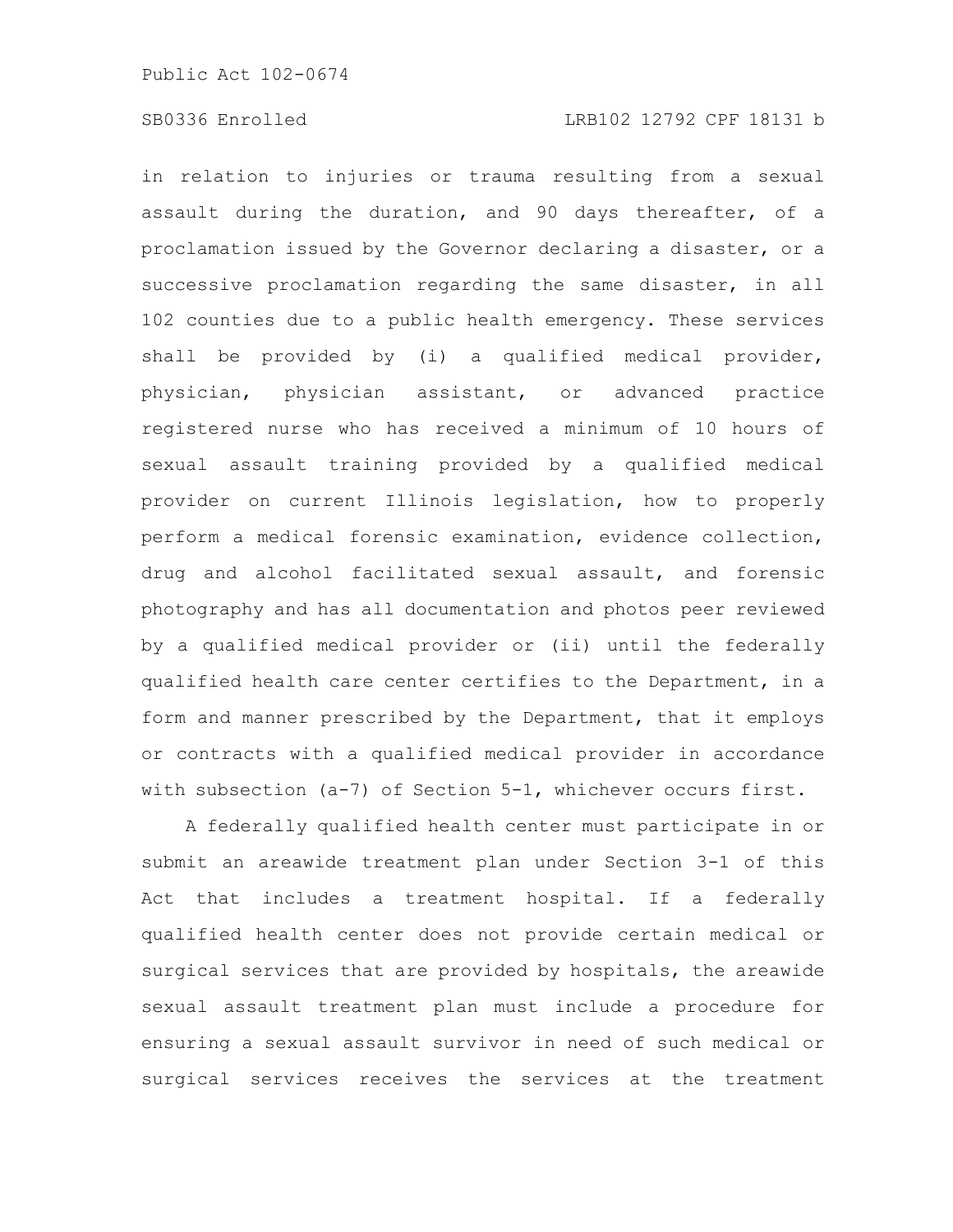hospital. The areawide treatment plan may also include a treatment hospital with approved pediatric transfer or an approved pediatric health care facility.

The Department shall review a proposed sexual assault treatment plan submitted by a federally qualified health center within 14 days after receipt of the plan. If the Department finds that the proposed plan meets the minimum requirements set forth in Section 5-1 and that implementation of the proposed plan would provide medical forensic services for sexual assault survivors 13 years old or older, then the Department shall approve the plan. If the Department does not approve a plan, then the Department shall notify the federally qualified health center that the proposed plan has not been approved. The federally qualified health center shall have 14 days to submit a revised plan. The Department shall review the revised plan within 14 days after receipt of the plan and notify the federally qualified health center whether the revised plan is approved or rejected. A federally qualified health center may not (i) provide medical forensic services to sexual assault survivors 13 years old or older who present with a complaint of sexual assault within a minimum of the previous 7 days or (ii) who have disclosed past sexual assault by a specific individual and were in the care of that individual within a minimum of the previous 7 days until the Department has approved a treatment plan.

If an approved federally qualified health center is not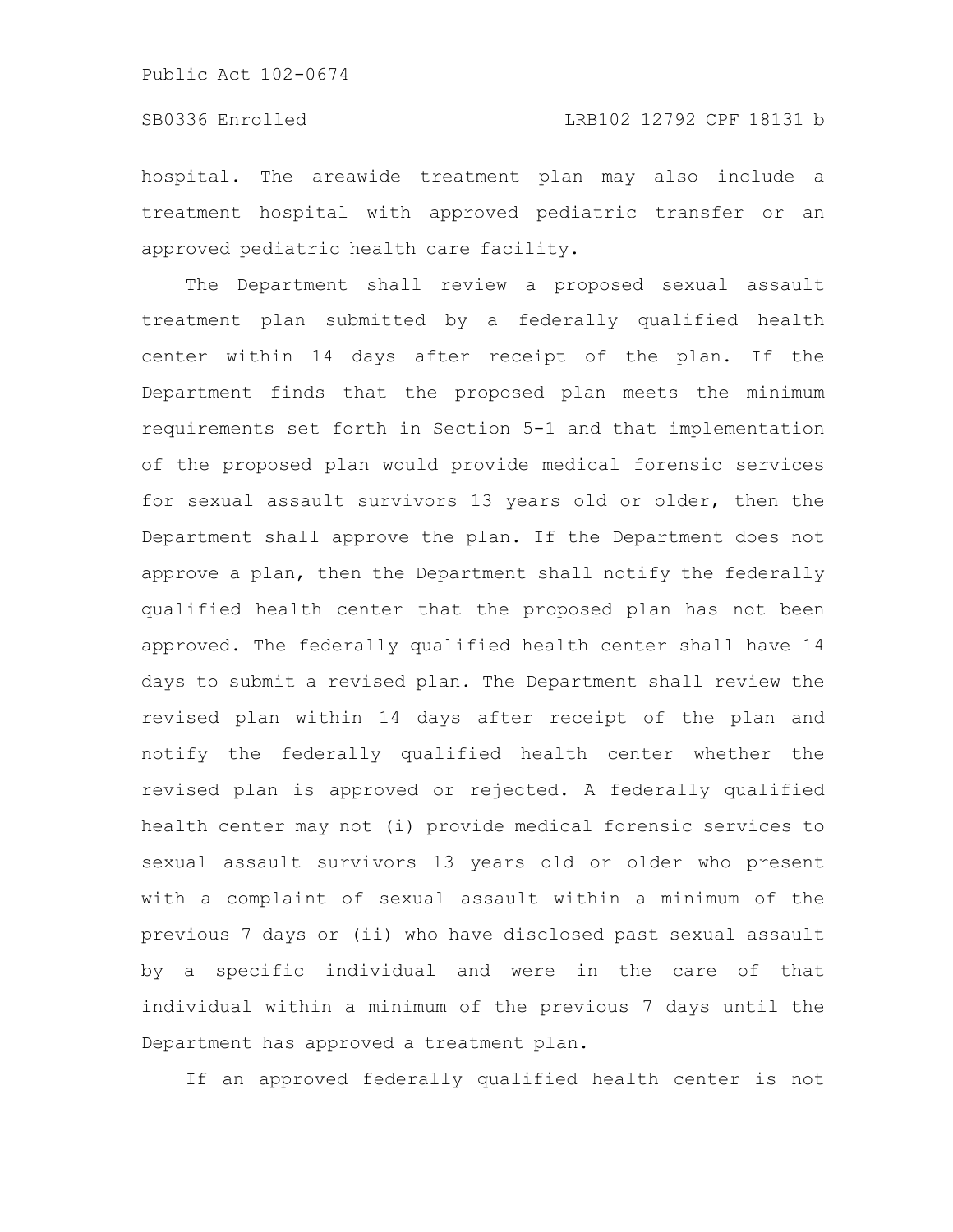### SB0336 Enrolled LRB102 12792 CPF 18131 b

open 24 hours a day, 7 days a week, it shall post signage at each public entrance to its facility that:

(1) is at least 14 inches by 14 inches in size;

(2) directs those seeking services as follows: "If closed, call 911 for services or go to the closest hospital emergency department, (insert name) located at (insert address).";

(3) lists the approved federally qualified health center's hours of operation;

(4) lists the street address of the building;

(5) has a black background with white bold capital lettering in a clear and easy to read font that is at least 72-point type, and with "call 911" in at least 125-point type;

(6) is posted clearly and conspicuously on or adjacent to the door at each entrance and, if building materials allow, is posted internally for viewing through glass; if posted externally, the sign shall be made of weather-resistant and theft-resistant materials, non-removable, and adhered permanently to the building; and

(7) has lighting that is part of the sign itself or is lit with a dedicated light that fully illuminates the sign.

A copy of the proposed sign must be submitted to the Department and approved as part of the approved federally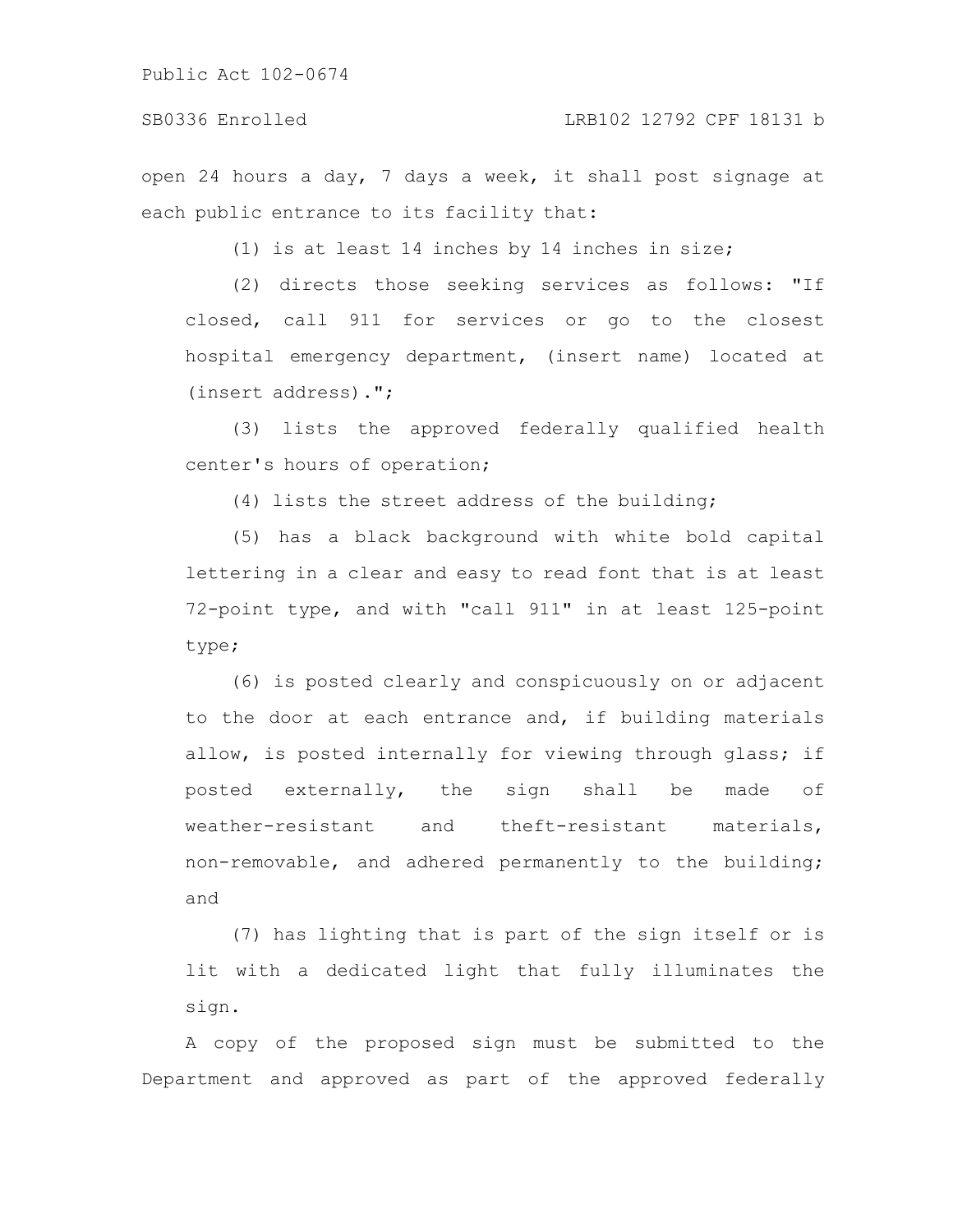qualified health center's sexual assault treatment plan.

(c) Each treatment hospital, treatment hospital with approved pediatric transfer, approved pediatric health care facility, and approved federally qualified health center must enter into a memorandum of understanding with a rape crisis center for medical advocacy services, if these services are available to the treatment hospital, treatment hospital with approved pediatric transfer, approved pediatric health care facility, or approved federally qualified health center. With the consent of the sexual assault survivor, a rape crisis counselor shall remain in the exam room during the collection for forensic evidence.

(d) Every treatment hospital, treatment hospital with approved pediatric transfer, approved pediatric health care facility, and approved federally qualified health center's sexual assault treatment plan shall include procedures for complying with mandatory reporting requirements pursuant to (1) the Abused and Neglected Child Reporting Act; (2) the Abused and Neglected Long Term Care Facility Residents Reporting Act; (3) the Adult Protective Services Act; and (iv) the Criminal Identification Act.

(e) Each treatment hospital, treatment hospital with approved pediatric transfer, approved pediatric health care facility, and approved federally qualified health center shall submit to the Department every 6 months, in a manner prescribed by the Department, the following information: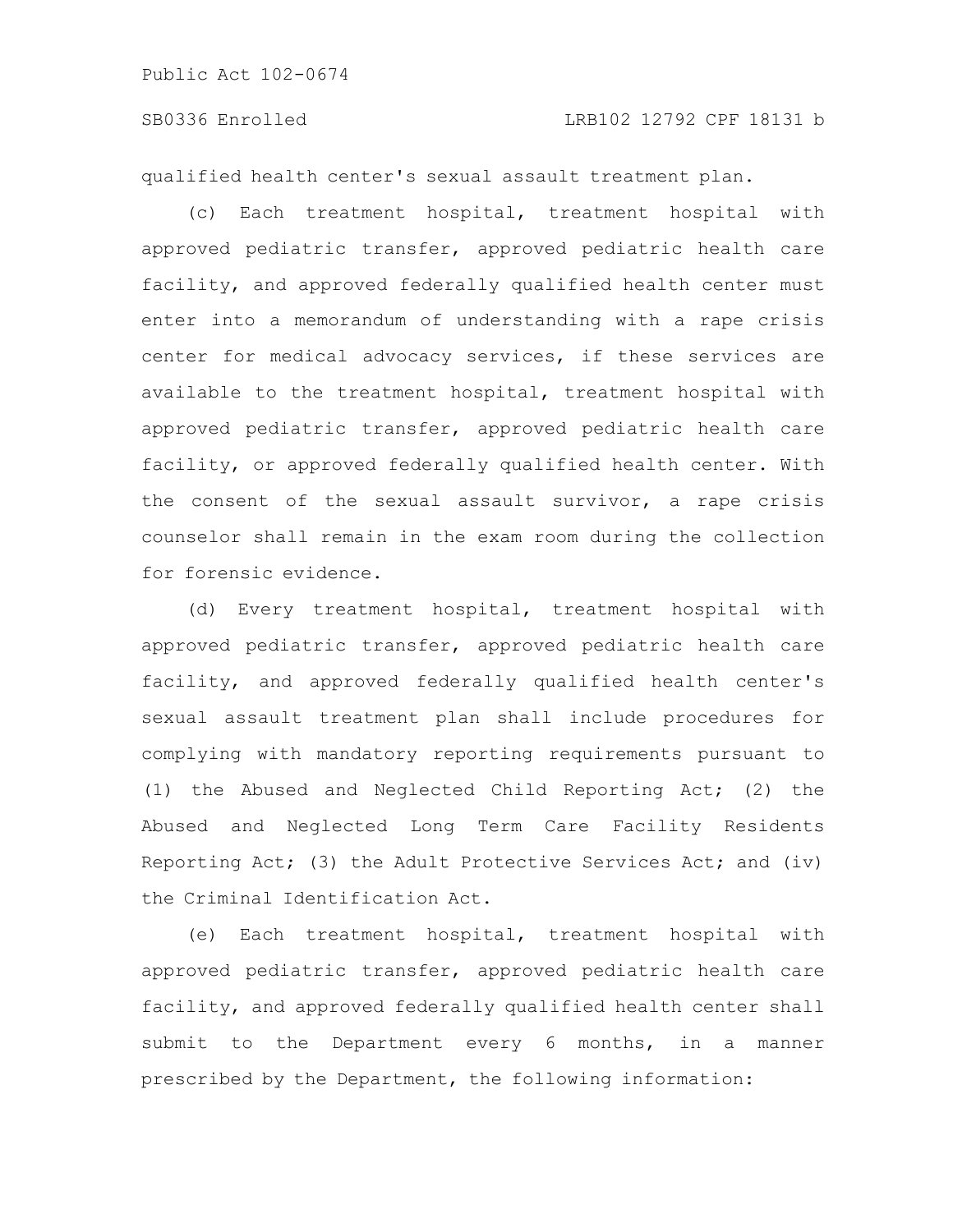# SB0336 Enrolled LRB102 12792 CPF 18131 b

(1) The total number of patients who presented with a complaint of sexual assault.

(2) The total number of Illinois Sexual Assault Evidence Collection Kits:

(A) offered to (i) all sexual assault survivors and (ii) pediatric sexual assault survivors pursuant to paragraph (1.5) of subsection (a-5) of Section 5-1;

(B) completed for (i) all sexual assault survivors and (ii) pediatric sexual assault survivors; and

(C) declined by (i) all sexual assault survivors

and (ii) pediatric sexual assault survivors.

This information shall be made available on the Department's website.

(f) This Section is repealed on December 31, 2023 2021. (Source: P.A. 101-634, eff. 6-5-20; 102-22, eff. 6-25-21.)

(410 ILCS 70/2.05)

Sec. 2.05. Department requirements.

(a) The Department shall periodically conduct on-site reviews of approved sexual assault treatment plans with hospital and approved pediatric health care facility personnel to ensure that the established procedures are being followed. Department personnel conducting the on-site reviews shall attend 4 hours of sexual assault training conducted by a qualified medical provider that includes, but is not limited to, forensic evidence collection provided to sexual assault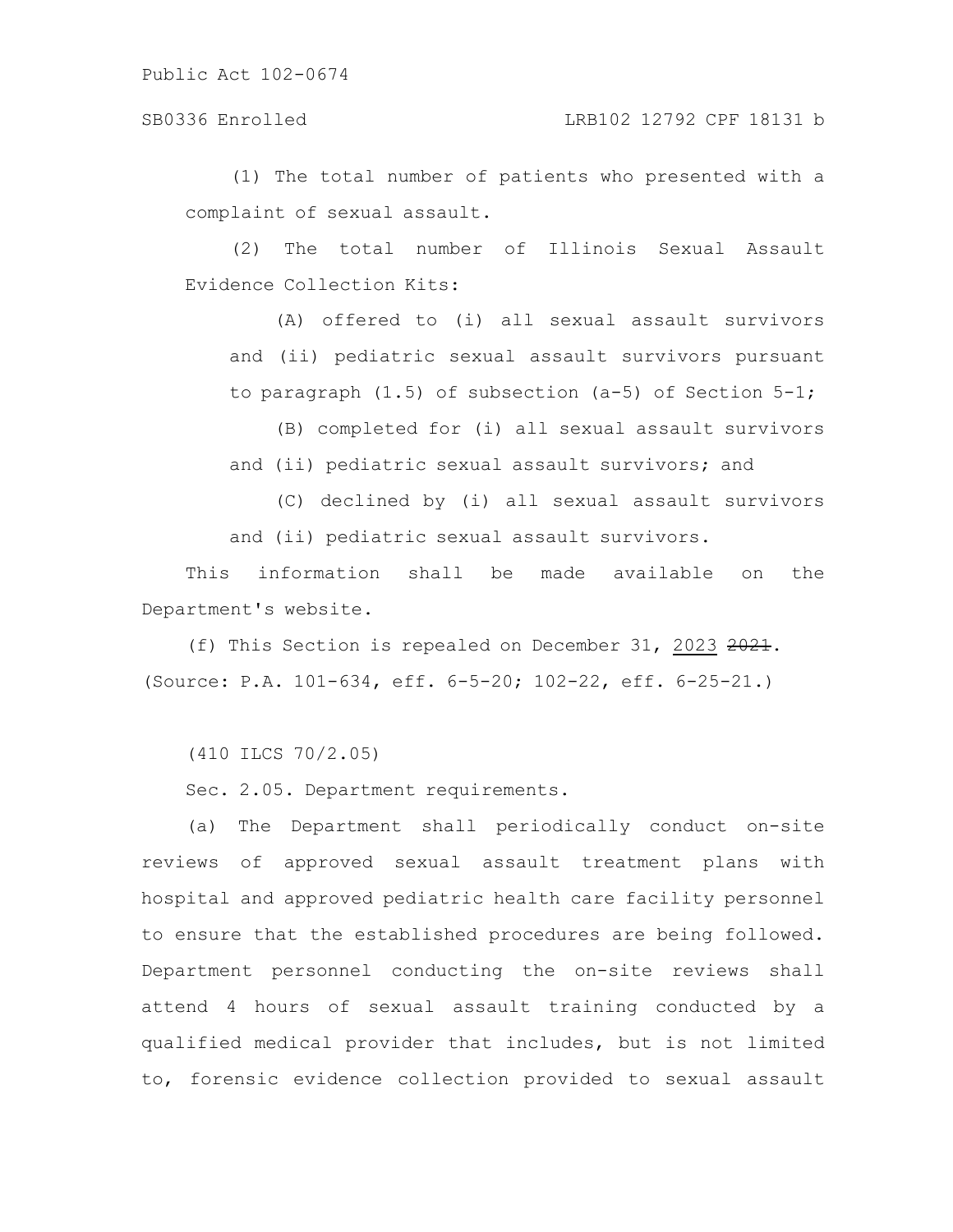survivors of any age and Illinois sexual assault-related laws and administrative rules.

(b) On July 1, 2019 and each July 1 thereafter, the Department shall submit a report to the General Assembly containing information on the hospitals and pediatric health care facilities in this State that have submitted a plan to provide: (i) transfer services to all sexual assault survivors, (ii) medical forensic services to all sexual assault survivors, (iii) transfer services to pediatric sexual assault survivors and medical forensic services to sexual assault survivors 13 years old or older, or (iv) medical forensic services to pediatric sexual assault survivors. The Department shall post the report on its Internet website on or before October 1, 2019 and, except as otherwise provided in this Section, update the report every quarter thereafter. The report shall include all of the following:

(1) Each hospital and pediatric care facility that has submitted a plan, including the submission date of the plan, type of plan submitted, and the date the plan was approved or denied. If a pediatric health care facility withdraws its plan, the Department shall immediately update the report on its Internet website to remove the pediatric health care facility's name and information.

(2) Each hospital that has failed to submit a plan as required in subsection (a) of Section 2.

(3) Each hospital and approved pediatric care facility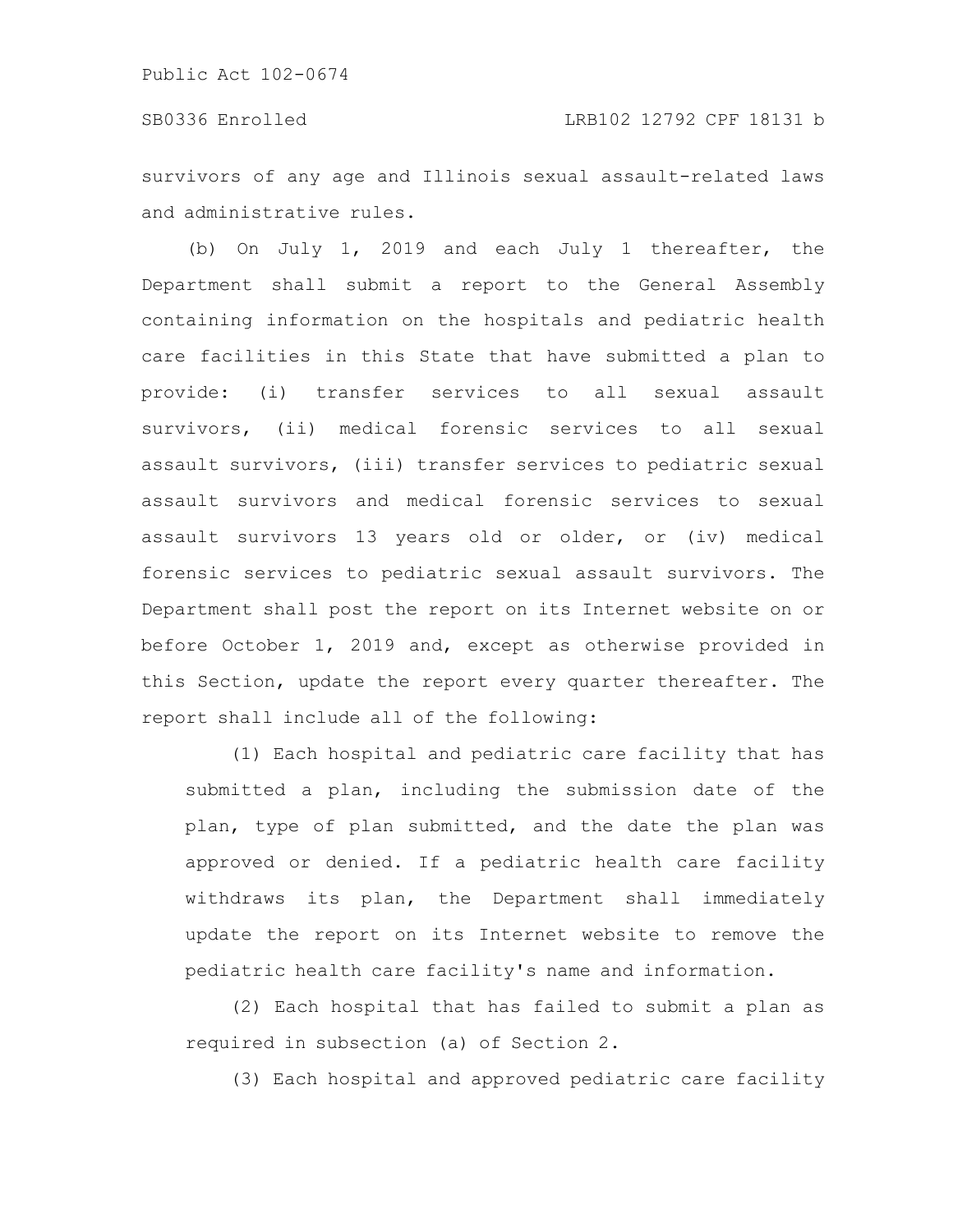# SB0336 Enrolled LRB102 12792 CPF 18131 b

that has to submit an acceptable Plan of Correction within the time required by Section 2.1, including the date the Plan of Correction was required to be submitted. Once a hospital or approved pediatric health care facility submits and implements the required Plan of Correction, the Department shall immediately update the report on its Internet website to reflect that hospital or approved pediatric health care facility's compliance.

(4) Each hospital and approved pediatric care facility at which the periodic on-site review required by Section 2.05 of this Act has been conducted, including the date of the on-site review and whether the hospital or approved pediatric care facility was found to be in compliance with its approved plan.

(5) Each areawide treatment plan submitted to the Department pursuant to Section 3 of this Act, including which treatment hospitals, treatment hospitals with approved pediatric transfer, transfer hospitals and approved pediatric health care facilities are identified in each areawide treatment plan.

(c) The Department, in consultation with the Office of the Attorney General, shall adopt administrative rules by January 1, 2020 establishing a process for physicians and physician assistants to provide documentation of training and clinical experience that meets or is substantially similar to the Sexual Assault Nurse Examiner Education Guidelines established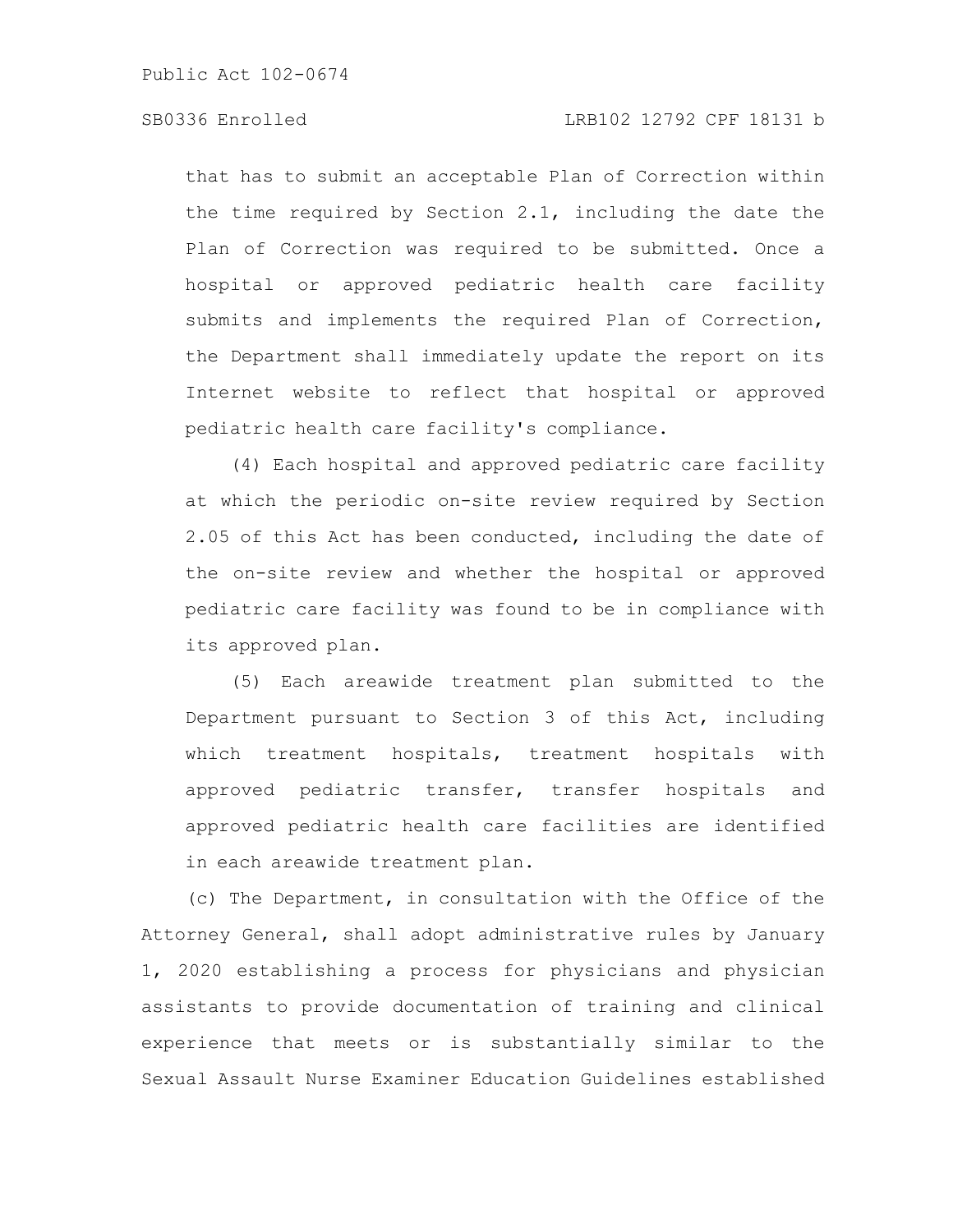by the International Association of Forensic Nurses in order to qualify as a sexual assault forensic examiner.

(d) This Section is effective on and after January 1, 2024 2022.

(Source: P.A. 101-634, eff. 6-5-20; 102-22, eff. 6-25-21.)

(410 ILCS 70/2.05-1)

(Section scheduled to be repealed on December 31, 2021)

Sec. 2.05-1. Department requirements.

(a) The Department shall periodically conduct on-site reviews of approved sexual assault treatment plans with hospital, approved pediatric health care facility, and approved federally qualified health care personnel to ensure that the established procedures are being followed. Department personnel conducting the on-site reviews shall attend 4 hours of sexual assault training conducted by a qualified medical provider that includes, but is not limited to, forensic evidence collection provided to sexual assault survivors of any age and Illinois sexual assault-related laws and administrative rules.

(b) On July 1, 2019 and each July 1 thereafter, the Department shall submit a report to the General Assembly containing information on the hospitals, pediatric health care facilities, and federally qualified health centers in this State that have submitted a plan to provide: (i) transfer services to all sexual assault survivors, (ii) medical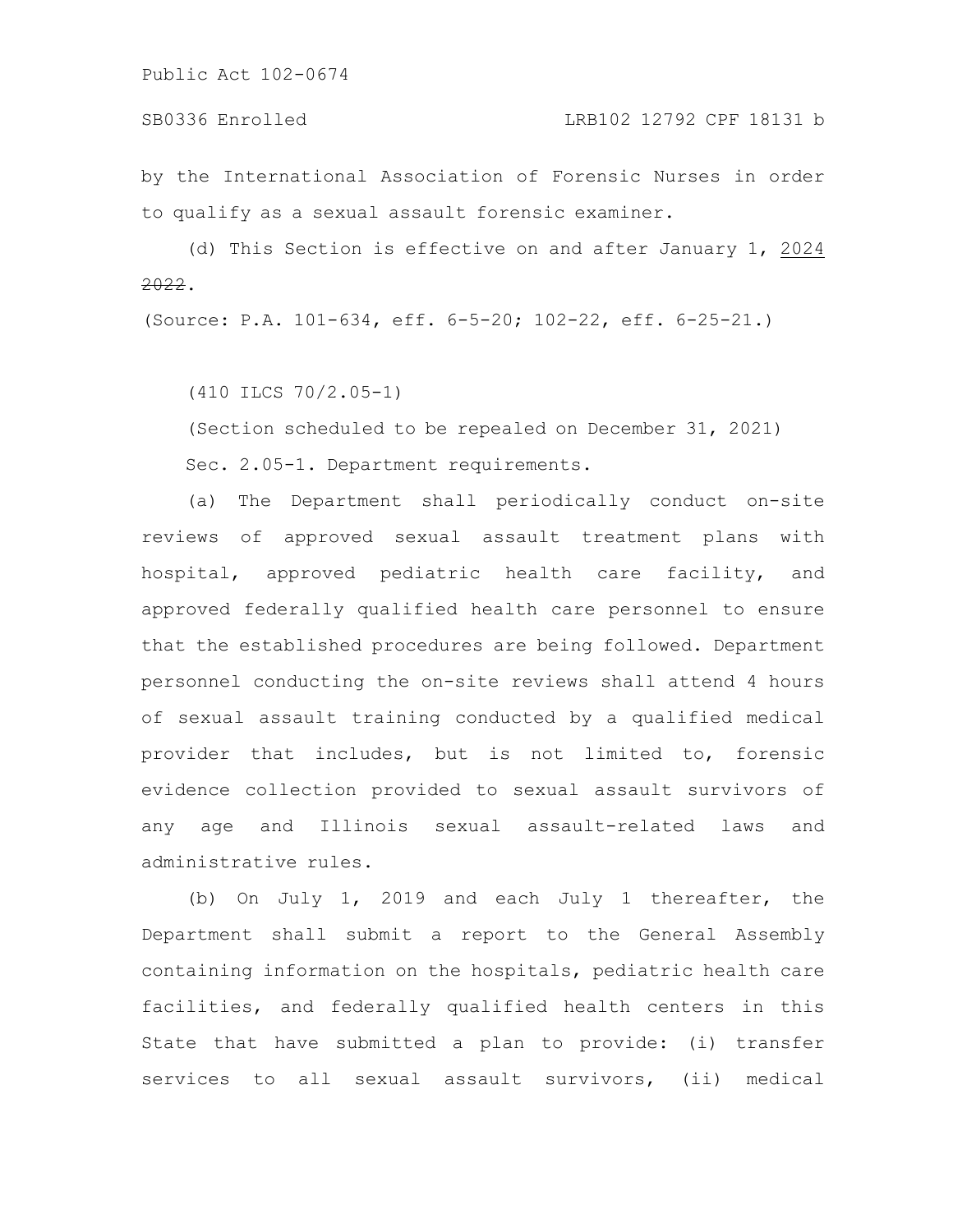# SB0336 Enrolled LRB102 12792 CPF 18131 b

forensic services to all sexual assault survivors, (iii) transfer services to pediatric sexual assault survivors and medical forensic services to sexual assault survivors 13 years old or older, or (iv) medical forensic services to pediatric sexual assault survivors. The Department shall post the report on its Internet website on or before October 1, 2019 and, except as otherwise provided in this Section, update the report every quarter thereafter. The report shall include all of the following:

(1) Each hospital, pediatric care facility, and federally qualified health center that has submitted a plan, including the submission date of the plan, type of plan submitted, and the date the plan was approved or denied. If a pediatric health care facility withdraws its plan, the Department shall immediately update the report on its Internet website to remove the pediatric health care facility's name and information.

(2) Each hospital that has failed to submit a plan as required in subsection (a) of Section 2-1.

(3) Each hospital, approved pediatric care facility, and federally qualified health center that has to submit an acceptable Plan of Correction within the time required by Section 2.1-1, including the date the Plan of Correction was required to be submitted. Once a hospital, approved pediatric health care facility, or approved federally qualified health center submits and implements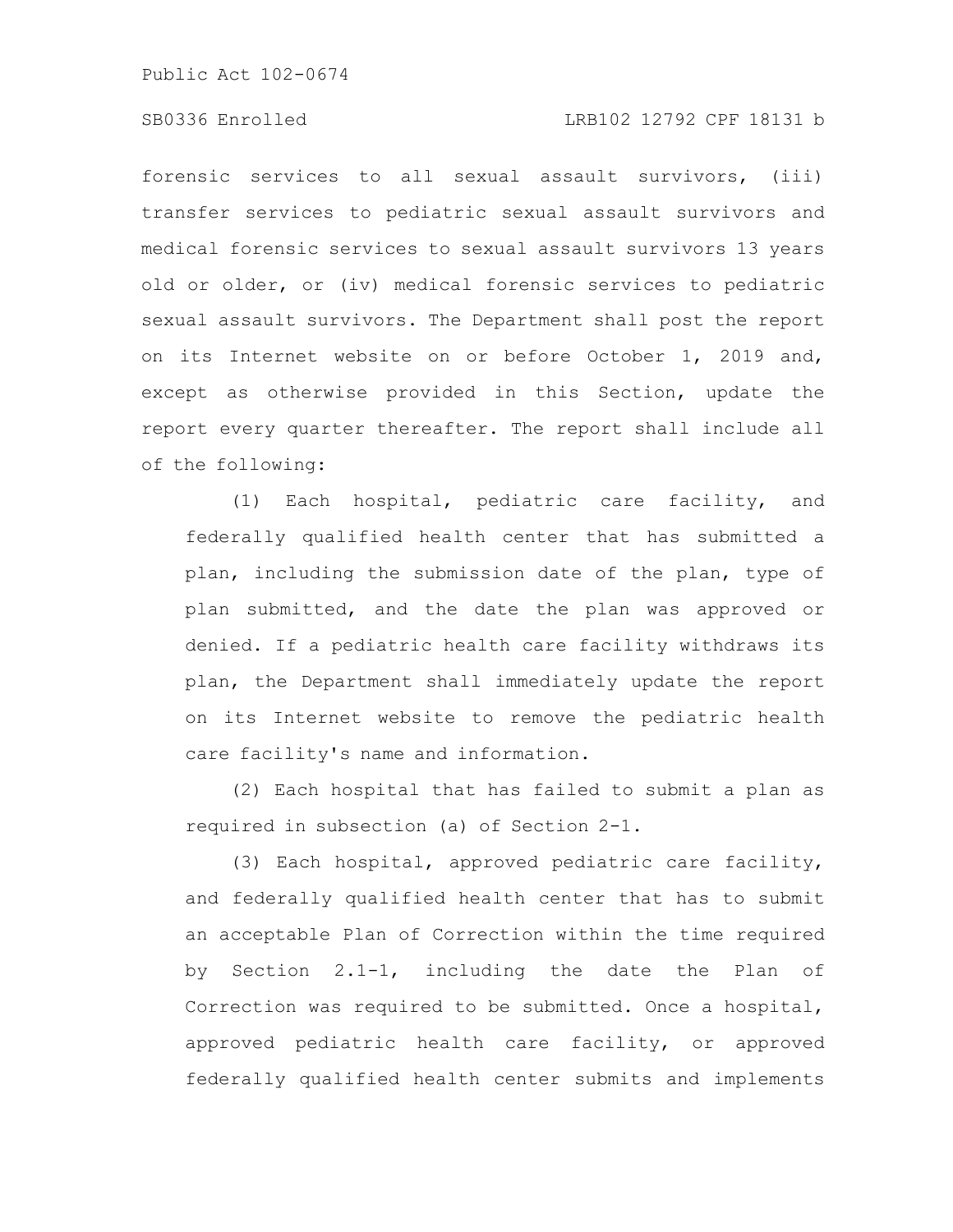the required Plan of Correction, the Department shall immediately update the report on its Internet website to reflect that hospital, approved pediatric health care facility, or federally qualified health center's compliance.

(4) Each hospital, approved pediatric care facility, and federally qualified health center at which the periodic on-site review required by Section 2.05-1 of this Act has been conducted, including the date of the on-site review and whether the hospital, approved pediatric care facility, and federally qualified health center was found to be in compliance with its approved plan.

(5) Each areawide treatment plan submitted to the Department pursuant to Section 3-1 of this Act, including which treatment hospitals, treatment hospitals with approved pediatric transfer, transfer hospitals, approved pediatric health care facilities, and approved federally qualified health centers are identified in each areawide treatment plan.

(6) During the duration, and 90 days thereafter, of a proclamation issued by the Governor declaring a disaster, or a successive proclamation regarding the same disaster, in all 102 counties due to a public health emergency, the Department shall immediately update the report on its website to reflect each federally qualified health center that has submitted a plan, including the submission date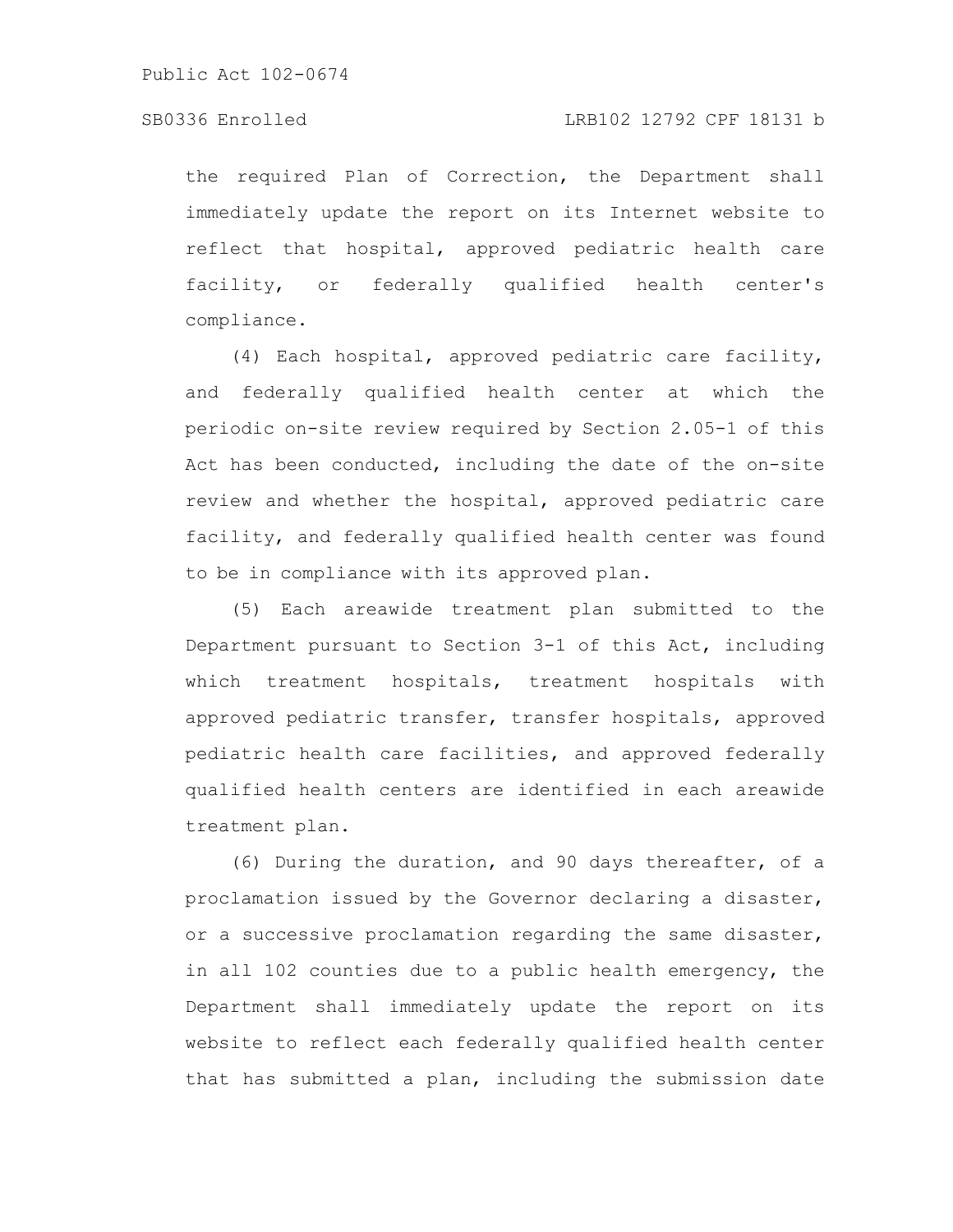of the plan, type of plan submitted, and the date the plan was approved.

(c) The Department, in consultation with the Office of the Attorney General, shall adopt administrative rules by January 1, 2020 establishing a process for physicians and physician assistants to provide documentation of training and clinical experience that meets or is substantially similar to the Sexual Assault Nurse Examiner Education Guidelines established by the International Association of Forensic Nurses in order to qualify as a sexual assault forensic examiner.

(d) This Section is repealed on December 31, 2023 2021. (Source: P.A. 101-634, eff. 6-5-20; 102-22, eff. 6-25-21.)

(410 ILCS 70/2.06)

Sec. 2.06. Consent to jurisdiction.

(a) A pediatric health care facility that submits a plan to the Department for approval under Section 2 or an out-of-state hospital that submits an areawide treatment plan in accordance with subsection (b) of Section 5.4 consents to the jurisdiction and oversight of the Department, including, but not limited to, inspections, investigations, and evaluations arising out of complaints relevant to this Act made to the Department. A pediatric health care facility that submits a plan to the Department for approval under Section 2 or an out-of-state hospital that submits an areawide treatment plan in accordance with subsection (b) of Section 5.4 shall be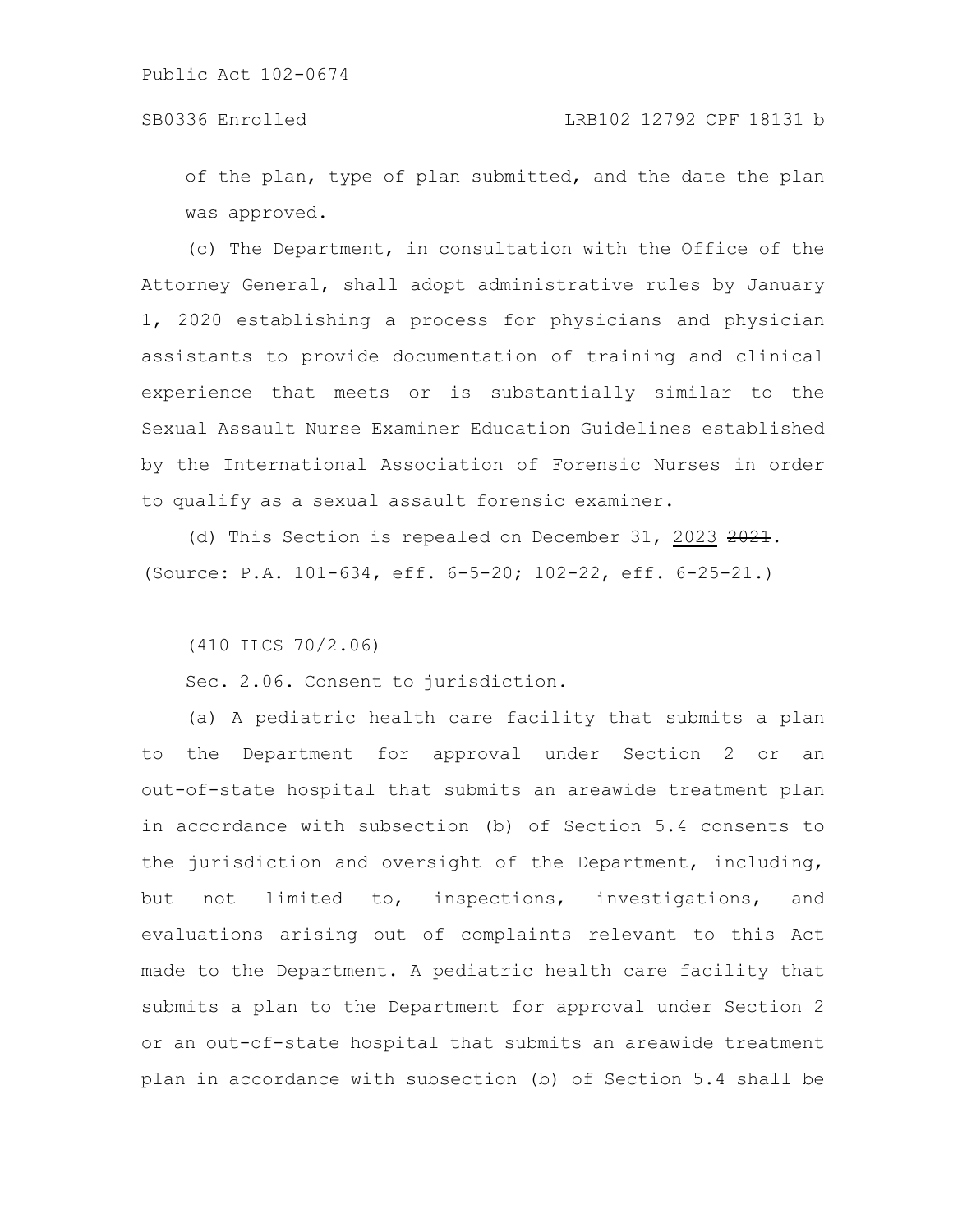deemed to have given consent to annual inspections, surveys, or evaluations relevant to this Act by properly identified personnel of the Department or by such other properly identified persons, including local health department staff, as the Department may designate. In addition, representatives of the Department shall have access to and may reproduce or photocopy any books, records, and other documents maintained by the pediatric health care facility or the facility's representatives or the out-of-state hospital or the out-of-state hospital's representative to the extent necessary to carry out this Act. No representative, agent, or person acting on behalf of the pediatric health care facility or out-of-state hospital in any manner shall intentionally prevent, interfere with, or attempt to impede in any way any duly authorized investigation and enforcement of this Act. The Department shall have the power to adopt rules to carry out the purpose of regulating a pediatric health care facility or out-of-state hospital. In carrying out oversight of a pediatric health care facility or an out-of-state hospital, the Department shall respect the confidentiality of all patient records, including by complying with the patient record confidentiality requirements set out in Section 6.14b of the Hospital Licensing Act.

(b) This Section is effective on and after January 1, 2024 2022.

(Source: P.A. 101-634, eff. 6-5-20; 102-22, eff. 6-25-21.)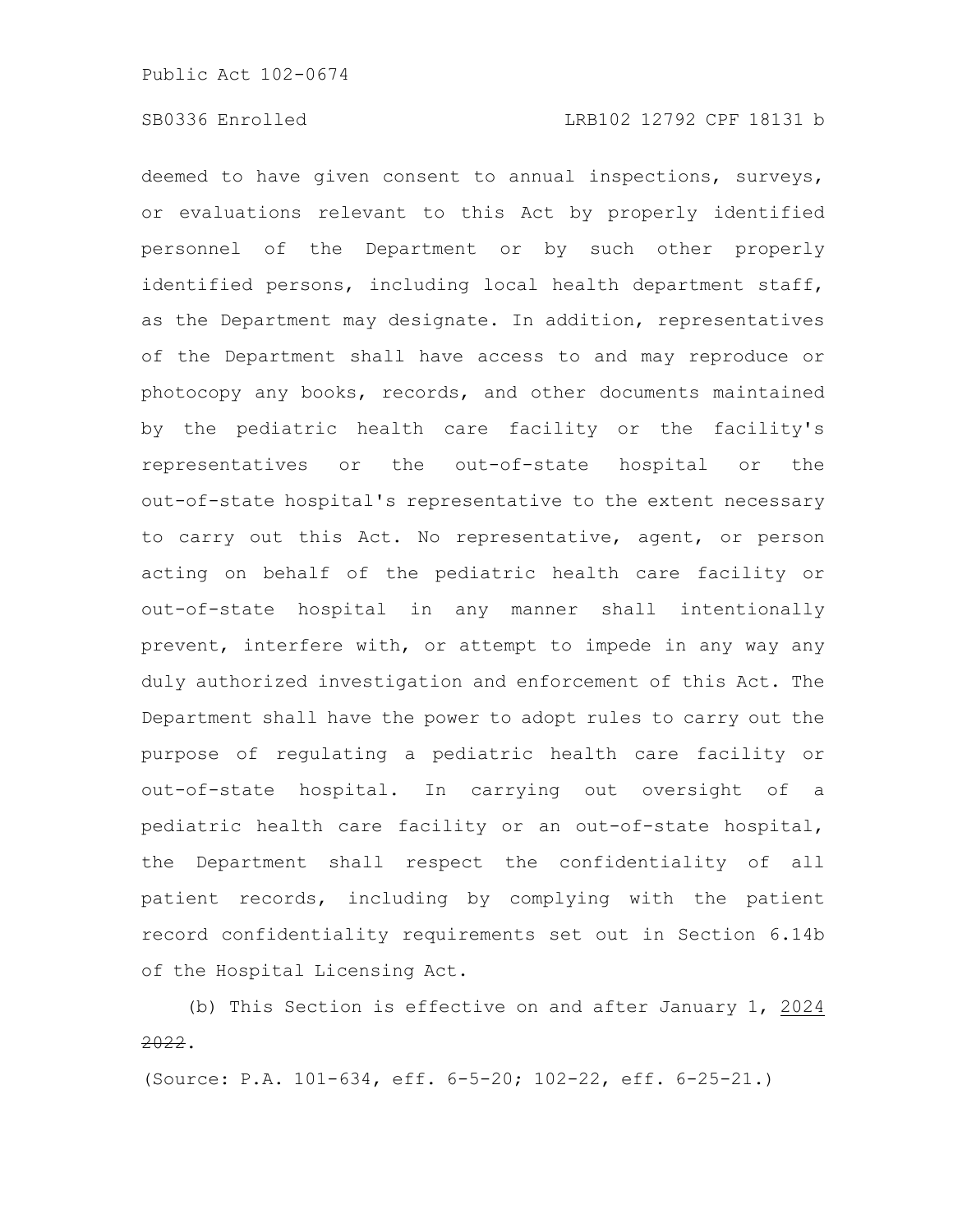(410 ILCS 70/2.06-1)

(Section scheduled to be repealed on December 31, 2021) Sec. 2.06-1. Consent to jurisdiction.

(a) A pediatric health care facility or federally qualified health center that submits a plan to the Department for approval under Section 2-1 or an out-of-state hospital that submits an areawide treatment plan in accordance with subsection (b) of Section 5.4 consents to the jurisdiction and oversight of the Department, including, but not limited to, inspections, investigations, and evaluations arising out of complaints relevant to this Act made to the Department. A pediatric health care facility or federally qualified health center that submits a plan to the Department for approval under Section 2-1 or an out-of-state hospital that submits an areawide treatment plan in accordance with subsection (b) of Section 5.4 shall be deemed to have given consent to annual inspections, surveys, or evaluations relevant to this Act by properly identified personnel of the Department or by such other properly identified persons, including local health department staff, as the Department may designate. In addition, representatives of the Department shall have access to and may reproduce or photocopy any books, records, and other documents maintained by the pediatric health care facility or the facility's representatives or the out-of-state hospital or the out-of-state hospital's representative to the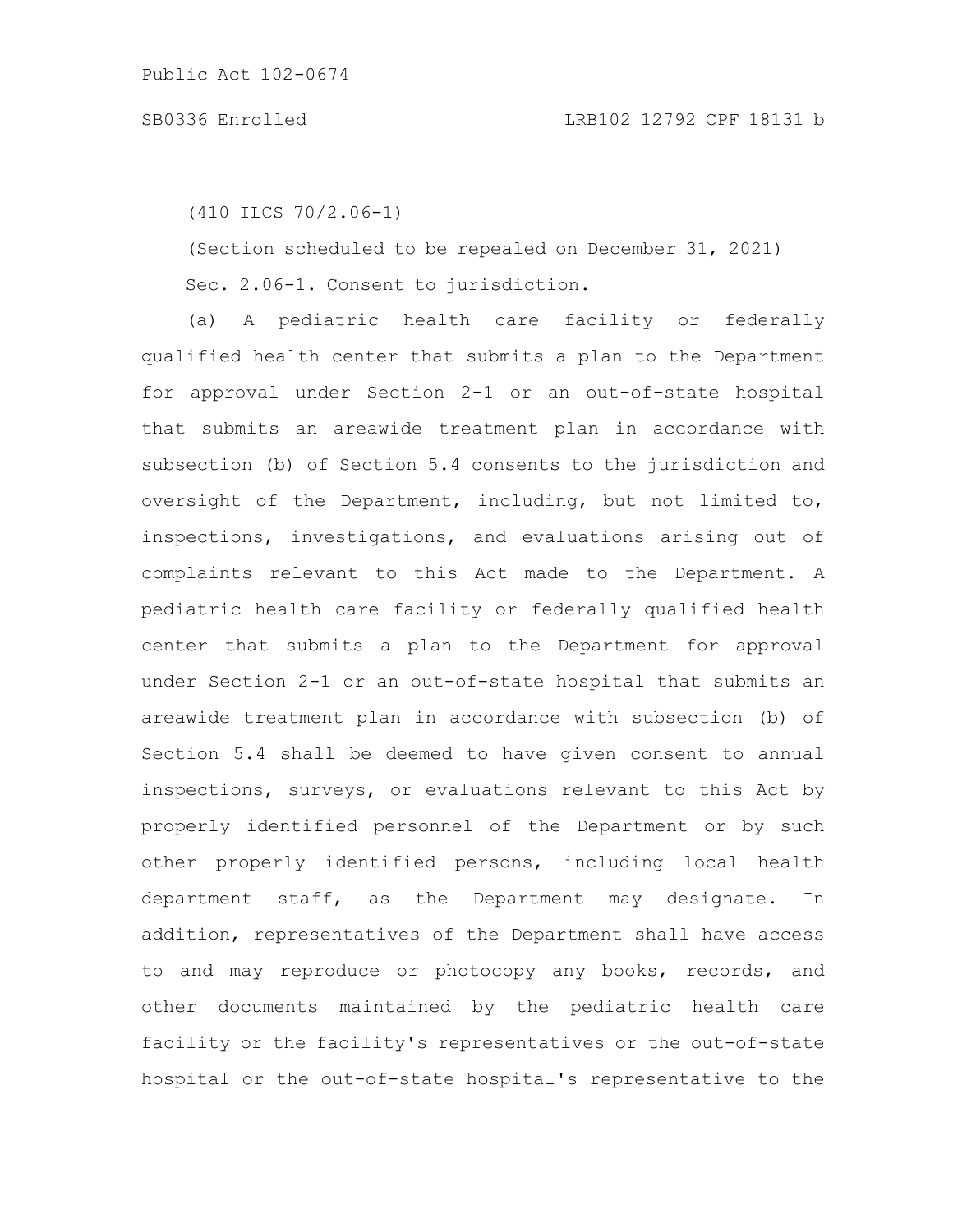# SB0336 Enrolled LRB102 12792 CPF 18131 b

extent necessary to carry out this Act. No representative, agent, or person acting on behalf of the pediatric health care facility, federally qualified health center, or out-of-state hospital in any manner shall intentionally prevent, interfere with, or attempt to impede in any way any duly authorized investigation and enforcement of this Act. The Department shall have the power to adopt rules to carry out the purpose of regulating a pediatric health care facility or out-of-state hospital. In carrying out oversight of a pediatric health care facility, federally qualified health center, or an out-of-state hospital, the Department shall respect the confidentiality of all patient records, including by complying with the patient record confidentiality requirements set out in Section 6.14b of the Hospital Licensing Act.

(b) This Section is repealed on December 31, 2023  $2021$ . (Source: P.A. 101-634, eff. 6-5-20; 102-22, eff. 6-25-21.)

(410 ILCS 70/2.1) (from Ch. 111 1/2, par. 87-2.1)

Sec. 2.1. Plan of correction; penalties.

(a) If the Department surveyor determines that the hospital or approved pediatric health care facility is not in compliance with its approved plan, the surveyor shall provide the hospital or approved pediatric health care facility with a written list of the specific items of noncompliance within 10 working days after the conclusion of the on-site review. The hospital shall have 10 working days to submit to the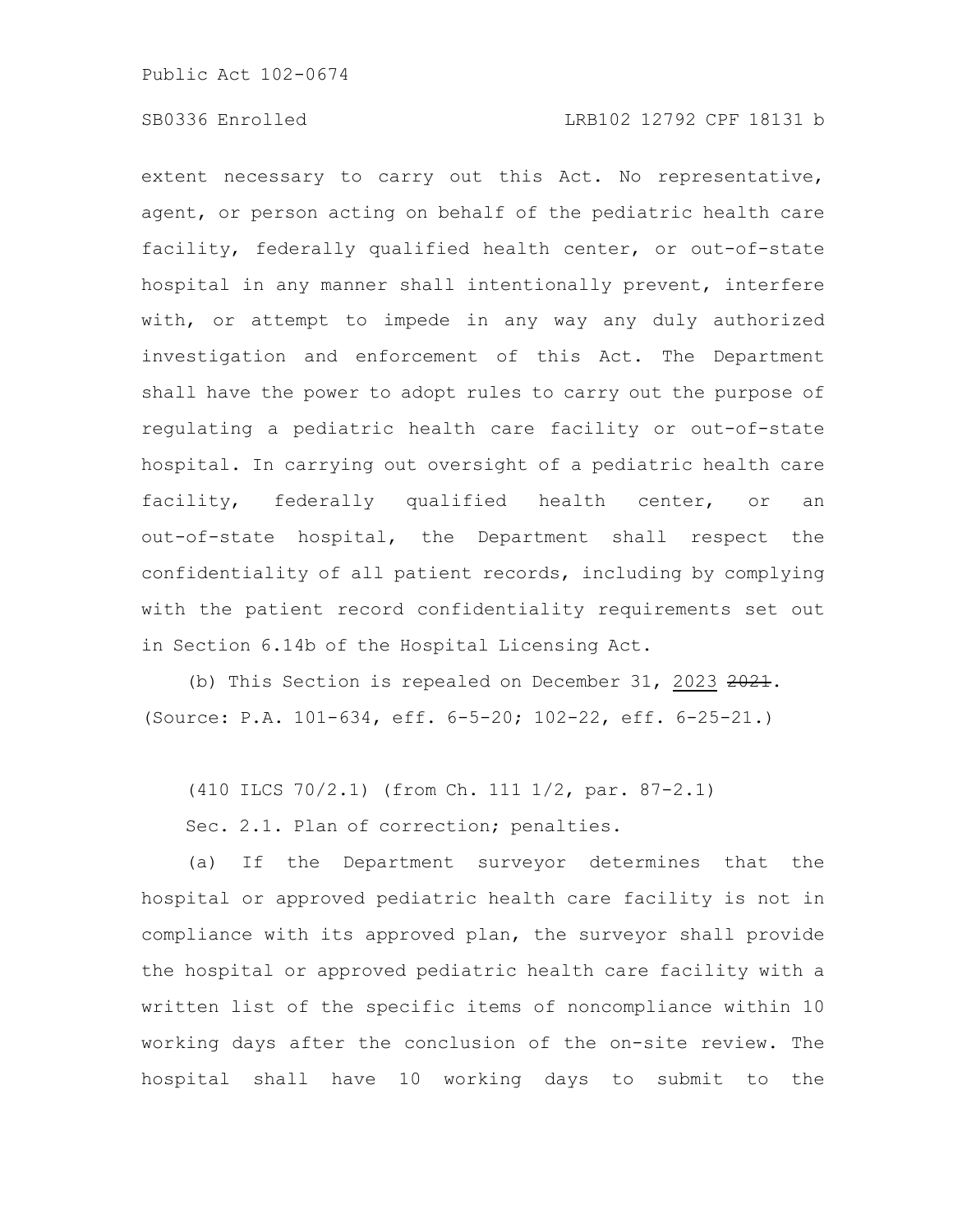# SB0336 Enrolled LRB102 12792 CPF 18131 b

Department a plan of correction which contains the hospital's or approved pediatric health care facility's specific proposals for correcting the items of noncompliance. The Department shall review the plan of correction and notify the hospital in writing within 10 working days as to whether the plan is acceptable or unacceptable.

If the Department finds the Plan of Correction unacceptable, the hospital or approved pediatric health care facility shall have 10 working days to resubmit an acceptable Plan of Correction. Upon notification that its Plan of Correction is acceptable, a hospital or approved pediatric health care facility shall implement the Plan of Correction within 60 days.

(b) The failure of a hospital to submit an acceptable Plan of Correction or to implement the Plan of Correction, within the time frames required in this Section, will subject a hospital to the imposition of a fine by the Department. The Department may impose a fine of up to \$500 per day until a hospital complies with the requirements of this Section.

If an approved pediatric health care facility fails to submit an acceptable Plan of Correction or to implement the Plan of Correction within the time frames required in this Section, then the Department shall notify the approved pediatric health care facility that the approved pediatric health care facility may not provide medical forensic services under this Act. The Department may impose a fine of up to \$500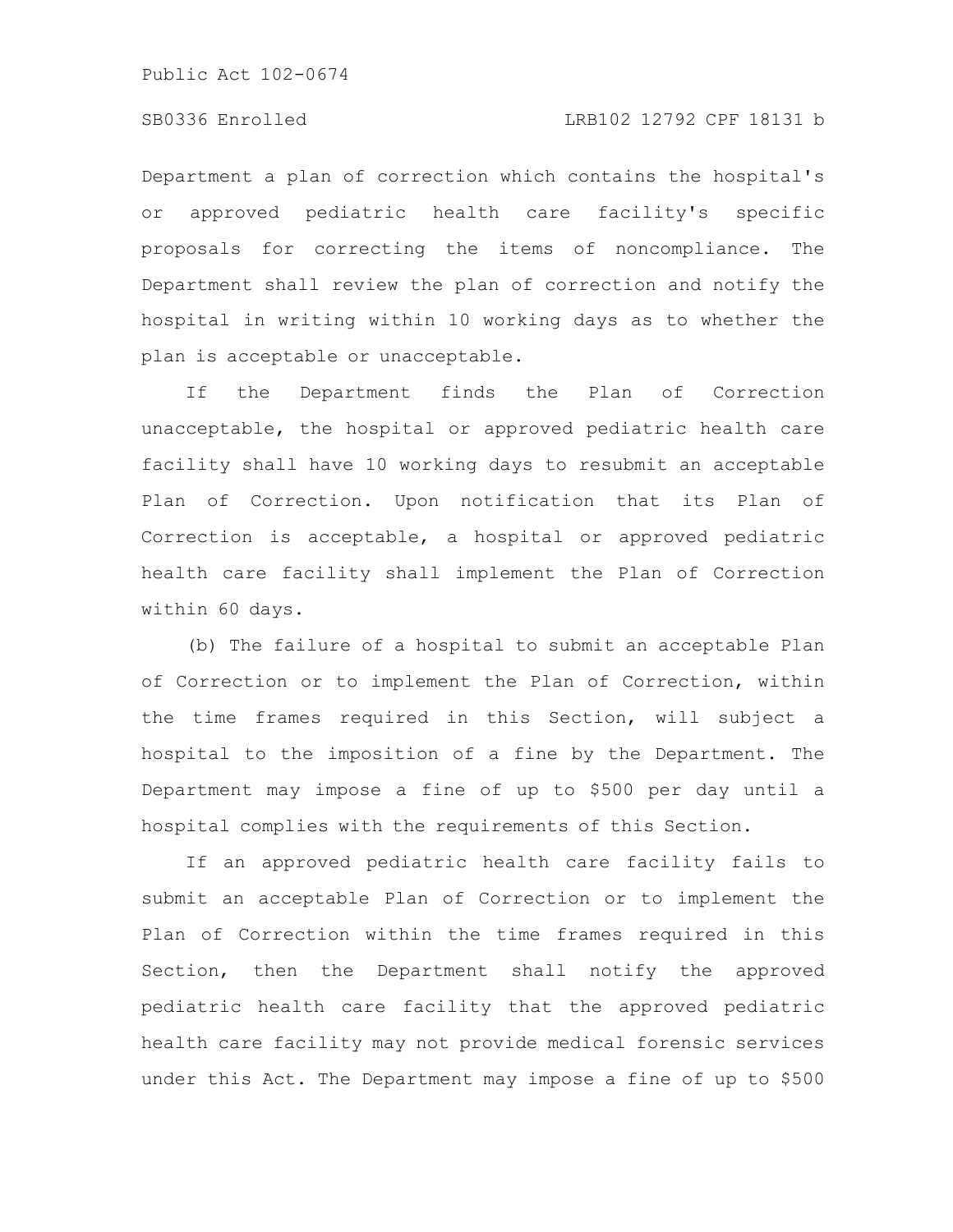### SB0336 Enrolled LRB102 12792 CPF 18131 b

per patient provided services in violation of this Act.

(c) Before imposing a fine pursuant to this Section, the Department shall provide the hospital or approved pediatric health care facility via certified mail with written notice and an opportunity for an administrative hearing. Such hearing must be requested within 10 working days after receipt of the Department's Notice. All hearings shall be conducted in accordance with the Department's rules in administrative hearings.

(d) This Section is effective on and after January 1, 2024 2022.

(Source: P.A. 101-81, eff. 7-12-19; 101-634, eff. 6-5-20; 102-22, eff. 6-25-21.)

(410 ILCS 70/2.1-1)

(Section scheduled to be repealed on December 31, 2021) Sec. 2.1-1. Plan of correction; penalties.

(a) If the Department surveyor determines that the hospital, approved pediatric health care facility, or approved federally qualified health center is not in compliance with its approved plan, the surveyor shall provide the hospital, approved pediatric health care facility, or approved federally qualified health center with a written list of the specific items of noncompliance within 10 working days after the conclusion of the on-site review. The hospital, approved pediatric health care facility, or approved federally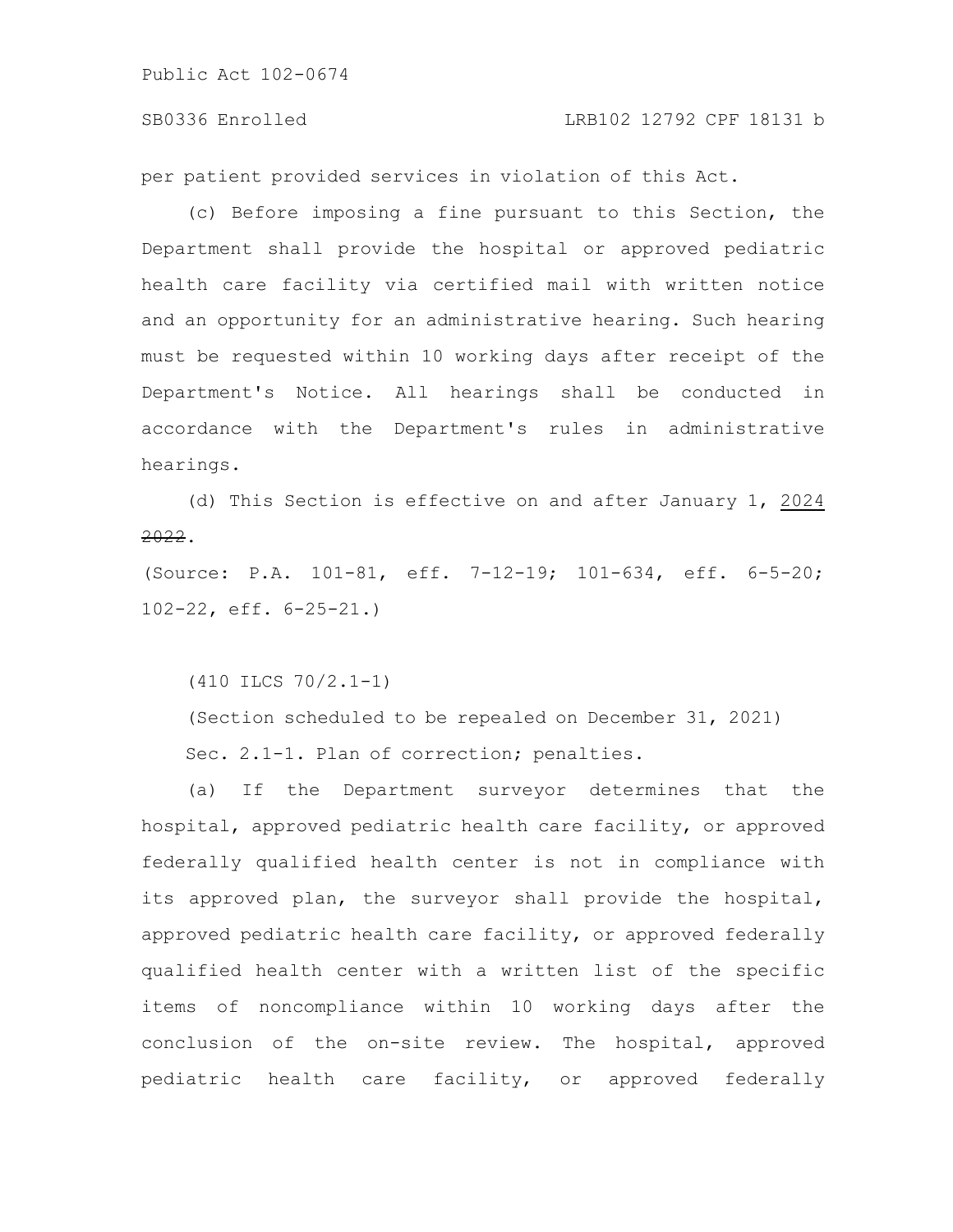# SB0336 Enrolled LRB102 12792 CPF 18131 b

qualified health center shall have 10 working days to submit to the Department a plan of correction which contains the hospital's, approved pediatric health care facility's, or approved federally qualified health center's specific proposals for correcting the items of noncompliance. The Department shall review the plan of correction and notify the hospital, approved pediatric health care facility, or approved federally qualified health center in writing within 10 working days as to whether the plan is acceptable or unacceptable.

If the Department finds the Plan of Correction unacceptable, the hospital, approved pediatric health care facility, or approved federally qualified health center shall have 10 working days to resubmit an acceptable Plan of Correction. Upon notification that its Plan of Correction is acceptable, a hospital, approved pediatric health care facility, or approved federally qualified health center shall implement the Plan of Correction within 60 days.

(b) The failure of a hospital to submit an acceptable Plan of Correction or to implement the Plan of Correction, within the time frames required in this Section, will subject a hospital to the imposition of a fine by the Department. The Department may impose a fine of up to \$500 per day until a hospital complies with the requirements of this Section.

If an approved pediatric health care facility or approved federally qualified health center fails to submit an acceptable Plan of Correction or to implement the Plan of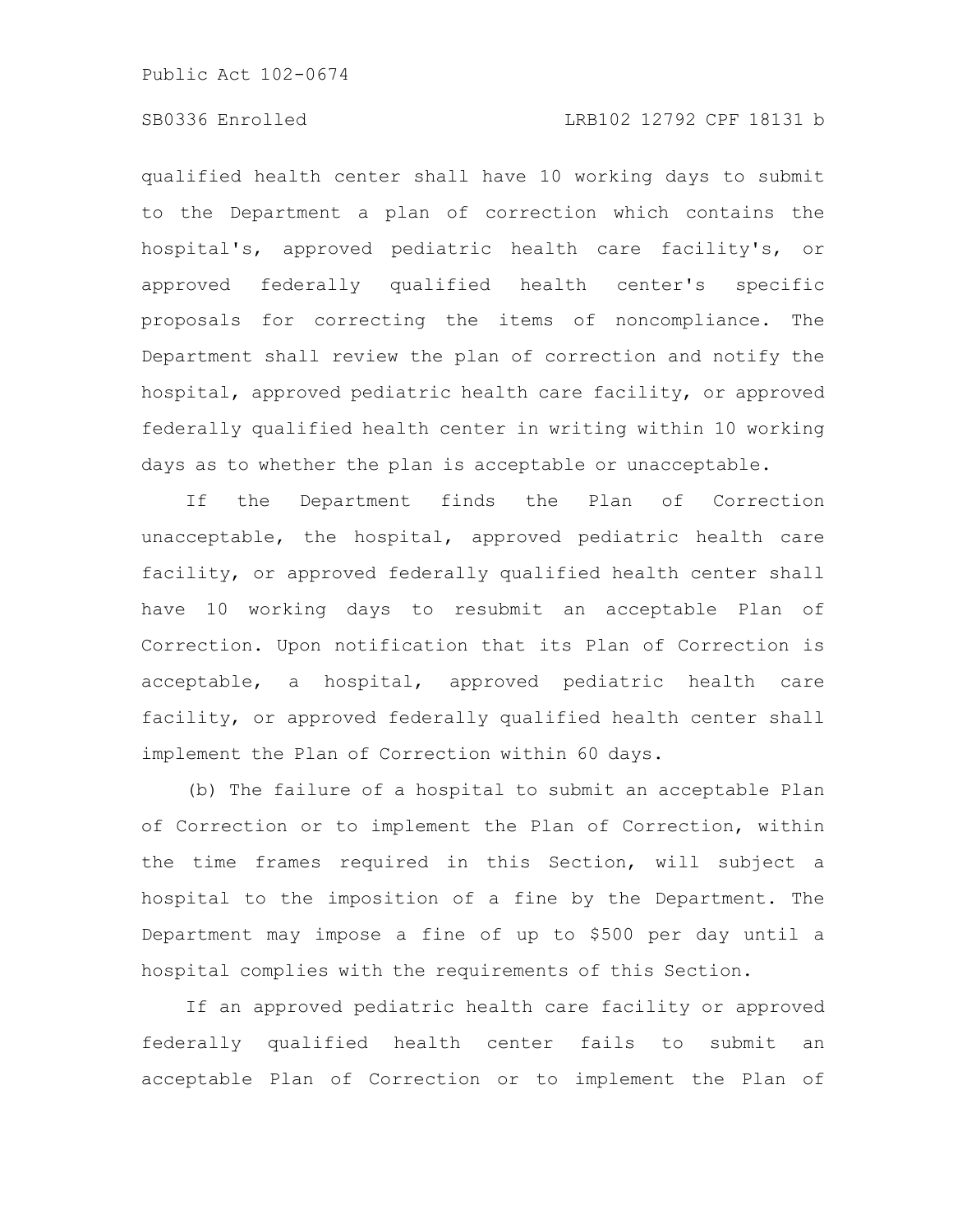# SB0336 Enrolled LRB102 12792 CPF 18131 b

Correction within the time frames required in this Section, then the Department shall notify the approved pediatric health care facility or approved federally qualified health center that the approved pediatric health care facility or approved federally qualified health center may not provide medical forensic services under this Act. The Department may impose a fine of up to \$500 per patient provided services in violation of this Act.

(c) Before imposing a fine pursuant to this Section, the Department shall provide the hospital, or approved pediatric health care facility, or approved federally qualified health center via certified mail with written notice and an opportunity for an administrative hearing. Such hearing must be requested within 10 working days after receipt of the Department's Notice. All hearings shall be conducted in accordance with the Department's rules in administrative hearings.

(d) This Section is repealed on December 31, 2023 2021. (Source: P.A. 101-634, eff. 6-5-20; 102-22, eff. 6-25-21.)

(410 ILCS 70/2.2)

Sec. 2.2. Emergency contraception.

(a) The General Assembly finds:

(1) Crimes of sexual assault and sexual abuse cause significant physical, emotional, and psychological trauma to the victims. This trauma is compounded by a victim's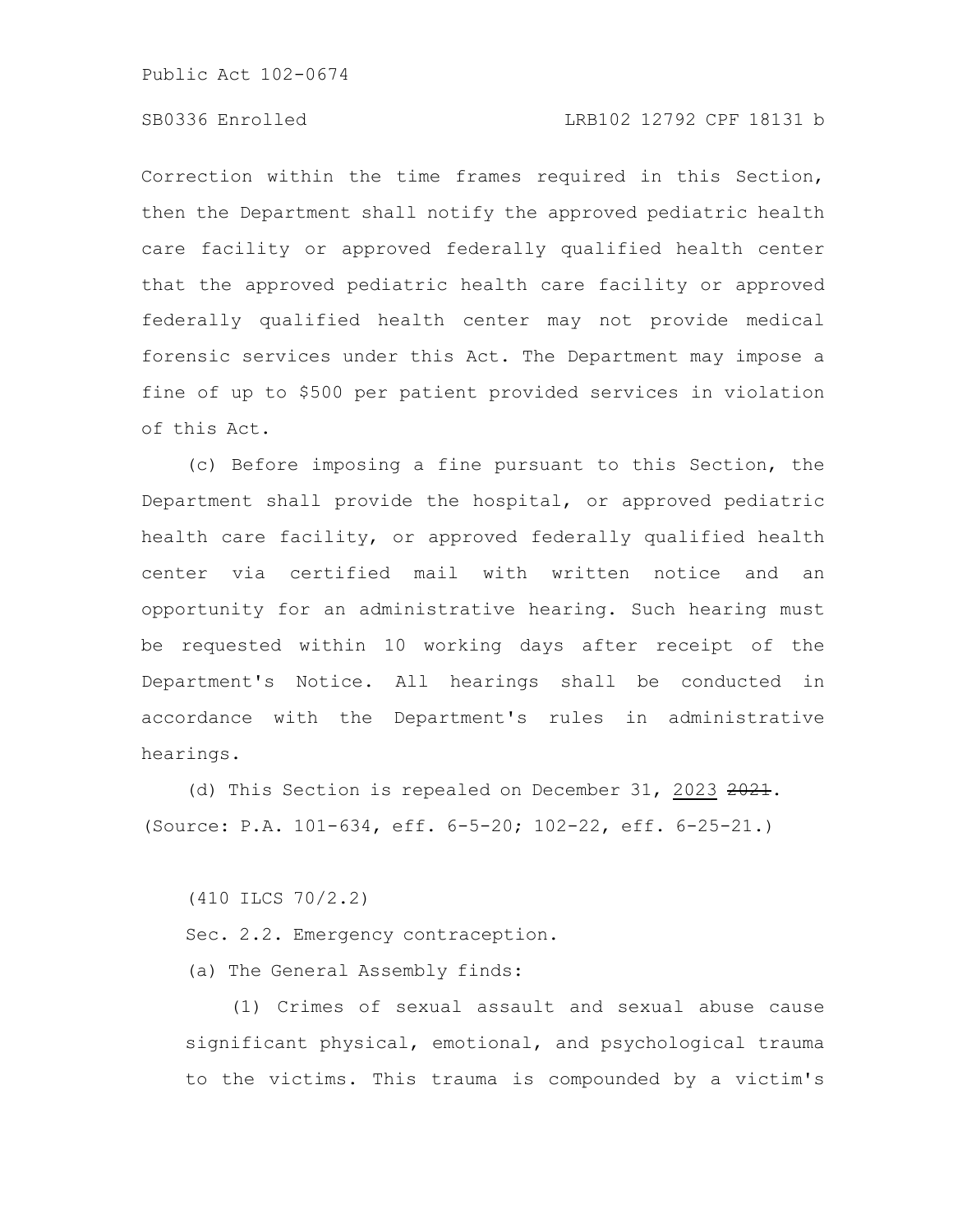fear of becoming pregnant and bearing a child as a result of the sexual assault.

(2) Each year over 32,000 women become pregnant in the United States as the result of rape and approximately 50% of these pregnancies end in abortion.

(3) As approved for use by the Federal Food and Drug Administration (FDA), emergency contraception can significantly reduce the risk of pregnancy if taken within 72 hours after the sexual assault.

(4) By providing emergency contraception to rape victims in a timely manner, the trauma of rape can be significantly reduced.

(b) Every hospital or approved pediatric health care facility providing services to sexual assault survivors in accordance with a plan approved under Section 2 must develop a protocol that ensures that each survivor of sexual assault will receive medically and factually accurate and written and oral information about emergency contraception; the indications and contraindications and risks associated with the use of emergency contraception; and a description of how and when victims may be provided emergency contraception at no cost upon the written order of a physician licensed to practice medicine in all its branches, a licensed advanced practice registered nurse, or a licensed physician assistant. The Department shall approve the protocol if it finds that the implementation of the protocol would provide sufficient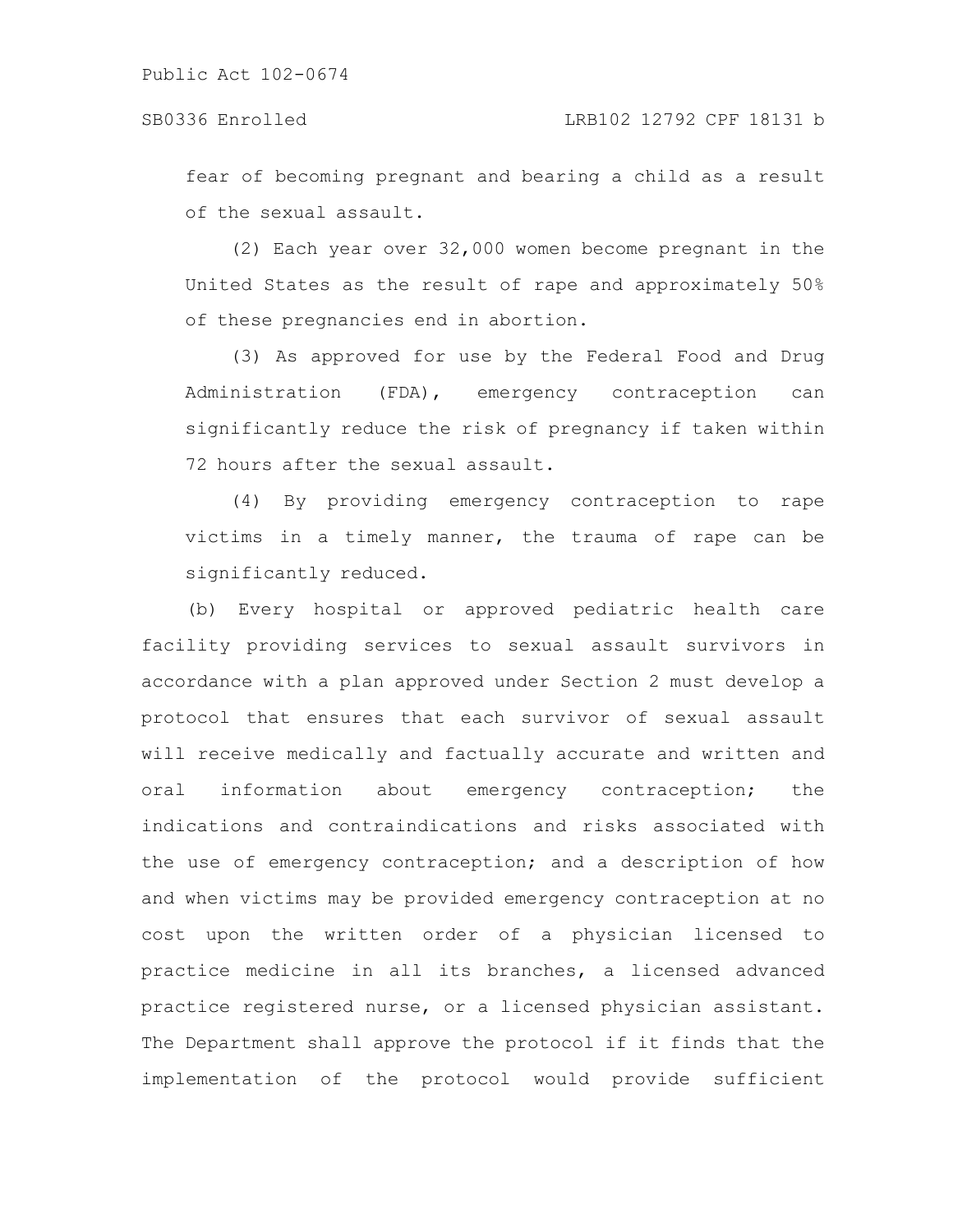protection for survivors of sexual assault.

The hospital or approved pediatric health care facility shall implement the protocol upon approval by the Department. The Department shall adopt rules and regulations establishing one or more safe harbor protocols and setting minimum acceptable protocol standards that hospitals may develop and implement. The Department shall approve any protocol that meets those standards. The Department may provide a sample acceptable protocol upon request.

(c) This Section is effective on and after January 1, 2024 2022.

(Source: P.A. 101-634, eff. 6-5-20; 102-22, eff. 6-25-21.)

(410 ILCS 70/2.2-1)

(Section scheduled to be repealed on December 31, 2021) Sec. 2.2-1. Emergency contraception.

(a) The General Assembly finds:

(1) Crimes of sexual assault and sexual abuse cause significant physical, emotional, and psychological trauma to the victims. This trauma is compounded by a victim's fear of becoming pregnant and bearing a child as a result of the sexual assault.

(2) Each year over 32,000 women become pregnant in the United States as the result of rape and approximately 50% of these pregnancies end in abortion.

(3) As approved for use by the Federal Food and Drug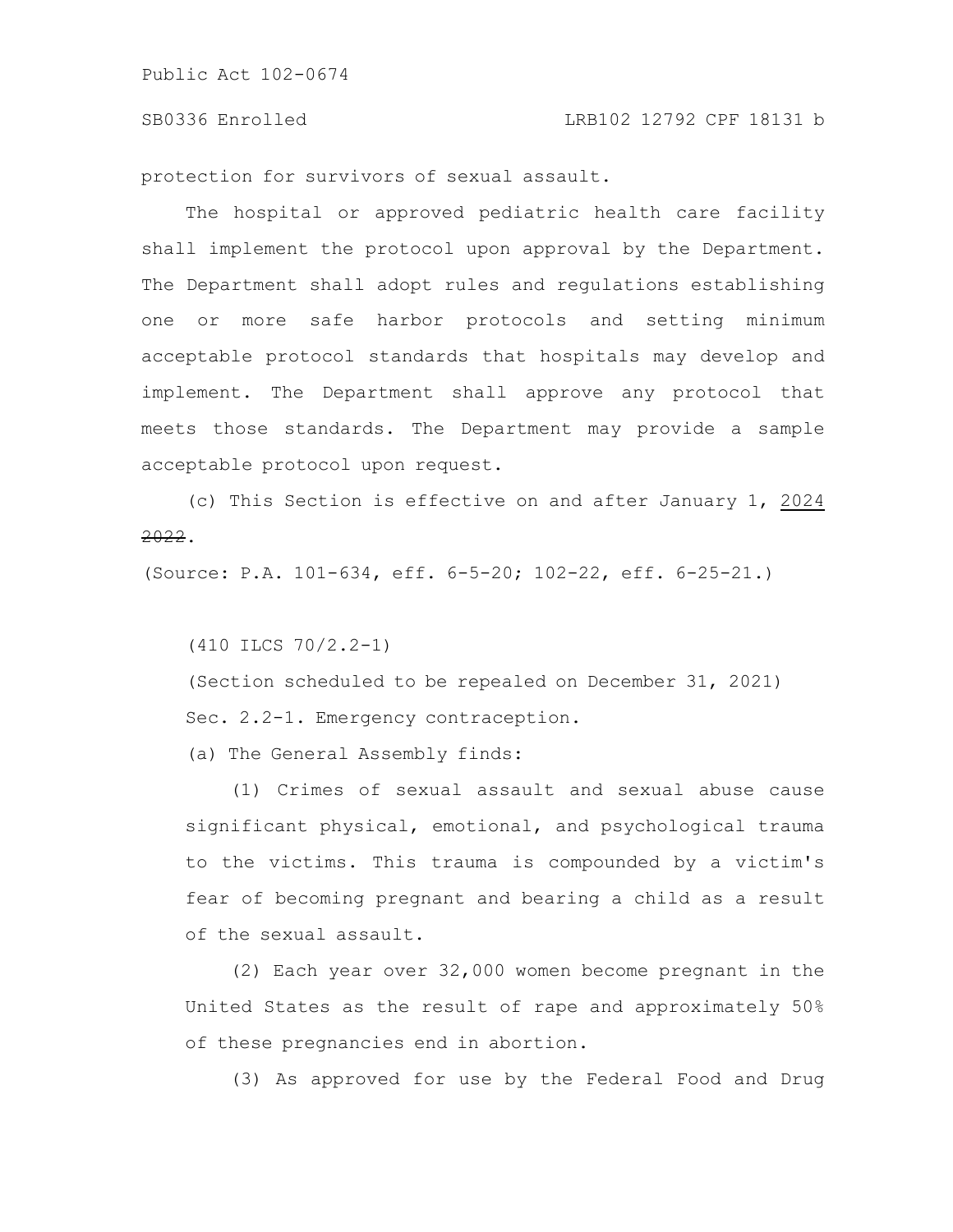### SB0336 Enrolled LRB102 12792 CPF 18131 b

Administration (FDA), emergency contraception can significantly reduce the risk of pregnancy if taken within 72 hours after the sexual assault.

(4) By providing emergency contraception to rape victims in a timely manner, the trauma of rape can be significantly reduced.

(b) Every hospital, approved pediatric health care facility, or approved federally qualified health center providing services to sexual assault survivors in accordance with a plan approved under Section 2-1 must develop a protocol that ensures that each survivor of sexual assault will receive medically and factually accurate and written and oral information about emergency contraception; the indications and contraindications and risks associated with the use of emergency contraception; and a description of how and when victims may be provided emergency contraception at no cost upon the written order of a physician licensed to practice medicine in all its branches, a licensed advanced practice registered nurse, or a licensed physician assistant. The Department shall approve the protocol if it finds that the implementation of the protocol would provide sufficient protection for survivors of sexual assault.

The hospital, approved pediatric health care facility, or approved federally qualified health center shall implement the protocol upon approval by the Department. The Department shall adopt rules and regulations establishing one or more safe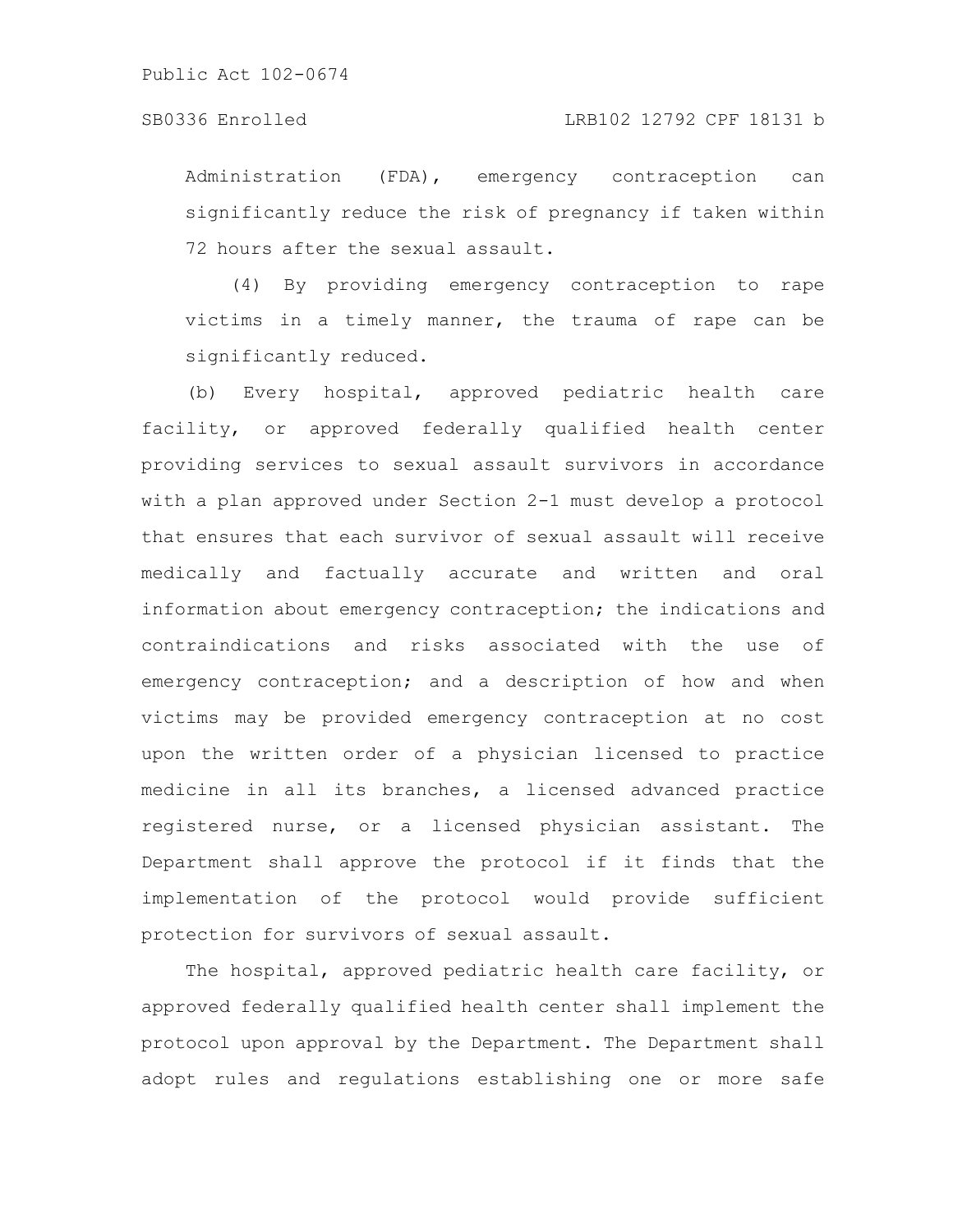# SB0336 Enrolled LRB102 12792 CPF 18131 b

harbor protocols and setting minimum acceptable protocol standards that hospitals may develop and implement. The Department shall approve any protocol that meets those standards. The Department may provide a sample acceptable protocol upon request.

(c) This Section is repealed on December 31, 2023 2021. (Source: P.A. 101-634, eff. 6-5-20; 102-22, eff. 6-25-21.)

(410 ILCS 70/3) (from Ch. 111 1/2, par. 87-3)

Sec. 3. Areawide sexual assault treatment plans; submission.

(a) Hospitals and approved pediatric health care facilities in the area to be served may develop and participate in areawide plans that shall describe the medical forensic services to sexual assault survivors that each participating hospital and approved pediatric health care facility has agreed to make available. Each hospital and approved pediatric health care facility participating in such a plan shall provide such services as it is designated to provide in the plan agreed upon by the participants. An areawide plan may include treatment hospitals, treatment hospitals with approved pediatric transfer, transfer hospitals, approved pediatric health care facilities, or out-of-state hospitals as provided in Section 5.4. All areawide plans shall be submitted to the Department for approval, prior to becoming effective. The Department shall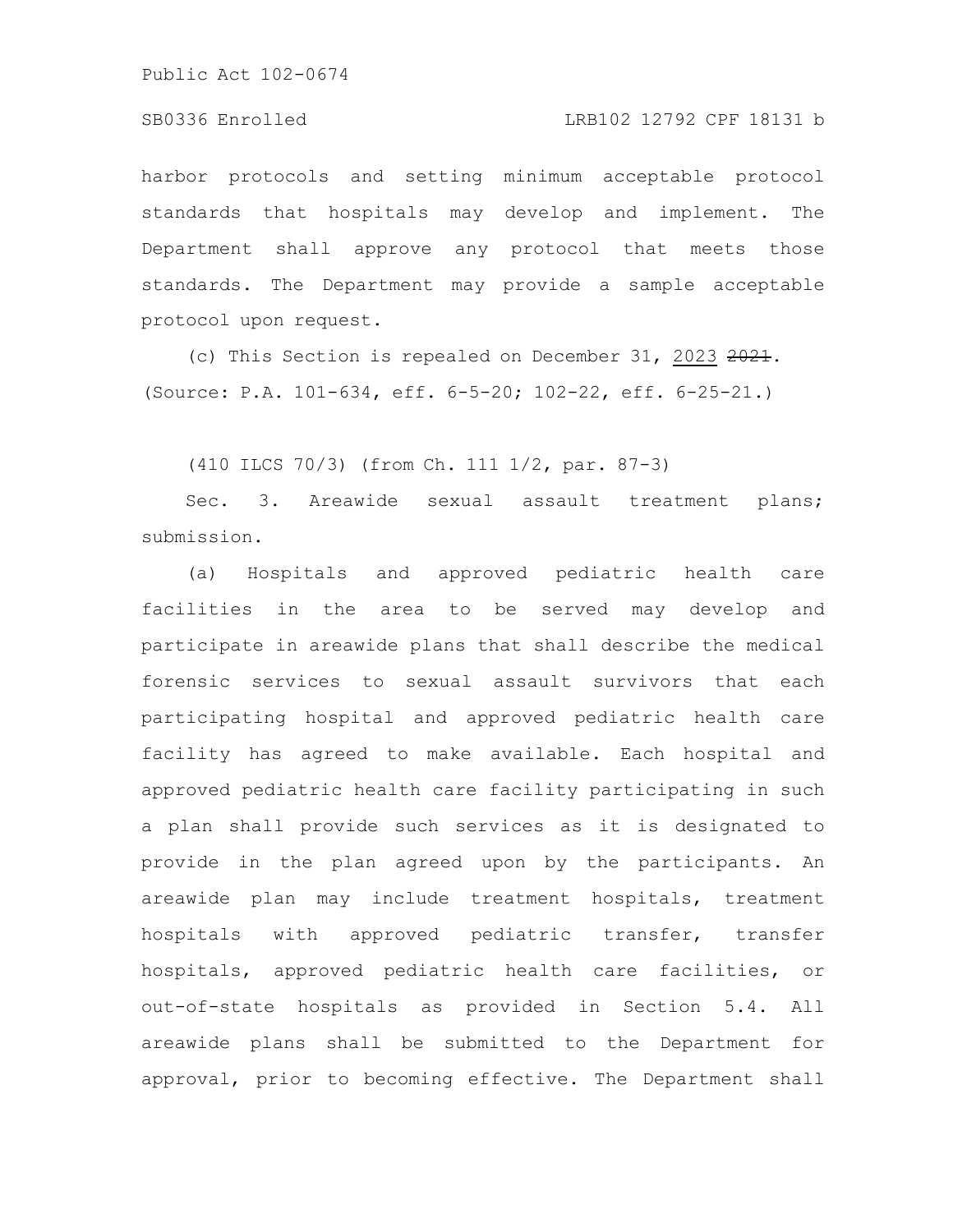### SB0336 Enrolled LRB102 12792 CPF 18131 b

approve a proposed plan if it finds that the minimum requirements set forth in Section 5 and implementation of the plan would provide for appropriate medical forensic services for the people of the area to be served.

(b) This Section is effective on and after January 1, 2024 2022.

(Source: P.A. 101-634, eff. 6-5-20; 102-22, eff. 6-25-21.)

(410 ILCS 70/3-1)

(Section scheduled to be repealed on December 31, 2021)

Sec. 3-1. Areawide sexual assault treatment plans; submission.

(a) Hospitals, approved pediatric health care facilities, and approved federally qualified health centers in the area to be served may develop and participate in areawide plans that shall describe the medical forensic services to sexual assault survivors that each participating hospital, approved pediatric health care facility, and approved federally qualified health centers has agreed to make available. Each hospital, approved pediatric health care facility, and approved federally qualified health center participating in such a plan shall provide such services as it is designated to provide in the plan agreed upon by the participants. An areawide plan may include treatment hospitals, treatment hospitals with approved pediatric transfer, transfer hospitals, approved pediatric health care facilities, approved federally qualified health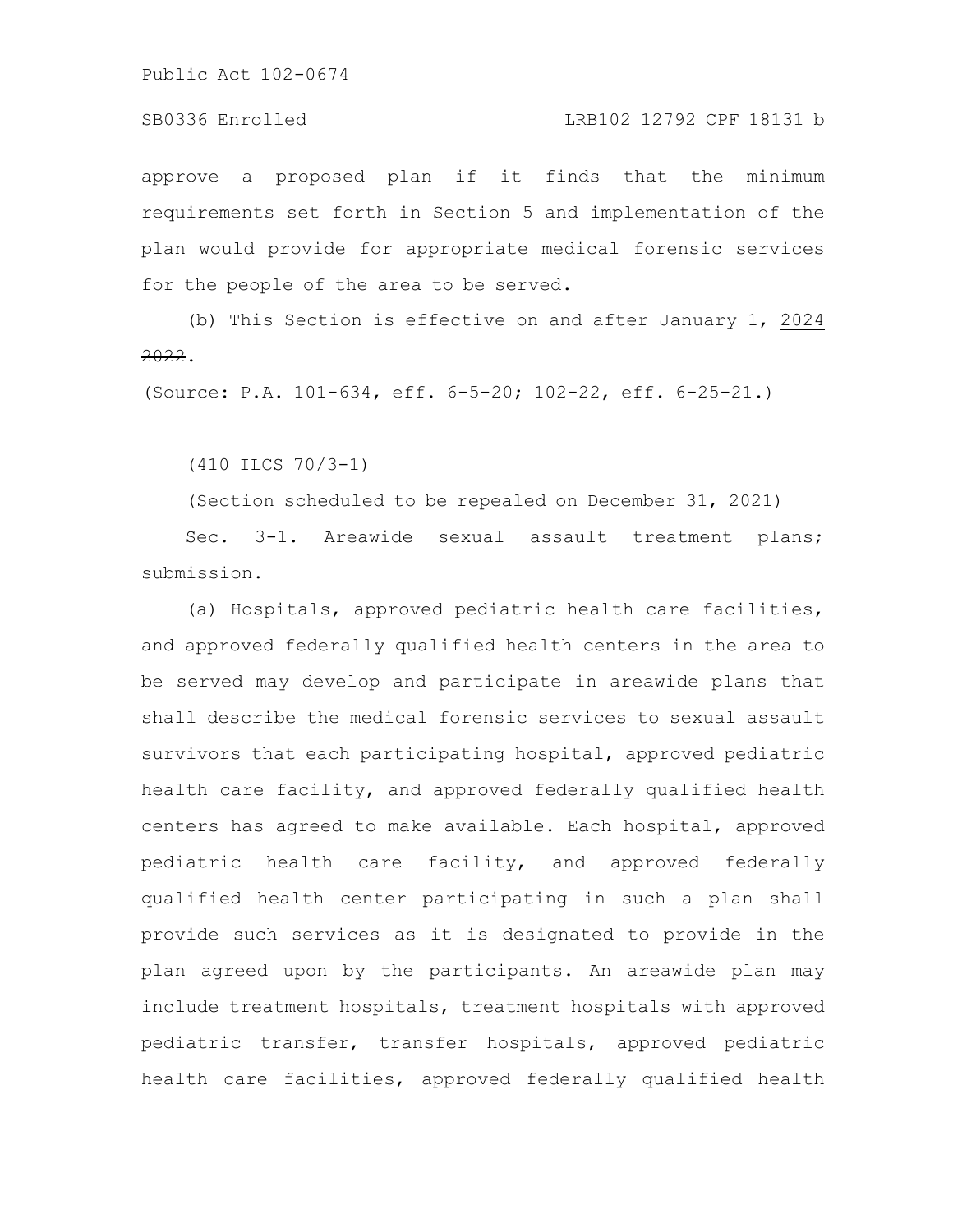# SB0336 Enrolled LRB102 12792 CPF 18131 b

centers, or out-of-state hospitals as provided in Section 5.4. All areawide plans shall be submitted to the Department for approval, prior to becoming effective. The Department shall approve a proposed plan if it finds that the minimum requirements set forth in Section 5-1 and implementation of the plan would provide for appropriate medical forensic services for the people of the area to be served.

(b) This Section is repealed on December 31, 2023 2021. (Source: P.A. 101-634, eff. 6-5-20; 102-22, eff. 6-25-21.)

(410 ILCS 70/5) (from Ch. 111 1/2, par. 87-5)

Sec. 5. Minimum requirements for medical forensic services provided to sexual assault survivors by hospitals and approved pediatric health care facilities.

(a) Every hospital and approved pediatric health care facility providing medical forensic services to sexual assault survivors under this Act shall, as minimum requirements for such services, provide, with the consent of the sexual assault survivor, and as ordered by the attending physician, an advanced practice registered nurse, or a physician assistant, the services set forth in subsection (a-5).

Beginning January 1, 2022, a qualified medical provider must provide the services set forth in subsection (a-5).

(a-5) A treatment hospital, a treatment hospital with approved pediatric transfer, or an approved pediatric health care facility shall provide the following services in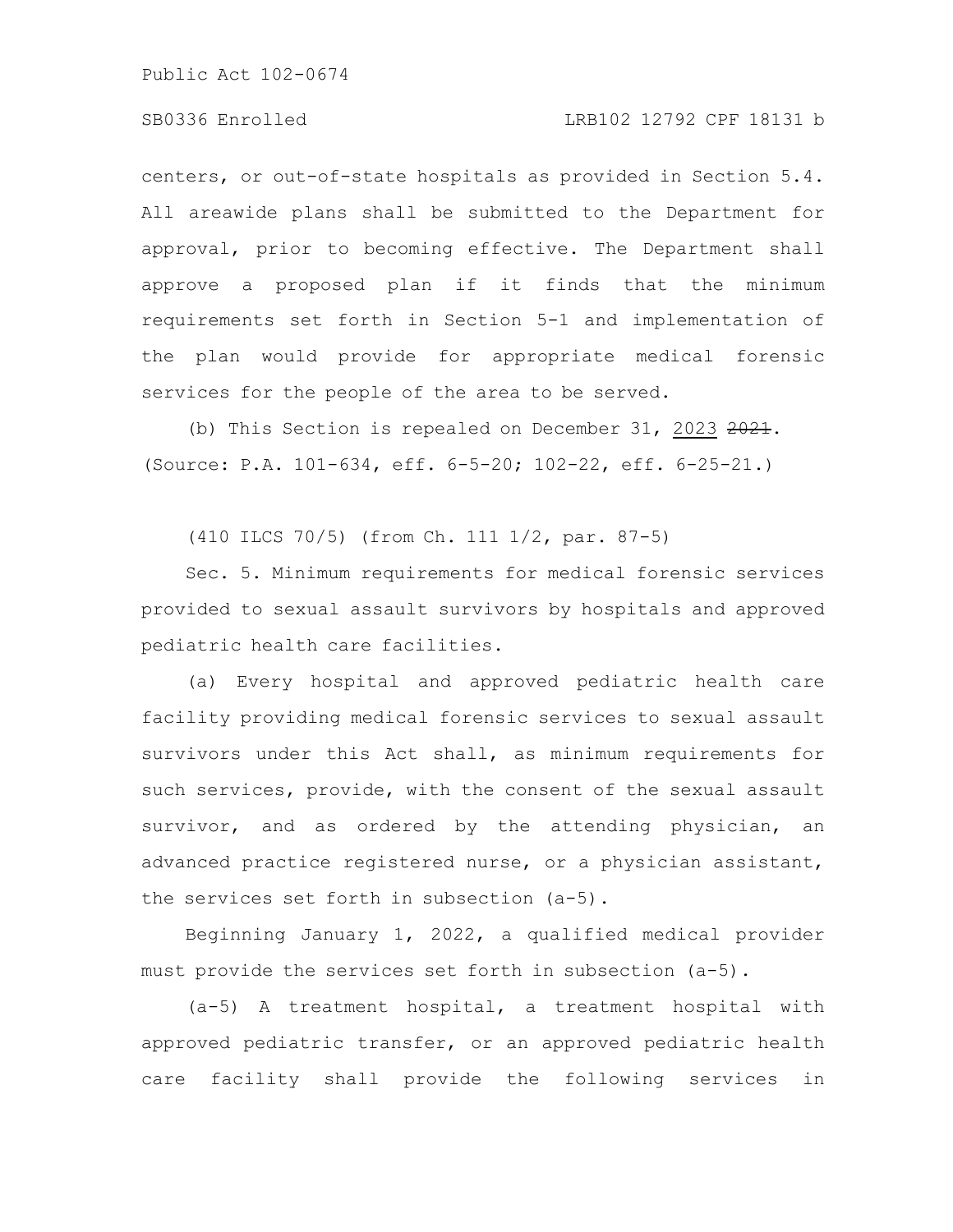### SB0336 Enrolled LRB102 12792 CPF 18131 b

accordance with subsection (a):

(1) Appropriate medical forensic services without delay, in a private, age-appropriate or developmentally-appropriate space, required to ensure the health, safety, and welfare of a sexual assault survivor and which may be used as evidence in a criminal proceeding against a person accused of the sexual assault, in a proceeding under the Juvenile Court Act of 1987, or in an investigation under the Abused and Neglected Child Reporting Act.

Records of medical forensic services, including results of examinations and tests, the Illinois State Police Medical Forensic Documentation Forms, the Illinois State Police Patient Discharge Materials, and the Illinois State Police Patient Consent: Collect and Test Evidence or Collect and Hold Evidence Form, shall be maintained by the hospital or approved pediatric health care facility as part of the patient's electronic medical record.

Records of medical forensic services of sexual assault survivors under the age of 18 shall be retained by the hospital for a period of 60 years after the sexual assault survivor reaches the age of 18. Records of medical forensic services of sexual assault survivors 18 years of age or older shall be retained by the hospital for a period of 20 years after the date the record was created.

Records of medical forensic services may only be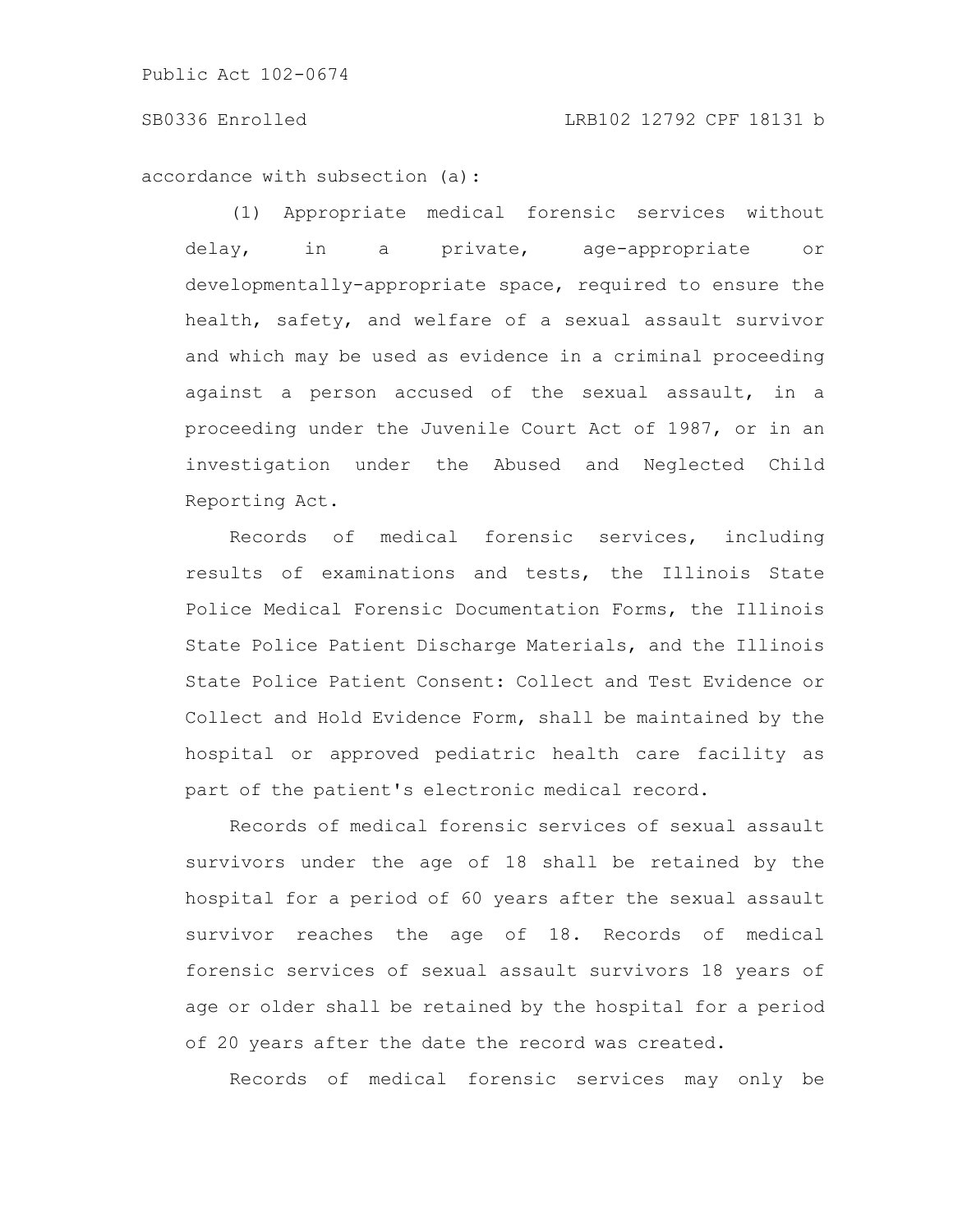disseminated in accordance with Section 6.5 of this Act and other State and federal law.

(1.5) An offer to complete the Illinois Sexual Assault Evidence Collection Kit for any sexual assault survivor who presents within a minimum of the last 7 days of the assault or who has disclosed past sexual assault by a specific individual and was in the care of that individual within a minimum of the last 7 days.

(A) Appropriate oral and written information concerning evidence-based guidelines for the appropriateness of evidence collection depending on the sexual development of the sexual assault survivor, the type of sexual assault, and the timing of the sexual assault shall be provided to the sexual assault survivor. Evidence collection is encouraged for prepubescent sexual assault survivors who present to a hospital or approved pediatric health care facility with a complaint of sexual assault within a minimum of 96 hours after the sexual assault.

Before January 1, 2022, the information required under this subparagraph shall be provided in person by the health care professional providing medical forensic services directly to the sexual assault survivor.

On and after January 1, 2022, the information required under this subparagraph shall be provided in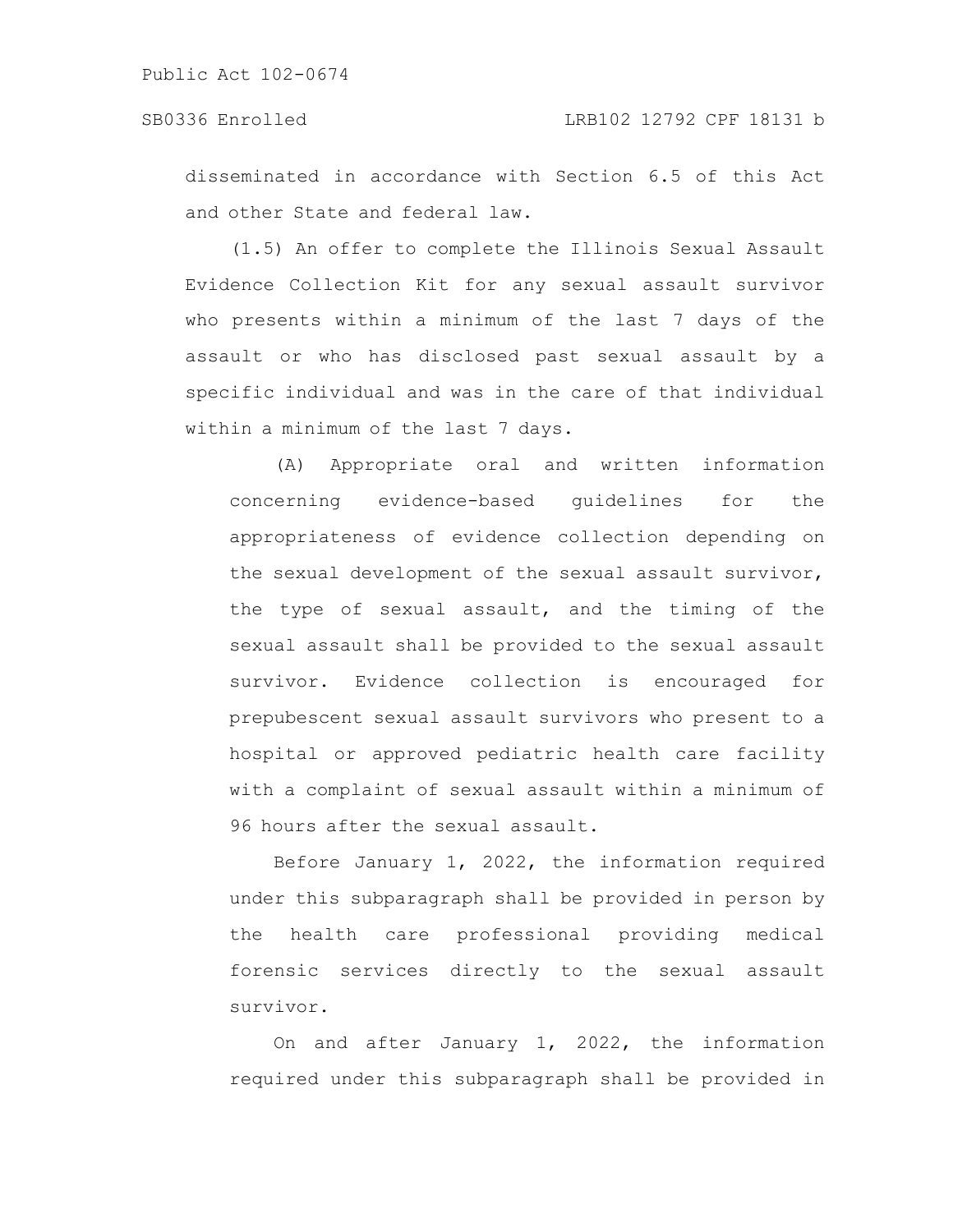### SB0336 Enrolled LRB102 12792 CPF 18131 b

person by the qualified medical provider providing medical forensic services directly to the sexual assault survivor.

The written information provided shall be the information created in accordance with Section 10 of this Act.

(B) Following the discussion regarding the evidence-based guidelines for evidence collection in accordance with subparagraph (A), evidence collection must be completed at the sexual assault survivor's request. A sexual assault nurse examiner conducting an examination using the Illinois State Police Sexual Assault Evidence Collection Kit may do so without the presence or participation of a physician.

(2) Appropriate oral and written information concerning the possibility of infection, sexually transmitted infection, including an evaluation of the sexual assault survivor's risk of contracting human immunodeficiency virus (HIV) from sexual assault, and pregnancy resulting from sexual assault.

(3) Appropriate oral and written information concerning accepted medical procedures, laboratory tests, medication, and possible contraindications of such medication available for the prevention or treatment of infection or disease resulting from sexual assault.

(3.5) After a medical evidentiary or physical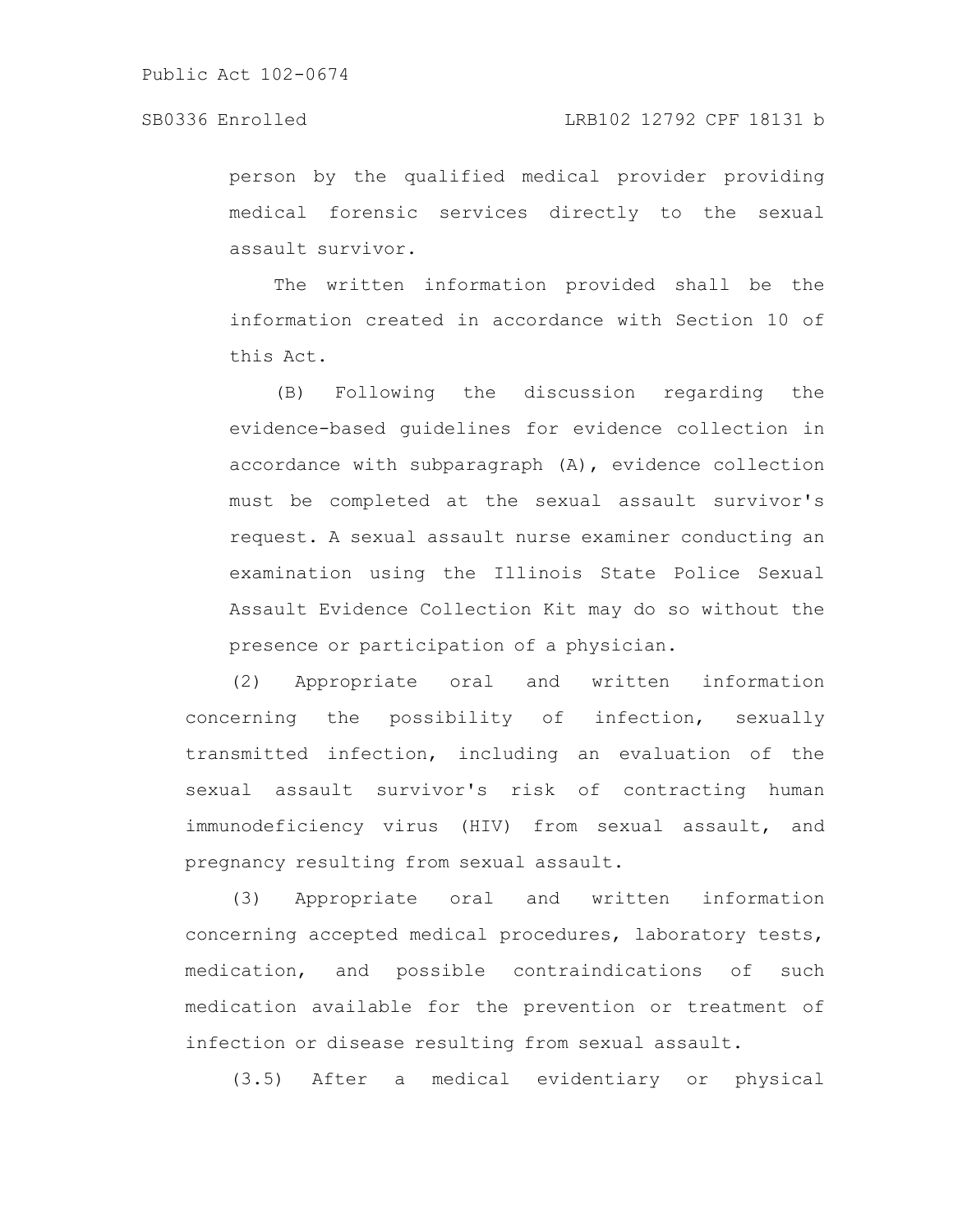### SB0336 Enrolled LRB102 12792 CPF 18131 b

examination, access to a shower at no cost, unless showering facilities are unavailable.

(4) An amount of medication, including HIV prophylaxis, for treatment at the hospital or approved pediatric health care facility and after discharge as is deemed appropriate by the attending physician, an advanced practice registered nurse, or a physician assistant in accordance with the Centers for Disease Control and Prevention guidelines and consistent with the hospital's or approved pediatric health care facility's current approved protocol for sexual assault survivors.

(5) Photo documentation of the sexual assault survivor's injuries, anatomy involved in the assault, or other visible evidence on the sexual assault survivor's body to supplement the medical forensic history and written documentation of physical findings and evidence beginning July 1, 2019. Photo documentation does not replace written documentation of the injury.

(6) Written and oral instructions indicating the need for follow-up examinations and laboratory tests after the sexual assault to determine the presence or absence of sexually transmitted infection.

(7) Referral by hospital or approved pediatric health care facility personnel for appropriate counseling.

(8) Medical advocacy services provided by a rape crisis counselor whose communications are protected under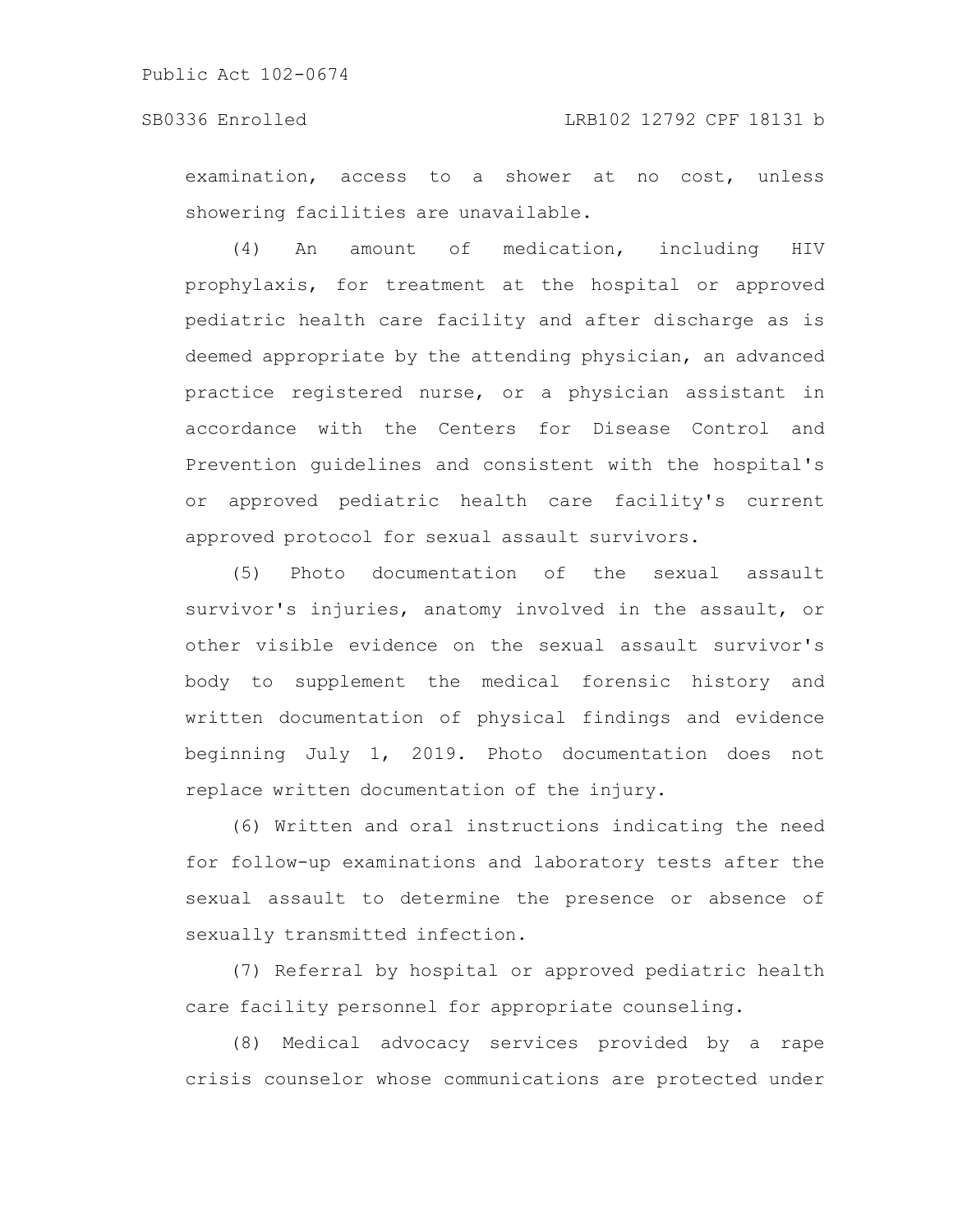### SB0336 Enrolled LRB102 12792 CPF 18131 b

Section 8-802.1 of the Code of Civil Procedure, if there is a memorandum of understanding between the hospital or approved pediatric health care facility and a rape crisis center. With the consent of the sexual assault survivor, a rape crisis counselor shall remain in the exam room during the medical forensic examination.

(9) Written information regarding services provided by a Children's Advocacy Center and rape crisis center, if applicable.

(10) A treatment hospital, a treatment hospital with approved pediatric transfer, an out-of-state hospital as defined in Section 5.4, or an approved pediatric health care facility shall comply with the rules relating to the collection and tracking of sexual assault evidence adopted by the Department of State Police under Section 50 of the Sexual Assault Evidence Submission Act.

(a-7) By January 1, 2022, every hospital with a treatment plan approved by the Department shall employ or contract with a qualified medical provider to initiate medical forensic services to a sexual assault survivor within 90 minutes of the patient presenting to the treatment hospital or treatment hospital with approved pediatric transfer. The provision of medical forensic services by a qualified medical provider shall not delay the provision of life-saving medical care.

(b) Any person who is a sexual assault survivor who seeks medical forensic services or follow-up healthcare under this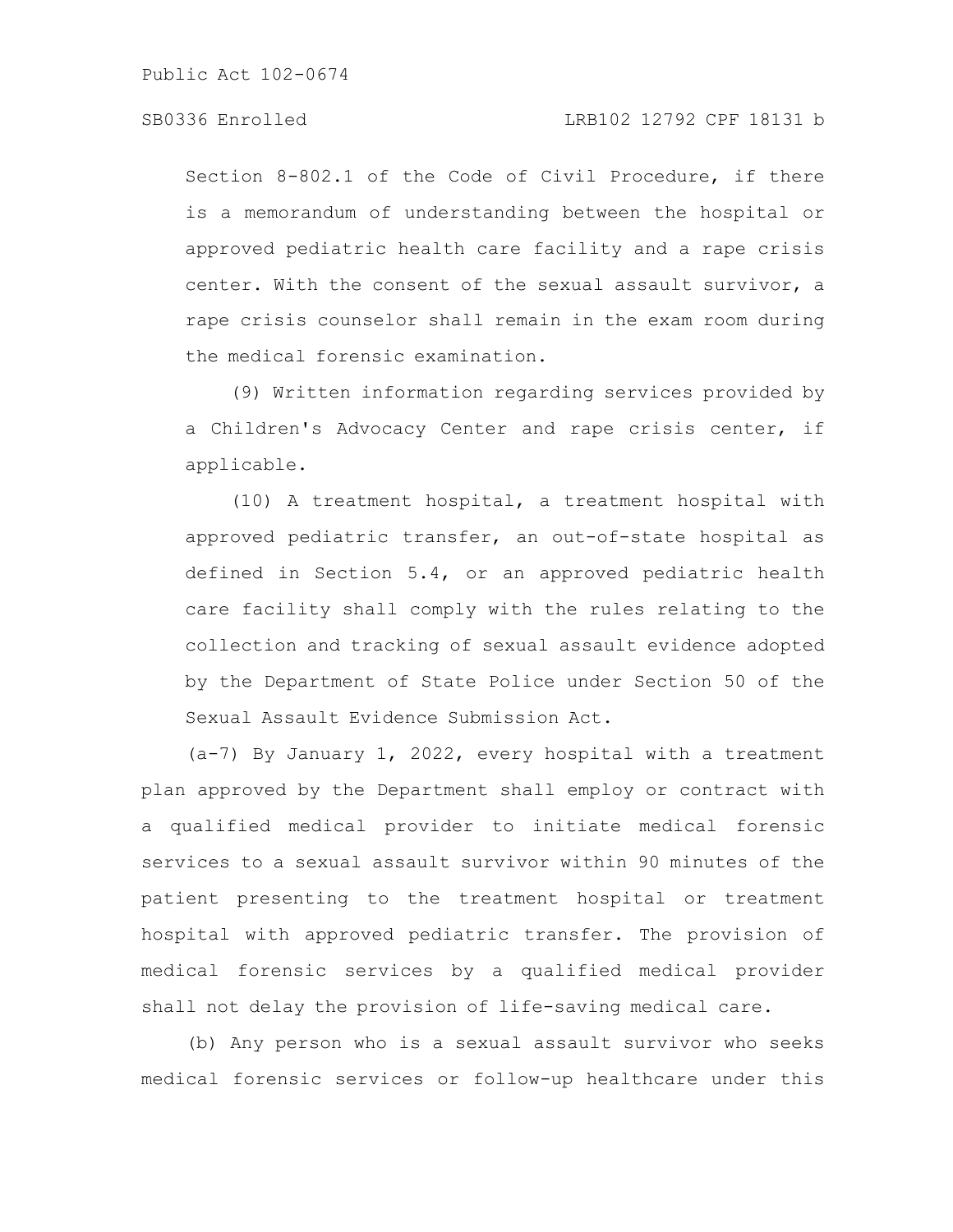Act shall be provided such services without the consent of any parent, guardian, custodian, surrogate, or agent. If a sexual assault survivor is unable to consent to medical forensic services, the services may be provided under the Consent by Minors to Medical Procedures Act, the Health Care Surrogate Act, or other applicable State and federal laws.

(b-5) Every hospital or approved pediatric health care facility providing medical forensic services to sexual assault survivors shall issue a voucher to any sexual assault survivor who is eligible to receive one in accordance with Section 5.2 of this Act. The hospital shall make a copy of the voucher and place it in the medical record of the sexual assault survivor. The hospital shall provide a copy of the voucher to the sexual assault survivor after discharge upon request.

(c) Nothing in this Section creates a physician-patient relationship that extends beyond discharge from the hospital or approved pediatric health care facility.

(d) This Section is effective on and after January 1, 2024 July 1, 2021.

(Source: P.A. 100-513, eff. 1-1-18; 100-775, eff. 1-1-19; 100-1087, eff. 1-1-19; 101-81, eff. 7-12-19; 101-377, eff. 8-16-19; 101-634, eff. 6-5-20.)

(410 ILCS 70/5-1)

(Section scheduled to be repealed on December 31, 2021) Sec. 5-1. Minimum requirements for medical forensic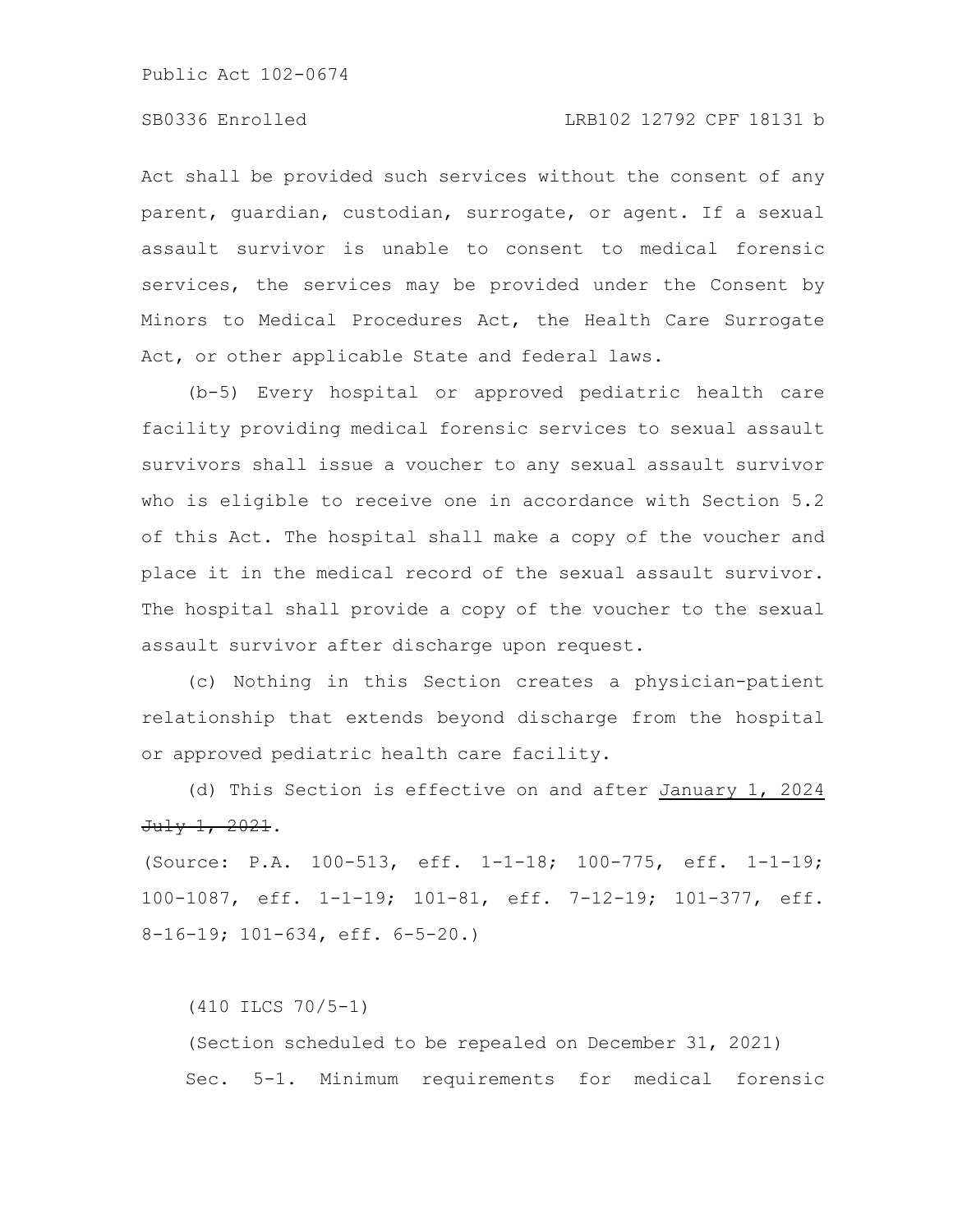services provided to sexual assault survivors by hospitals, approved pediatric health care facilities, and approved federally qualified health centers.

(a) Every hospital, approved pediatric health care facility, and approved federally qualified health center providing medical forensic services to sexual assault survivors under this Act shall, as minimum requirements for such services, provide, with the consent of the sexual assault survivor, and as ordered by the attending physician, an advanced practice registered nurse, or a physician assistant, the services set forth in subsection (a-5).

Beginning January 1, 2023, a qualified medical provider must provide the services set forth in subsection (a-5).

(a-5) A treatment hospital, a treatment hospital with approved pediatric transfer, or an approved pediatric health care facility, or an approved federally qualified health center shall provide the following services in accordance with subsection (a):

(1) Appropriate medical forensic services without delay, in a private, age-appropriate or developmentally-appropriate space, required to ensure the health, safety, and welfare of a sexual assault survivor and which may be used as evidence in a criminal proceeding against a person accused of the sexual assault, in a proceeding under the Juvenile Court Act of 1987, or in an investigation under the Abused and Neglected Child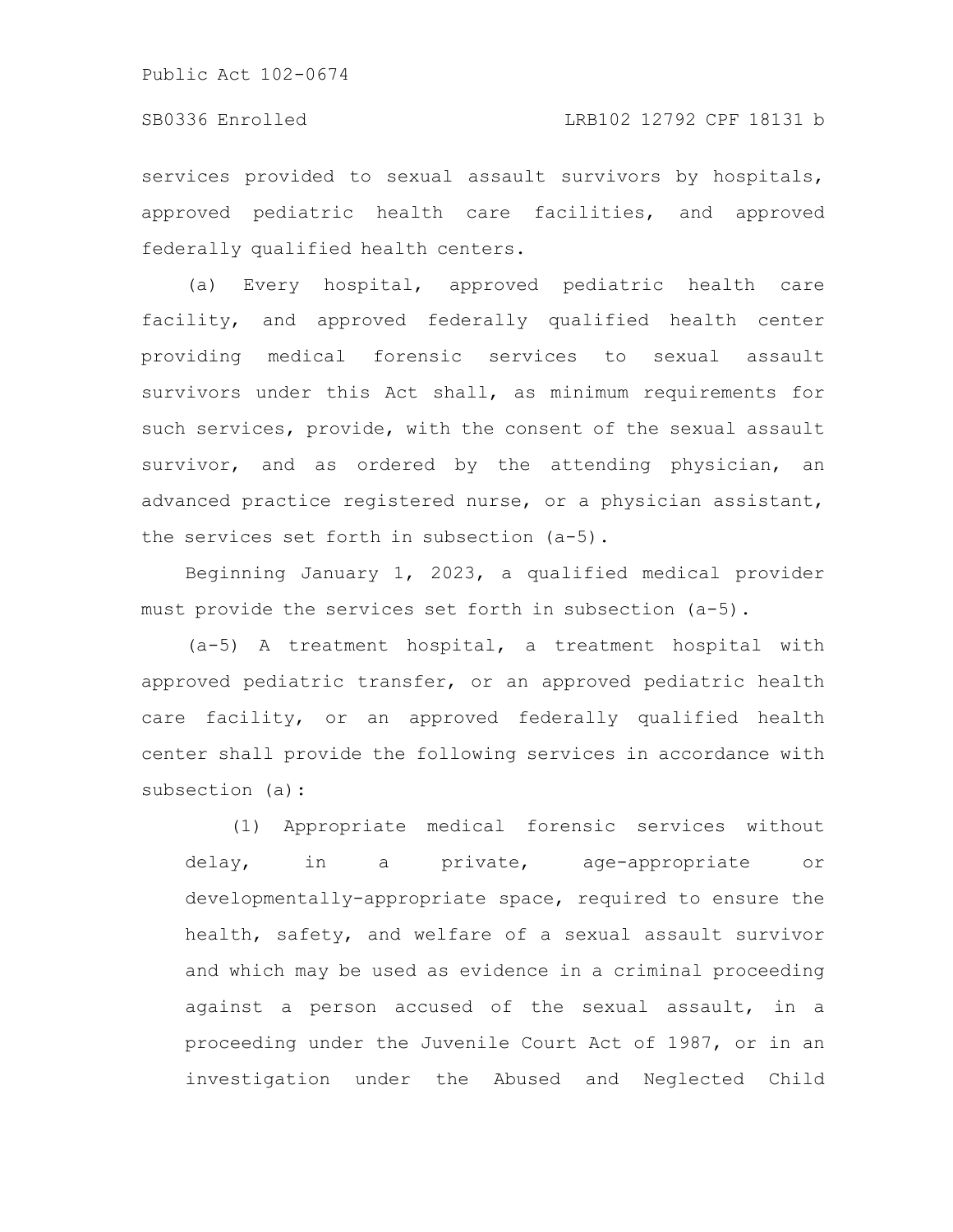Reporting Act.

Records of medical forensic services, including results of examinations and tests, the Illinois State Police Medical Forensic Documentation Forms, the Illinois State Police Patient Discharge Materials, and the Illinois State Police Patient Consent: Collect and Test Evidence or Collect and Hold Evidence Form, shall be maintained by the hospital or approved pediatric health care facility as part of the patient's electronic medical record.

Records of medical forensic services of sexual assault survivors under the age of 18 shall be retained by the hospital for a period of 60 years after the sexual assault survivor reaches the age of 18. Records of medical forensic services of sexual assault survivors 18 years of age or older shall be retained by the hospital for a period of 20 years after the date the record was created.

Records of medical forensic services may only be disseminated in accordance with Section 6.5-1 of this Act and other State and federal law.

(1.5) An offer to complete the Illinois Sexual Assault Evidence Collection Kit for any sexual assault survivor who presents within a minimum of the last 7 days of the assault or who has disclosed past sexual assault by a specific individual and was in the care of that individual within a minimum of the last 7 days.

(A) Appropriate oral and written information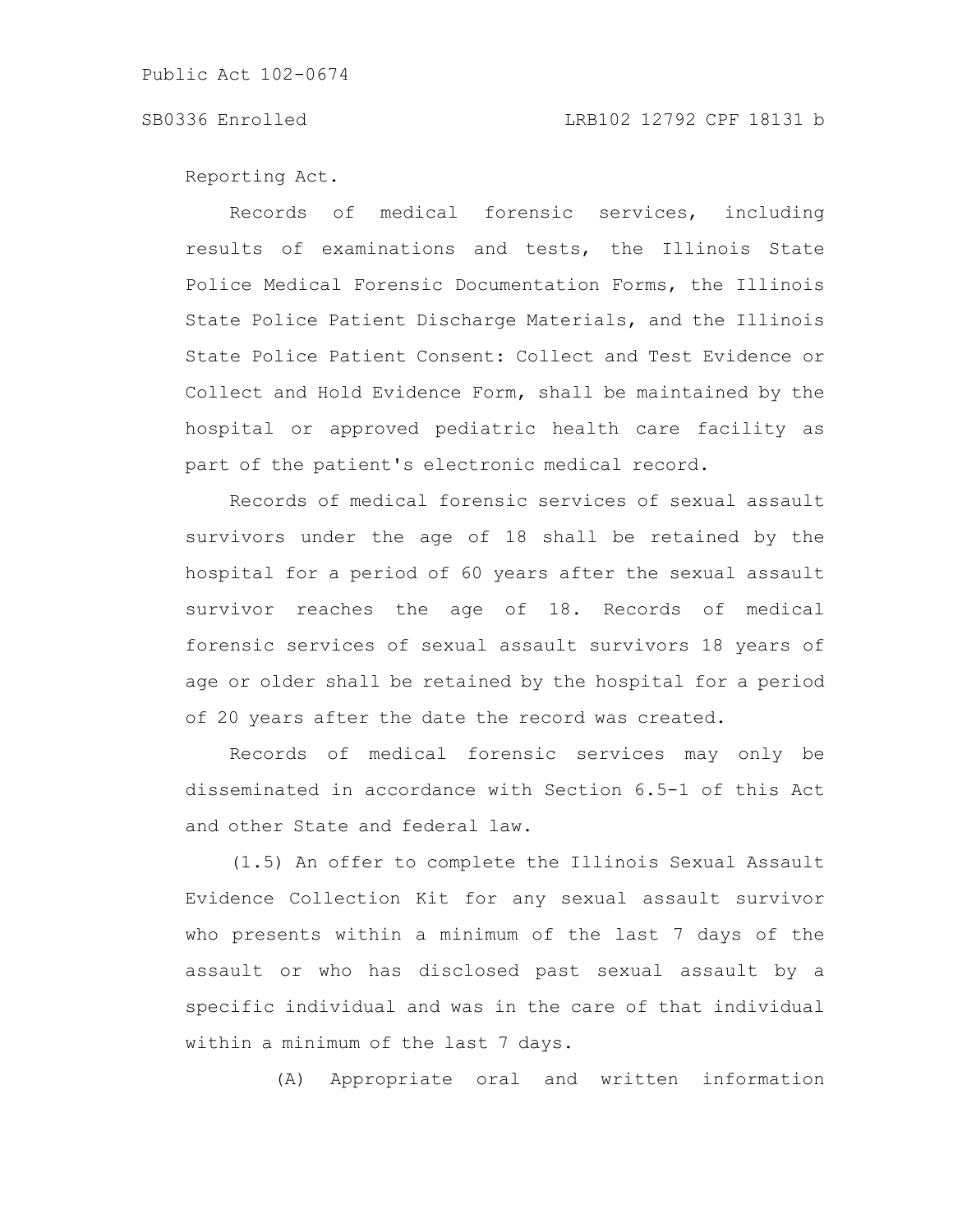# SB0336 Enrolled LRB102 12792 CPF 18131 b

concerning evidence-based guidelines for the appropriateness of evidence collection depending on the sexual development of the sexual assault survivor, the type of sexual assault, and the timing of the sexual assault shall be provided to the sexual assault survivor. Evidence collection is encouraged for prepubescent sexual assault survivors who present to a hospital or approved pediatric health care facility with a complaint of sexual assault within a minimum of 96 hours after the sexual assault.

Before January 1, 2023, the information required under this subparagraph shall be provided in person by the health care professional providing medical forensic services directly to the sexual assault survivor.

On and after January 1, 2023, the information required under this subparagraph shall be provided in person by the qualified medical provider providing medical forensic services directly to the sexual assault survivor.

The written information provided shall be the information created in accordance with Section 10-1 of this Act.

(B) Following the discussion regarding the evidence-based guidelines for evidence collection in accordance with subparagraph (A), evidence collection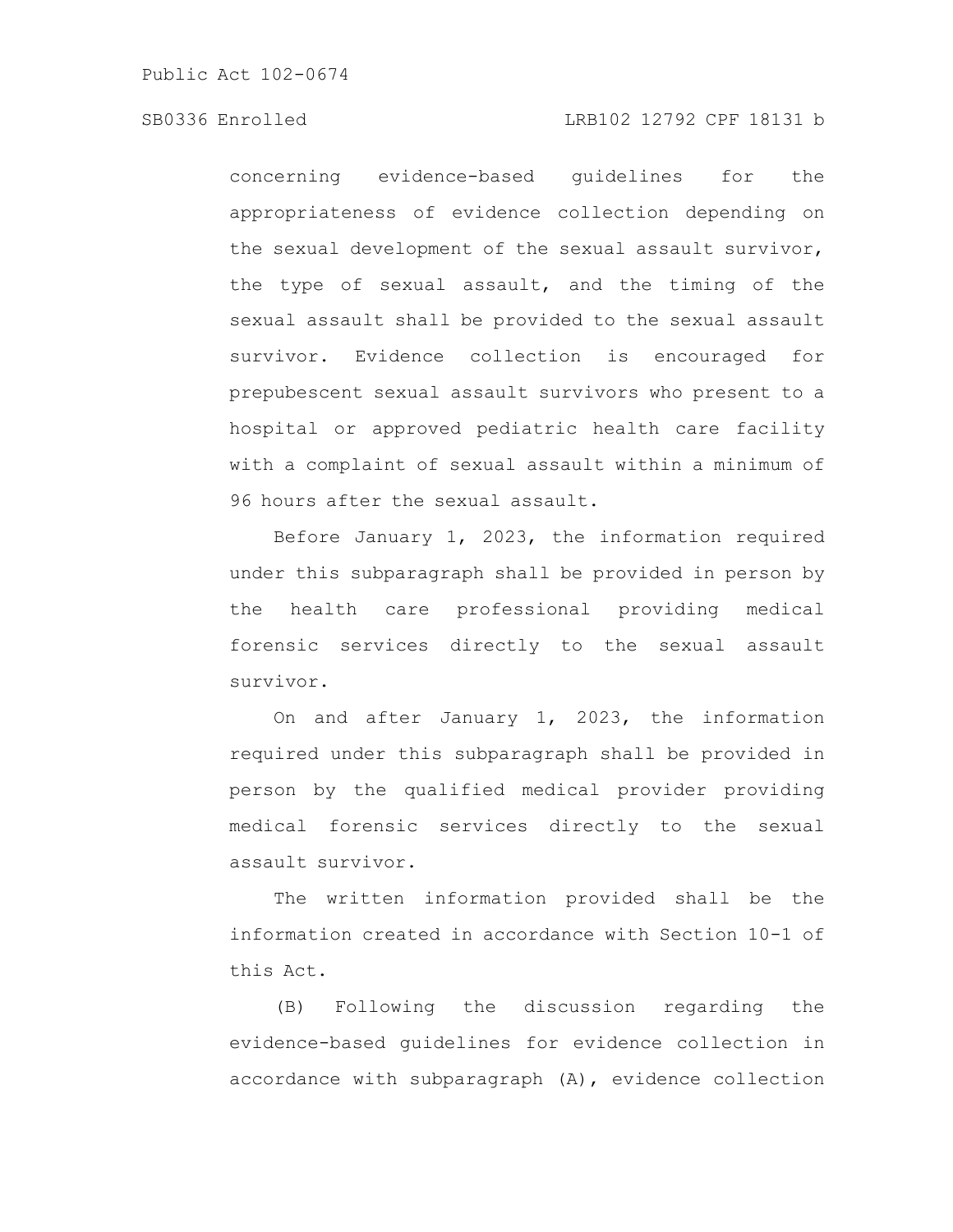must be completed at the sexual assault survivor's request. A sexual assault nurse examiner conducting an examination using the Illinois State Police Sexual Assault Evidence Collection Kit may do so without the presence or participation of a physician.

(2) Appropriate oral and written information concerning the possibility of infection, sexually transmitted infection, including an evaluation of the sexual assault survivor's risk of contracting human immunodeficiency virus (HIV) from sexual assault, and pregnancy resulting from sexual assault.

(3) Appropriate oral and written information concerning accepted medical procedures, laboratory tests, medication, and possible contraindications of such medication available for the prevention or treatment of infection or disease resulting from sexual assault.

(3.5) After a medical evidentiary or physical examination, access to a shower at no cost, unless showering facilities are unavailable.

(4) An amount of medication, including HIV prophylaxis, for treatment at the hospital or approved pediatric health care facility and after discharge as is deemed appropriate by the attending physician, an advanced practice registered nurse, or a physician assistant in accordance with the Centers for Disease Control and Prevention guidelines and consistent with the hospital's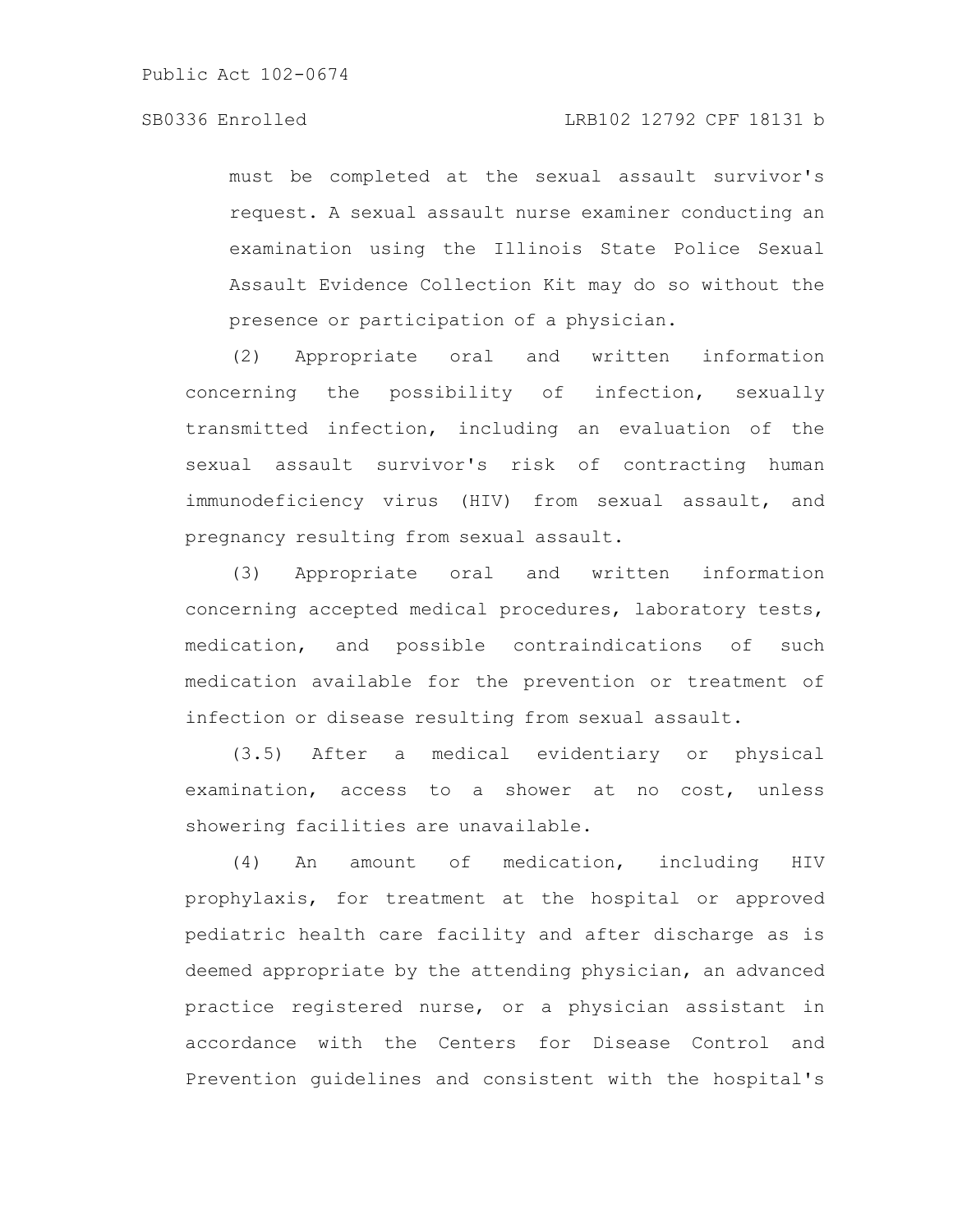# SB0336 Enrolled LRB102 12792 CPF 18131 b

or approved pediatric health care facility's current approved protocol for sexual assault survivors.

(5) Photo documentation of the sexual assault survivor's injuries, anatomy involved in the assault, or other visible evidence on the sexual assault survivor's body to supplement the medical forensic history and written documentation of physical findings and evidence beginning July 1, 2019. Photo documentation does not replace written documentation of the injury.

(6) Written and oral instructions indicating the need for follow-up examinations and laboratory tests after the sexual assault to determine the presence or absence of sexually transmitted infection.

(7) Referral by hospital or approved pediatric health care facility personnel for appropriate counseling.

(8) Medical advocacy services provided by a rape crisis counselor whose communications are protected under Section 8-802.1 of the Code of Civil Procedure, if there is a memorandum of understanding between the hospital or approved pediatric health care facility and a rape crisis center. With the consent of the sexual assault survivor, a rape crisis counselor shall remain in the exam room during the medical forensic examination.

(9) Written information regarding services provided by a Children's Advocacy Center and rape crisis center, if applicable.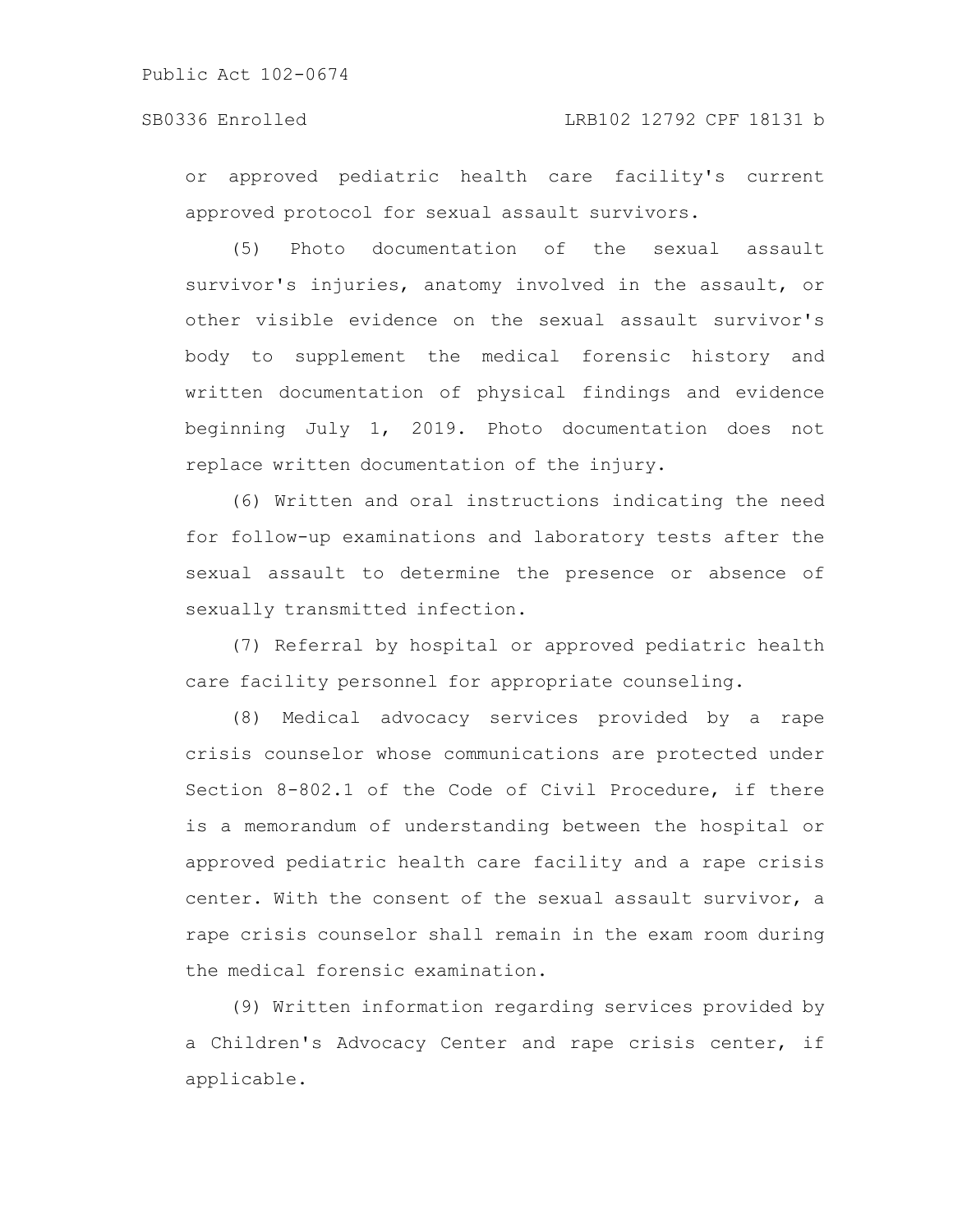# SB0336 Enrolled LRB102 12792 CPF 18131 b

(10) A treatment hospital, a treatment hospital with approved pediatric transfer, an out-of-state hospital as defined in Section 5.4, or an approved pediatric health care facility shall comply with the rules relating to the collection and tracking of sexual assault evidence adopted by the Department of State Police under Section 50 of the Sexual Assault Evidence Submission Act.

(11) Written information regarding the Illinois State Police sexual assault evidence tracking system.

(a-7) By January 1, 2023, every hospital with a treatment plan approved by the Department shall employ or contract with a qualified medical provider to initiate medical forensic services to a sexual assault survivor within 90 minutes of the patient presenting to the treatment hospital or treatment hospital with approved pediatric transfer. The provision of medical forensic services by a qualified medical provider shall not delay the provision of life-saving medical care.

(b) Any person who is a sexual assault survivor who seeks medical forensic services or follow-up healthcare under this Act shall be provided such services without the consent of any parent, guardian, custodian, surrogate, or agent. If a sexual assault survivor is unable to consent to medical forensic services, the services may be provided under the Consent by Minors to Medical Procedures Act, the Health Care Surrogate Act, or other applicable State and federal laws.

(b-5) Every hospital, approved pediatric health care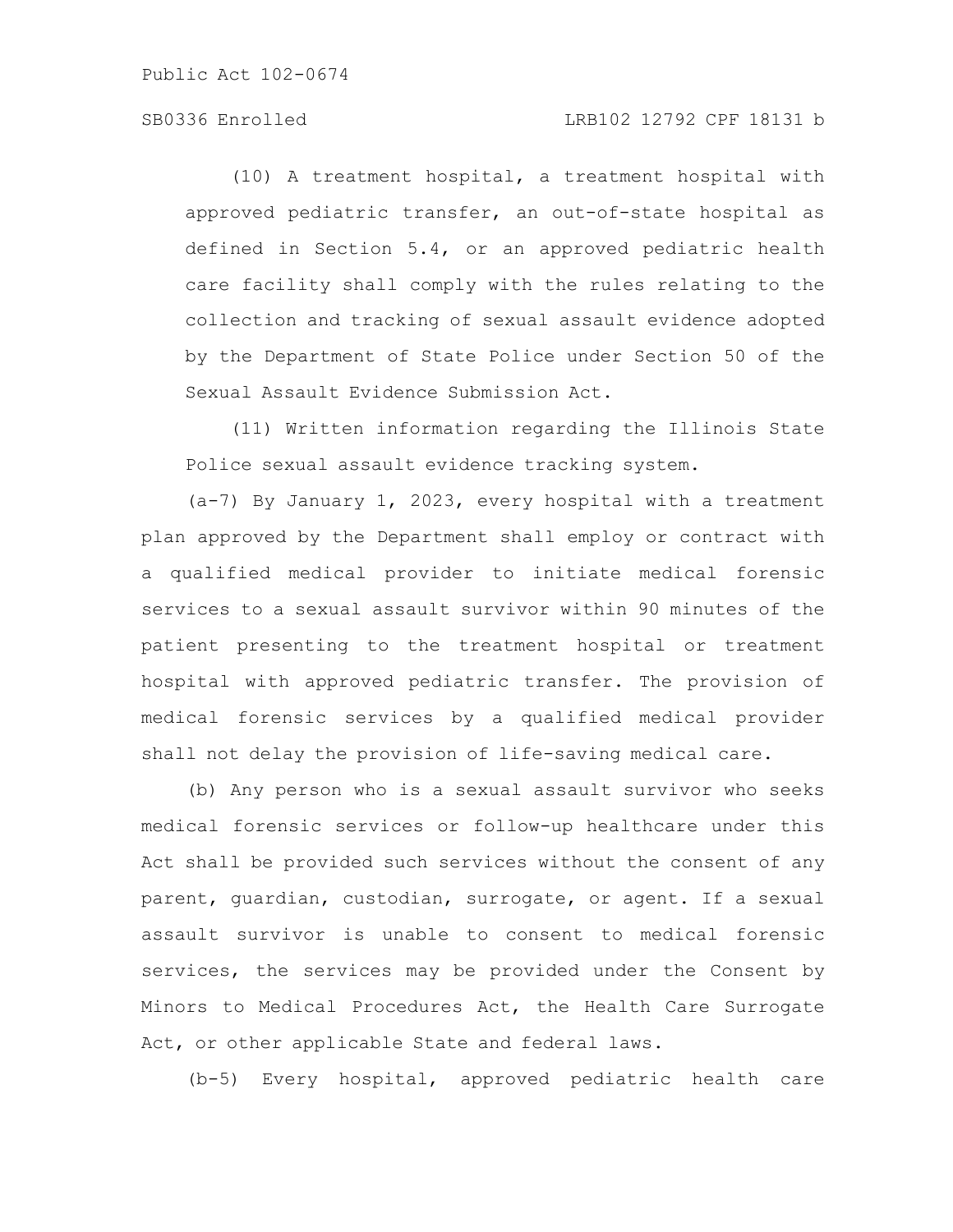# SB0336 Enrolled LRB102 12792 CPF 18131 b

facility, or approved federally qualified health center providing medical forensic services to sexual assault survivors shall issue a voucher to any sexual assault survivor who is eligible to receive one in accordance with Section 5.2-1 of this Act. The hospital, approved pediatric health care facility, or approved federally qualified health center shall make a copy of the voucher and place it in the medical record of the sexual assault survivor. The hospital, approved pediatric health care facility, or approved federally qualified health center shall provide a copy of the voucher to the sexual assault survivor after discharge upon request.

(c) Nothing in this Section creates a physician-patient relationship that extends beyond discharge from the hospital, or approved pediatric health care facility, or approved federally qualified health center.

(d) This Section is repealed on December 31, 2023 2021. (Source: P.A. 101-634, eff. 6-5-20; 102-22, eff. 6-25-21.)

(410 ILCS 70/5.1)

Sec. 5.1. Storage, retention, and dissemination of photo documentation relating to medical forensic services.

(a) Photo documentation taken during a medical forensic examination shall be maintained by the hospital or approved pediatric health care facility as part of the patient's medical record.

Photo documentation shall be stored and backed up securely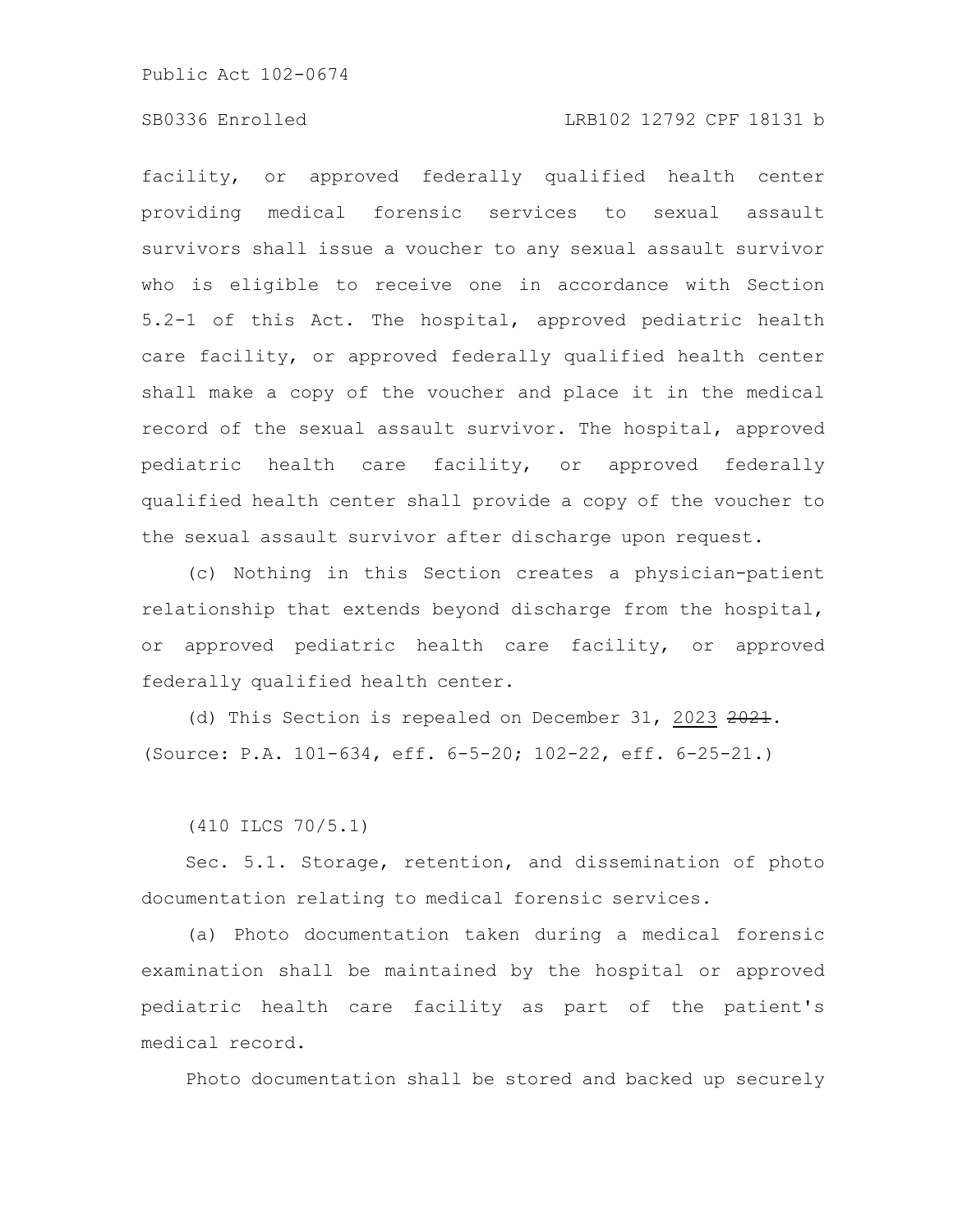in its original file format in accordance with facility protocol. The facility protocol shall require limited access to the images and be included in the sexual assault treatment plan submitted to the Department.

Photo documentation of a sexual assault survivor under the age of 18 shall be retained for a period of 60 years after the sexual assault survivor reaches the age of 18. Photo documentation of a sexual assault survivor 18 years of age or older shall be retained for a period of 20 years after the record was created.

Photo documentation of the sexual assault survivor's injuries, anatomy involved in the assault, or other visible evidence on the sexual assault survivor's body may be used for peer review, expert second opinion, or in a criminal proceeding against a person accused of sexual assault, a proceeding under the Juvenile Court Act of 1987, or in an investigation under the Abused and Neglected Child Reporting Act. Any dissemination of photo documentation, including for peer review, an expert second opinion, or in any court or administrative proceeding or investigation, must be in accordance with State and federal law.

(b) This Section is effective on and after January 1, 2024 2022.

(Source: P.A. 101-634, eff. 6-5-20; 102-22, eff. 6-25-21.)

(410 ILCS 70/5.1-1)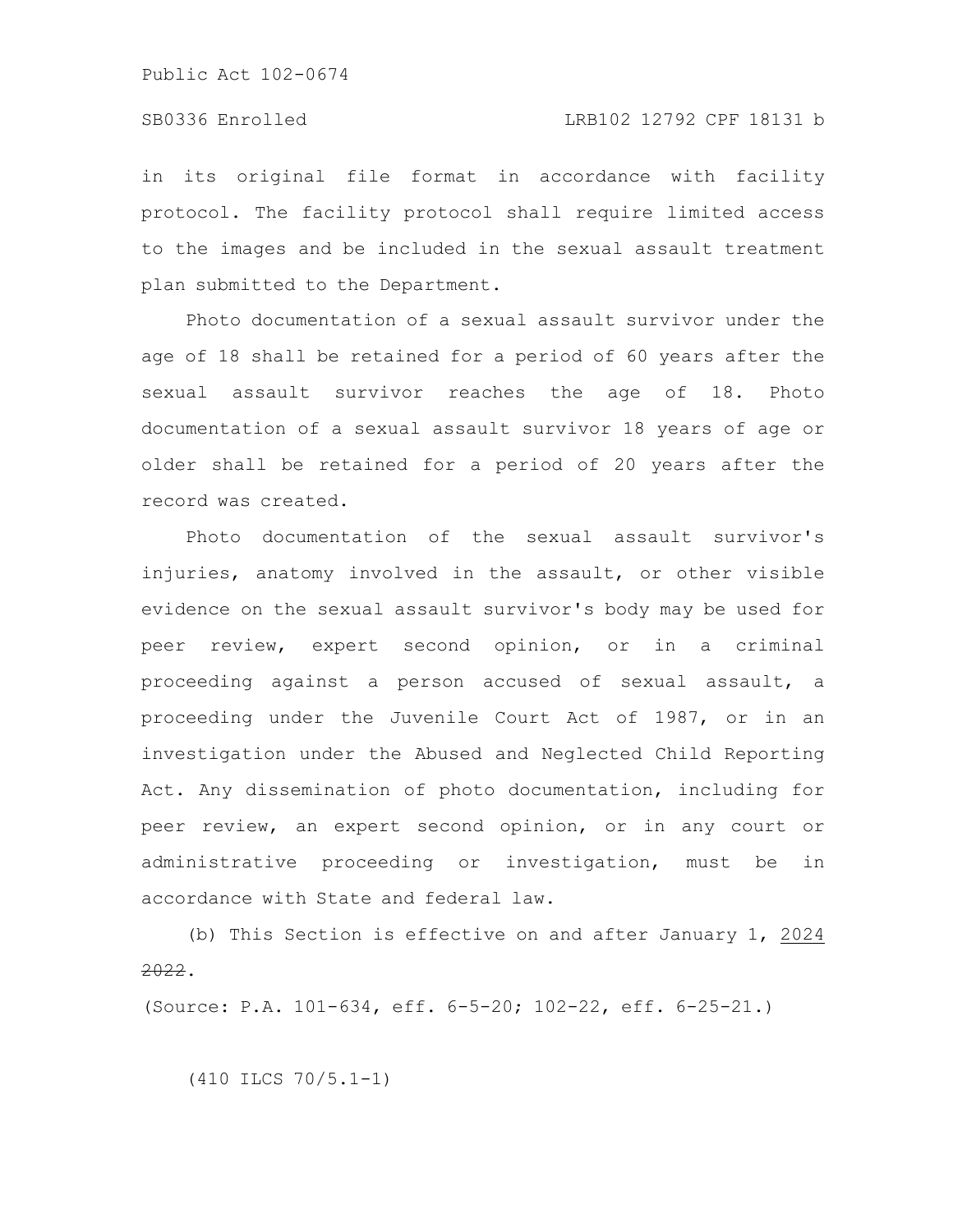### SB0336 Enrolled LRB102 12792 CPF 18131 b

(Section scheduled to be repealed on December 31, 2021)

Sec. 5.1-1. Storage, retention, and dissemination of photo documentation relating to medical forensic services.

(a) Photo documentation taken during a medical forensic examination shall be maintained by the hospital, approved pediatric health care facility, or approved federally qualified health center as part of the patient's medical record.

Photo documentation shall be stored and backed up securely in its original file format in accordance with facility protocol. The facility protocol shall require limited access to the images and be included in the sexual assault treatment plan submitted to the Department.

Photo documentation of a sexual assault survivor under the age of 18 shall be retained for a period of 60 years after the sexual assault survivor reaches the age of 18. Photo documentation of a sexual assault survivor 18 years of age or older shall be retained for a period of 20 years after the record was created.

Photo documentation of the sexual assault survivor's injuries, anatomy involved in the assault, or other visible evidence on the sexual assault survivor's body may be used for peer review, expert second opinion, or in a criminal proceeding against a person accused of sexual assault, a proceeding under the Juvenile Court Act of 1987, or in an investigation under the Abused and Neglected Child Reporting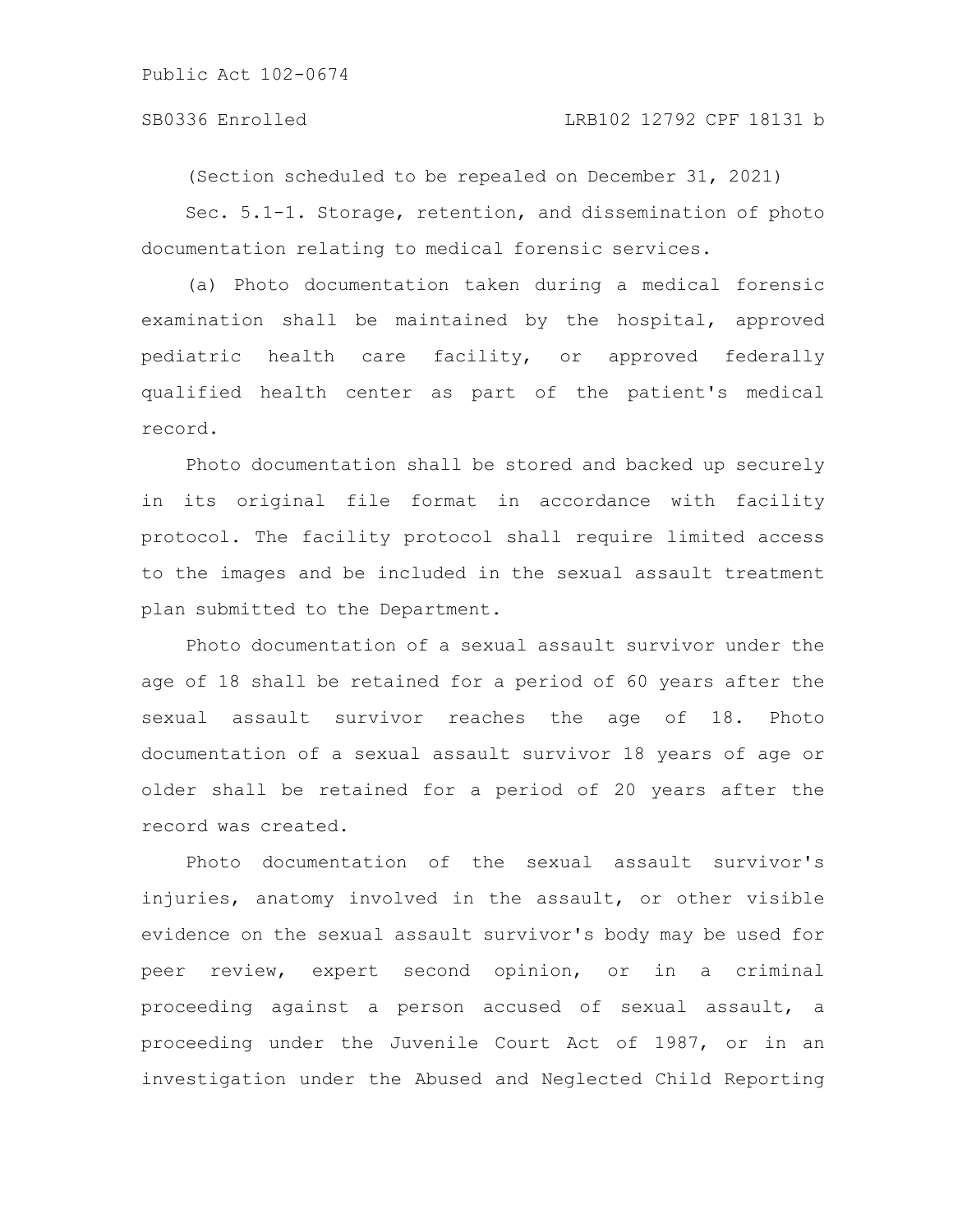Act. Any dissemination of photo documentation, including for peer review, an expert second opinion, or in any court or administrative proceeding or investigation, must be in accordance with State and federal law.

(b) This Section is repealed on December 31, 2023  $2021$ . (Source: P.A. 101-634, eff. 6-5-20; 102-22, eff. 6-25-21.)

(410 ILCS 70/5.2)

Sec. 5.2. Sexual assault services voucher.

(a) A sexual assault services voucher shall be issued by a treatment hospital, treatment hospital with approved pediatric transfer, or approved pediatric health care facility at the time a sexual assault survivor receives medical forensic services.

(b) Each treatment hospital, treatment hospital with approved pediatric transfer, and approved pediatric health care facility must include in its sexual assault treatment plan submitted to the Department in accordance with Section 2 of this Act a protocol for issuing sexual assault services vouchers. The protocol shall, at a minimum, include the following:

(1) Identification of employee positions responsible for issuing sexual assault services vouchers.

(2) Identification of employee positions with access to the Medical Electronic Data Interchange or successor system.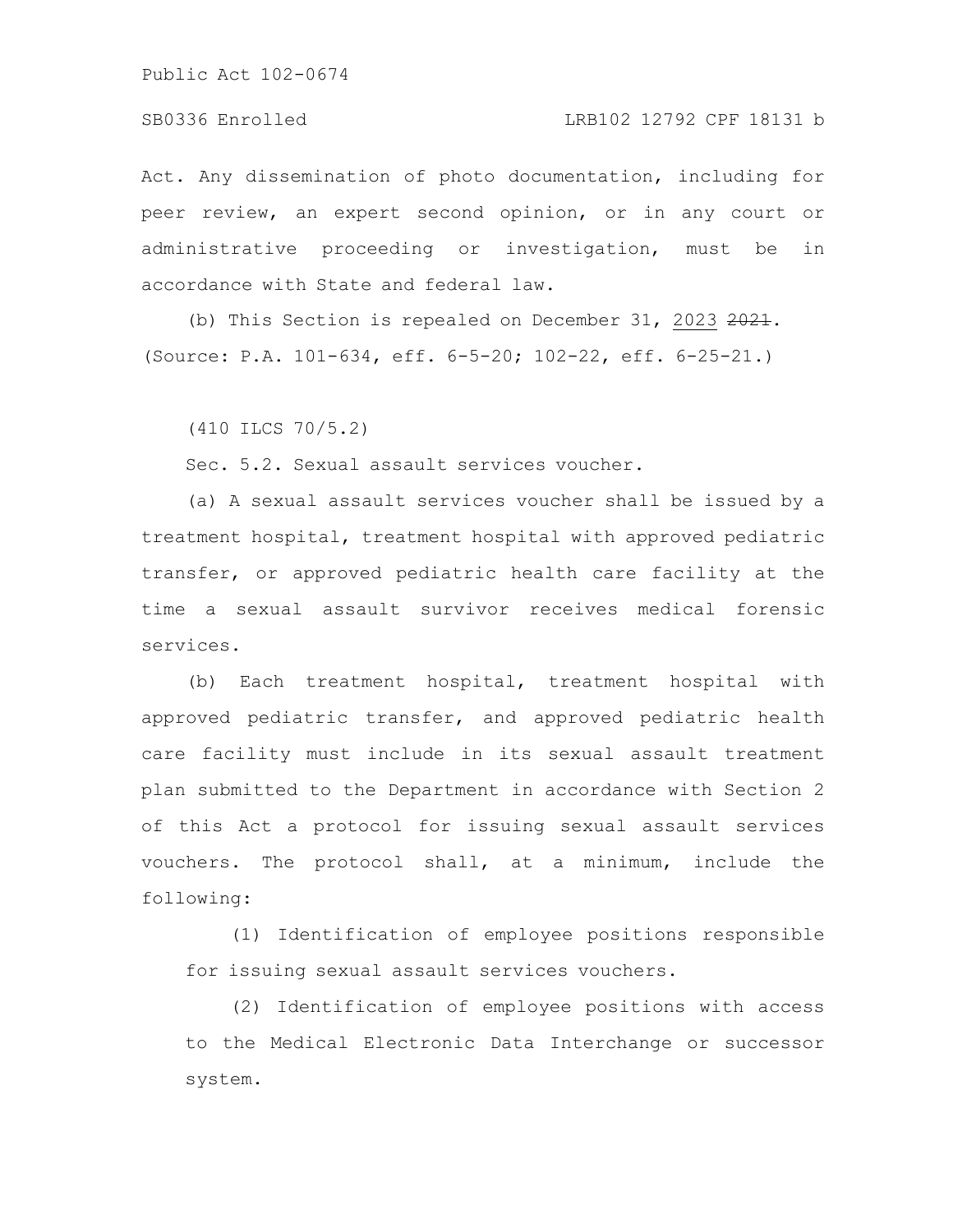# SB0336 Enrolled LRB102 12792 CPF 18131 b

(3) A statement to be signed by each employee of an approved pediatric health care facility with access to the Medical Electronic Data Interchange or successor system affirming that the Medical Electronic Data Interchange or successor system will only be used for the purpose of issuing sexual assault services vouchers.

(c) A sexual assault services voucher may be used to seek payment for any ambulance services, medical forensic services, laboratory services, pharmacy services, and follow-up healthcare provided as a result of the sexual assault.

(d) Any treatment hospital, treatment hospital with approved pediatric transfer, approved pediatric health care facility, health care professional, ambulance provider, laboratory, or pharmacy may submit a bill for services provided to a sexual assault survivor as a result of a sexual assault to the Department of Healthcare and Family Services Sexual Assault Emergency Treatment Program. The bill shall include:

(1) the name and date of birth of the sexual assault survivor;

- (2) the service provided;
- (3) the charge of service;
- (4) the date the service was provided; and
- (5) the recipient identification number, if known.

A health care professional, ambulance provider, laboratory, or pharmacy is not required to submit a copy of the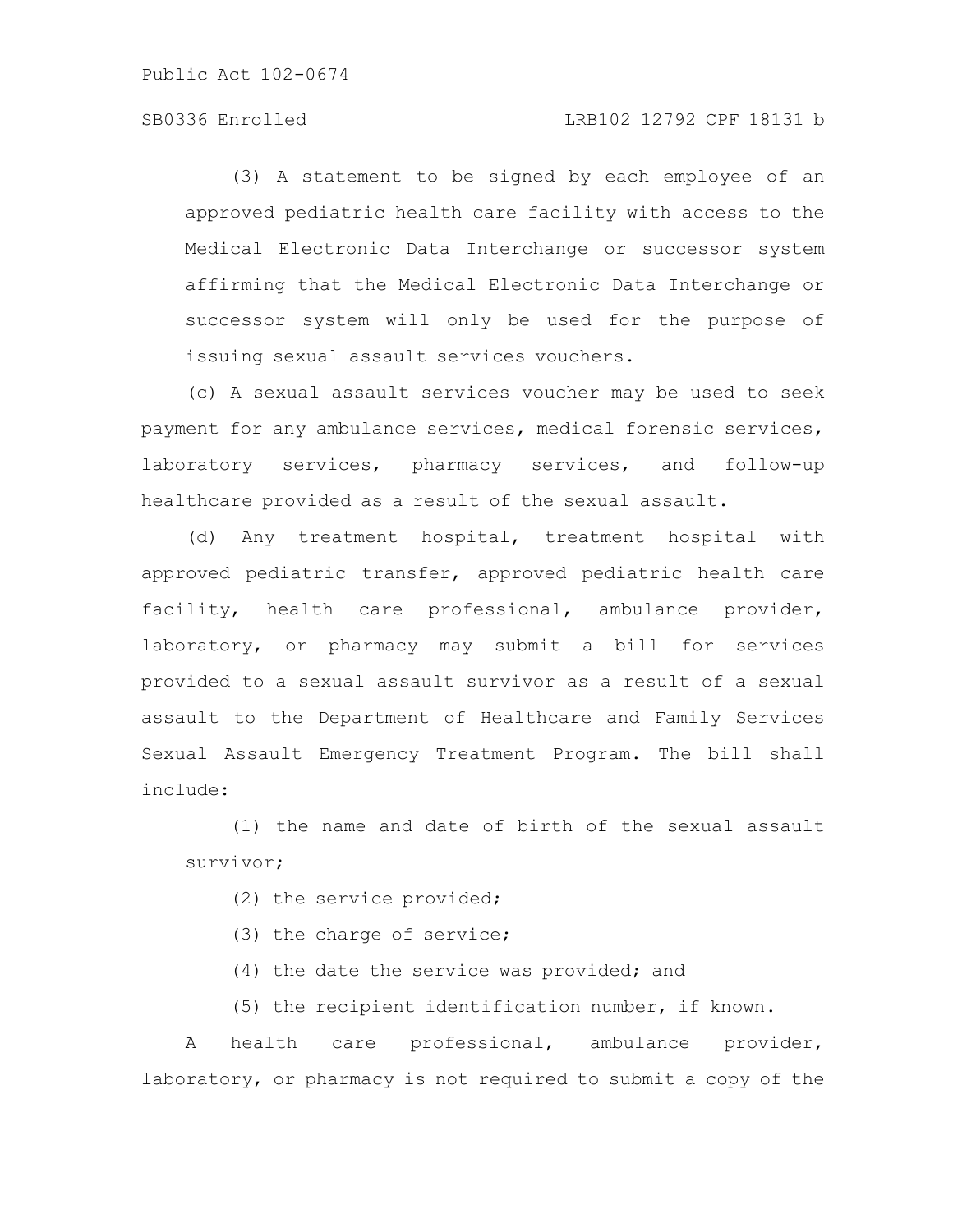sexual assault services voucher.

The Department of Healthcare and Family Services Sexual Assault Emergency Treatment Program shall electronically verify, using the Medical Electronic Data Interchange or a successor system, that a sexual assault services voucher was issued to a sexual assault survivor prior to issuing payment for the services.

If a sexual assault services voucher was not issued to a sexual assault survivor by the treatment hospital, treatment hospital with approved pediatric transfer, or approved pediatric health care facility, then a health care professional, ambulance provider, laboratory, or pharmacy may submit a request to the Department of Healthcare and Family Services Sexual Assault Emergency Treatment Program to issue a sexual assault services voucher.

(e) This Section is effective on and after January 1, 2024 2022.

(Source: P.A. 101-634, eff. 6-5-20; 102-22, eff. 6-25-21.)

(410 ILCS 70/5.2-1)

(Section scheduled to be repealed on December 31, 2021)

Sec. 5.2-1. Sexual assault services voucher.

(a) A sexual assault services voucher shall be issued by a treatment hospital, treatment hospital with approved pediatric transfer, approved pediatric health care facility, or approved federally qualified health center at the time a sexual assault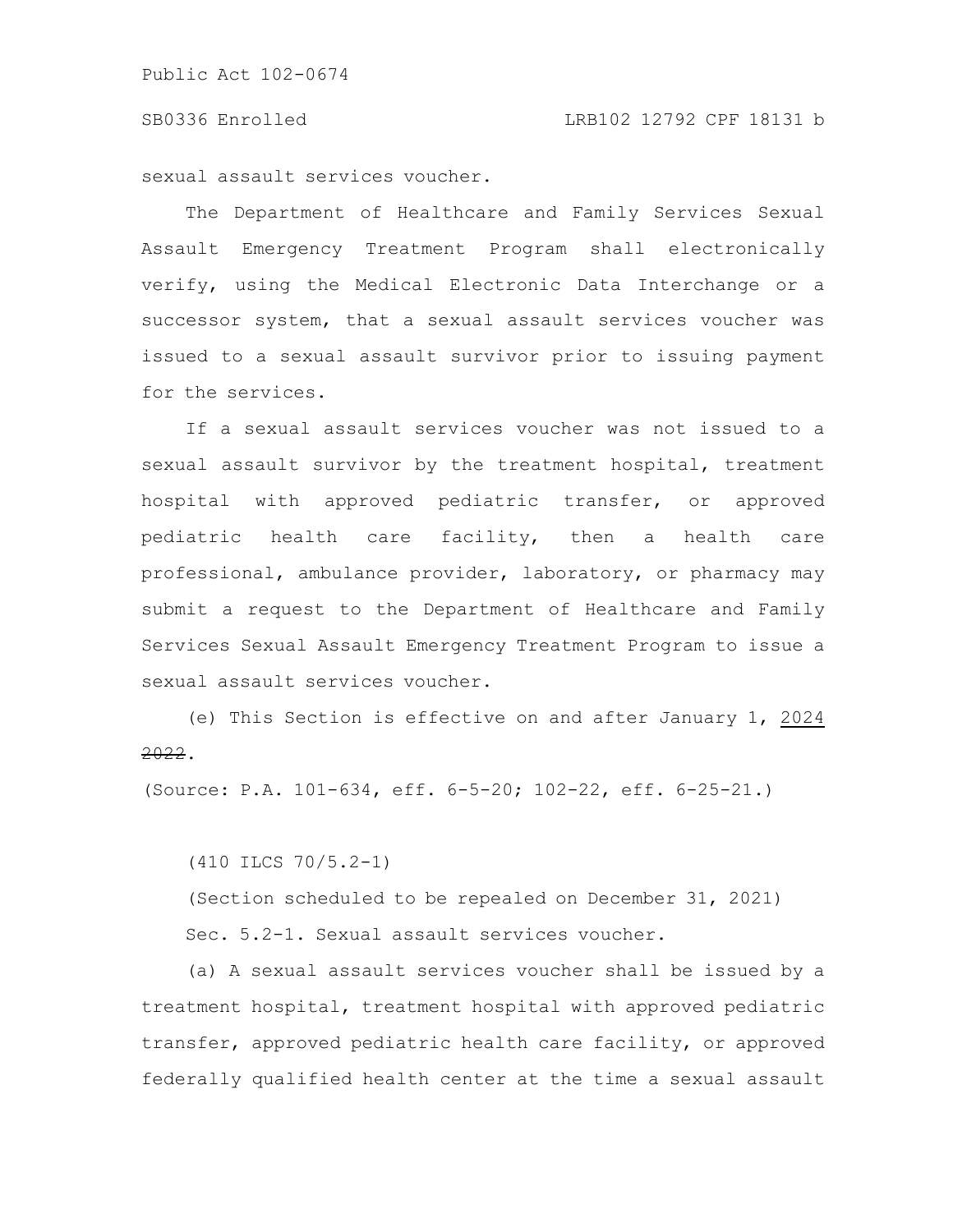#### SB0336 Enrolled LRB102 12792 CPF 18131 b

survivor receives medical forensic services.

(b) Each treatment hospital, treatment hospital with approved pediatric transfer, approved pediatric health care facility, and approved federally qualified health center must include in its sexual assault treatment plan submitted to the Department in accordance with Section 2-1 of this Act a protocol for issuing sexual assault services vouchers. The protocol shall, at a minimum, include the following:

(1) Identification of employee positions responsible for issuing sexual assault services vouchers.

(2) Identification of employee positions with access to the Medical Electronic Data Interchange or successor system.

(3) A statement to be signed by each employee of an approved pediatric health care facility or approved federally qualified health center with access to the Medical Electronic Data Interchange or successor system affirming that the Medical Electronic Data Interchange or successor system will only be used for the purpose of issuing sexual assault services vouchers.

(c) A sexual assault services voucher may be used to seek payment for any ambulance services, medical forensic services, laboratory services, pharmacy services, and follow-up healthcare provided as a result of the sexual assault.

(d) Any treatment hospital, treatment hospital with approved pediatric transfer, approved pediatric health care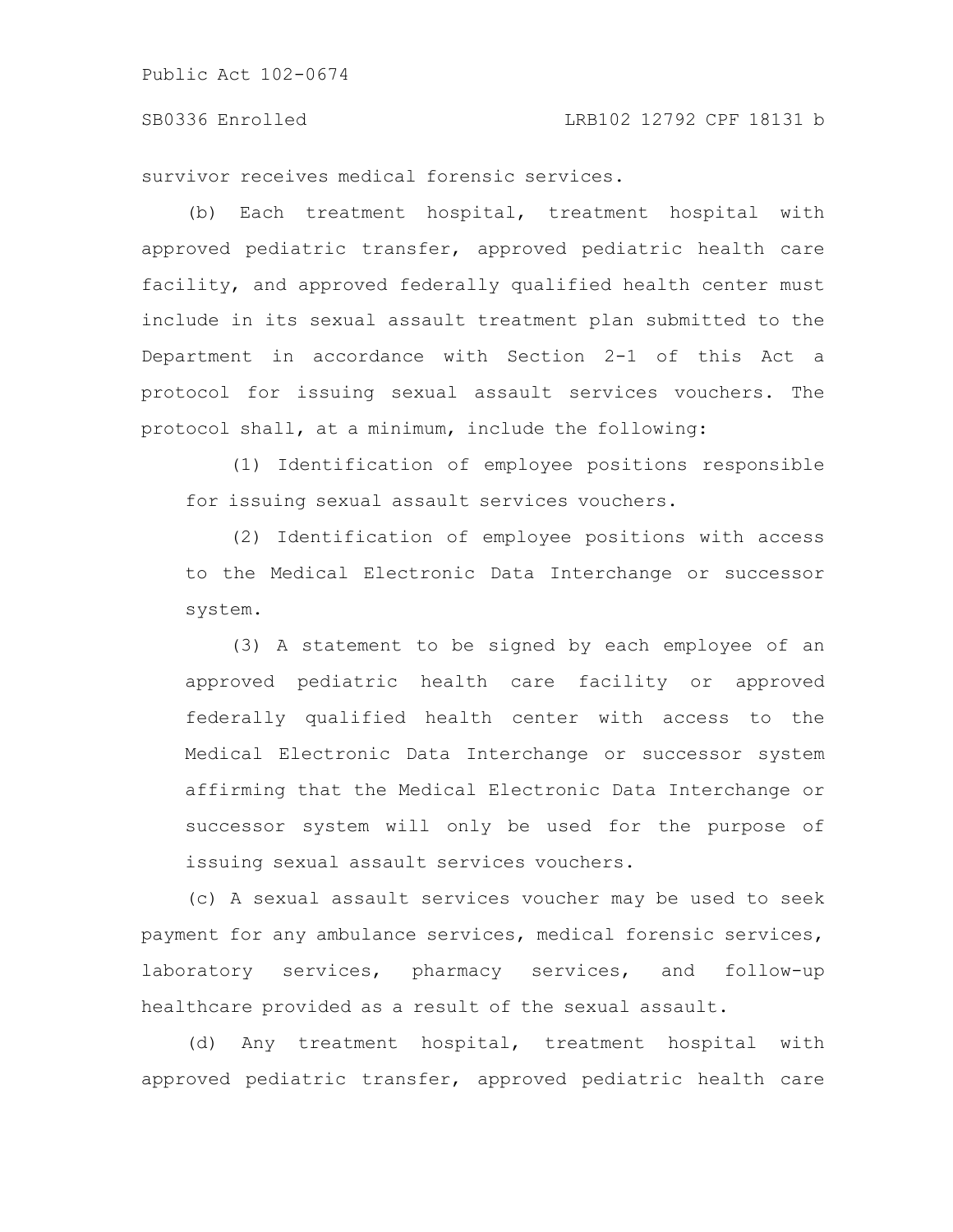# SB0336 Enrolled LRB102 12792 CPF 18131 b

facility, approved federally qualified health center, health care professional, ambulance provider, laboratory, or pharmacy may submit a bill for services provided to a sexual assault survivor as a result of a sexual assault to the Department of Healthcare and Family Services Sexual Assault Emergency Treatment Program. The bill shall include:

(1) the name and date of birth of the sexual assault survivor;

- (2) the service provided;
- (3) the charge of service;
- (4) the date the service was provided; and
- (5) the recipient identification number, if known.

A health care professional, ambulance provider, laboratory, or pharmacy is not required to submit a copy of the sexual assault services voucher.

The Department of Healthcare and Family Services Sexual Assault Emergency Treatment Program shall electronically verify, using the Medical Electronic Data Interchange or a successor system, that a sexual assault services voucher was issued to a sexual assault survivor prior to issuing payment for the services.

If a sexual assault services voucher was not issued to a sexual assault survivor by the treatment hospital, treatment hospital with approved pediatric transfer, approved pediatric health care facility, or approved federally qualified health center, then a health care professional, ambulance provider,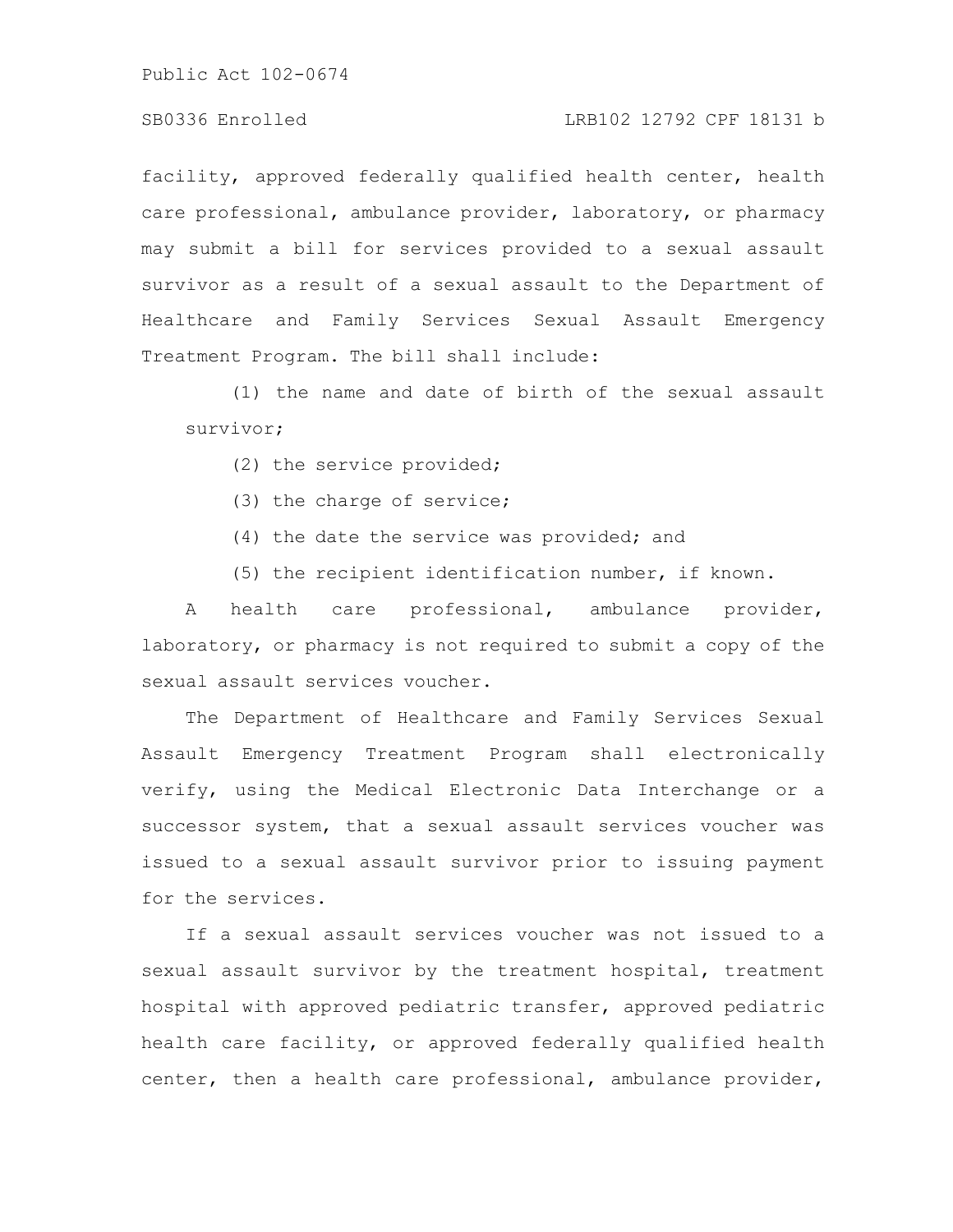### SB0336 Enrolled LRB102 12792 CPF 18131 b

laboratory, or pharmacy may submit a request to the Department of Healthcare and Family Services Sexual Assault Emergency Treatment Program to issue a sexual assault services voucher.

(e) This Section is repealed on December 31, 2023 2021. (Source: P.A. 101-634, eff. 6-5-20; 102-22, eff. 6-25-21.)

(410 ILCS 70/5.3)

Sec. 5.3. Pediatric sexual assault care.

(a) The General Assembly finds:

(1) Pediatric sexual assault survivors can suffer from a wide range of health problems across their life span. In addition to immediate health issues, such as sexually transmitted infections, physical injuries, and psychological trauma, child sexual abuse victims are at greater risk for a plethora of adverse psychological and somatic problems into adulthood in contrast to those who were not sexually abused.

(2) Sexual abuse against the pediatric population is distinct, particularly due to their dependence on their caregivers and the ability of perpetrators to manipulate and silence them (especially when the perpetrators are family members or other adults trusted by, or with power over, children). Sexual abuse is often hidden by perpetrators, unwitnessed by others, and may leave no obvious physical signs on child victims.

(3) Pediatric sexual assault survivors throughout the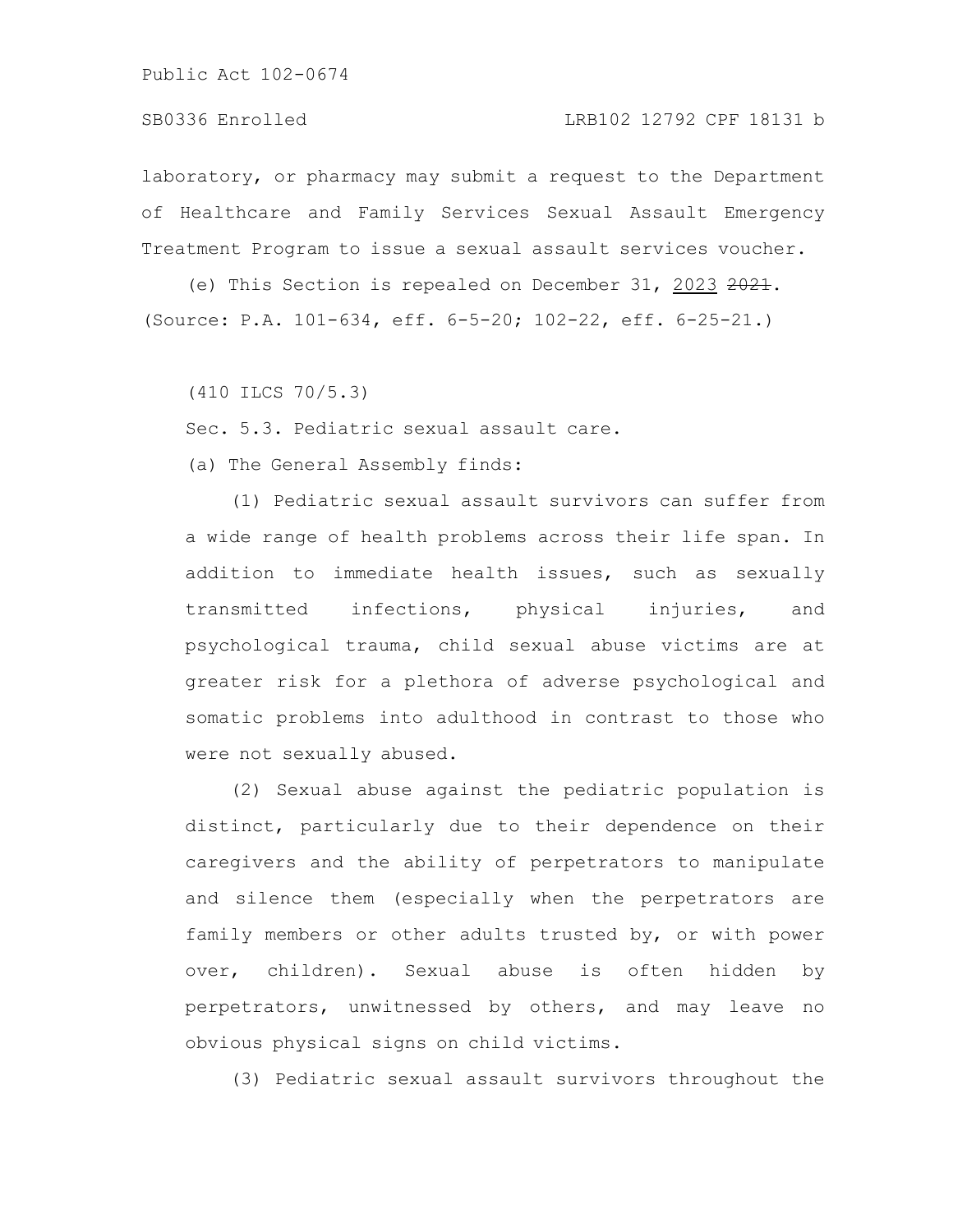State should have access to qualified medical providers who have received specialized training regarding the care of pediatric sexual assault survivors within a reasonable distance from their home.

(4) There is a need in Illinois to increase the number of qualified medical providers available to provide medical forensic services to pediatric sexual assault survivors.

(b) If a medically stable pediatric sexual assault survivor presents at a transfer hospital or treatment hospital with approved pediatric transfer that has a plan approved by the Department requesting medical forensic services, then the hospital emergency department staff shall contact an approved pediatric health care facility, if one is designated in the hospital's plan.

If the transferring hospital confirms that medical forensic services can be initiated within 90 minutes of the patient's arrival at the approved pediatric health care facility following an immediate transfer, then the hospital emergency department staff shall notify the patient and non-offending parent or legal guardian that the patient will be transferred for medical forensic services and shall provide the patient and non-offending parent or legal guardian the option of being transferred to the approved pediatric health care facility or the treatment hospital designated in the hospital's plan. The pediatric sexual assault survivor may be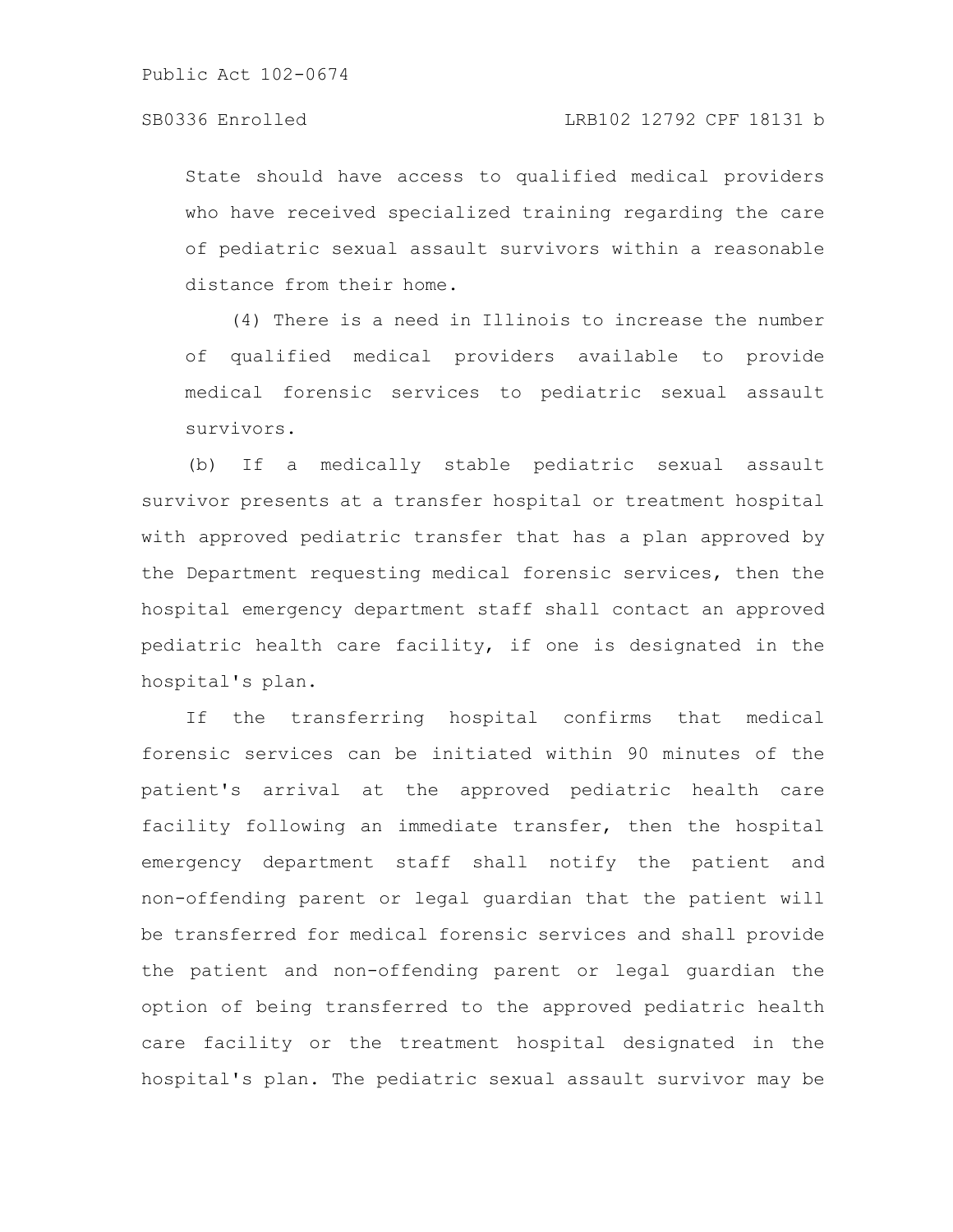transported by ambulance, law enforcement, or personal vehicle.

If medical forensic services cannot be initiated within 90 minutes of the patient's arrival at the approved pediatric health care facility, there is no approved pediatric health care facility designated in the hospital's plan, or the patient or non-offending parent or legal guardian chooses to be transferred to a treatment hospital, the hospital emergency department staff shall contact a treatment hospital designated in the hospital's plan to arrange for the transfer of the patient to the treatment hospital for medical forensic services, which are to be initiated within 90 minutes of the patient's arrival at the treatment hospital. The treatment hospital shall provide medical forensic services and may not transfer the patient to another facility. The pediatric sexual assault survivor may be transported by ambulance, law enforcement, or personal vehicle.

(c) If a medically stable pediatric sexual assault survivor presents at a treatment hospital that has a plan approved by the Department requesting medical forensic services, then the hospital emergency department staff shall contact an approved pediatric health care facility, if one is designated in the treatment hospital's areawide treatment plan.

If medical forensic services can be initiated within 90 minutes after the patient's arrival at the approved pediatric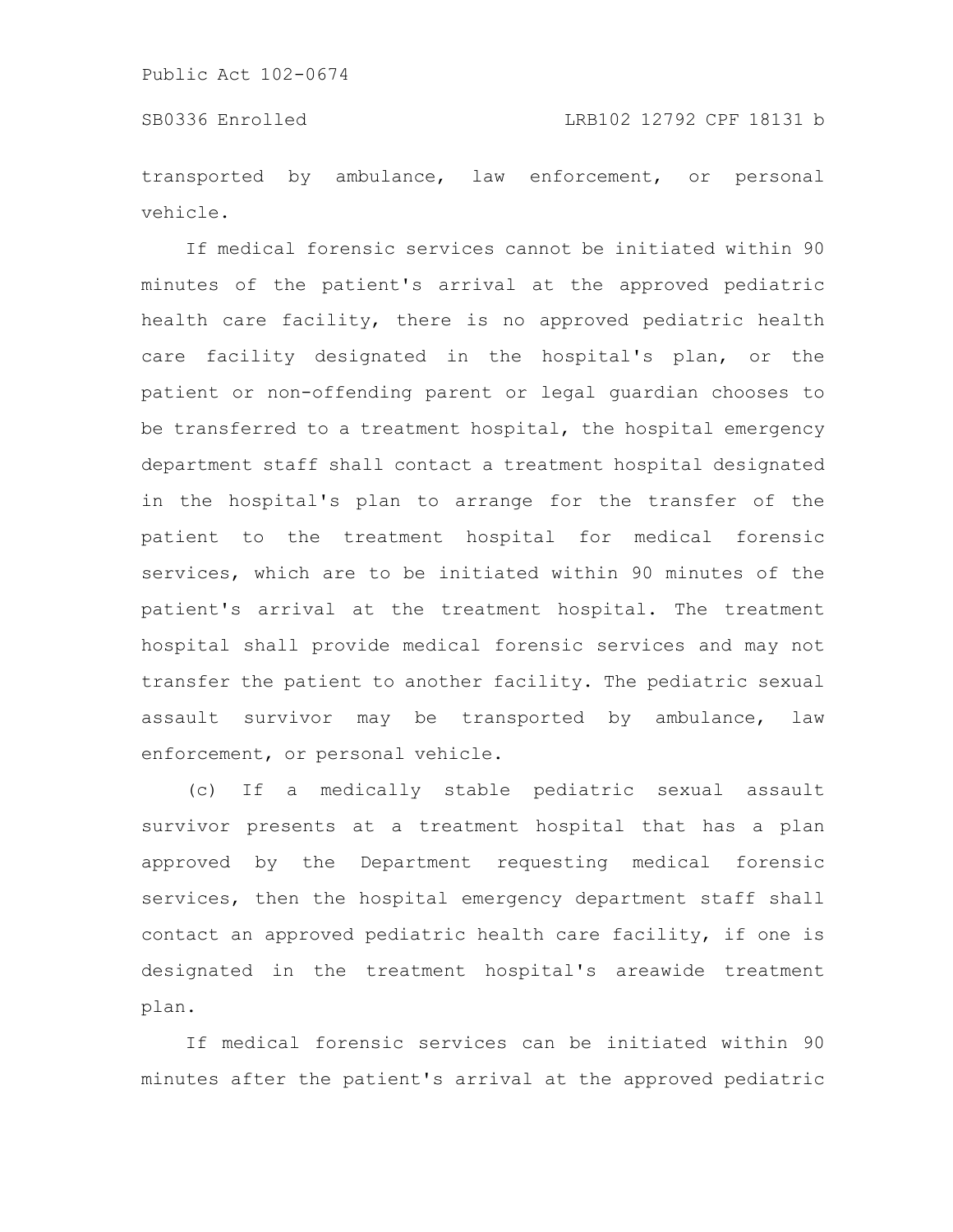# SB0336 Enrolled LRB102 12792 CPF 18131 b

health care facility following an immediate transfer, the hospital emergency department staff shall provide the patient and non-offending parent or legal guardian the option of having medical forensic services performed at the treatment hospital or at the approved pediatric health care facility. If the patient or non-offending parent or legal guardian chooses to be transferred, the pediatric sexual assault survivor may be transported by ambulance, law enforcement, or personal vehicle.

If medical forensic services cannot be initiated within 90 minutes after the patient's arrival to the approved pediatric health care facility, there is no approved pediatric health care facility designated in the hospital's plan, or the patient or non-offending parent or legal guardian chooses not to be transferred, the hospital shall provide medical forensic services to the patient.

(d) If a pediatric sexual assault survivor presents at an approved pediatric health care facility requesting medical forensic services or the facility is contacted by law enforcement or the Department of Children and Family Services requesting medical forensic services for a pediatric sexual assault survivor, the services shall be provided at the facility if the medical forensic services can be initiated within 90 minutes after the patient's arrival at the facility. If medical forensic services cannot be initiated within 90 minutes after the patient's arrival at the facility, then the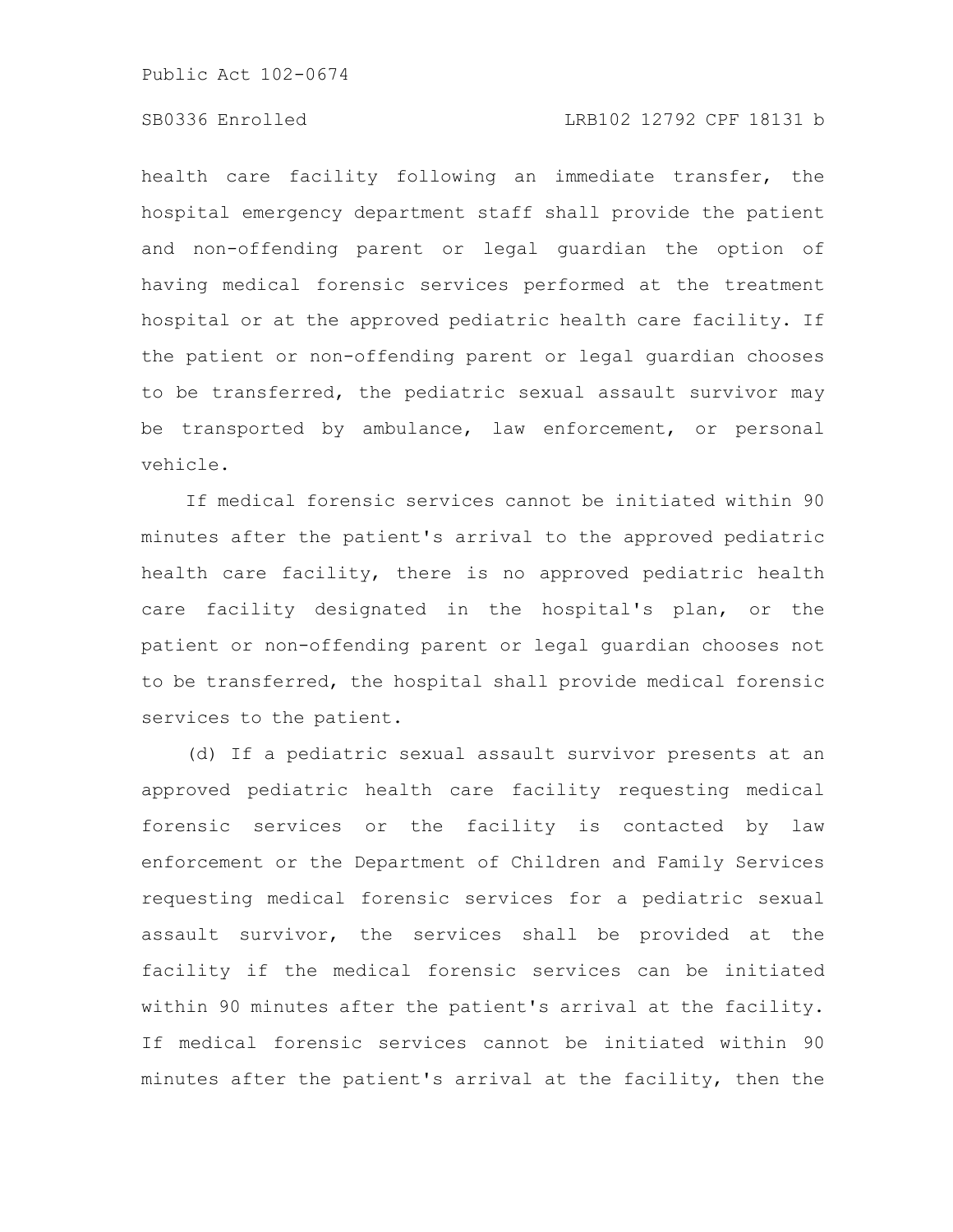#### SB0336 Enrolled LRB102 12792 CPF 18131 b

patient shall be transferred to a treatment hospital designated in the approved pediatric health care facility's plan for medical forensic services. The pediatric sexual assault survivor may be transported by ambulance, law enforcement, or personal vehicle.

(e) This Section is effective on and after January 1, 2024 2022.

(Source: P.A. 101-634, eff. 6-5-20; 102-22, eff. 6-25-21.)

(410 ILCS 70/5.3-1)

(Section scheduled to be repealed on December 31, 2021) Sec. 5.3-1. Pediatric sexual assault care.

(a) The General Assembly finds:

(1) Pediatric sexual assault survivors can suffer from a wide range of health problems across their life span. In addition to immediate health issues, such as sexually transmitted infections, physical injuries, and psychological trauma, child sexual abuse victims are at greater risk for a plethora of adverse psychological and somatic problems into adulthood in contrast to those who were not sexually abused.

(2) Sexual abuse against the pediatric population is distinct, particularly due to their dependence on their caregivers and the ability of perpetrators to manipulate and silence them (especially when the perpetrators are family members or other adults trusted by, or with power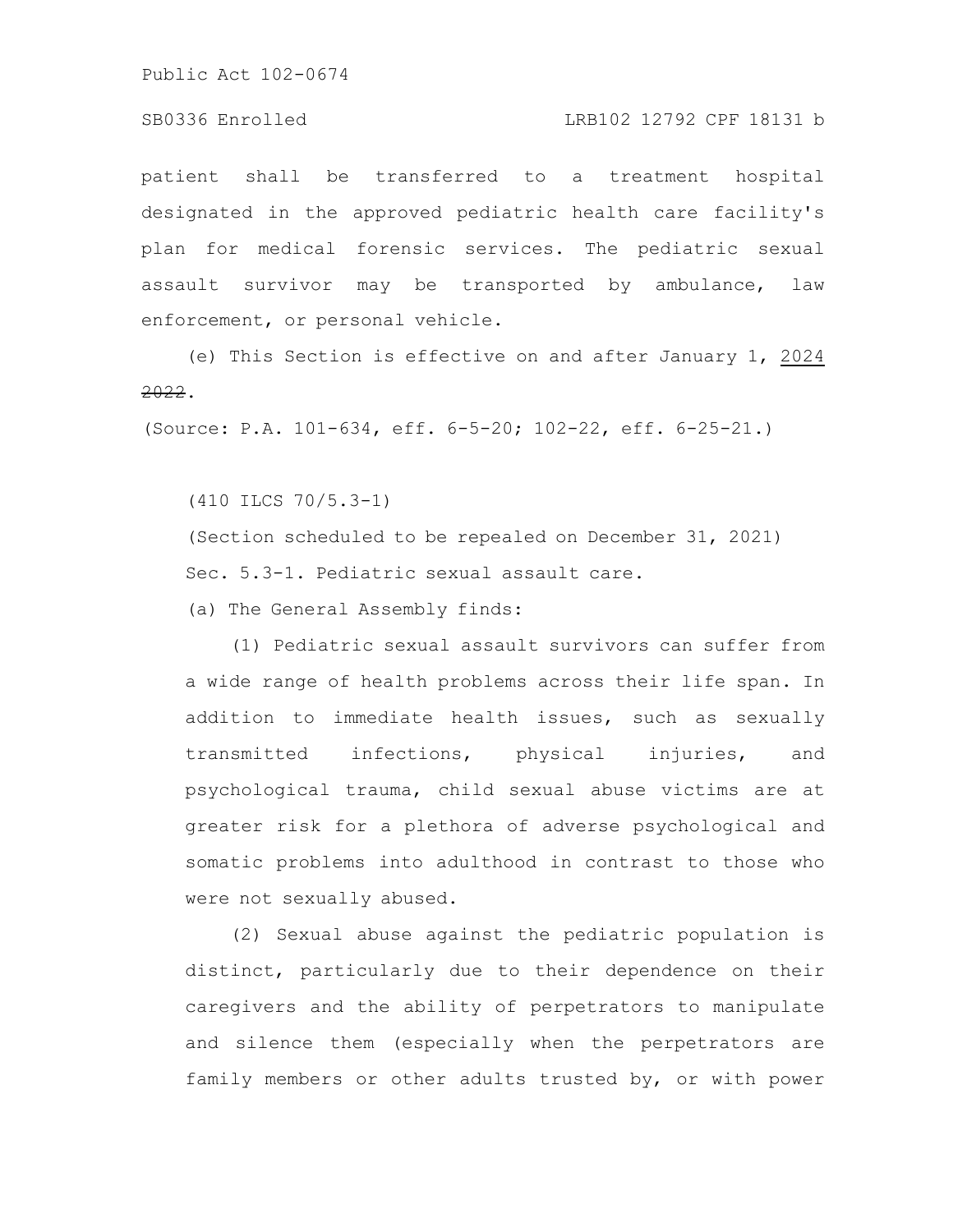### SB0336 Enrolled LRB102 12792 CPF 18131 b

over, children). Sexual abuse is often hidden by perpetrators, unwitnessed by others, and may leave no obvious physical signs on child victims.

(3) Pediatric sexual assault survivors throughout the State should have access to qualified medical providers who have received specialized training regarding the care of pediatric sexual assault survivors within a reasonable distance from their home.

(4) There is a need in Illinois to increase the number of qualified medical providers available to provide medical forensic services to pediatric sexual assault survivors.

(b) If a medically stable pediatric sexual assault survivor presents at a transfer hospital, treatment hospital with approved pediatric transfer, or an approved federally qualified health center that has a plan approved by the Department requesting medical forensic services, then the hospital emergency department staff or approved federally qualified health center staff shall contact an approved pediatric health care facility, if one is designated in the hospital's or an approved federally qualified health center's plan.

If the transferring hospital or approved federally qualified health center confirms that medical forensic services can be initiated within 90 minutes of the patient's arrival at the approved pediatric health care facility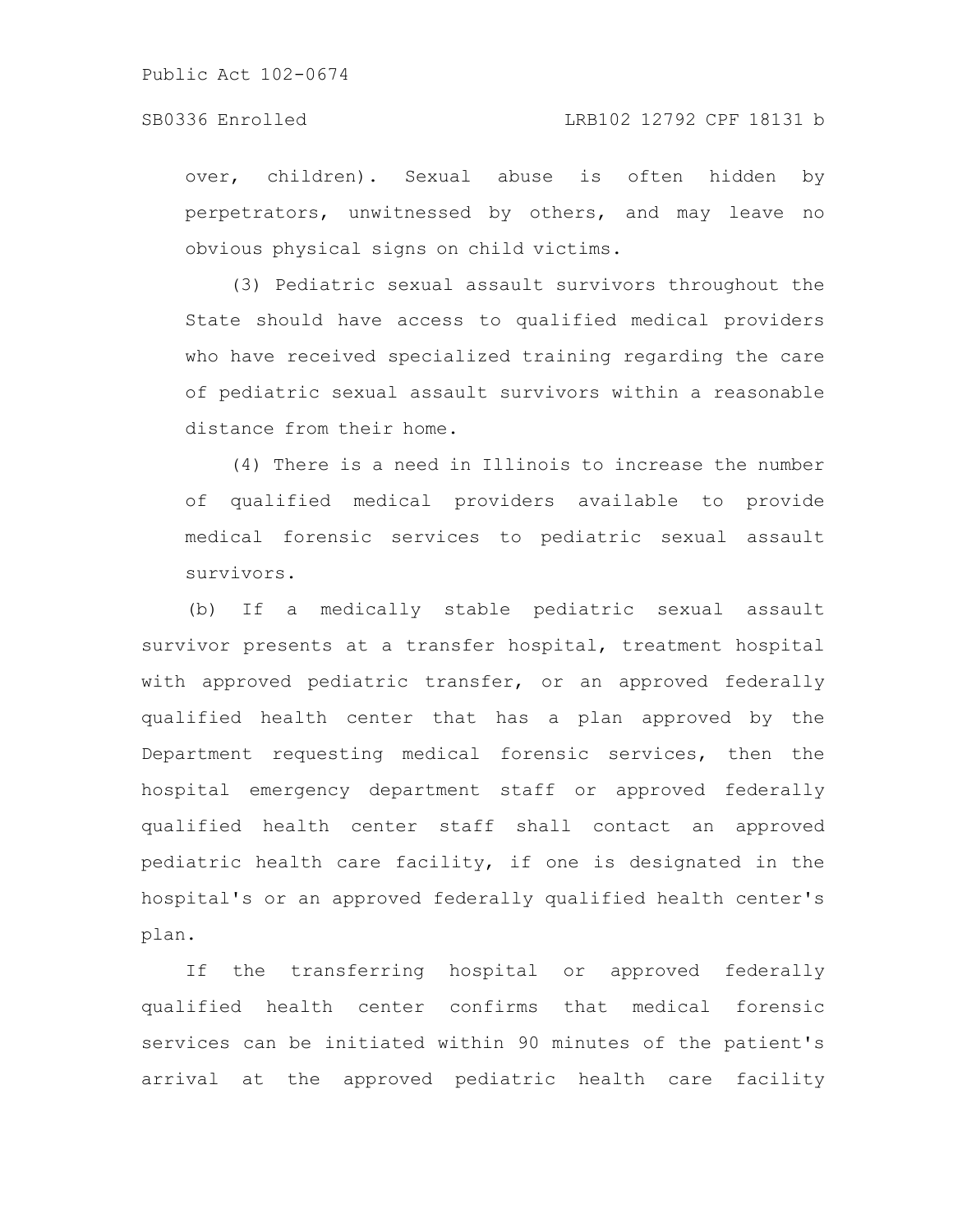# SB0336 Enrolled LRB102 12792 CPF 18131 b

following an immediate transfer, then the hospital emergency department or approved federally qualified health center staff shall notify the patient and non-offending parent or legal guardian that the patient will be transferred for medical forensic services and shall provide the patient and non-offending parent or legal guardian the option of being transferred to the approved pediatric health care facility or the treatment hospital designated in the hospital's or approved federally qualified health center's plan. The pediatric sexual assault survivor may be transported by ambulance, law enforcement, or personal vehicle.

If medical forensic services cannot be initiated within 90 minutes of the patient's arrival at the approved pediatric health care facility, there is no approved pediatric health care facility designated in the hospital's or approved federally qualified health center's plan, or the patient or non-offending parent or legal guardian chooses to be transferred to a treatment hospital, the hospital emergency department or approved federally qualified health center staff shall contact a treatment hospital designated in the hospital's or approved federally qualified health center's plan to arrange for the transfer of the patient to the treatment hospital for medical forensic services, which are to be initiated within 90 minutes of the patient's arrival at the treatment hospital. The treatment hospital shall provide medical forensic services and may not transfer the patient to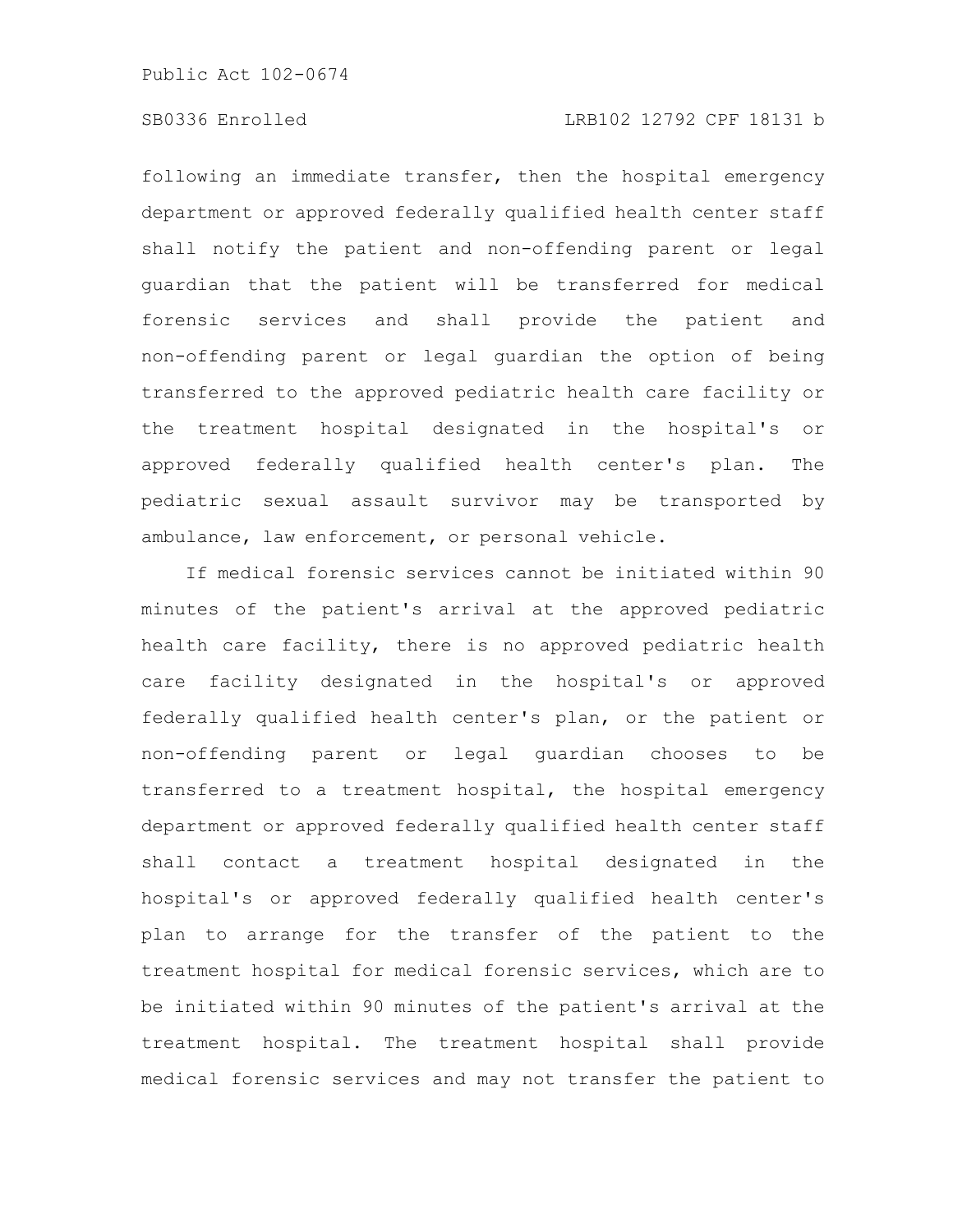#### SB0336 Enrolled LRB102 12792 CPF 18131 b

another facility. The pediatric sexual assault survivor may be transported by ambulance, law enforcement, or personal vehicle.

(c) If a medically stable pediatric sexual assault survivor presents at a treatment hospital that has a plan approved by the Department requesting medical forensic services, then the hospital emergency department staff shall contact an approved pediatric health care facility, if one is designated in the treatment hospital's areawide treatment plan.

If medical forensic services can be initiated within 90 minutes after the patient's arrival at the approved pediatric health care facility following an immediate transfer, the hospital emergency department staff shall provide the patient and non-offending parent or legal guardian the option of having medical forensic services performed at the treatment hospital or at the approved pediatric health care facility. If the patient or non-offending parent or legal guardian chooses to be transferred, the pediatric sexual assault survivor may be transported by ambulance, law enforcement, or personal vehicle.

If medical forensic services cannot be initiated within 90 minutes after the patient's arrival to the approved pediatric health care facility, there is no approved pediatric health care facility designated in the hospital's plan, or the patient or non-offending parent or legal guardian chooses not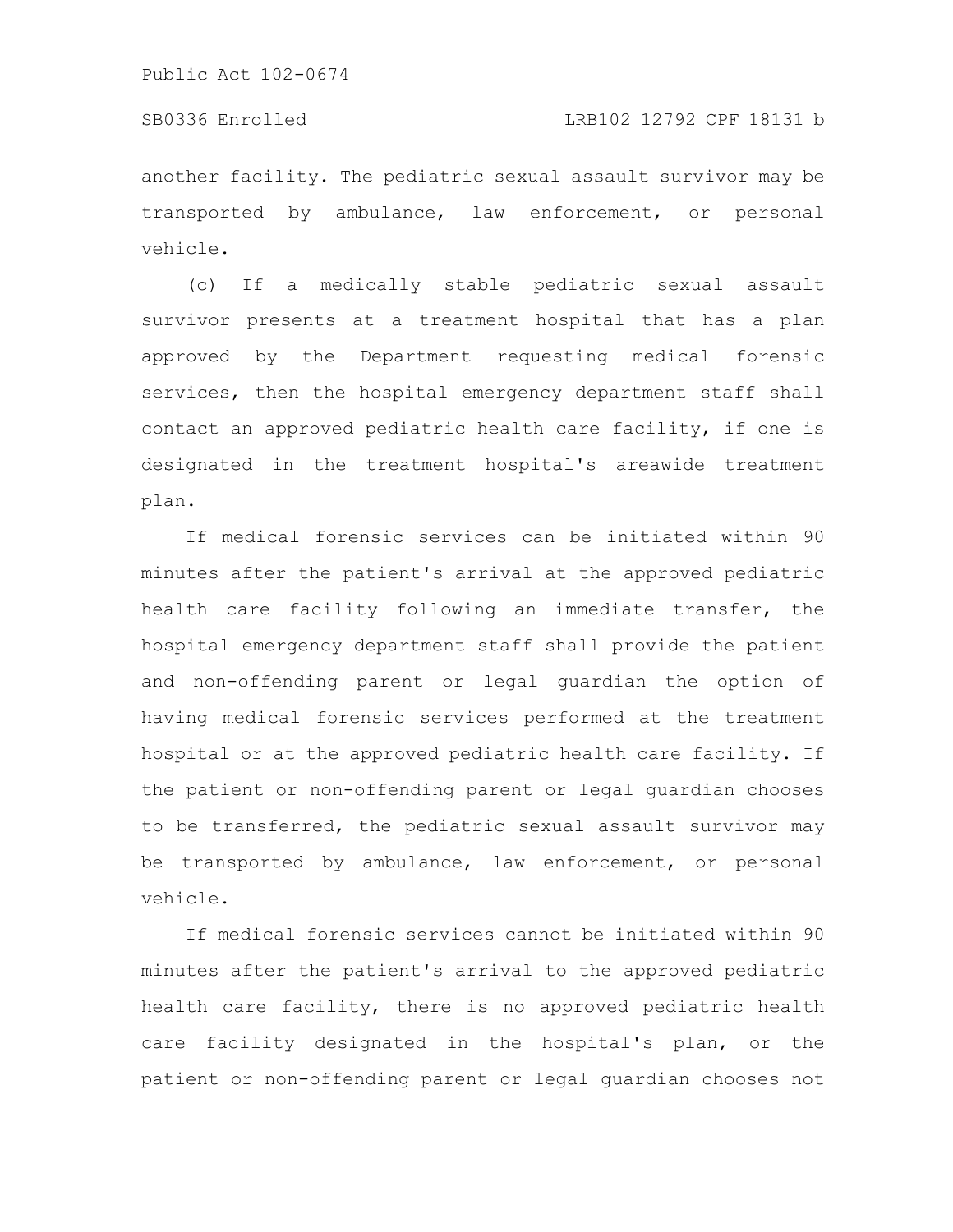to be transferred, the hospital shall provide medical forensic services to the patient.

(d) If a pediatric sexual assault survivor presents at an approved pediatric health care facility requesting medical forensic services or the facility is contacted by law enforcement or the Department of Children and Family Services requesting medical forensic services for a pediatric sexual assault survivor, the services shall be provided at the facility if the medical forensic services can be initiated within 90 minutes after the patient's arrival at the facility. If medical forensic services cannot be initiated within 90 minutes after the patient's arrival at the facility, then the patient shall be transferred to a treatment hospital designated in the approved pediatric health care facility's plan for medical forensic services. The pediatric sexual assault survivor may be transported by ambulance, law enforcement, or personal vehicle.

(e) This Section is repealed on December 31, 2023 2021. (Source: P.A. 101-634, eff. 6-5-20; 102-22, eff. 6-25-21.)

(410 ILCS 70/5.5)

Sec. 5.5. Minimum reimbursement requirements for follow-up healthcare.

(a) Every hospital, pediatric health care facility, health care professional, laboratory, or pharmacy that provides follow-up healthcare to a sexual assault survivor, with the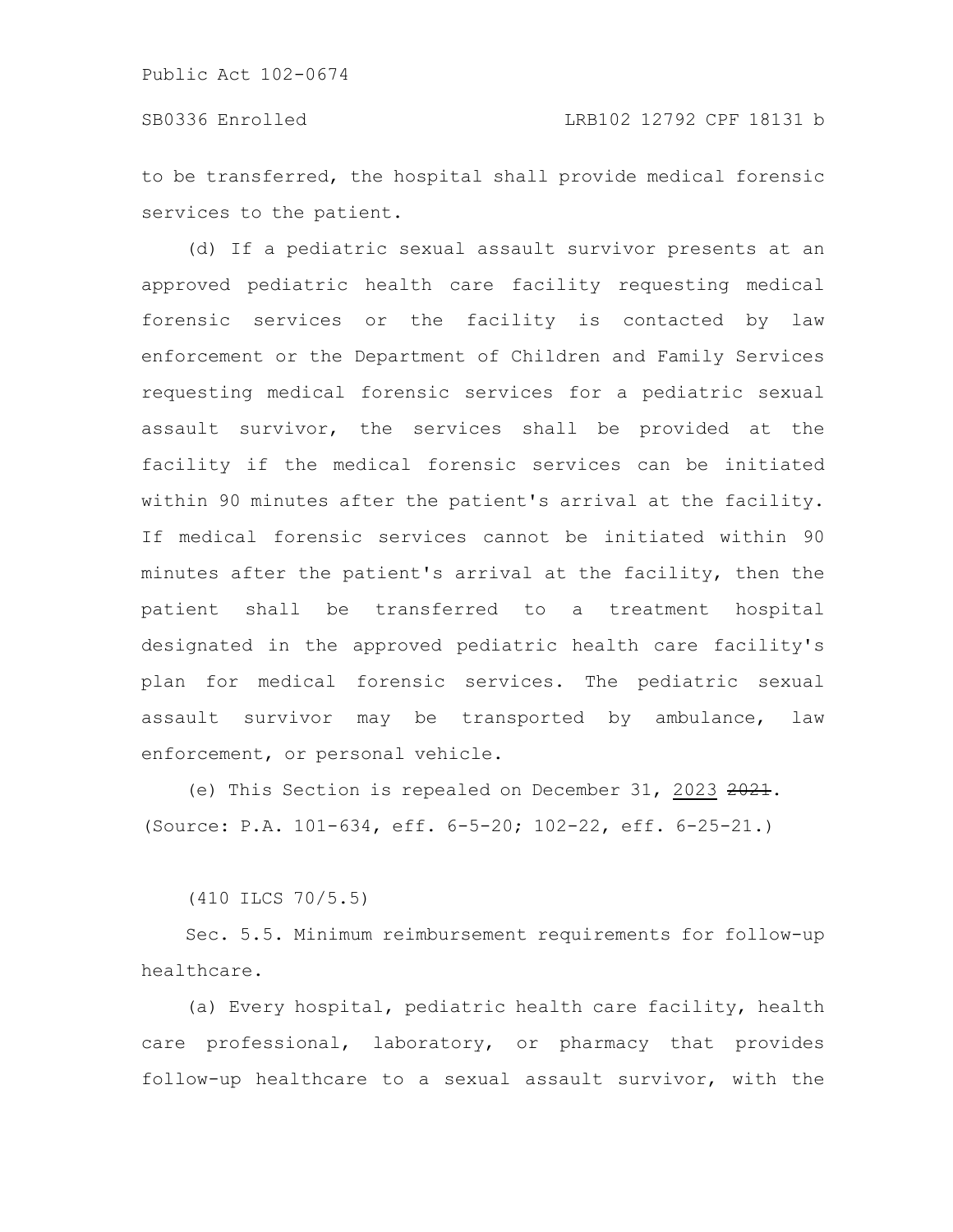consent of the sexual assault survivor and as ordered by the attending physician, an advanced practice registered nurse, or physician assistant shall be reimbursed for the follow-up healthcare services provided. Follow-up healthcare services include, but are not limited to, the following:

(1) a physical examination;

(2) laboratory tests to determine the presence or absence of sexually transmitted infection; and

(3) appropriate medications, including HIV prophylaxis, in accordance with the Centers for Disease Control and Prevention's guidelines.

(b) Reimbursable follow-up healthcare is limited to office visits with a physician, advanced practice registered nurse, or physician assistant within 90 days after an initial visit for hospital medical forensic services.

(c) Nothing in this Section requires a hospital, pediatric health care facility, health care professional, laboratory, or pharmacy to provide follow-up healthcare to a sexual assault survivor.

(d) This Section is effective on and after January 1, 2024 2022.

(Source: P.A. 101-634, eff. 6-5-20; 102-22, eff. 6-25-21.)

(410 ILCS 70/5.5-1) (Section scheduled to be repealed on December 31, 2021) Sec. 5.5-1. Minimum reimbursement requirements for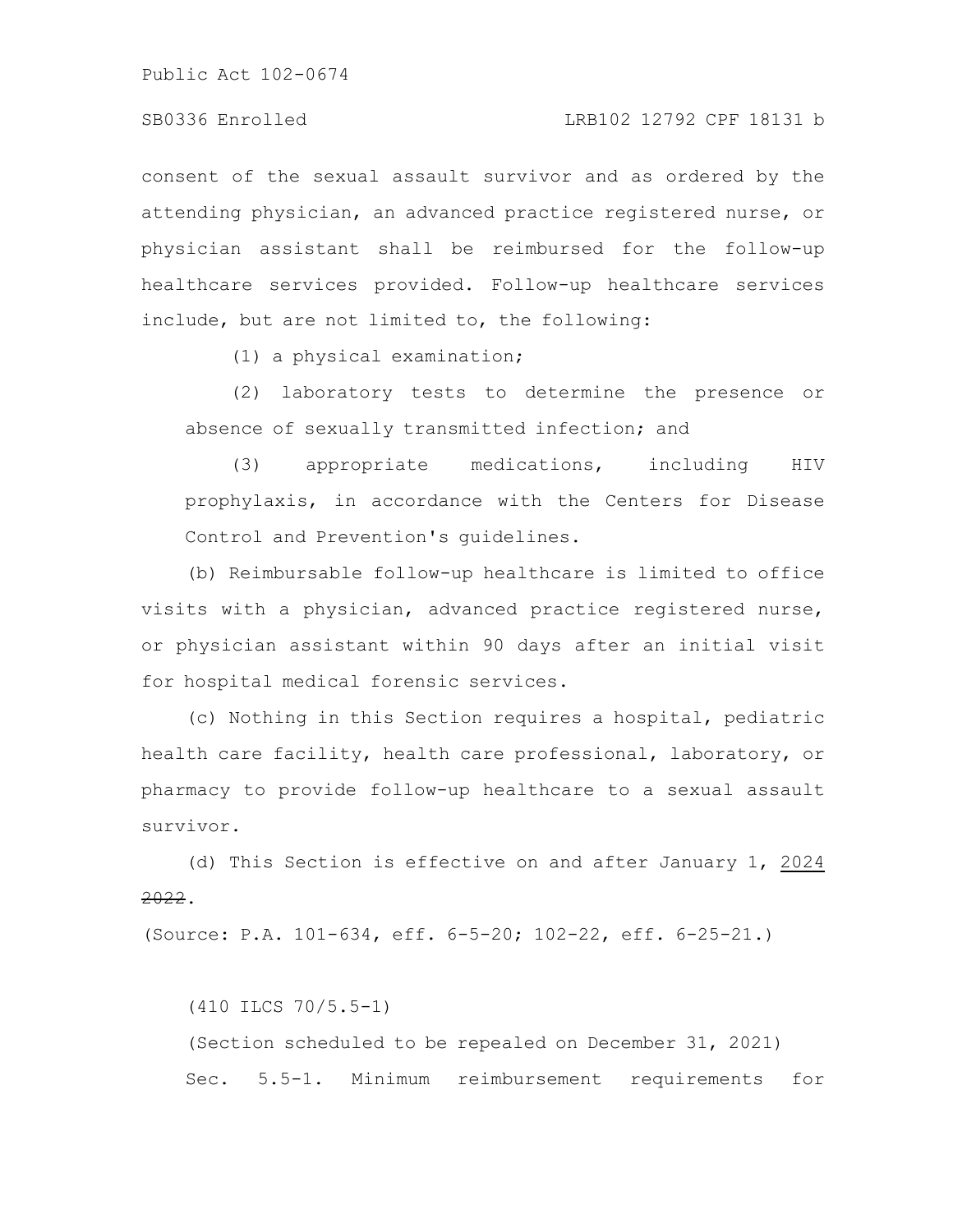#### SB0336 Enrolled LRB102 12792 CPF 18131 b

follow-up healthcare.

(a) Every hospital, pediatric health care facility, federally qualified health center, health care professional, laboratory, or pharmacy that provides follow-up healthcare to a sexual assault survivor, with the consent of the sexual assault survivor and as ordered by the attending physician, an advanced practice registered nurse, or physician assistant shall be reimbursed for the follow-up healthcare services provided. Follow-up healthcare services include, but are not limited to, the following:

(1) a physical examination;

(2) laboratory tests to determine the presence or absence of sexually transmitted infection; and

(3) appropriate medications, including HIV prophylaxis, in accordance with the Centers for Disease Control and Prevention's guidelines.

(b) Reimbursable follow-up healthcare is limited to office visits with a physician, advanced practice registered nurse, or physician assistant within 90 days after an initial visit for hospital medical forensic services.

(c) Nothing in this Section requires a hospital, pediatric health care facility, federally qualified health center, health care professional, laboratory, or pharmacy to provide follow-up healthcare to a sexual assault survivor.

(d) This Section is repealed on December 31, 2023 2021. (Source: P.A. 101-634, eff. 6-5-20; 102-22, eff. 6-25-21.)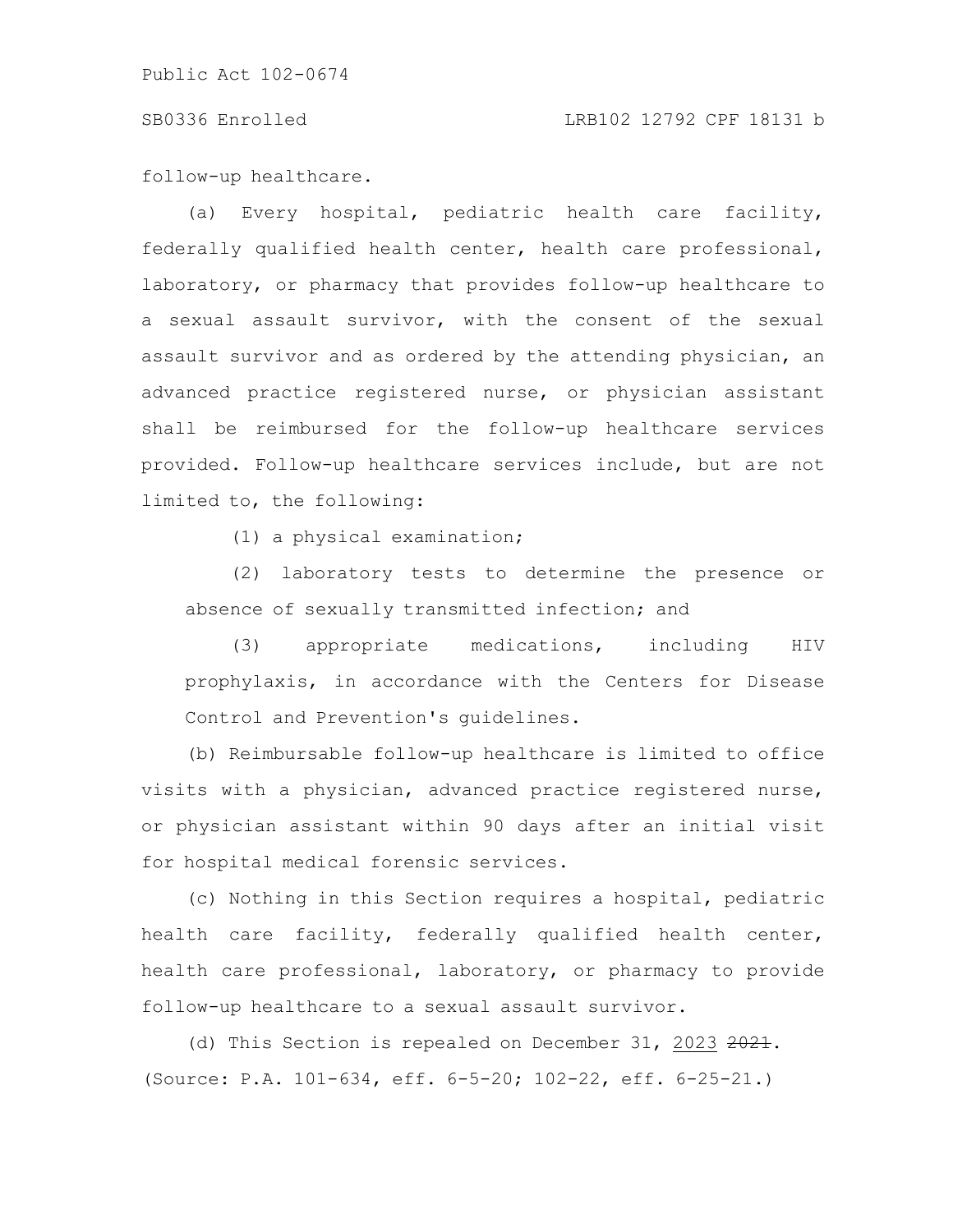(410 ILCS 70/6.1) (from Ch. 111 1/2, par. 87-6.1)

Sec. 6.1. Minimum standards.

(a) The Department shall prescribe minimum standards, rules, and regulations necessary to implement this Act and the changes made by this amendatory Act of the 100th General Assembly, which shall apply to every hospital required to be licensed by the Department that provides general medical and surgical hospital services and to every approved pediatric health care facility. Such standards shall include, but not be limited to, a uniform system for recording results of medical examinations and all diagnostic tests performed in connection therewith to determine the condition and necessary treatment of sexual assault survivors, which results shall be preserved in a confidential manner as part of the hospital's or approved pediatric health care facility's record of the sexual assault survivor.

(b) This Section is effective on and after January 1, 2024 2022.

(Source: P.A. 101-634, eff. 6-5-20; 102-22, eff. 6-25-21.)

(410 ILCS 70/6.1-1)

(Section scheduled to be repealed on December 31, 2021) Sec. 6.1-1. Minimum standards.

(a) The Department shall prescribe minimum standards, rules, and regulations necessary to implement this Act and the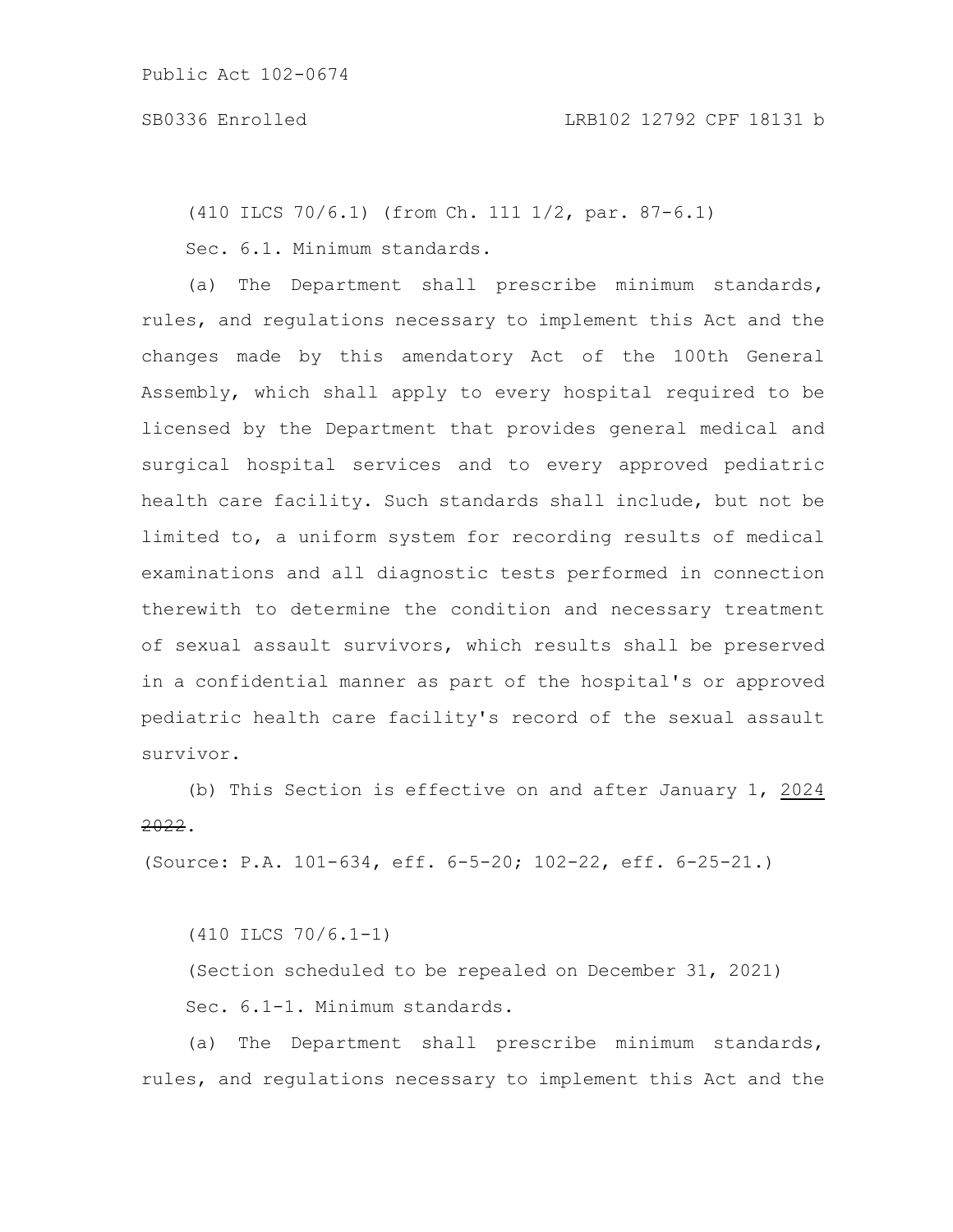## SB0336 Enrolled LRB102 12792 CPF 18131 b

changes made by this amendatory Act of the 101st General Assembly, which shall apply to every hospital required to be licensed by the Department that provides general medical and surgical hospital services and to every approved pediatric health care facility and approved federally qualified health center. Such standards shall include, but not be limited to, a uniform system for recording results of medical examinations and all diagnostic tests performed in connection therewith to determine the condition and necessary treatment of sexual assault survivors, which results shall be preserved in a confidential manner as part of the hospital's, approved pediatric health care facility's, or approved federally qualified health center's record of the sexual assault survivor.

(b) This Section is repealed on December 31, 2023  $2021$ . (Source: P.A. 101-634, eff. 6-5-20; 102-22, eff. 6-25-21.)

(410 ILCS 70/6.2) (from Ch. 111 1/2, par. 87-6.2)

Sec. 6.2. Assistance and grants.

(a) The Department shall assist in the development and operation of programs which provide medical forensic services to sexual assault survivors, and, where necessary, to provide grants to hospitals and approved pediatric health care facilities for this purpose.

(b) This Section is effective on and after January 1, 2024 2022.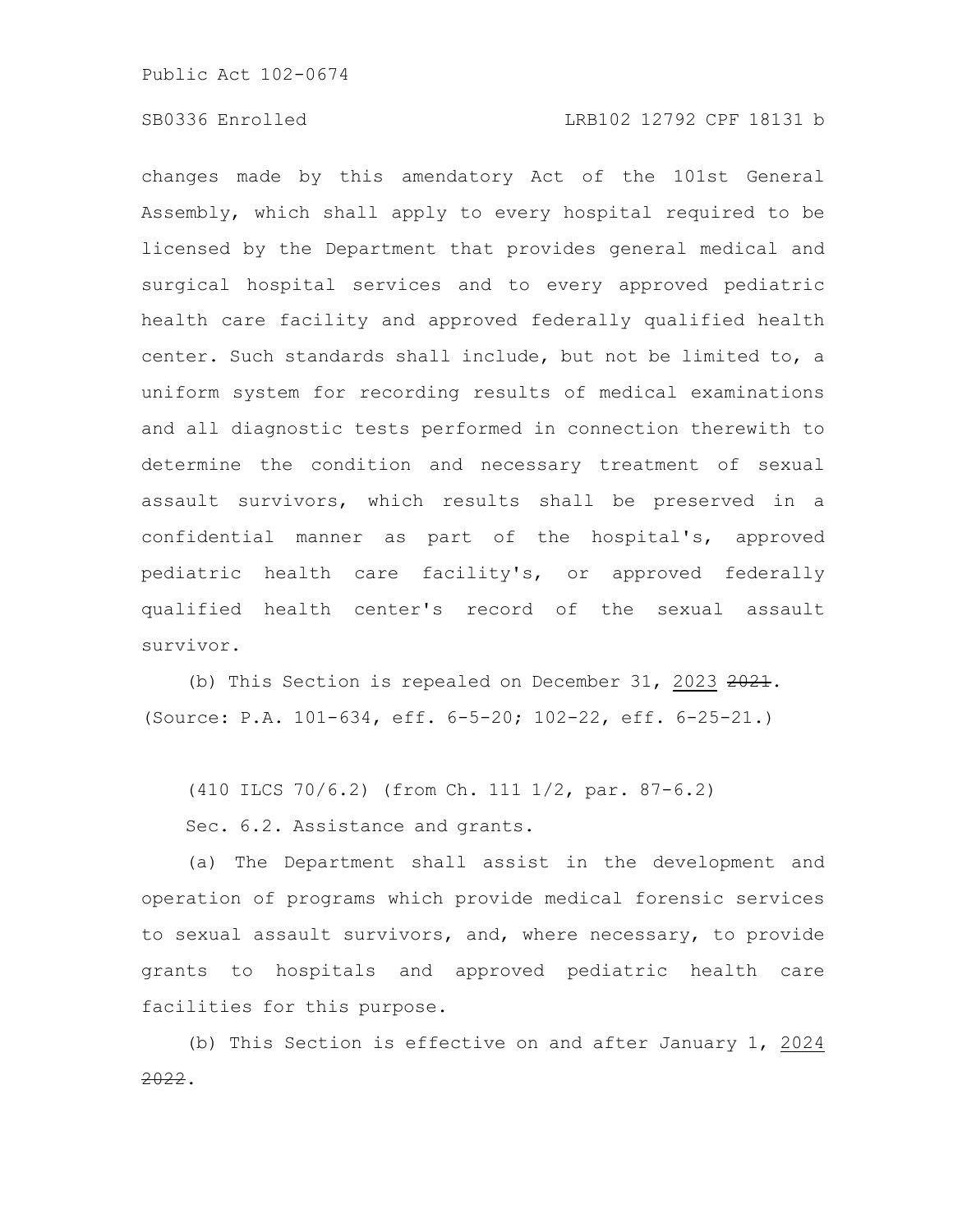SB0336 Enrolled LRB102 12792 CPF 18131 b

(Source: P.A. 101-634, eff. 6-5-20; 102-22, eff. 6-25-21.)

(410 ILCS 70/6.2-1)

(Section scheduled to be repealed on December 31, 2021) Sec. 6.2-1. Assistance and grants.

(a) The Department shall assist in the development and operation of programs which provide medical forensic services to sexual assault survivors, and, where necessary, to provide grants to hospitals, approved pediatric health care facilities, and approved federally qualified health centers for this purpose.

(b) This Section is repealed on December 31, 2023 2021. (Source: P.A. 101-634, eff. 6-5-20; 102-22, eff. 6-25-21.)

(410 ILCS 70/6.4) (from Ch. 111 1/2, par. 87-6.4)

Sec. 6.4. Sexual assault evidence collection program.

(a) There is created a statewide sexual assault evidence collection program to facilitate the prosecution of persons accused of sexual assault. This program shall be administered by the Illinois State Police. The program shall consist of the following: (1) distribution of sexual assault evidence collection kits which have been approved by the Illinois State Police to hospitals and approved pediatric health care facilities that request them, or arranging for such distribution by the manufacturer of the kits, (2) collection of the kits from hospitals and approved pediatric health care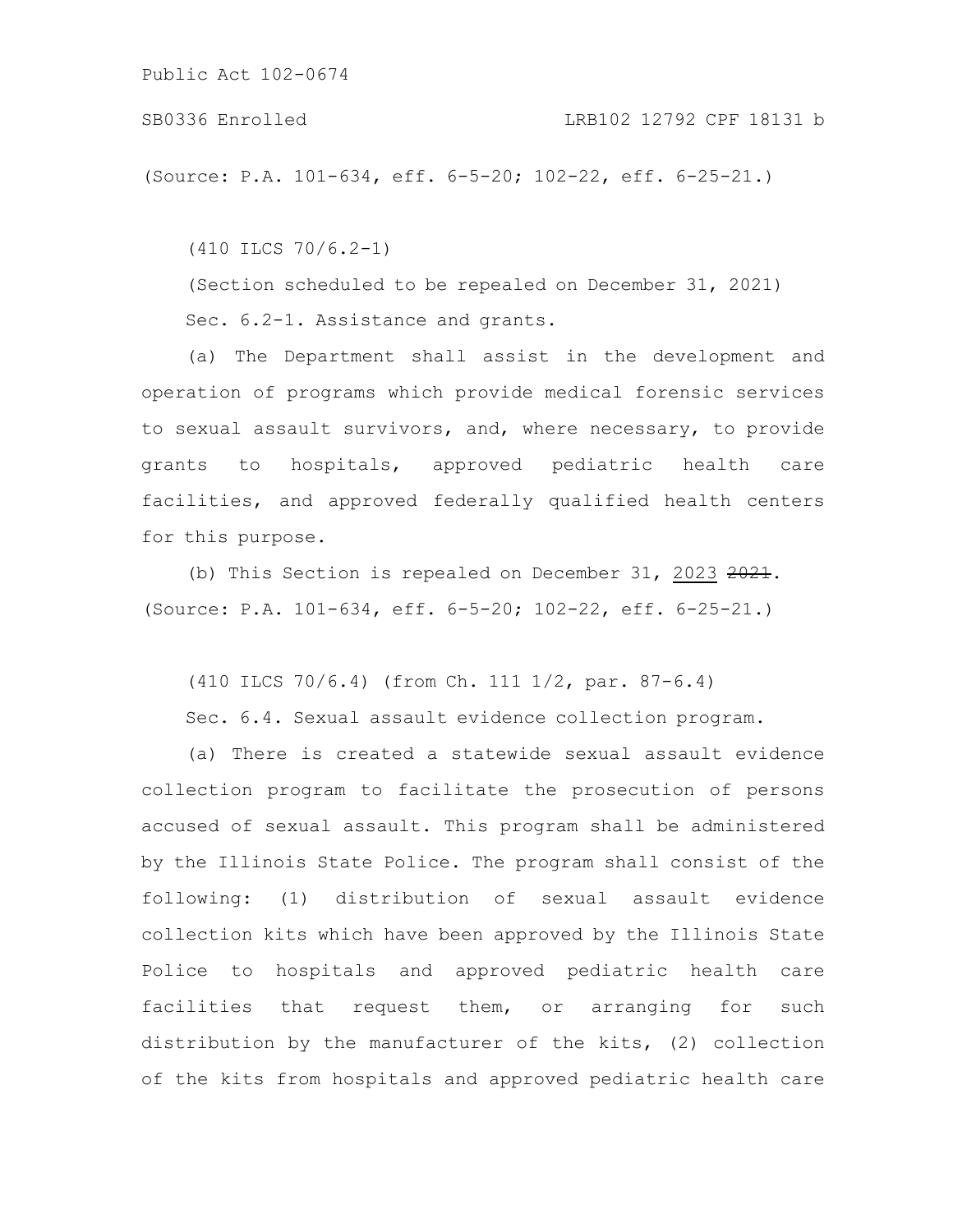# SB0336 Enrolled LRB102 12792 CPF 18131 b

facilities after the kits have been used to collect evidence, (3) analysis of the collected evidence and conducting of laboratory tests, (4) maintaining the chain of custody and safekeeping of the evidence for use in a legal proceeding, and (5) the comparison of the collected evidence with the genetic marker grouping analysis information maintained by the Department of State Police under Section 5-4-3 of the Unified Code of Corrections and with the information contained in the Federal Bureau of Investigation's National DNA database; provided the amount and quality of genetic marker grouping results obtained from the evidence in the sexual assault case meets the requirements of both the Department of State Police and the Federal Bureau of Investigation's Combined DNA Index System (CODIS) policies. The standardized evidence collection kit for the State of Illinois shall be the Illinois State Police Sexual Assault Evidence Kit and shall include a written consent form authorizing law enforcement to test the sexual assault evidence and to provide law enforcement with details of the sexual assault.

 $(a-5)$  (Blank).

(b) The Illinois State Police shall administer a program to train hospital and approved pediatric health care facility personnel participating in the sexual assault evidence collection program, in the correct use and application of the sexual assault evidence collection kits. The Department shall cooperate with the Illinois State Police in this program as it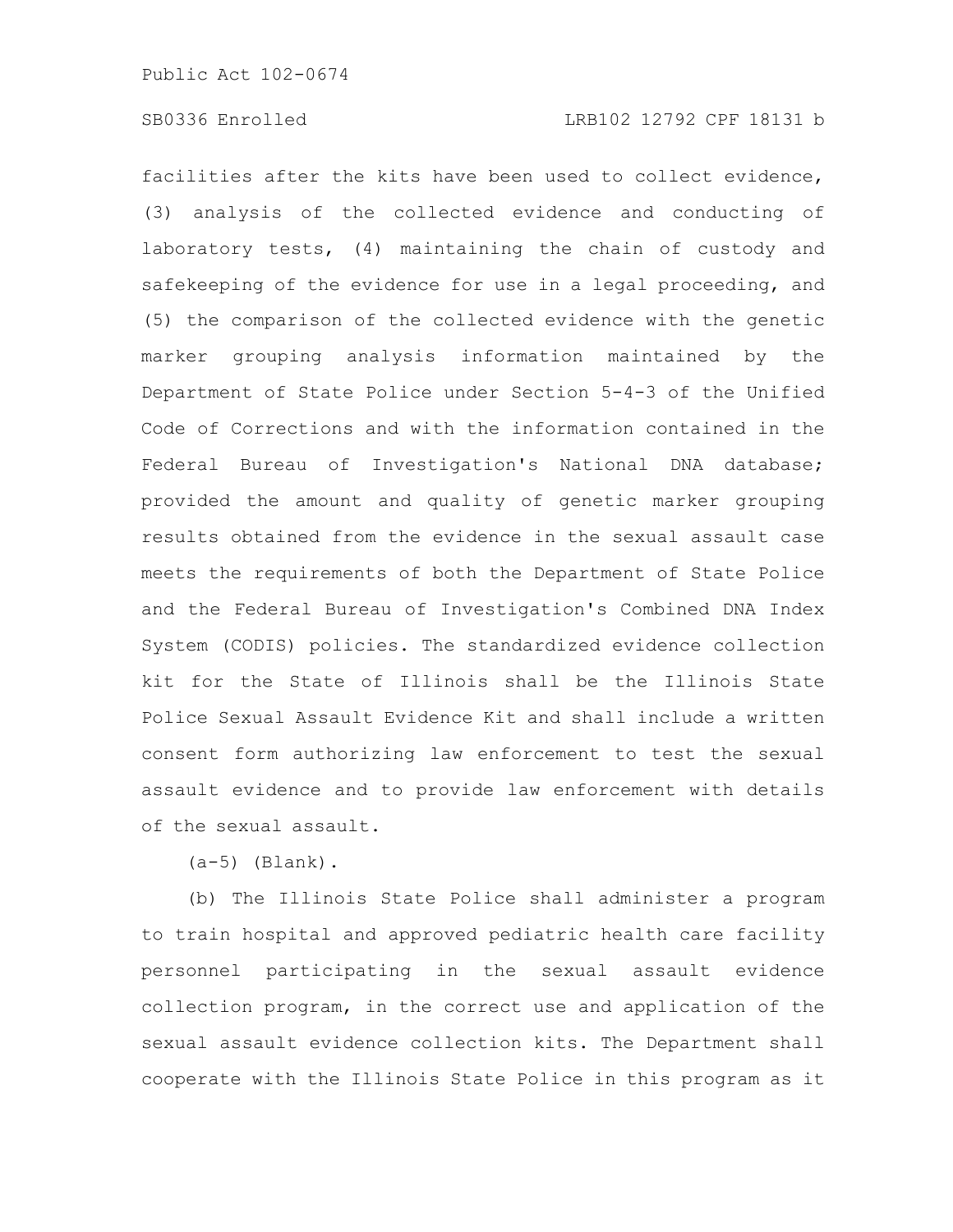pertains to medical aspects of the evidence collection.

(c) (Blank).

(d) This Section is effective on and after January 1, 2024 July 1, 2021.

(Source: P.A. 100-775, eff. 1-1-19; 101-634, eff. 6-5-20.)

(410 ILCS 70/6.4-1)

(Section scheduled to be repealed on December 31, 2021) Sec. 6.4-1. Sexual assault evidence collection program.

(a) There is created a statewide sexual assault evidence collection program to facilitate the prosecution of persons accused of sexual assault. This program shall be administered by the Illinois State Police. The program shall consist of the following: (1) distribution of sexual assault evidence collection kits which have been approved by the Illinois State Police to hospitals, approved pediatric health care facilities, and approved federally qualified health centers that request them, or arranging for such distribution by the manufacturer of the kits, (2) collection of the kits from hospitals and approved pediatric health care facilities after the kits have been used to collect evidence, (3) analysis of the collected evidence and conducting of laboratory tests, (4) maintaining the chain of custody and safekeeping of the evidence for use in a legal proceeding, and (5) the comparison of the collected evidence with the genetic marker grouping analysis information maintained by the Department of State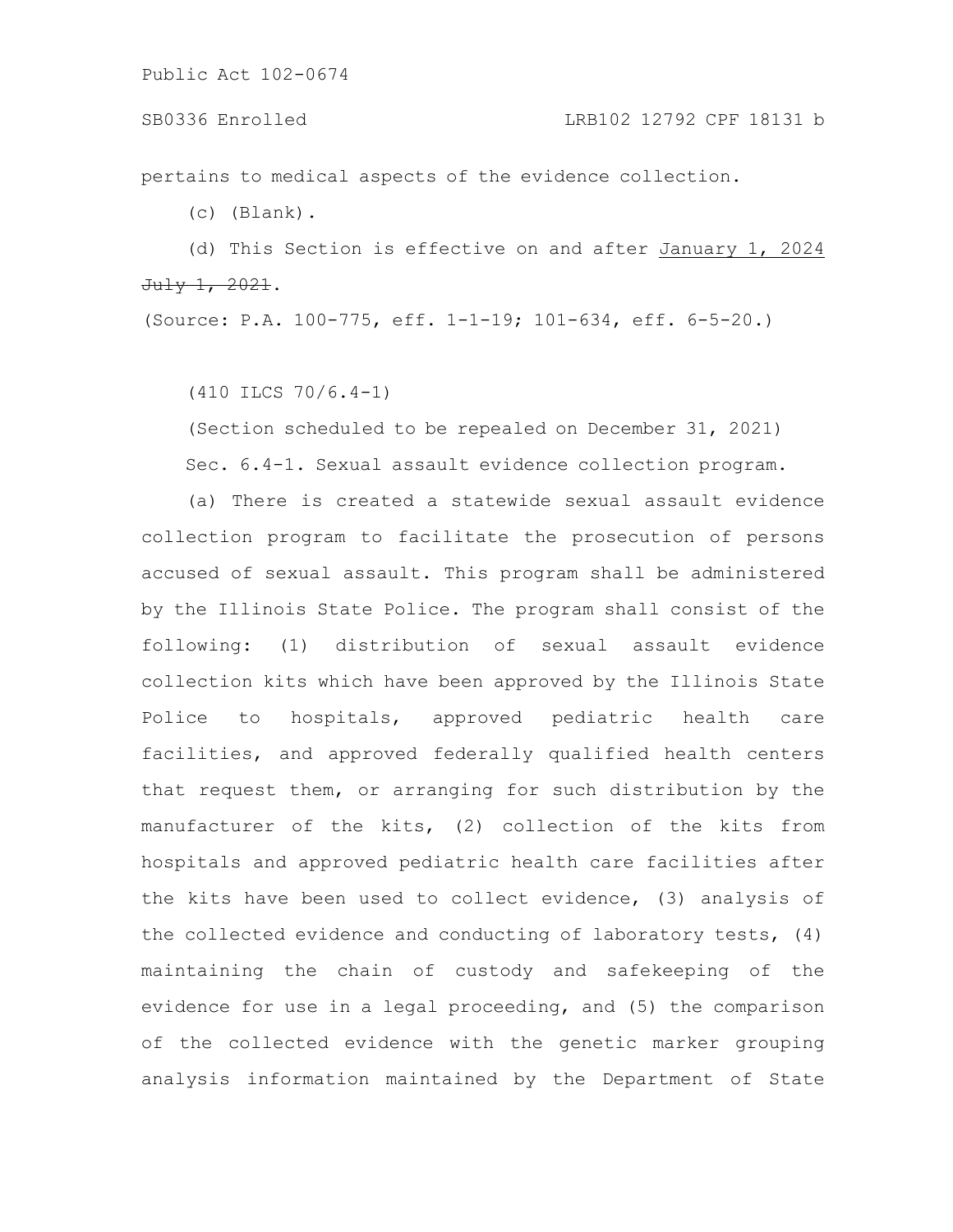# SB0336 Enrolled LRB102 12792 CPF 18131 b

Police under Section 5-4-3 of the Unified Code of Corrections and with the information contained in the Federal Bureau of Investigation's National DNA database; provided the amount and quality of genetic marker grouping results obtained from the evidence in the sexual assault case meets the requirements of both the Department of State Police and the Federal Bureau of Investigation's Combined DNA Index System (CODIS) policies. The standardized evidence collection kit for the State of Illinois shall be the Illinois State Police Sexual Assault Evidence Kit and shall include a written consent form authorizing law enforcement to test the sexual assault evidence and to provide law enforcement with details of the sexual assault.

 $(a-5)$  (Blank).

(b) The Illinois State Police shall administer a program to train hospital, and approved pediatric health care facility, and approved federally qualified health center personnel participating in the sexual assault evidence collection program, in the correct use and application of the sexual assault evidence collection kits. The Department shall cooperate with the Illinois State Police in this program as it pertains to medical aspects of the evidence collection.

(c) (Blank).

(d) This Section is repealed on December 31, 2023 2021. (Source: P.A. 101-634, eff. 6-5-20; 102-22, eff. 6-25-21.)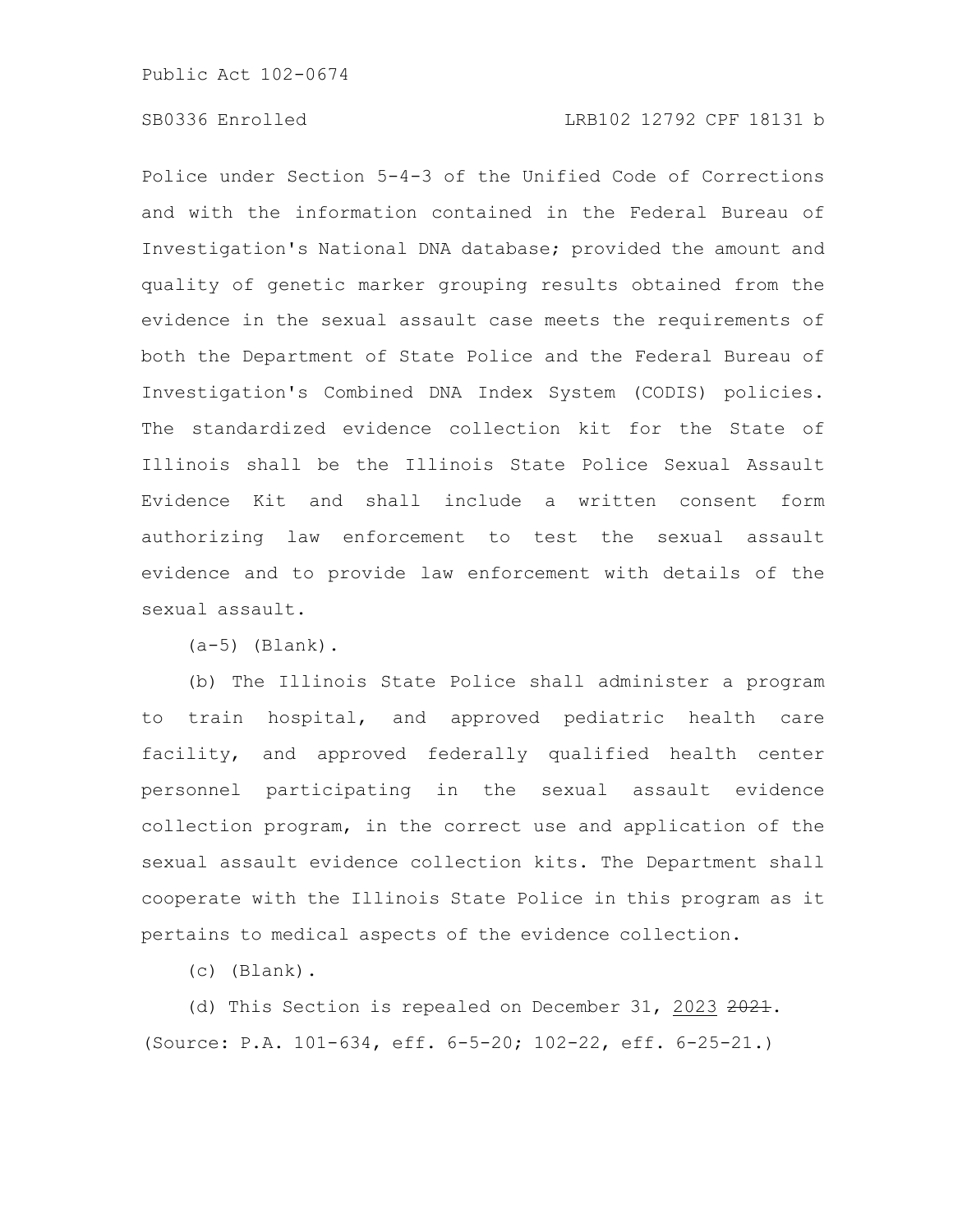#### SB0336 Enrolled LRB102 12792 CPF 18131 b

(410 ILCS 70/6.5)

Sec. 6.5. Written consent to the release of sexual assault evidence for testing.

(a) Upon the completion of medical forensic services, the health care professional providing the medical forensic services shall provide the patient the opportunity to sign a written consent to allow law enforcement to submit the sexual assault evidence for testing, if collected. The written consent shall be on a form included in the sexual assault evidence collection kit and posted on the Illinois State Police website. The consent form shall include whether the survivor consents to the release of information about the sexual assault to law enforcement.

(1) A survivor 13 years of age or older may sign the written consent to release the evidence for testing.

(2) If the survivor is a minor who is under 13 years of age, the written consent to release the sexual assault evidence for testing may be signed by the parent, guardian, investigating law enforcement officer, or Department of Children and Family Services.

(3) If the survivor is an adult who has a guardian of the person, a health care surrogate, or an agent acting under a health care power of attorney, the consent of the guardian, surrogate, or agent is not required to release evidence and information concerning the sexual assault or sexual abuse. If the adult is unable to provide consent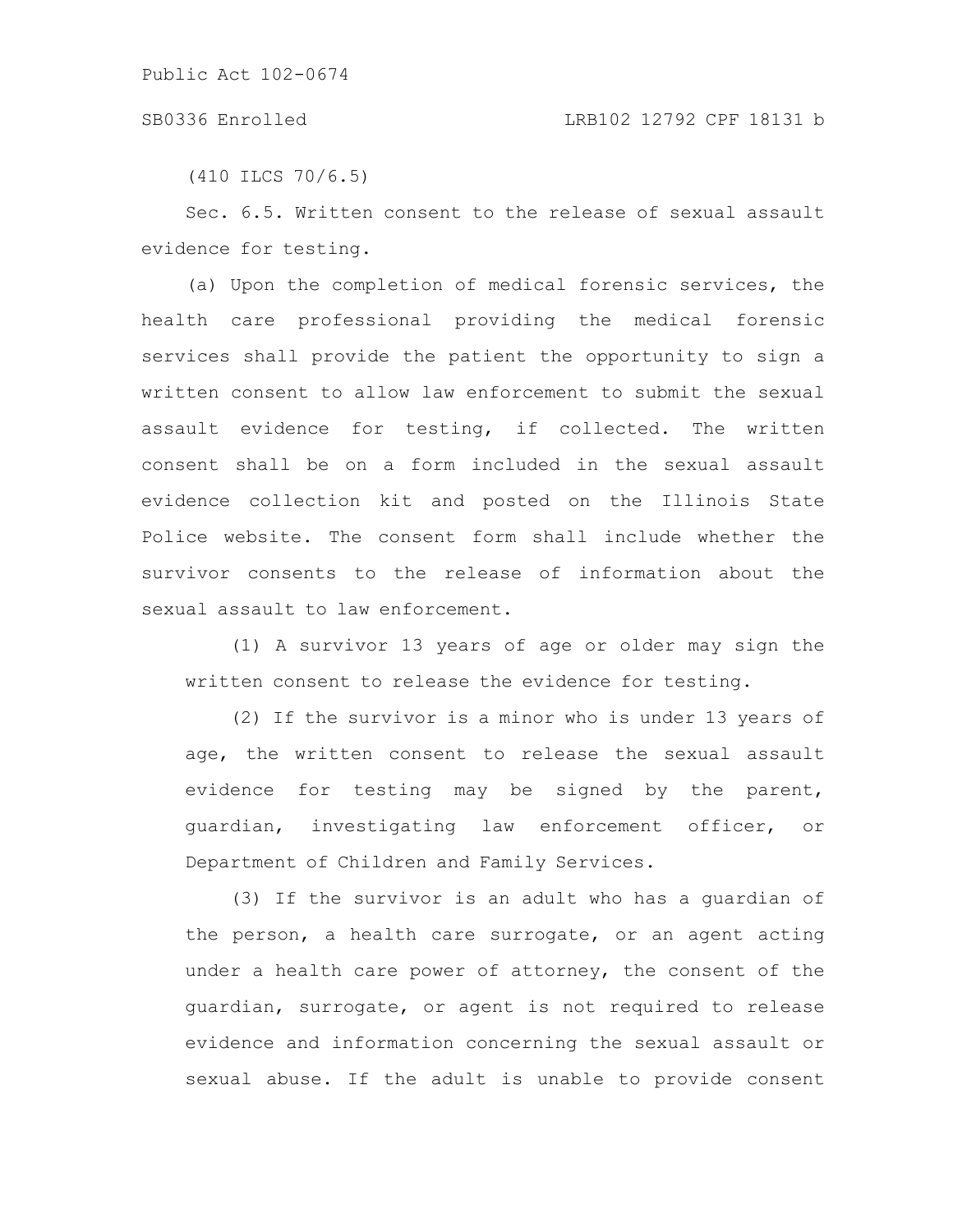## SB0336 Enrolled LRB102 12792 CPF 18131 b

for the release of evidence and information and a guardian, surrogate, or agent under a health care power of attorney is unavailable or unwilling to release the information, then an investigating law enforcement officer may authorize the release.

(4) Any health care professional or health care institution, including any hospital or approved pediatric health care facility, who provides evidence or information to a law enforcement officer under a written consent as specified in this Section is immune from any civil or professional liability that might arise from those actions, with the exception of willful or wanton misconduct. The immunity provision applies only if all of the requirements of this Section are met.

(b) The hospital or approved pediatric health care facility shall keep a copy of a signed or unsigned written consent form in the patient's medical record.

(c) If a written consent to allow law enforcement to hold the sexual assault evidence is signed at the completion of medical forensic services, the hospital or approved pediatric health care facility shall include the following information in its discharge instructions:

(1) the sexual assault evidence will be stored for 10 years from the completion of an Illinois State Police Sexual Assault Evidence Collection Kit, or 10 years from the age of 18 years, whichever is longer;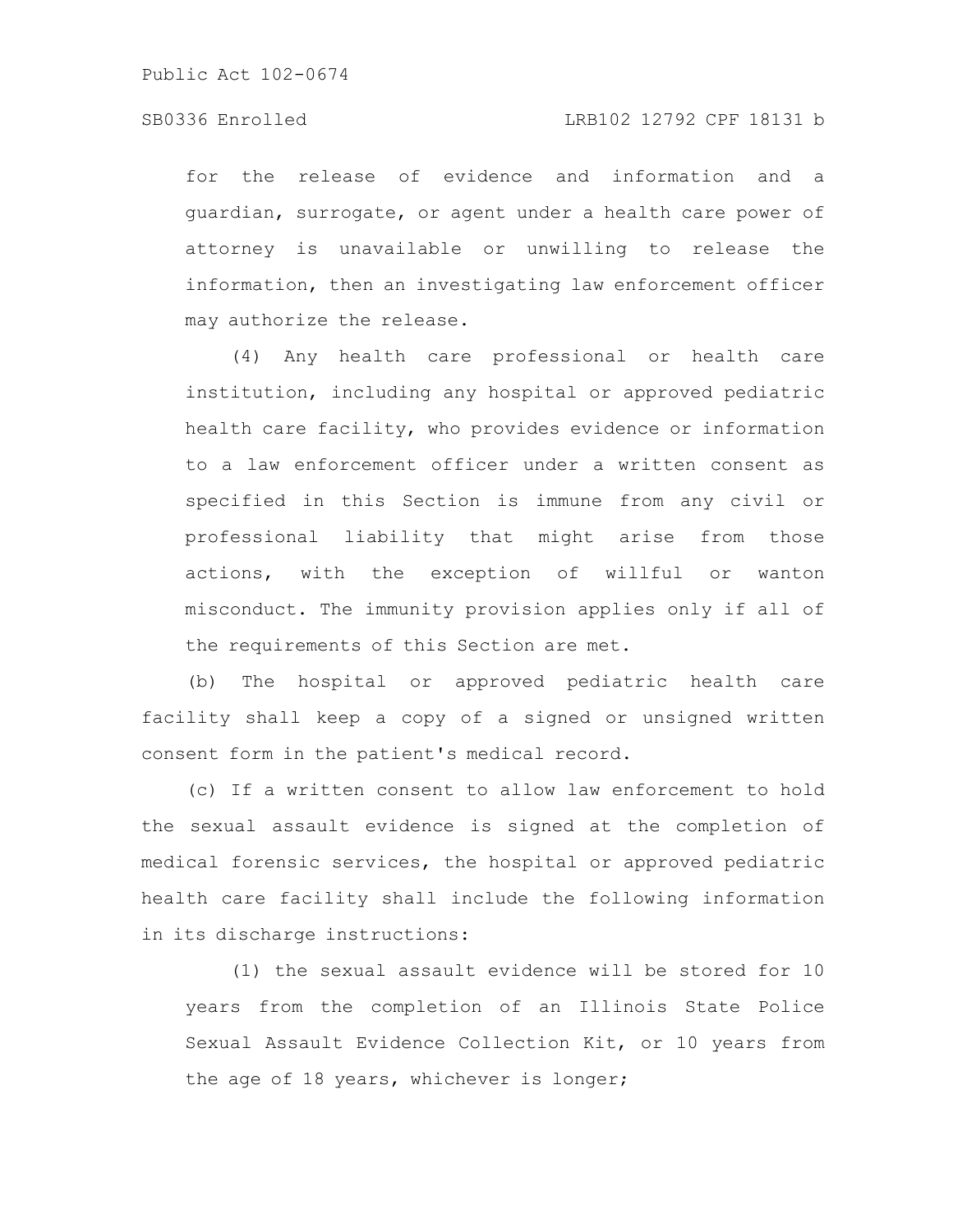## SB0336 Enrolled LRB102 12792 CPF 18131 b

(2) a person authorized to consent to the testing of the sexual assault evidence may sign a written consent to allow law enforcement to test the sexual assault evidence at any time during that 10-year period for an adult victim, or until a minor victim turns 28 years of age by (A) contacting the law enforcement agency having jurisdiction, or if unknown, the law enforcement agency contacted by the hospital or approved pediatric health care facility under Section 3.2 of the Criminal Identification Act; or (B) by working with an advocate at a rape crisis center;

(3) the name, address, and phone number of the law enforcement agency having jurisdiction, or if unknown the name, address, and phone number of the law enforcement agency contacted by the hospital or approved pediatric health care facility under Section 3.2 of the Criminal Identification Act; and

(4) the name and phone number of a local rape crisis center.

(d) This Section is effective on and after January 1, 2024 2022.

(Source: P.A. 101-81, eff. 7-12-19; 101-634, eff. 6-5-20; 102-22, eff. 6-25-21.)

(410 ILCS 70/6.5-1) (Section scheduled to be repealed on December 31, 2021)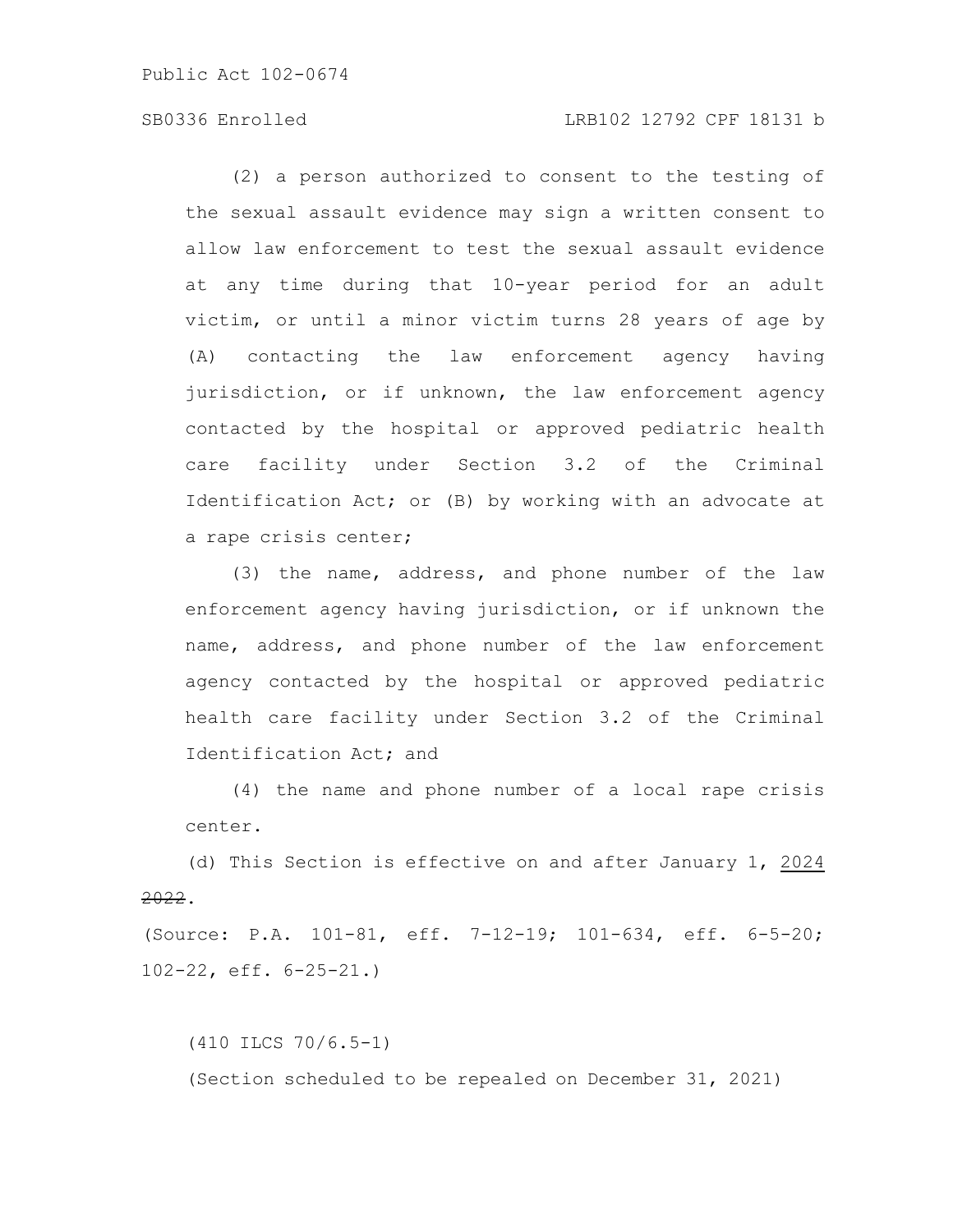## SB0336 Enrolled LRB102 12792 CPF 18131 b

Sec. 6.5-1. Written consent to the release of sexual assault evidence for testing.

(a) Upon the completion of medical forensic services, the health care professional providing the medical forensic services shall provide the patient the opportunity to sign a written consent to allow law enforcement to submit the sexual assault evidence for testing, if collected. The written consent shall be on a form included in the sexual assault evidence collection kit and posted on the Illinois State Police website. The consent form shall include whether the survivor consents to the release of information about the sexual assault to law enforcement.

(1) A survivor 13 years of age or older may sign the written consent to release the evidence for testing.

(2) If the survivor is a minor who is under 13 years of age, the written consent to release the sexual assault evidence for testing may be signed by the parent, guardian, investigating law enforcement officer, or Department of Children and Family Services.

(3) If the survivor is an adult who has a guardian of the person, a health care surrogate, or an agent acting under a health care power of attorney, the consent of the guardian, surrogate, or agent is not required to release evidence and information concerning the sexual assault or sexual abuse. If the adult is unable to provide consent for the release of evidence and information and a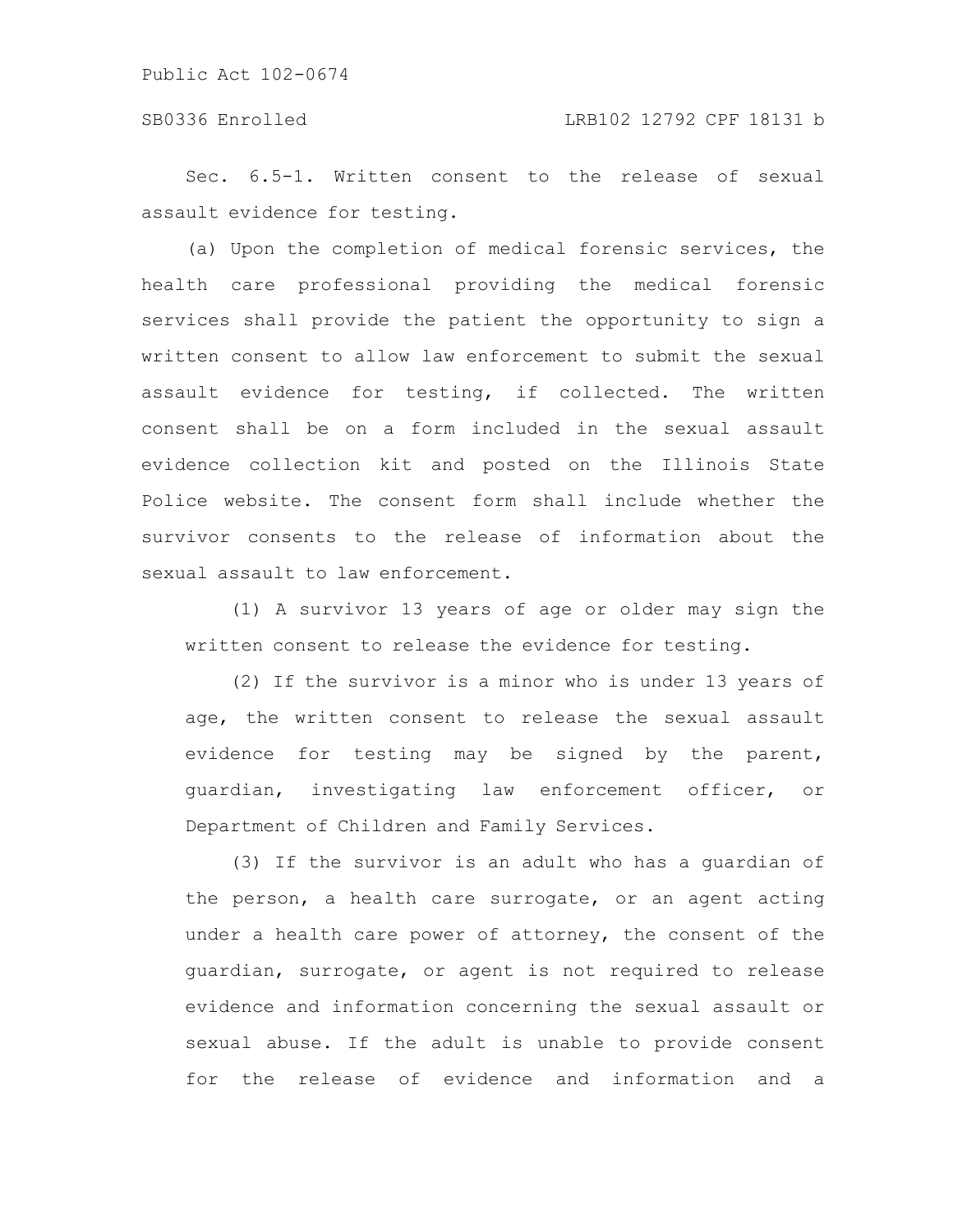guardian, surrogate, or agent under a health care power of attorney is unavailable or unwilling to release the information, then an investigating law enforcement officer may authorize the release.

(4) Any health care professional or health care institution, including any hospital, approved pediatric health care facility, or approved federally qualified health center, who provides evidence or information to a law enforcement officer under a written consent as specified in this Section is immune from any civil or professional liability that might arise from those actions, with the exception of willful or wanton misconduct. The immunity provision applies only if all of the requirements of this Section are met.

(b) The hospital, approved pediatric health care facility, or approved federally qualified health center shall keep a copy of a signed or unsigned written consent form in the patient's medical record.

(c) If a written consent to allow law enforcement to hold the sexual assault evidence is signed at the completion of medical forensic services, the hospital, approved pediatric health care facility, or approved federally qualified health center shall include the following information in its discharge instructions:

(1) the sexual assault evidence will be stored for 10 years from the completion of an Illinois State Police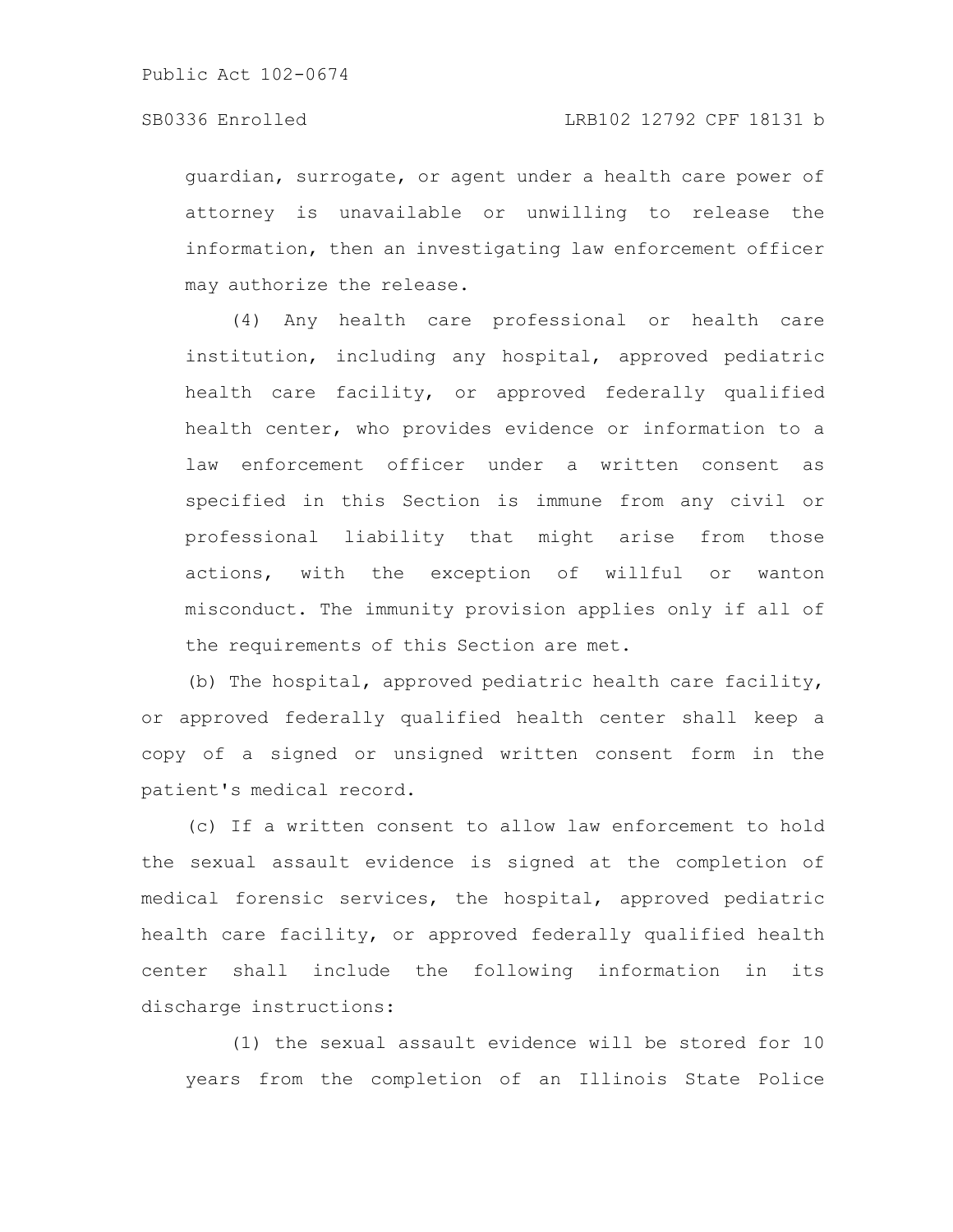Sexual Assault Evidence Collection Kit, or 10 years from the age of 18 years, whichever is longer;

(2) A person authorized to consent to the testing of the sexual assault evidence may sign a written consent to allow law enforcement to test the sexual assault evidence at any time during that 10-year period for an adult victim, or until a minor victim turns 28 years of age by (A) contacting the law enforcement agency having jurisdiction, or if unknown, the law enforcement agency contacted by the hospital, approved pediatric health care facility, or approved federally qualified health center under Section 3.2 of the Criminal Identification Act; or (B) by working with an advocate at a rape crisis center;

(3) the name, address, and phone number of the law enforcement agency having jurisdiction, or if unknown the name, address, and phone number of the law enforcement agency contacted by the hospital or approved pediatric health care facility under Section 3.2 of the Criminal Identification Act; and

(4) the name and phone number of a local rape crisis center.

(d) This Section is repealed on December 31, 2023 2021. (Source: P.A. 101-634, eff. 6-5-20; 102-22, eff. 6-25-21.)

(410 ILCS 70/6.6) Sec. 6.6. Submission of sexual assault evidence.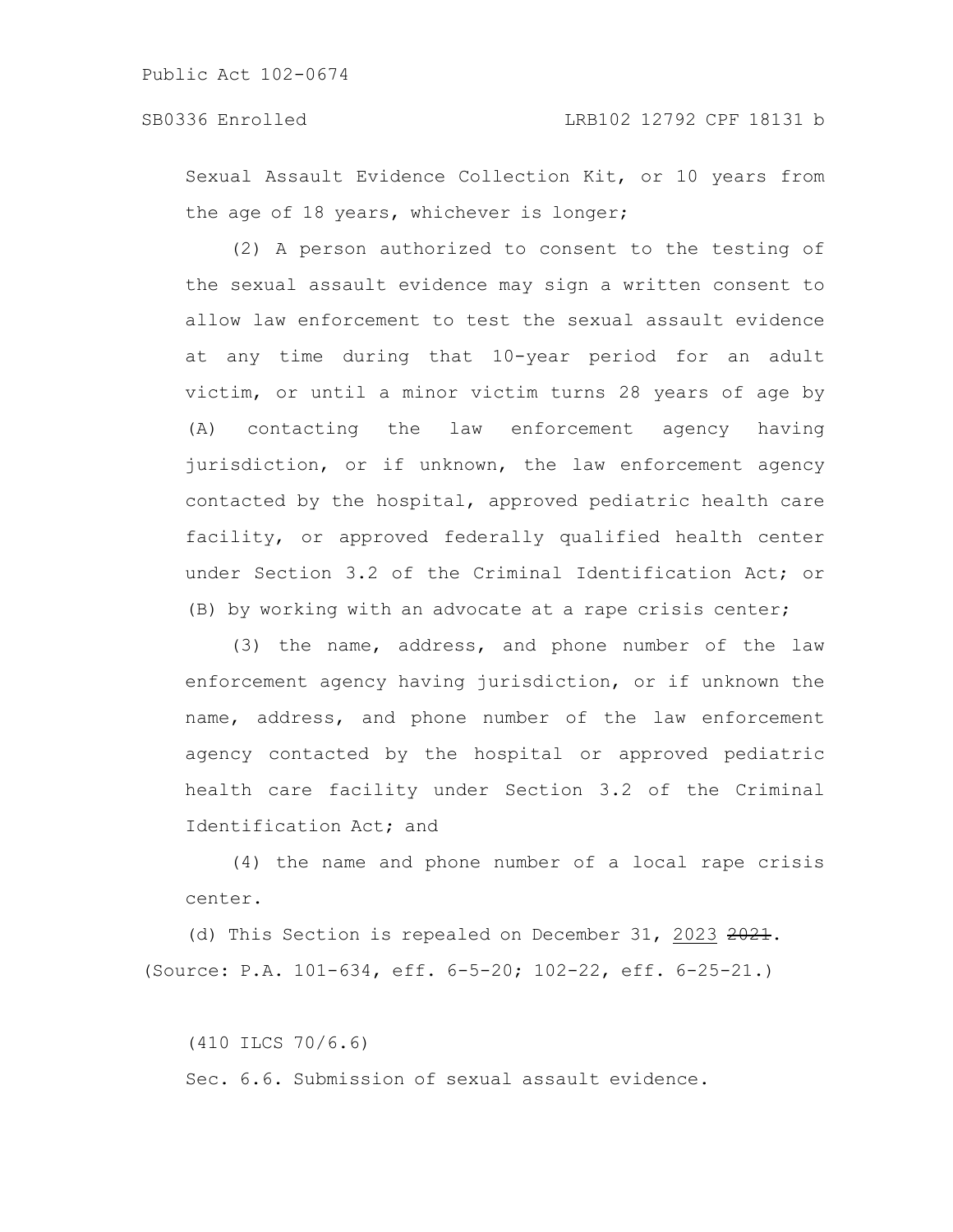# SB0336 Enrolled LRB102 12792 CPF 18131 b

(a) As soon as practicable, but in no event more than 4 hours after the completion of medical forensic services, the hospital or approved pediatric health care facility shall make reasonable efforts to determine the law enforcement agency having jurisdiction where the sexual assault occurred, if sexual assault evidence was collected. The hospital or approved pediatric health care facility may obtain the name of the law enforcement agency with jurisdiction from the local law enforcement agency.

(b) Within 4 hours after the completion of medical forensic services, the hospital or approved pediatric health care facility shall notify the law enforcement agency having jurisdiction that the hospital or approved pediatric health care facility is in possession of sexual assault evidence and the date and time the collection of evidence was completed. The hospital or approved pediatric health care facility shall document the notification in the patient's medical records and shall include the agency notified, the date and time of the notification and the name of the person who received the notification. This notification to the law enforcement agency having jurisdiction satisfies the hospital's or approved pediatric health care facility's requirement to contact its local law enforcement agency under Section 3.2 of the Criminal Identification Act.

(c) If the law enforcement agency having jurisdiction has not taken physical custody of sexual assault evidence within 5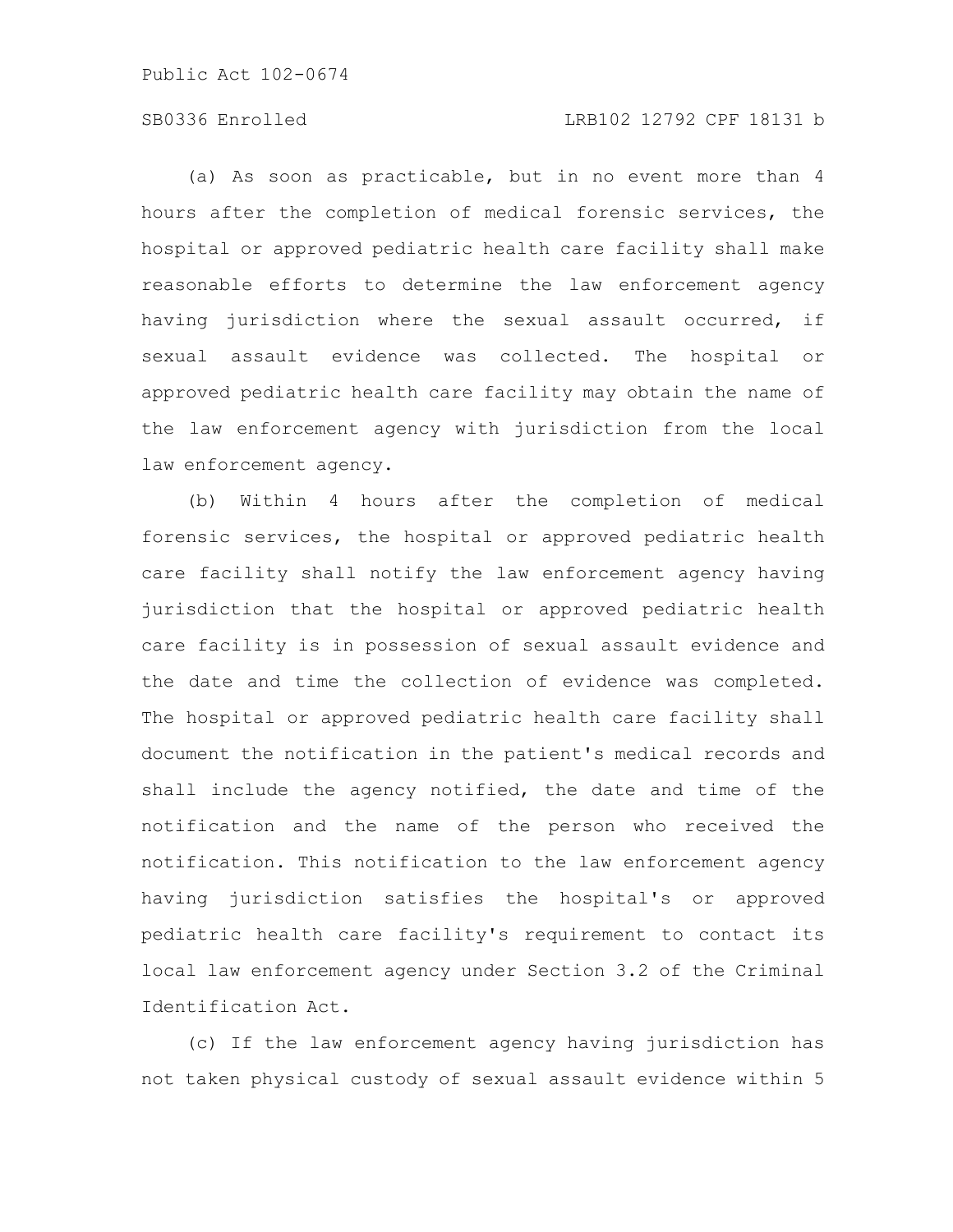# SB0336 Enrolled LRB102 12792 CPF 18131 b

days of the first contact by the hospital or approved pediatric health care facility, the hospital or approved pediatric health care facility shall renotify the law enforcement agency having jurisdiction that the hospital or approved pediatric health care facility is in possession of sexual assault evidence and the date the sexual assault evidence was collected. The hospital or approved pediatric health care facility shall document the renotification in the patient's medical records and shall include the agency notified, the date and time of the notification and the name of the person who received the notification.

(d) If the law enforcement agency having jurisdiction has not taken physical custody of the sexual assault evidence within 10 days of the first contact by the hospital or approved pediatric health care facility and the hospital or approved pediatric health care facility has provided renotification under subsection (c) of this Section, the hospital or approved pediatric health care facility shall contact the State's Attorney of the county where the law enforcement agency having jurisdiction is located. The hospital or approved pediatric health care facility shall inform the State's Attorney that the hospital or approved pediatric health care facility is in possession of sexual assault evidence, the date the sexual assault evidence was collected, the law enforcement agency having jurisdiction, the dates, times and names of persons notified under subsections (b) and (c) of this Section. The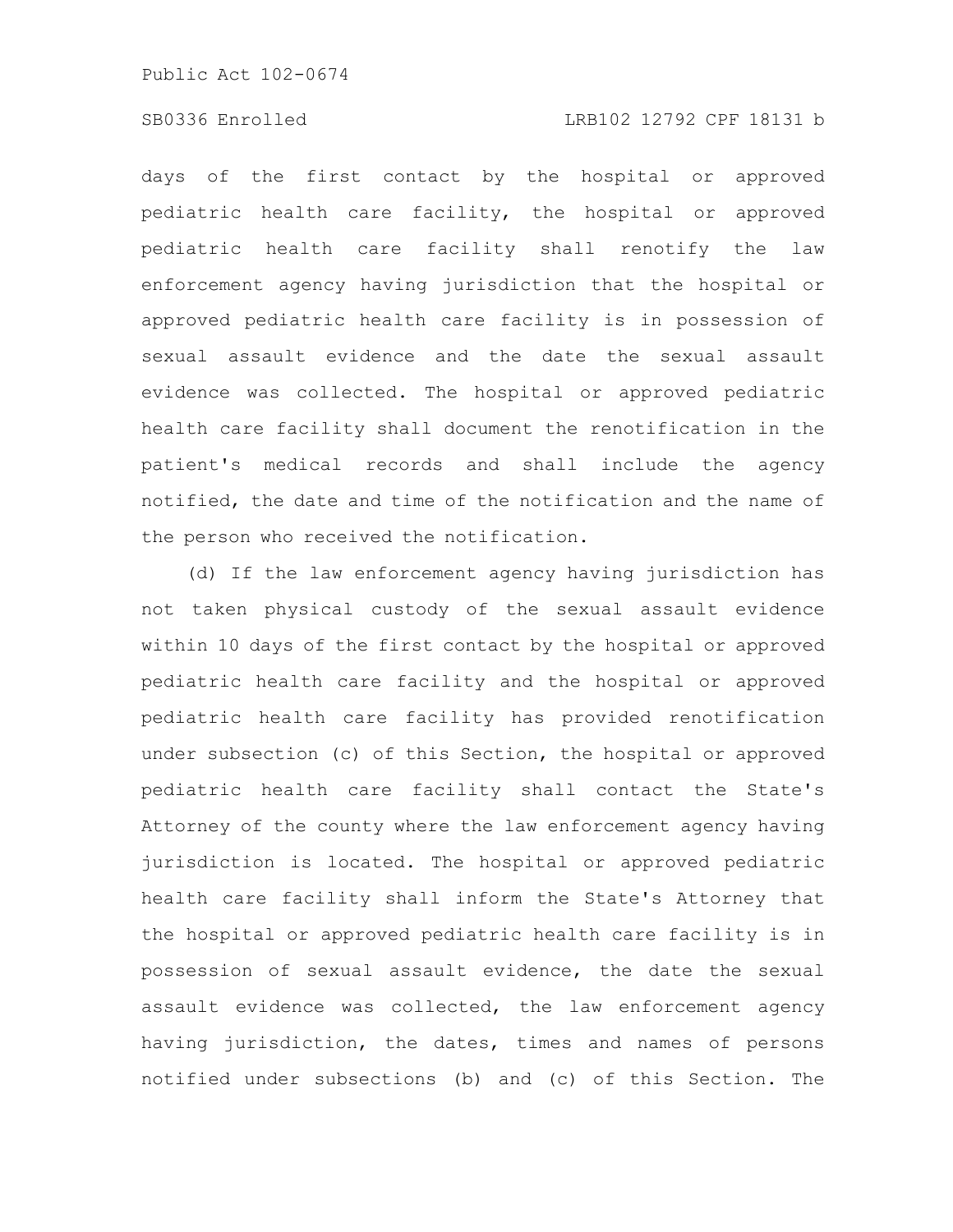#### SB0336 Enrolled LRB102 12792 CPF 18131 b

notification shall be made within 14 days of the collection of the sexual assault evidence.

(e) This Section is effective on and after January 1, 2024 2022.

(Source: P.A. 101-634, eff. 6-5-20; 102-22, eff. 6-25-21.)

(410 ILCS 70/6.6-1)

(Section scheduled to be repealed on December 31, 2021) Sec. 6.6-1. Submission of sexual assault evidence.

(a) As soon as practicable, but in no event more than 4 hours after the completion of medical forensic services, the hospital, approved pediatric health care facility, or approved federally qualified health center shall make reasonable efforts to determine the law enforcement agency having jurisdiction where the sexual assault occurred, if sexual assault evidence was collected. The hospital, approved pediatric health care facility, or approved federally qualified health center may obtain the name of the law enforcement agency with jurisdiction from the local law enforcement agency.

(b) Within 4 hours after the completion of medical forensic services, the hospital, approved pediatric health care facility, or approved federally qualified health center shall notify the law enforcement agency having jurisdiction that the hospital, approved pediatric health care facility, or approved federally qualified health center is in possession of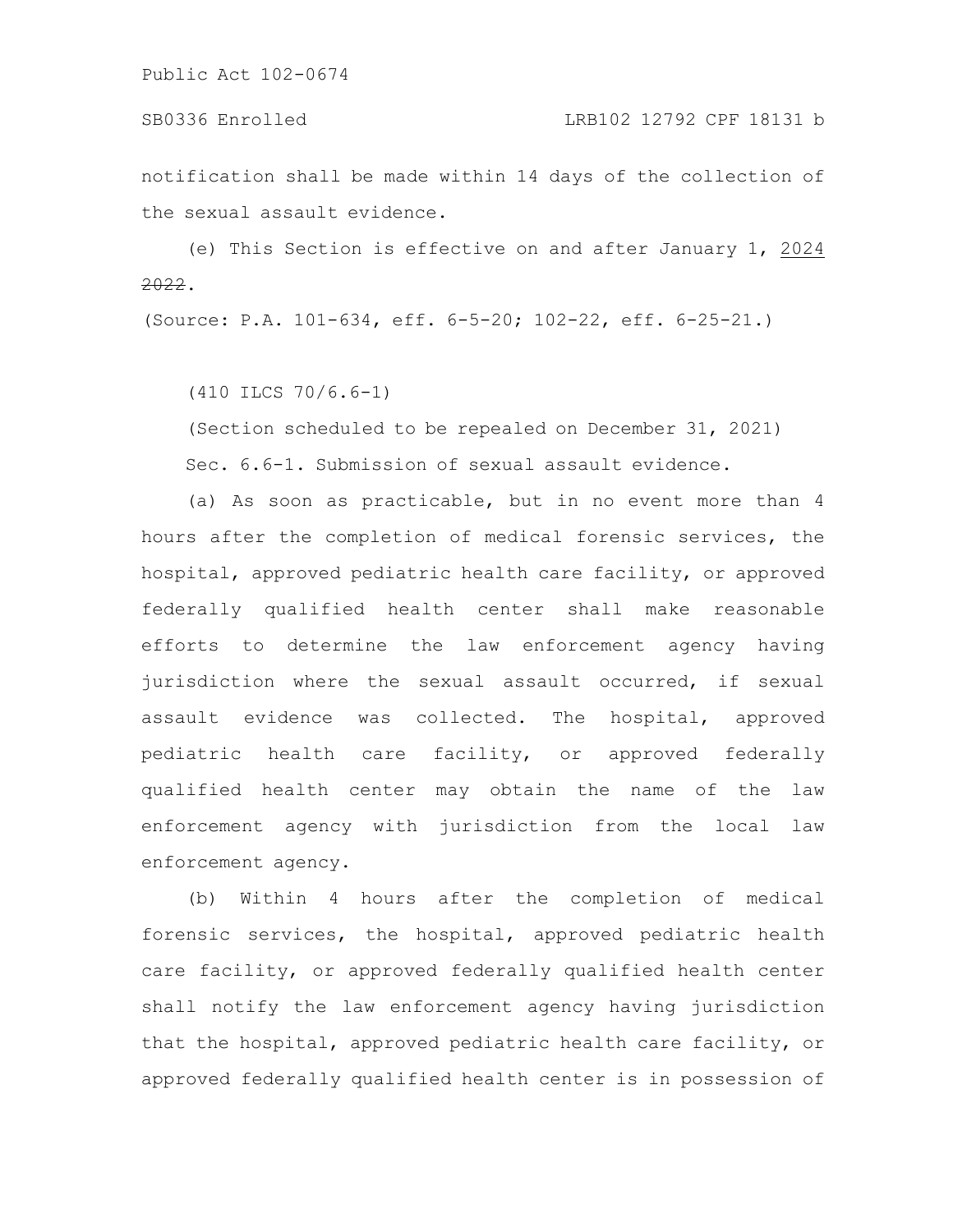# SB0336 Enrolled LRB102 12792 CPF 18131 b

sexual assault evidence and the date and time the collection of evidence was completed. The hospital, approved pediatric health care facility, or approved federally qualified health center shall document the notification in the patient's medical records and shall include the agency notified, the date and time of the notification and the name of the person who received the notification. This notification to the law enforcement agency having jurisdiction satisfies the hospital's, approved pediatric health care facility's, or approved federally qualified health center's requirement to contact its local law enforcement agency under Section 3.2 of the Criminal Identification Act.

(c) If the law enforcement agency having jurisdiction has not taken physical custody of sexual assault evidence within 5 days of the first contact by the hospital, approved pediatric health care facility, or approved federally qualified health center, the hospital, approved pediatric health care facility, or approved federally qualified health center shall renotify the law enforcement agency having jurisdiction that the hospital, approved pediatric health care facility, or approved federally qualified health center is in possession of sexual assault evidence and the date the sexual assault evidence was collected. The hospital, approved pediatric health care facility, or approved federally qualified health center shall document the renotification in the patient's medical records and shall include the agency notified, the date and time of the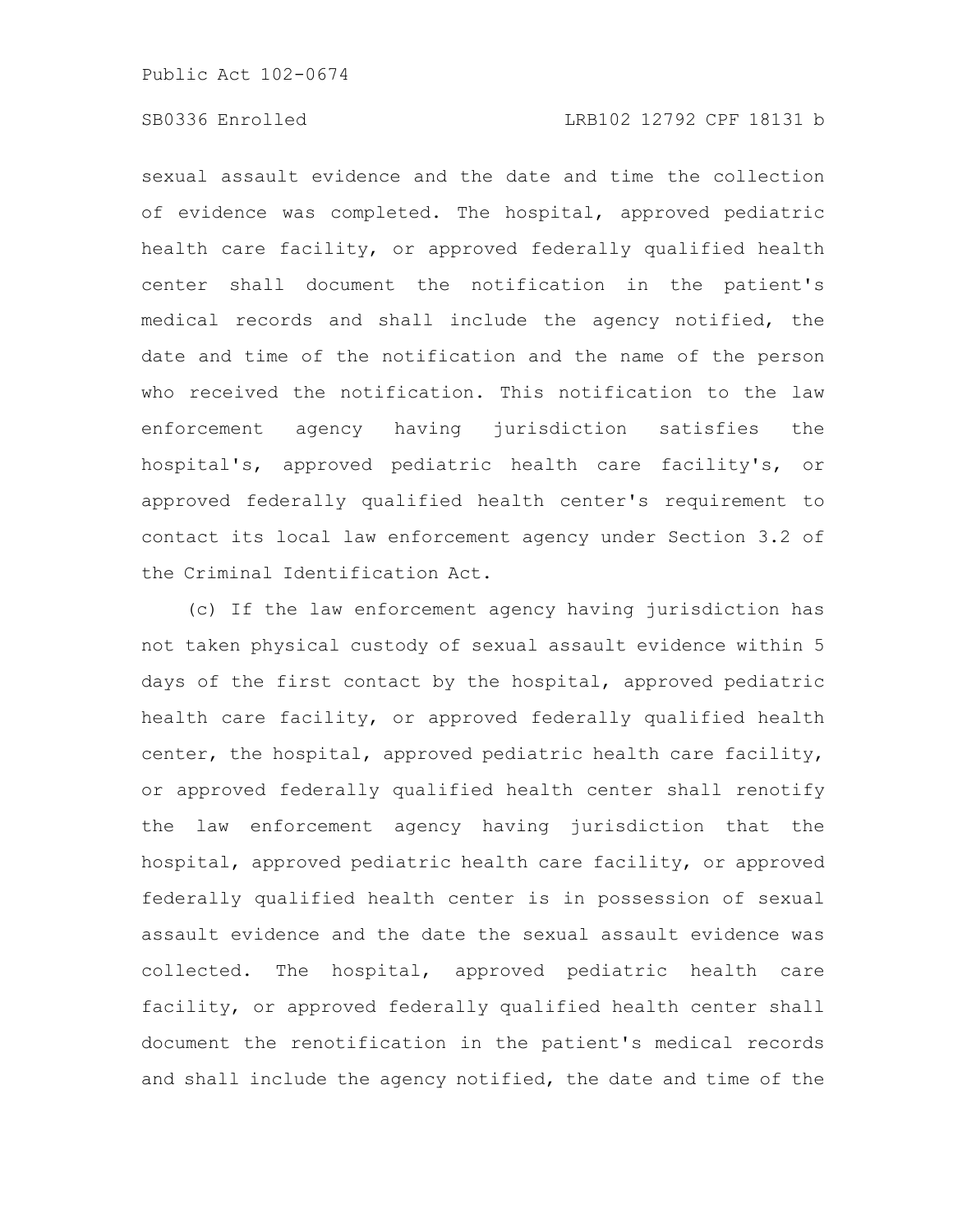notification and the name of the person who received the notification.

(d) If the law enforcement agency having jurisdiction has not taken physical custody of the sexual assault evidence within 10 days of the first contact by the hospital, approved pediatric health care facility, or approved federally qualified health center and the hospital, approved pediatric health care facility, or approved federally qualified health center has provided renotification under subsection (c) of this Section, the hospital, approved pediatric health care facility, or approved federally qualified health center shall contact the State's Attorney of the county where the law enforcement agency having jurisdiction is located. The hospital, approved pediatric health care facility shall inform the State's Attorney that the hospital, approved pediatric health care facility, or approved federally qualified health center is in possession of sexual assault evidence, the date the sexual assault evidence was collected, the law enforcement agency having jurisdiction, the dates, times and names of persons notified under subsections (b) and (c)of this Section. The notification shall be made within 14 days of the collection of the sexual assault evidence.

(e) This Section is repealed on December 31, 2023 2021. (Source: P.A. 101-634, eff. 6-5-20; 102-22, eff. 6-25-21.)

(410 ILCS 70/7) (from Ch. 111 1/2, par. 87-7)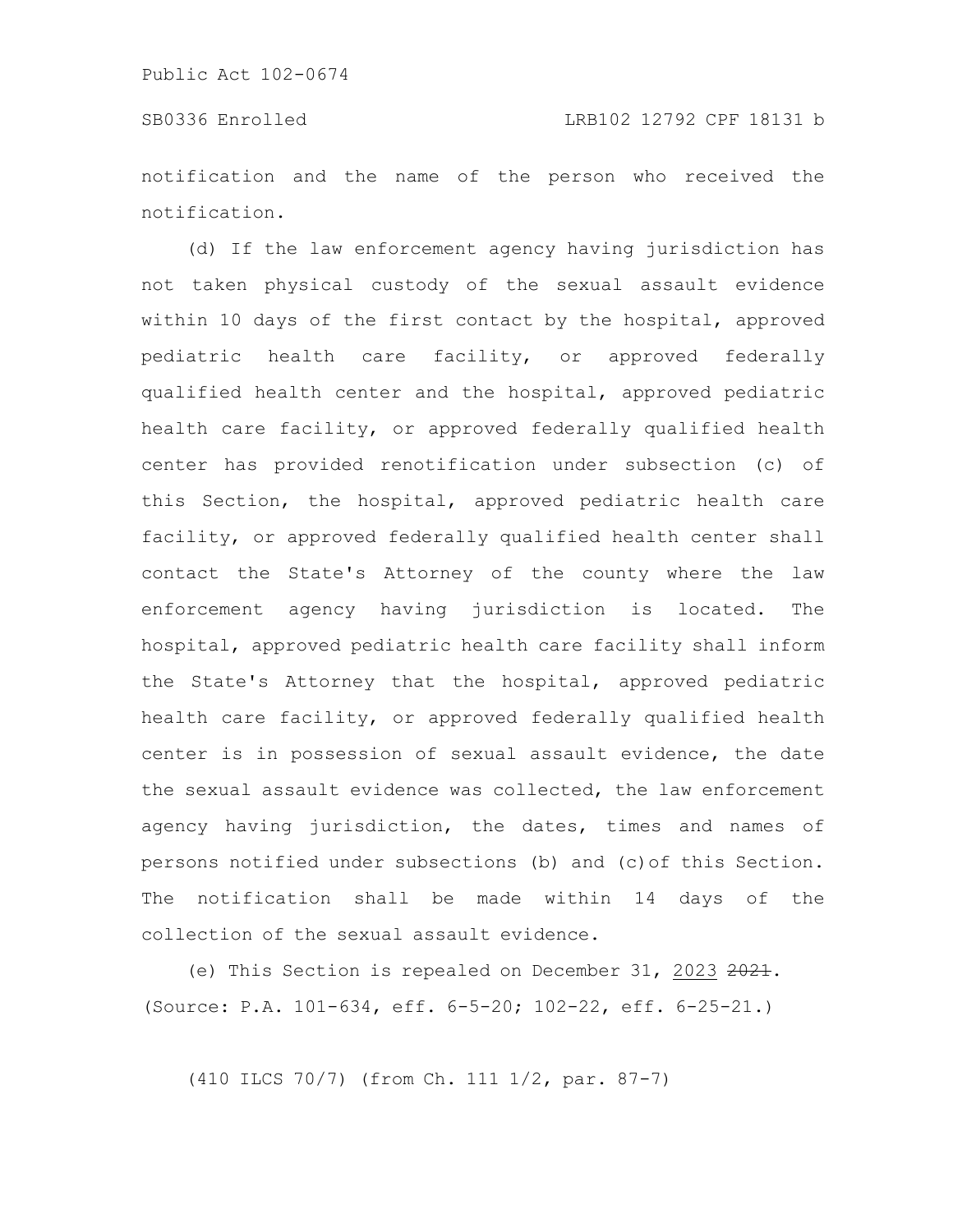Sec. 7. Reimbursement.

(a) A hospital, approved pediatric health care facility, or health care professional furnishing medical forensic services, an ambulance provider furnishing transportation to a sexual assault survivor, a hospital, health care professional, or laboratory providing follow-up healthcare, or a pharmacy dispensing prescribed medications to any sexual assault survivor shall furnish such services or medications to that person without charge and shall seek payment as follows:

(1) If a sexual assault survivor is eligible to receive benefits under the medical assistance program under Article V of the Illinois Public Aid Code, the ambulance provider, hospital, approved pediatric health care facility, health care professional, laboratory, or pharmacy must submit the bill to the Department of Healthcare and Family Services or the appropriate Medicaid managed care organization and accept the amount paid as full payment.

(2) If a sexual assault survivor is covered by one or more policies of health insurance or is a beneficiary under a public or private health coverage program, the ambulance provider, hospital, approved pediatric health care facility, health care professional, laboratory, or pharmacy shall bill the insurance company or program. With respect to such insured patients, applicable deductible, co-pay, co-insurance, denial of claim, or any other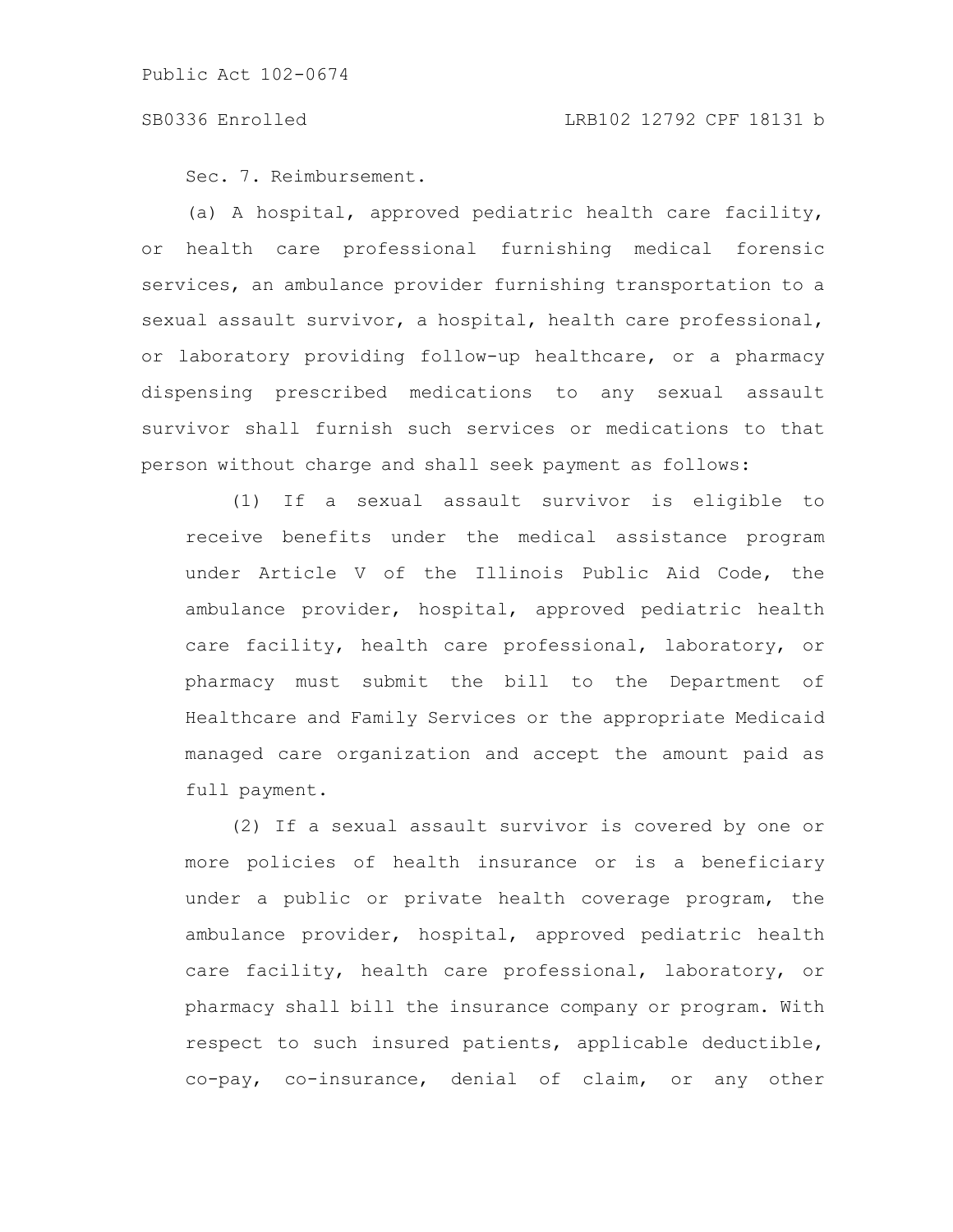# SB0336 Enrolled LRB102 12792 CPF 18131 b

out-of-pocket insurance-related expense may be submitted to the Illinois Sexual Assault Emergency Treatment Program of the Department of Healthcare and Family Services in accordance with 89 Ill. Adm. Code 148.510 for payment at the Department of Healthcare and Family Services' allowable rates under the Illinois Public Aid Code. The ambulance provider, hospital, approved pediatric health care facility, health care professional, laboratory, or pharmacy shall accept the amounts paid by the insurance company or health coverage program and the Illinois Sexual Assault Treatment Program as full payment.

(3) If a sexual assault survivor is neither eligible to receive benefits under the medical assistance program under Article V of the Illinois Public Aid Code nor covered by a policy of insurance or a public or private health coverage program, the ambulance provider, hospital, approved pediatric health care facility, health care professional, laboratory, or pharmacy shall submit the request for reimbursement to the Illinois Sexual Assault Emergency Treatment Program under the Department of Healthcare and Family Services in accordance with 89 Ill. Adm. Code 148.510 at the Department of Healthcare and Family Services' allowable rates under the Illinois Public Aid Code.

(4) If a sexual assault survivor presents a sexual assault services voucher for follow-up healthcare, the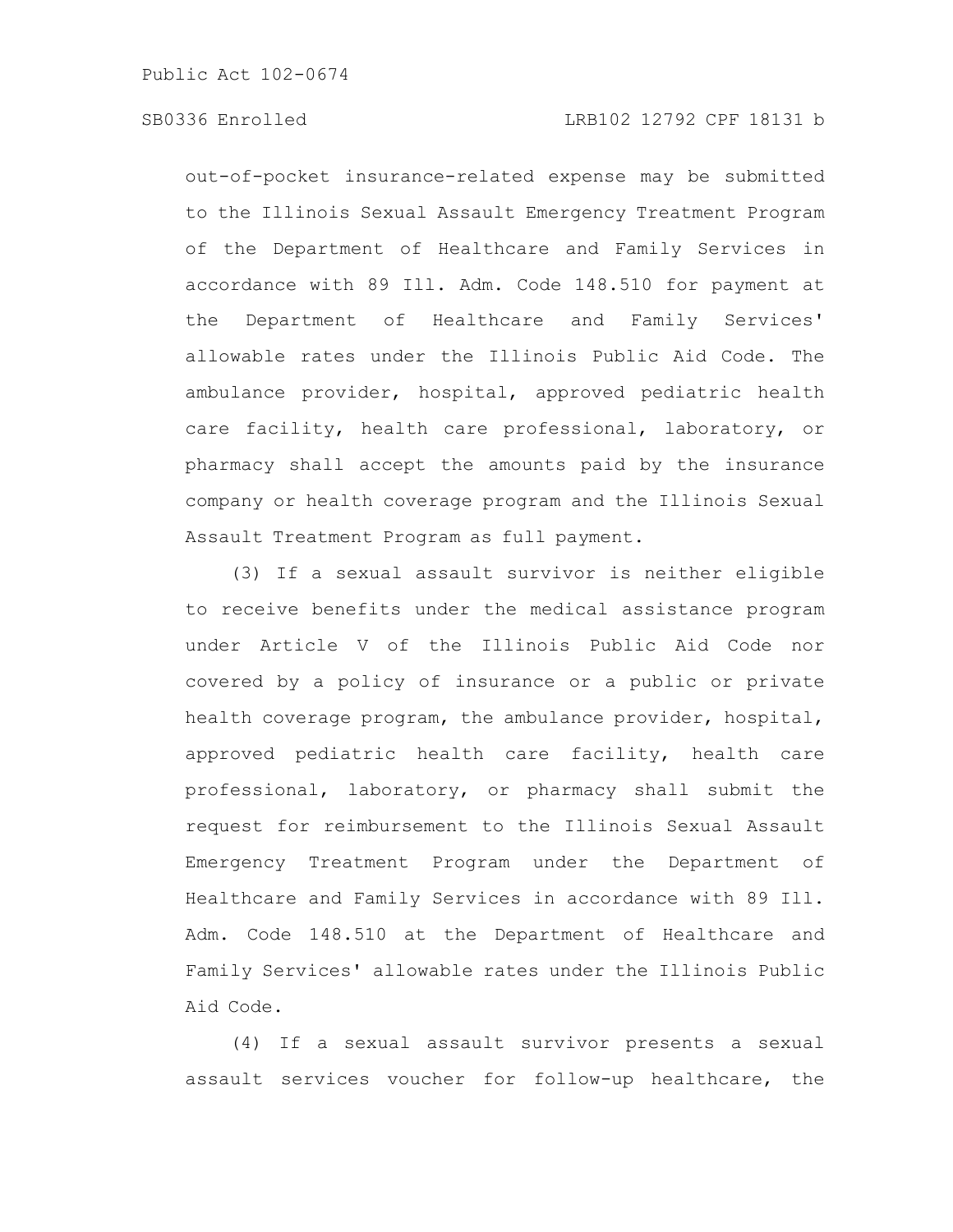healthcare professional, pediatric health care facility, or laboratory that provides follow-up healthcare or the pharmacy that dispenses prescribed medications to a sexual assault survivor shall submit the request for reimbursement for follow-up healthcare, pediatric health care facility, laboratory, or pharmacy services to the Illinois Sexual Assault Emergency Treatment Program under the Department of Healthcare and Family Services in accordance with 89 Ill. Adm. Code 148.510 at the Department of Healthcare and Family Services' allowable rates under the Illinois Public Aid Code. Nothing in this subsection (a) precludes hospitals or approved pediatric health care facilities from providing follow-up healthcare and receiving reimbursement under this Section.

(b) Nothing in this Section precludes a hospital, health care provider, ambulance provider, laboratory, or pharmacy from billing the sexual assault survivor or any applicable health insurance or coverage for inpatient services.

(c) (Blank).

(d) On and after July 1, 2012, the Department shall reduce any rate of reimbursement for services or other payments or alter any methodologies authorized by this Act or the Illinois Public Aid Code to reduce any rate of reimbursement for services or other payments in accordance with Section 5-5e of the Illinois Public Aid Code.

(e) The Department of Healthcare and Family Services shall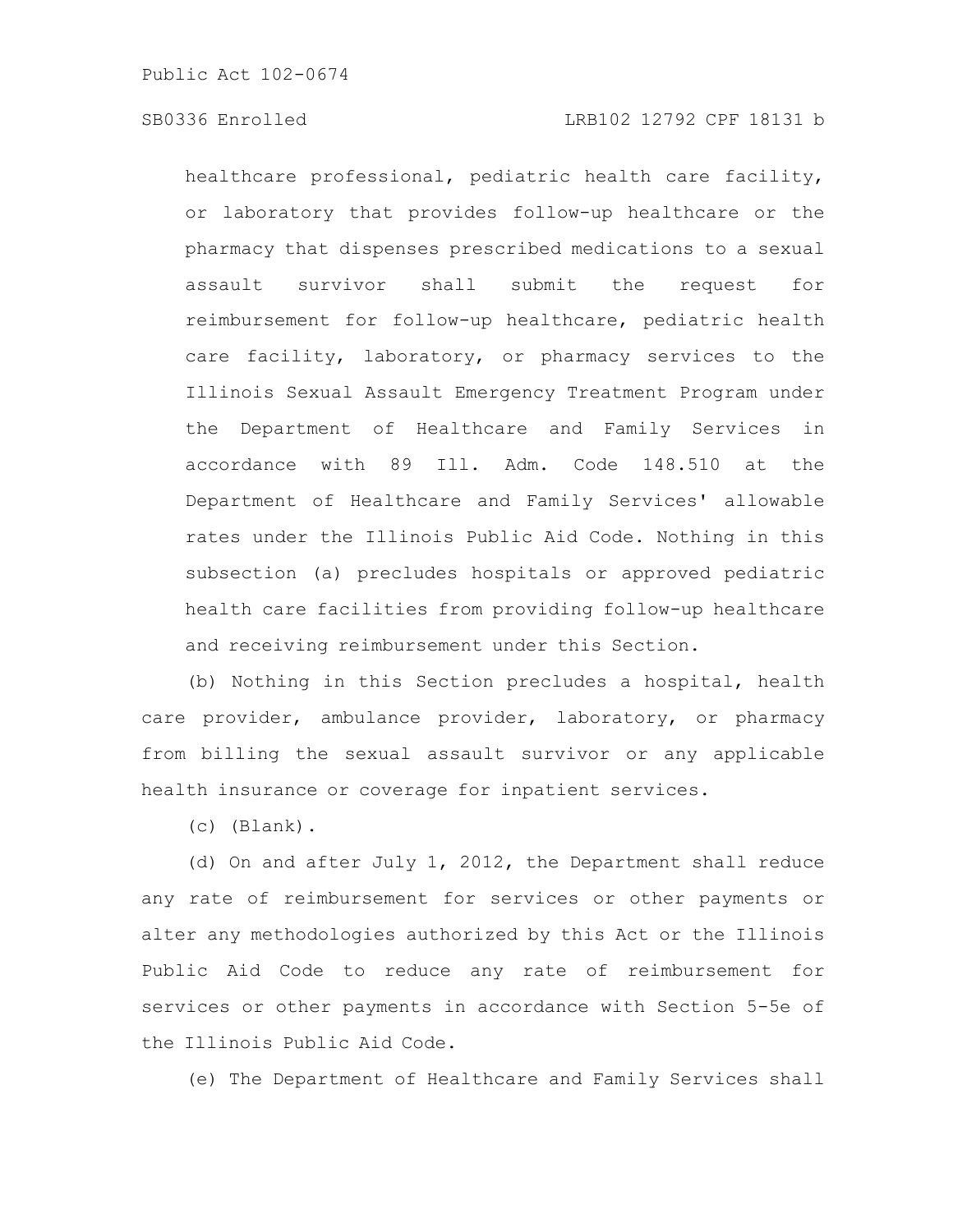establish standards, rules, and regulations to implement this Section.

(f) This Section is effective on and after January 1, 2024 2022.

(Source: P.A. 101-634, eff. 6-5-20; 102-22, eff. 6-25-21.)

(410 ILCS 70/7-1)

(Section scheduled to be repealed on December 31, 2021)

Sec. 7-1. Reimbursement

(a) A hospital, approved pediatric health care facility, approved federally qualified health center, or health care professional furnishing medical forensic services, an ambulance provider furnishing transportation to a sexual assault survivor, a hospital, health care professional, or laboratory providing follow-up healthcare, or a pharmacy dispensing prescribed medications to any sexual assault survivor shall furnish such services or medications to that person without charge and shall seek payment as follows:

(1) If a sexual assault survivor is eligible to receive benefits under the medical assistance program under Article V of the Illinois Public Aid Code, the ambulance provider, hospital, approved pediatric health care facility, approved federally qualified health center, health care professional, laboratory, or pharmacy must submit the bill to the Department of Healthcare and Family Services or the appropriate Medicaid managed care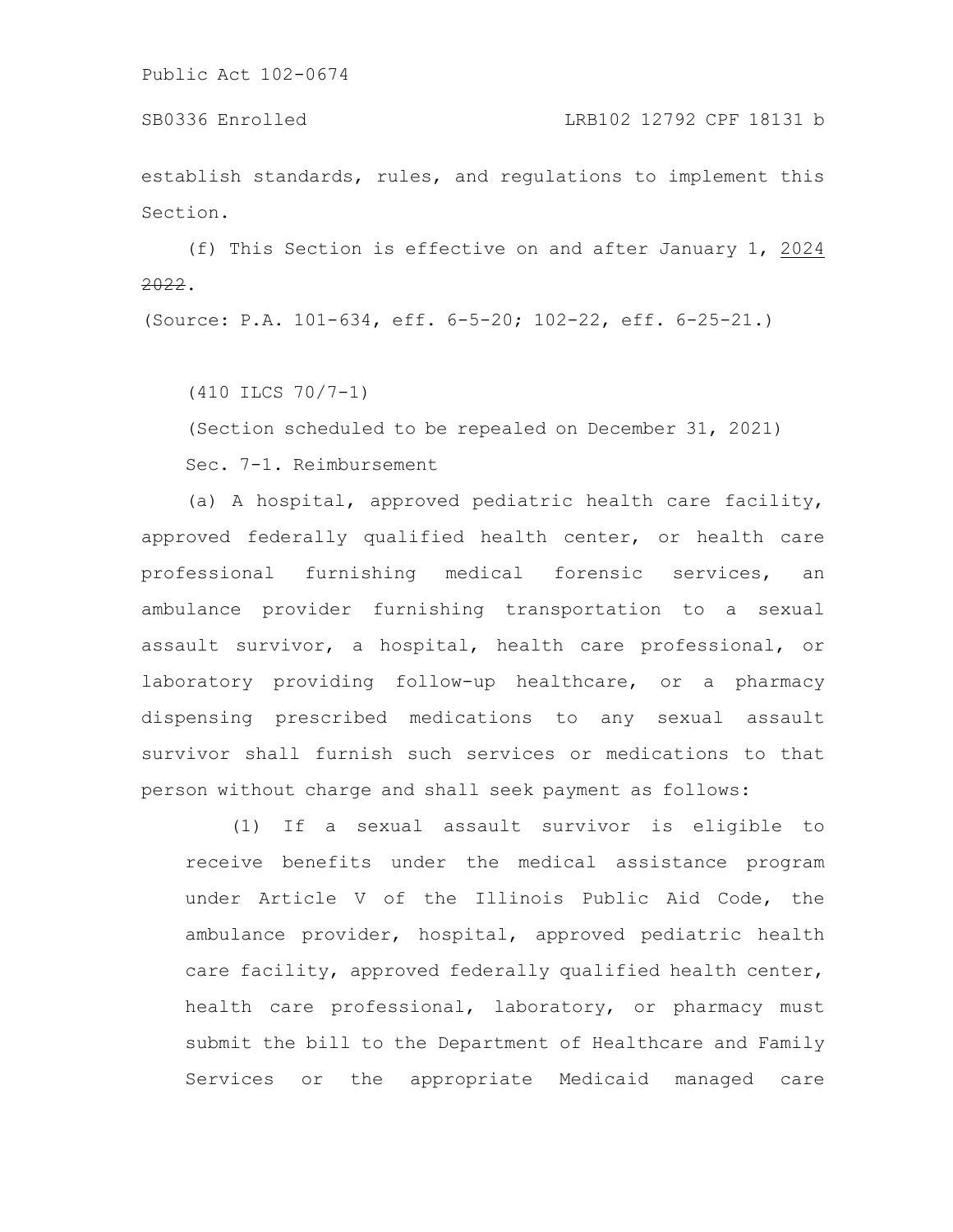organization and accept the amount paid as full payment.

(2) If a sexual assault survivor is covered by one or more policies of health insurance or is a beneficiary under a public or private health coverage program, the ambulance provider, hospital, approved pediatric health care facility, approved federally qualified health center, health care professional, laboratory, or pharmacy shall bill the insurance company or program. With respect to such insured patients, applicable deductible, co-pay, co-insurance, denial of claim, or any other out-of-pocket insurance-related expense may be submitted to the Illinois Sexual Assault Emergency Treatment Program of the Department of Healthcare and Family Services in accordance with 89 Ill. Adm. Code 148.510 for payment at the Department of Healthcare and Family Services' allowable rates under the Illinois Public Aid Code. The ambulance provider, hospital, approved pediatric health care facility, approved federally qualified health center, health care professional, laboratory, or pharmacy shall accept the amounts paid by the insurance company or health coverage program and the Illinois Sexual Assault Treatment Program as full payment.

(3) If a sexual assault survivor is neither eligible to receive benefits under the medical assistance program under Article V of the Illinois Public Aid Code nor covered by a policy of insurance or a public or private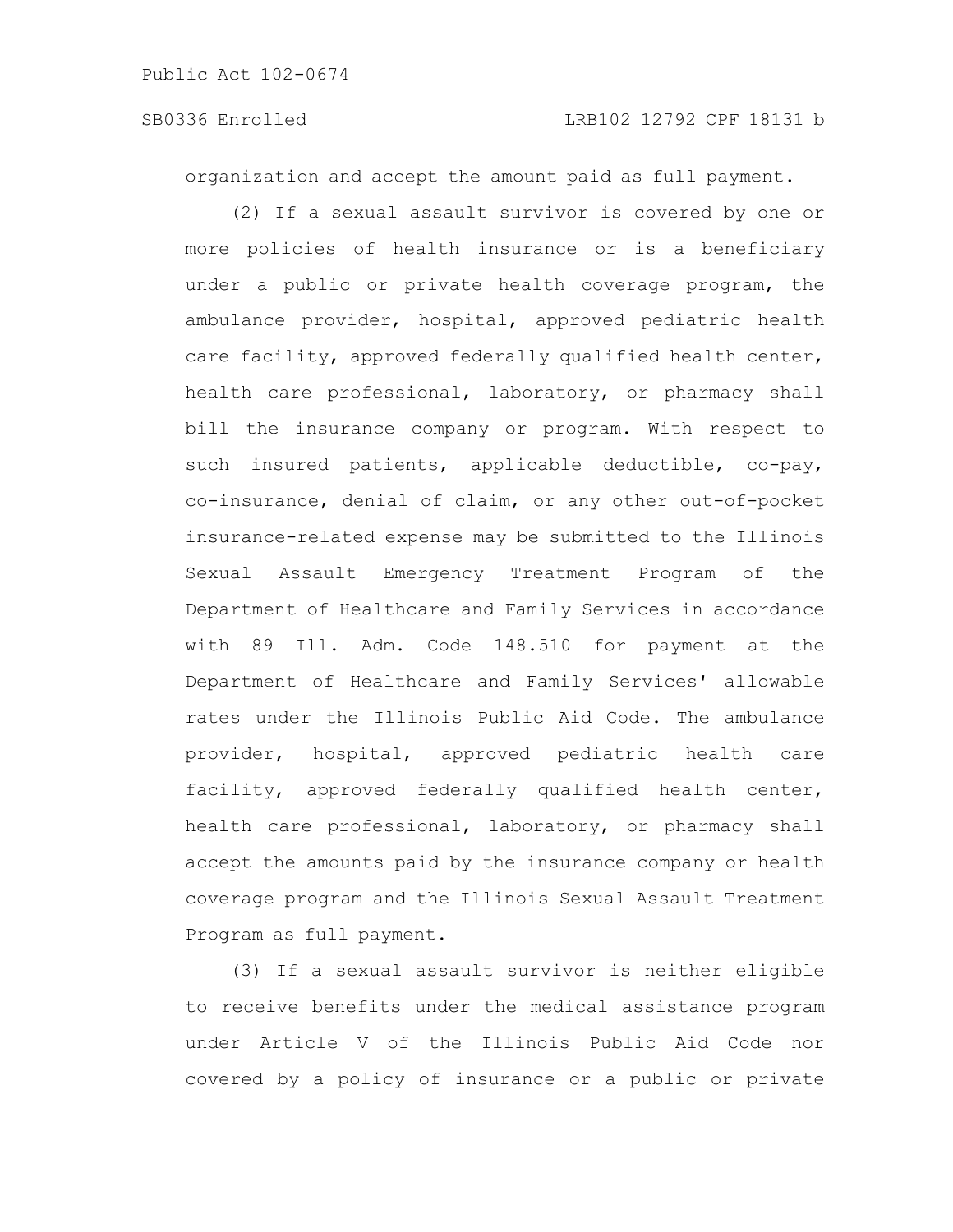# SB0336 Enrolled LRB102 12792 CPF 18131 b

health coverage program, the ambulance provider, hospital, approved pediatric health care facility, approved federally qualified health center, health care professional, laboratory, or pharmacy shall submit the request for reimbursement to the Illinois Sexual Assault Emergency Treatment Program under the Department of Healthcare and Family Services in accordance with 89 Ill. Adm. Code 148.510 at the Department of Healthcare and Family Services' allowable rates under the Illinois Public Aid Code.

(4) If a sexual assault survivor presents a sexual assault services voucher for follow-up healthcare, the healthcare professional, pediatric health care facility, federally qualified health center, or laboratory that provides follow-up healthcare or the pharmacy that dispenses prescribed medications to a sexual assault survivor shall submit the request for reimbursement for follow-up healthcare, pediatric health care facility, laboratory, or pharmacy services to the Illinois Sexual Assault Emergency Treatment Program under the Department of Healthcare and Family Services in accordance with 89 Ill. Adm. Code 148.510 at the Department of Healthcare and Family Services' allowable rates under the Illinois Public Aid Code. Nothing in this subsection (a) precludes hospitals, or approved pediatric health care facilities or approved federally qualified health centers from providing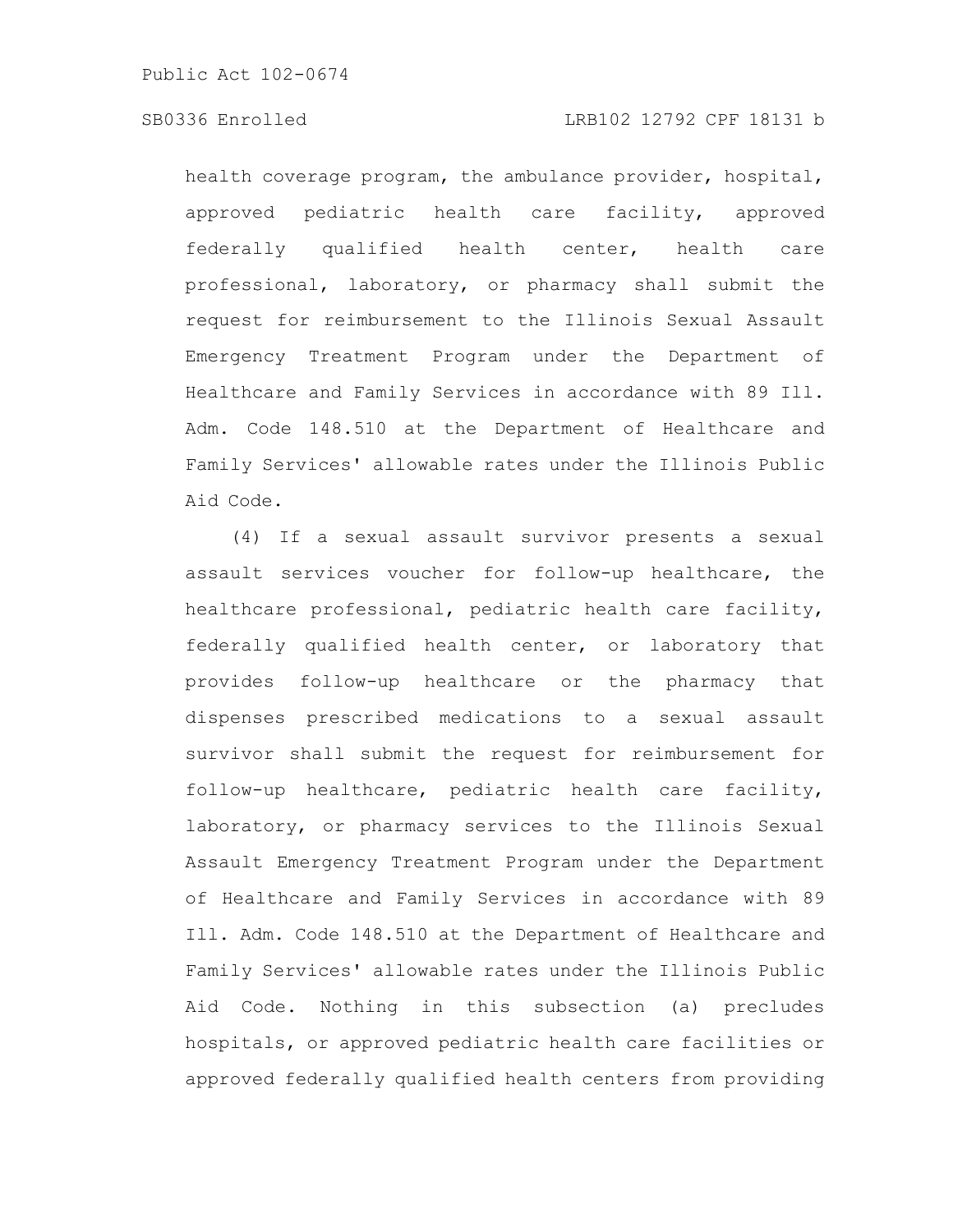follow-up healthcare and receiving reimbursement under this Section.

(b) Nothing in this Section precludes a hospital, health care provider, ambulance provider, laboratory, or pharmacy from billing the sexual assault survivor or any applicable health insurance or coverage for inpatient services.

(c) (Blank).

(d) On and after July 1, 2012, the Department shall reduce any rate of reimbursement for services or other payments or alter any methodologies authorized by this Act or the Illinois Public Aid Code to reduce any rate of reimbursement for services or other payments in accordance with Section 5-5e of the Illinois Public Aid Code.

(e) The Department of Healthcare and Family Services shall establish standards, rules, and regulations to implement this Section.

(f) This Section is repealed on December 31, 2023 2021. (Source: P.A. 101-634, eff. 6-5-20; 102-22, eff. 6-25-21.)

(410 ILCS 70/7.5)

Sec. 7.5. Prohibition on billing sexual assault survivors directly for certain services; written notice; billing protocols.

(a) A hospital, approved pediatric health care facility, health care professional, ambulance provider, laboratory, or pharmacy furnishing medical forensic services, transportation,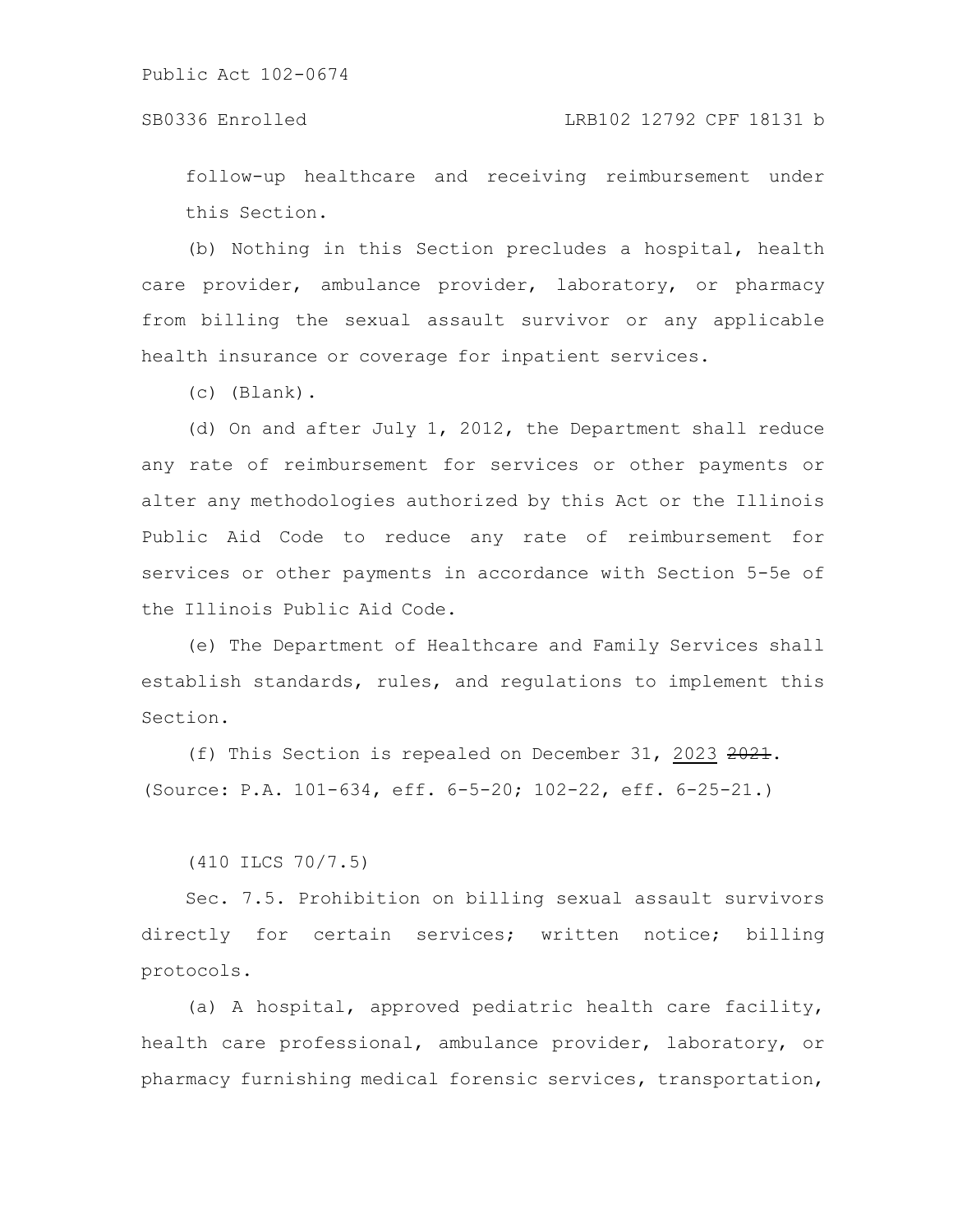## SB0336 Enrolled LRB102 12792 CPF 18131 b

follow-up healthcare, or medication to a sexual assault survivor shall not:

(1) charge or submit a bill for any portion of the costs of the services, transportation, or medications to the sexual assault survivor, including any insurance deductible, co-pay, co-insurance, denial of claim by an insurer, spenddown, or any other out-of-pocket expense;

(2) communicate with, harass, or intimidate the sexual assault survivor for payment of services, including, but not limited to, repeatedly calling or writing to the sexual assault survivor and threatening to refer the matter to a debt collection agency or to an attorney for collection, enforcement, or filing of other process;

(3) refer a bill to a collection agency or attorney for collection action against the sexual assault survivor;

(4) contact or distribute information to affect the sexual assault survivor's credit rating; or

(5) take any other action adverse to the sexual assault survivor or his or her family on account of providing services to the sexual assault survivor.

(b) Nothing in this Section precludes a hospital, health care provider, ambulance provider, laboratory, or pharmacy from billing the sexual assault survivor or any applicable health insurance or coverage for inpatient services.

(c) Every hospital and approved pediatric health care facility providing treatment services to sexual assault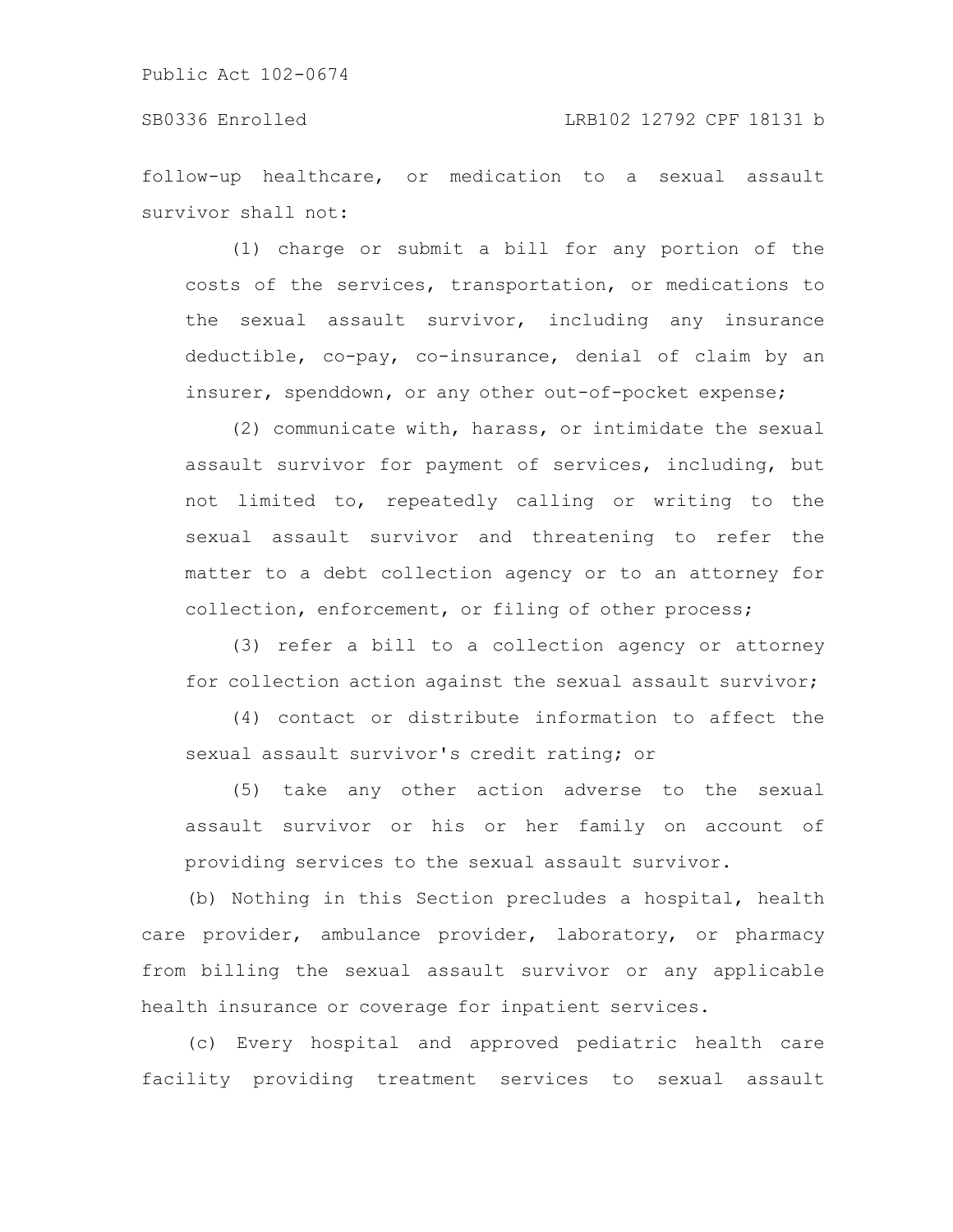survivors in accordance with a plan approved under Section 2 of this Act shall provide a written notice to a sexual assault survivor. The written notice must include, but is not limited to, the following:

(1) a statement that the sexual assault survivor should not be directly billed by any ambulance provider providing transportation services, or by any hospital, approved pediatric health care facility, health care professional, laboratory, or pharmacy for the services the sexual assault survivor received as an outpatient at the hospital or approved pediatric health care facility;

(2) a statement that a sexual assault survivor who is admitted to a hospital may be billed for inpatient services provided by a hospital, health care professional, laboratory, or pharmacy;

(3) a statement that prior to leaving the hospital or approved pediatric health care facility, the hospital or approved pediatric health care facility will give the sexual assault survivor a sexual assault services voucher for follow-up healthcare if the sexual assault survivor is eligible to receive a sexual assault services voucher;

(4) the definition of "follow-up healthcare" as set forth in Section 1a of this Act;

(5) a phone number the sexual assault survivor may call should the sexual assault survivor receive a bill from the hospital or approved pediatric health care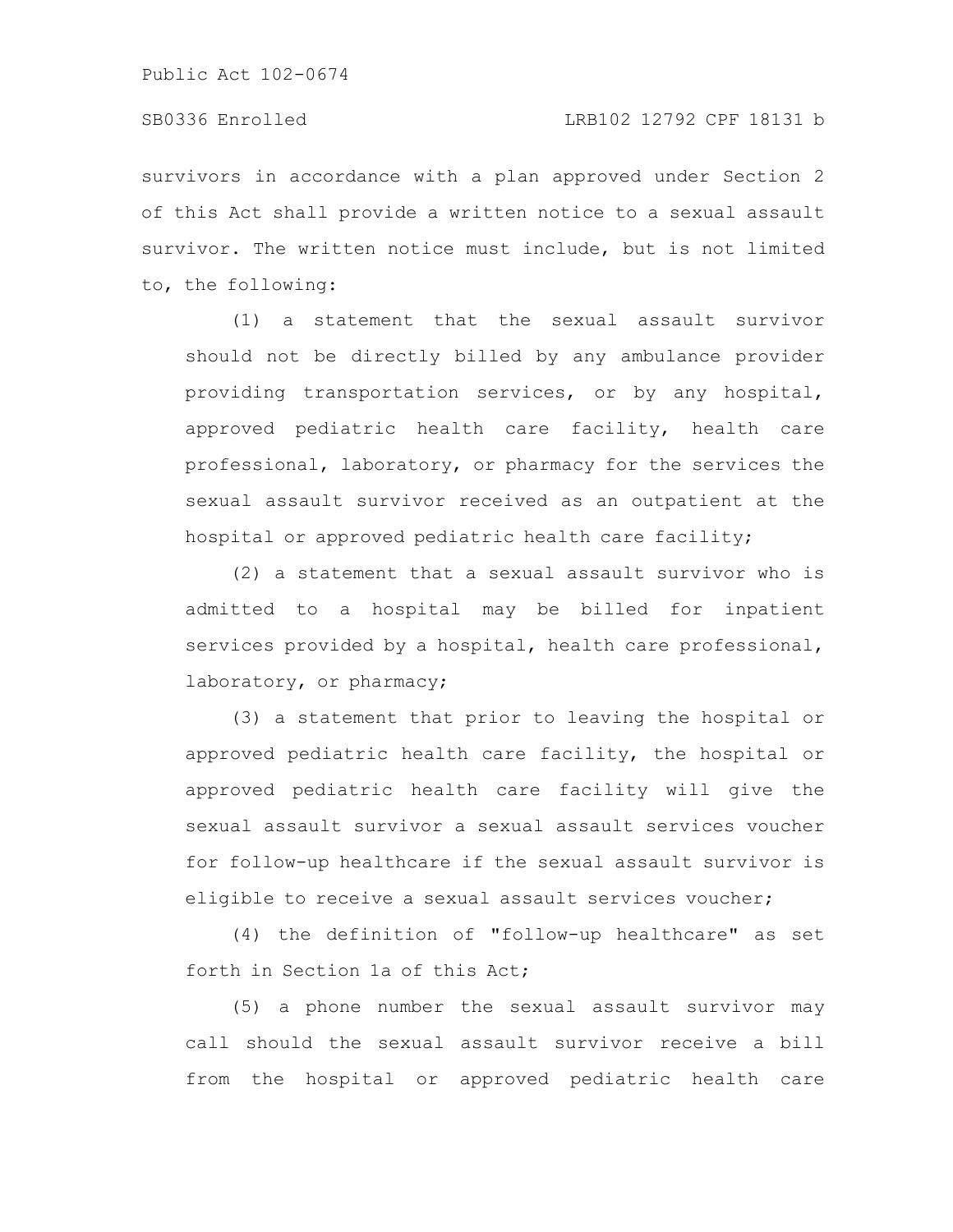#### SB0336 Enrolled LRB102 12792 CPF 18131 b

facility for medical forensic services;

(6) the toll-free phone number of the Office of the Illinois Attorney General, which the sexual assault survivor may call should the sexual assault survivor receive a bill from an ambulance provider, approved pediatric health care facility, a health care professional, a laboratory, or a pharmacy.

This subsection (c) shall not apply to hospitals that provide transfer services as defined under Section 1a of this Act.

(d) Within 60 days after the effective date of this amendatory Act of the 99th General Assembly, every health care professional, except for those employed by a hospital or hospital affiliate, as defined in the Hospital Licensing Act, or those employed by a hospital operated under the University of Illinois Hospital Act, who bills separately for medical or forensic services must develop a billing protocol that ensures that no survivor of sexual assault will be sent a bill for any medical forensic services and submit the billing protocol to the Office of the Attorney General for approval. Within 60 days after the commencement of the provision of medical forensic services, every health care professional, except for those employed by a hospital or hospital affiliate, as defined in the Hospital Licensing Act, or those employed by a hospital operated under the University of Illinois Hospital Act, who bills separately for medical or forensic services must develop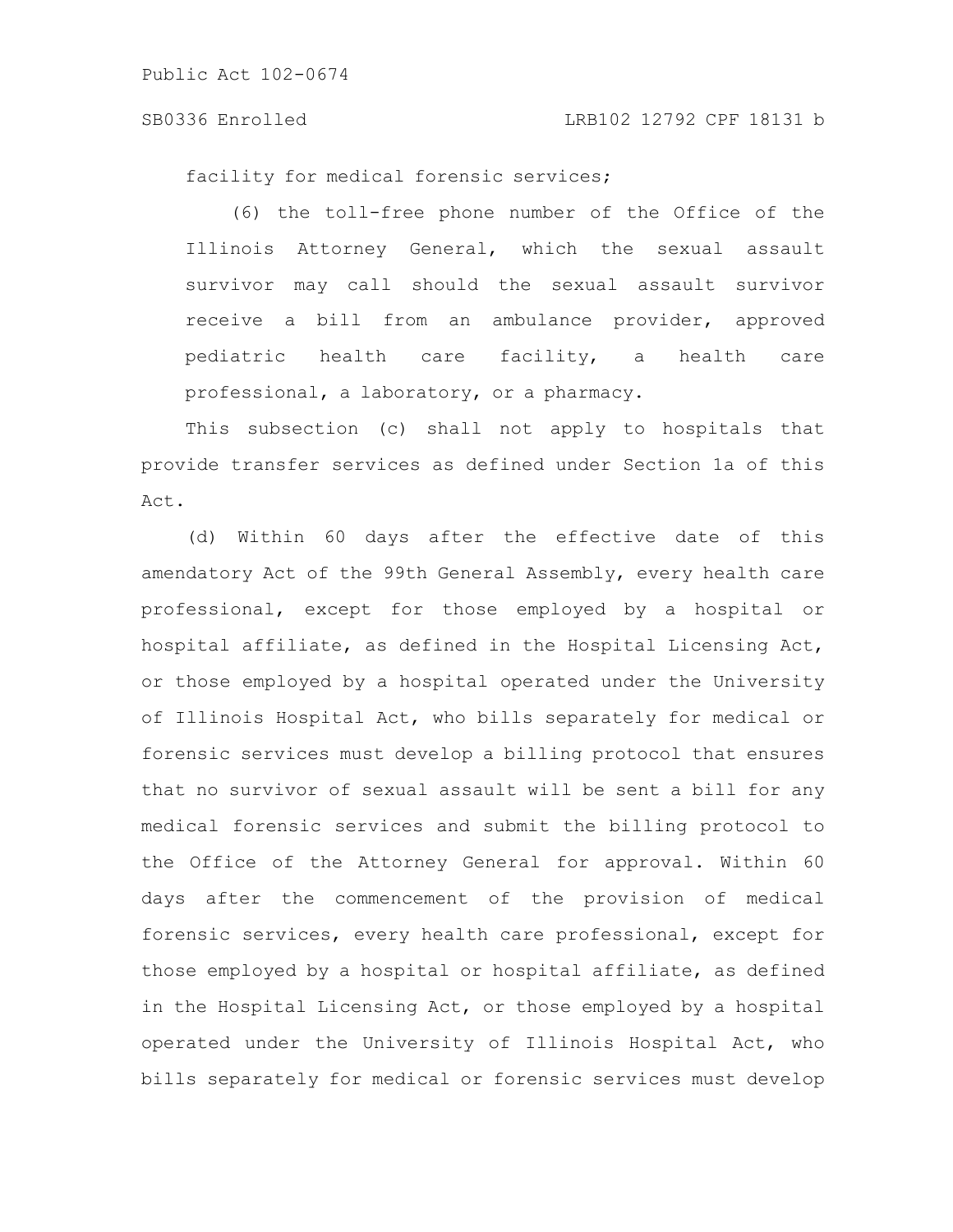# SB0336 Enrolled LRB102 12792 CPF 18131 b

a billing protocol that ensures that no survivor of sexual assault is sent a bill for any medical forensic services and submit the billing protocol to the Attorney General for approval. Health care professionals who bill as a legal entity may submit a single billing protocol for the billing entity.

Within 60 days after the Department's approval of a treatment plan, an approved pediatric health care facility and any health care professional employed by an approved pediatric health care facility must develop a billing protocol that ensures that no survivor of sexual assault is sent a bill for any medical forensic services and submit the billing protocol to the Office of the Attorney General for approval.

The billing protocol must include at a minimum:

(1) a description of training for persons who prepare bills for medical and forensic services;

(2) a written acknowledgement signed by a person who has completed the training that the person will not bill survivors of sexual assault;

(3) prohibitions on submitting any bill for any portion of medical forensic services provided to a survivor of sexual assault to a collection agency;

(4) prohibitions on taking any action that would adversely affect the credit of the survivor of sexual assault;

(5) the termination of all collection activities if the protocol is violated; and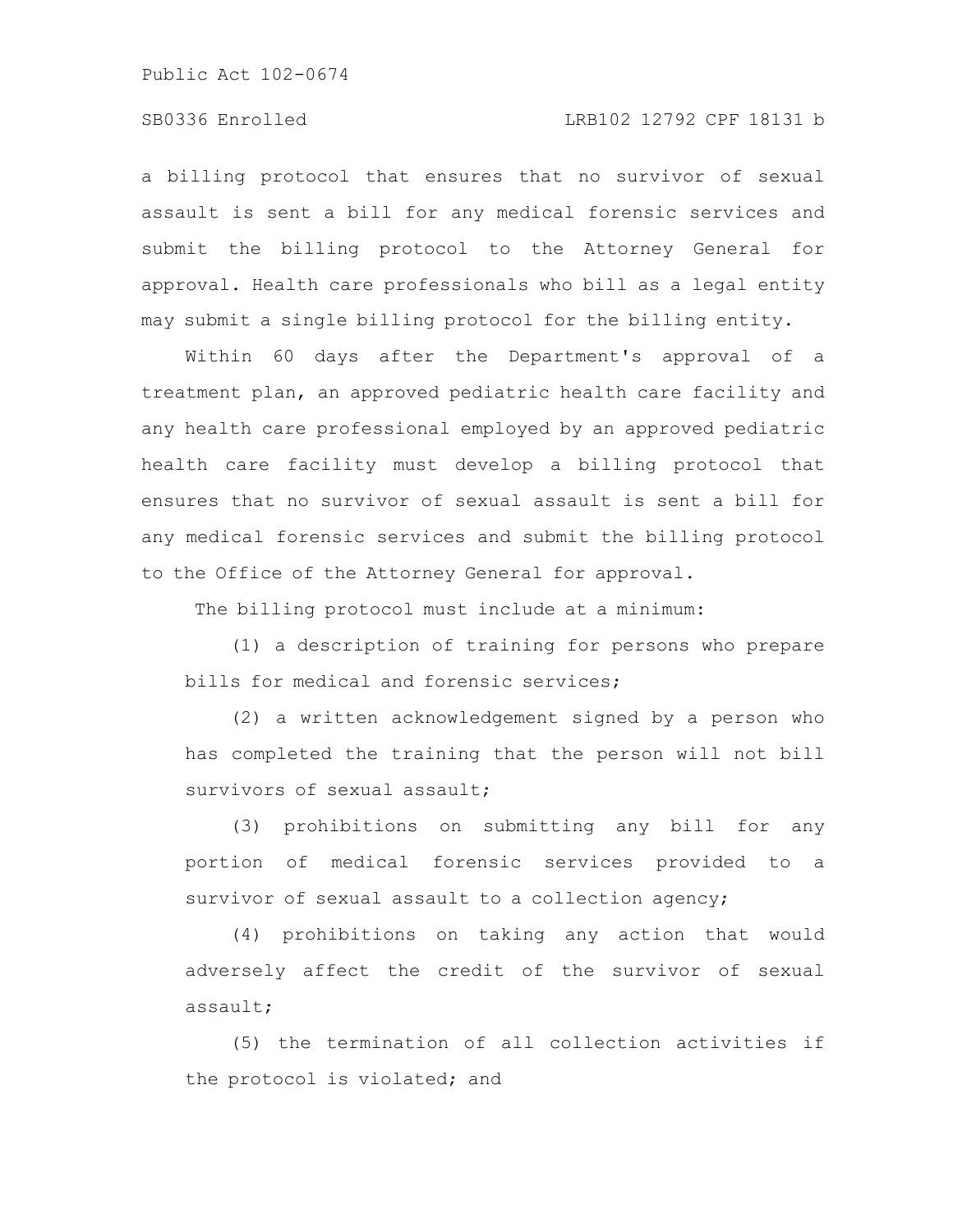# SB0336 Enrolled LRB102 12792 CPF 18131 b

(6) the actions to be taken if a bill is sent to a collection agency or the failure to pay is reported to any credit reporting agency.

The Office of the Attorney General may provide a sample acceptable billing protocol upon request.

The Office of the Attorney General shall approve a proposed protocol if it finds that the implementation of the protocol would result in no survivor of sexual assault being billed or sent a bill for medical forensic services.

If the Office of the Attorney General determines that implementation of the protocol could result in the billing of a survivor of sexual assault for medical forensic services, the Office of the Attorney General shall provide the health care professional or approved pediatric health care facility with a written statement of the deficiencies in the protocol. The health care professional or approved pediatric health care facility shall have 30 days to submit a revised billing protocol addressing the deficiencies to the Office of the Attorney General. The health care professional or approved pediatric health care facility shall implement the protocol upon approval by the Office of the Attorney General.

The health care professional or approved pediatric health care facility shall submit any proposed revision to or modification of an approved billing protocol to the Office of the Attorney General for approval. The health care professional or approved pediatric health care facility shall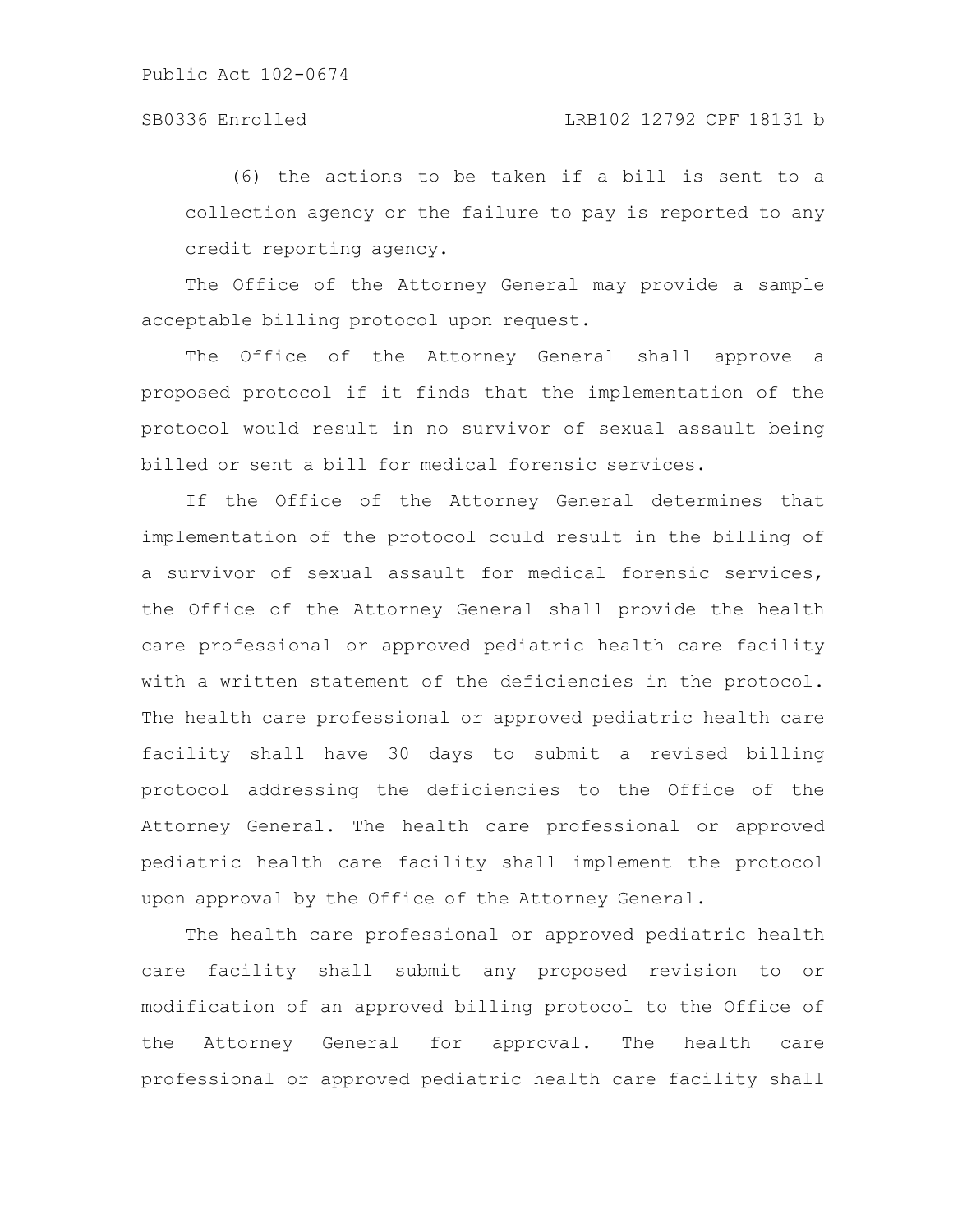SB0336 Enrolled LRB102 12792 CPF 18131 b

implement the revised or modified billing protocol upon approval by the Office of the Illinois Attorney General.

(e) This Section is effective on and after January 1, 2024 2022.

(Source: P.A. 101-634, eff. 6-5-20; 101-652, eff. 7-1-21; 102-22, eff. 6-25-21.)

(410 ILCS 70/7.5-1)

(Section scheduled to be repealed on December 31, 2021)

Sec. 7.5-1. Prohibition on billing sexual assault survivors directly for certain services; written notice; billing protocols.

(a) A hospital, approved pediatric health care facility, approved federally qualified health center, health care professional, ambulance provider, laboratory, or pharmacy furnishing medical forensic services, transportation, follow-up healthcare, or medication to a sexual assault survivor shall not:

(1) charge or submit a bill for any portion of the costs of the services, transportation, or medications to the sexual assault survivor, including any insurance deductible, co-pay, co-insurance, denial of claim by an insurer, spenddown, or any other out-of-pocket expense;

(2) communicate with, harass, or intimidate the sexual assault survivor for payment of services, including, but not limited to, repeatedly calling or writing to the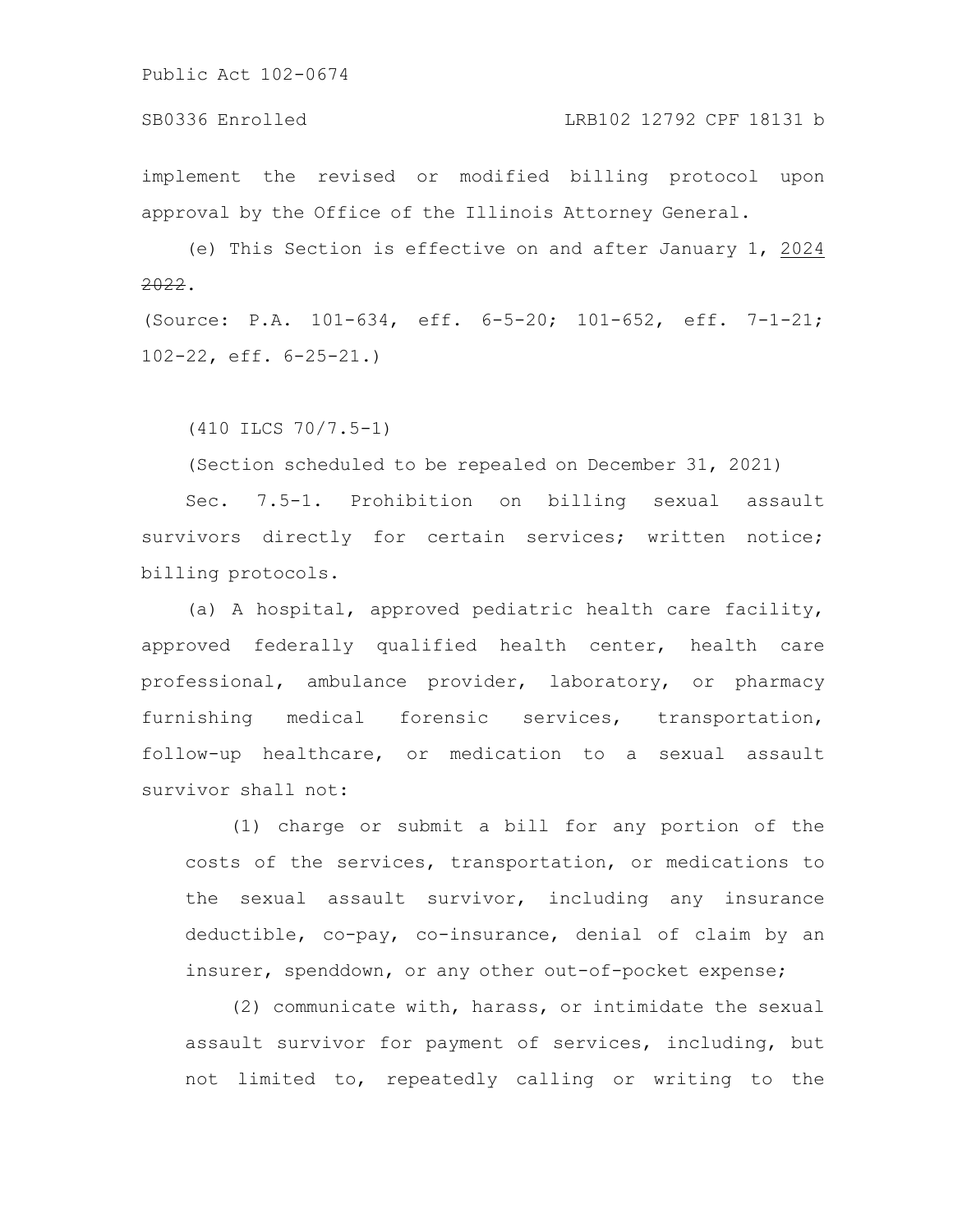## SB0336 Enrolled LRB102 12792 CPF 18131 b

sexual assault survivor and threatening to refer the matter to a debt collection agency or to an attorney for collection, enforcement, or filing of other process;

(3) refer a bill to a collection agency or attorney for collection action against the sexual assault survivor;

(4) contact or distribute information to affect the sexual assault survivor's credit rating; or

(5) take any other action adverse to the sexual assault survivor or his or her family on account of providing services to the sexual assault survivor.

(b) Nothing in this Section precludes a hospital, health care provider, ambulance provider, laboratory, or pharmacy from billing the sexual assault survivor or any applicable health insurance or coverage for inpatient services.

(c) Every hospital, approved pediatric health care facility, and approved federally qualified health center providing treatment services to sexual assault survivors in accordance with a plan approved under Section 2-1 of this Act shall provide a written notice to a sexual assault survivor. The written notice must include, but is not limited to, the following:

(1) a statement that the sexual assault survivor should not be directly billed by any ambulance provider providing transportation services, or by any hospital, approved pediatric health care facility, approved federally qualified health center, health care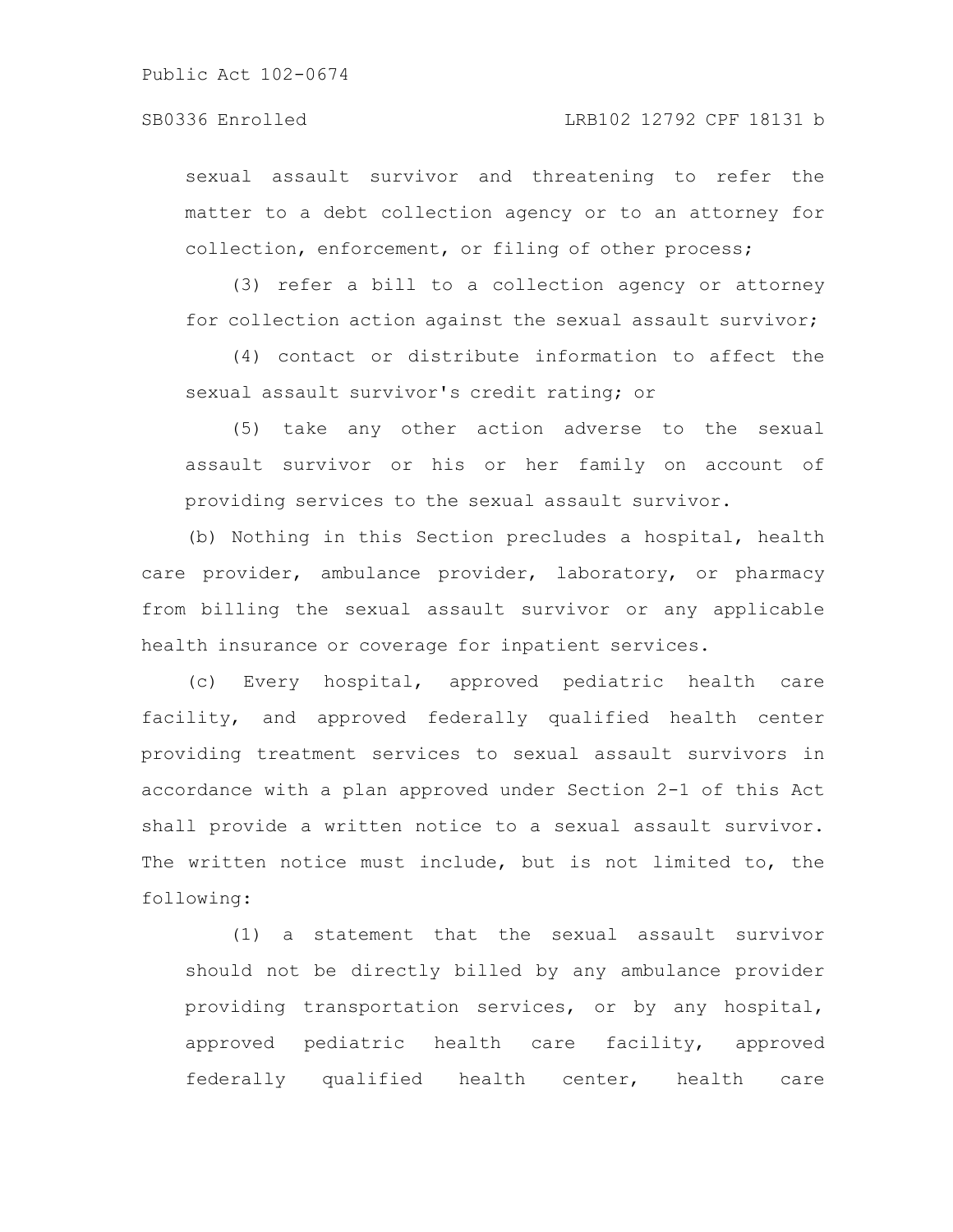professional, laboratory, or pharmacy for the services the sexual assault survivor received as an outpatient at the hospital, approved pediatric health care facility, or approved federally qualified health center;

(2) a statement that a sexual assault survivor who is admitted to a hospital may be billed for inpatient services provided by a hospital, health care professional, laboratory, or pharmacy;

(3) a statement that prior to leaving the hospital, approved pediatric health care facility, or approved federally qualified health center, the hospital, approved pediatric health care facility, or approved federally qualified health center will give the sexual assault survivor a sexual assault services voucher for follow-up healthcare if the sexual assault survivor is eligible to receive a sexual assault services voucher;

(4) the definition of "follow-up healthcare" as set forth in Section 1a-1 of this Act;

(5) a phone number the sexual assault survivor may call should the sexual assault survivor receive a bill from the hospital, approved pediatric health care facility, or approved federally qualified health center for medical forensic services;

(6) the toll-free phone number of the Office of the Illinois Attorney General, Crime Victim Services Division, which the sexual assault survivor may call should the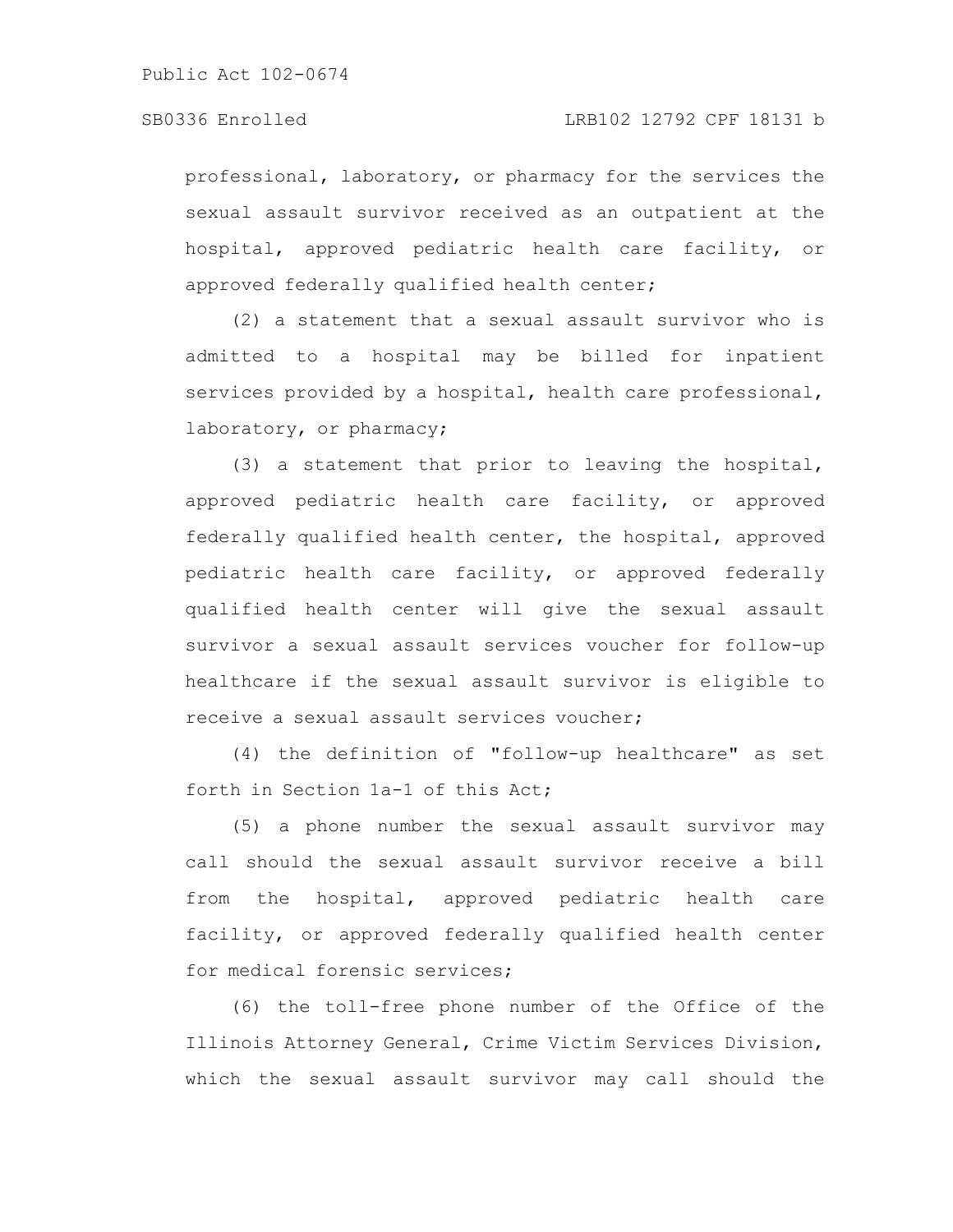### SB0336 Enrolled LRB102 12792 CPF 18131 b

sexual assault survivor receive a bill from an ambulance provider, approved pediatric health care facility, approved federally qualified health center, a health care professional, a laboratory, or a pharmacy.

This subsection (c) shall not apply to hospitals that provide transfer services as defined under Section 1a-1 of this Act.

(d) Within 60 days after the effective date of this amendatory Act of the 101st General Assembly, every health care professional, except for those employed by a hospital or hospital affiliate, as defined in the Hospital Licensing Act, or those employed by a hospital operated under the University of Illinois Hospital Act, who bills separately for medical or forensic services must develop a billing protocol that ensures that no survivor of sexual assault will be sent a bill for any medical forensic services and submit the billing protocol to the Crime Victim Services Division of the Office of the Attorney General for approval. Within 60 days after the commencement of the provision of medical forensic services, every health care professional, except for those employed by a hospital or hospital affiliate, as defined in the Hospital Licensing Act, or those employed by a hospital operated under the University of Illinois Hospital Act, who bills separately for medical or forensic services must develop a billing protocol that ensures that no survivor of sexual assault is sent a bill for any medical forensic services and submit the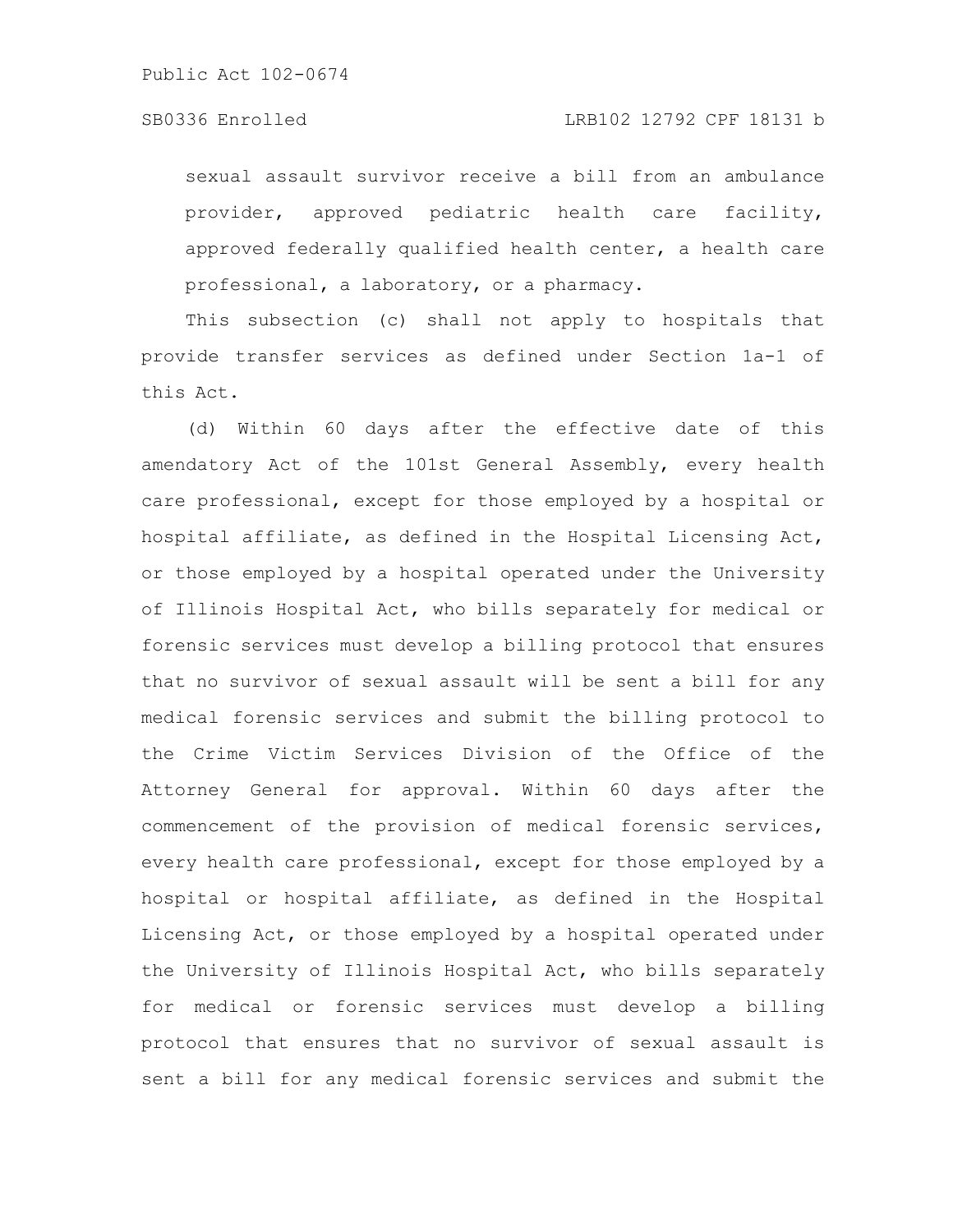billing protocol to the Crime Victim Services Division of the Office of the Attorney General for approval. Health care professionals who bill as a legal entity may submit a single billing protocol for the billing entity.

Within 60 days after the Department's approval of a treatment plan, an approved pediatric health care facility and any health care professional employed by an approved pediatric health care facility must develop a billing protocol that ensures that no survivor of sexual assault is sent a bill for any medical forensic services and submit the billing protocol to the Crime Victim Services Division of the Office of the Attorney General for approval.

Within 14 days after the Department's approval of a treatment plan, an approved federally qualified health center and any health care professional employed by an approved federally qualified health center must develop a billing protocol that ensures that no survivor of sexual assault is sent a bill for any medical forensic services and submit the billing protocol to the Crime Victim Services Division of the Office of the Attorney General for approval.

The billing protocol must include at a minimum:

(1) a description of training for persons who prepare bills for medical and forensic services;

(2) a written acknowledgement signed by a person who has completed the training that the person will not bill survivors of sexual assault;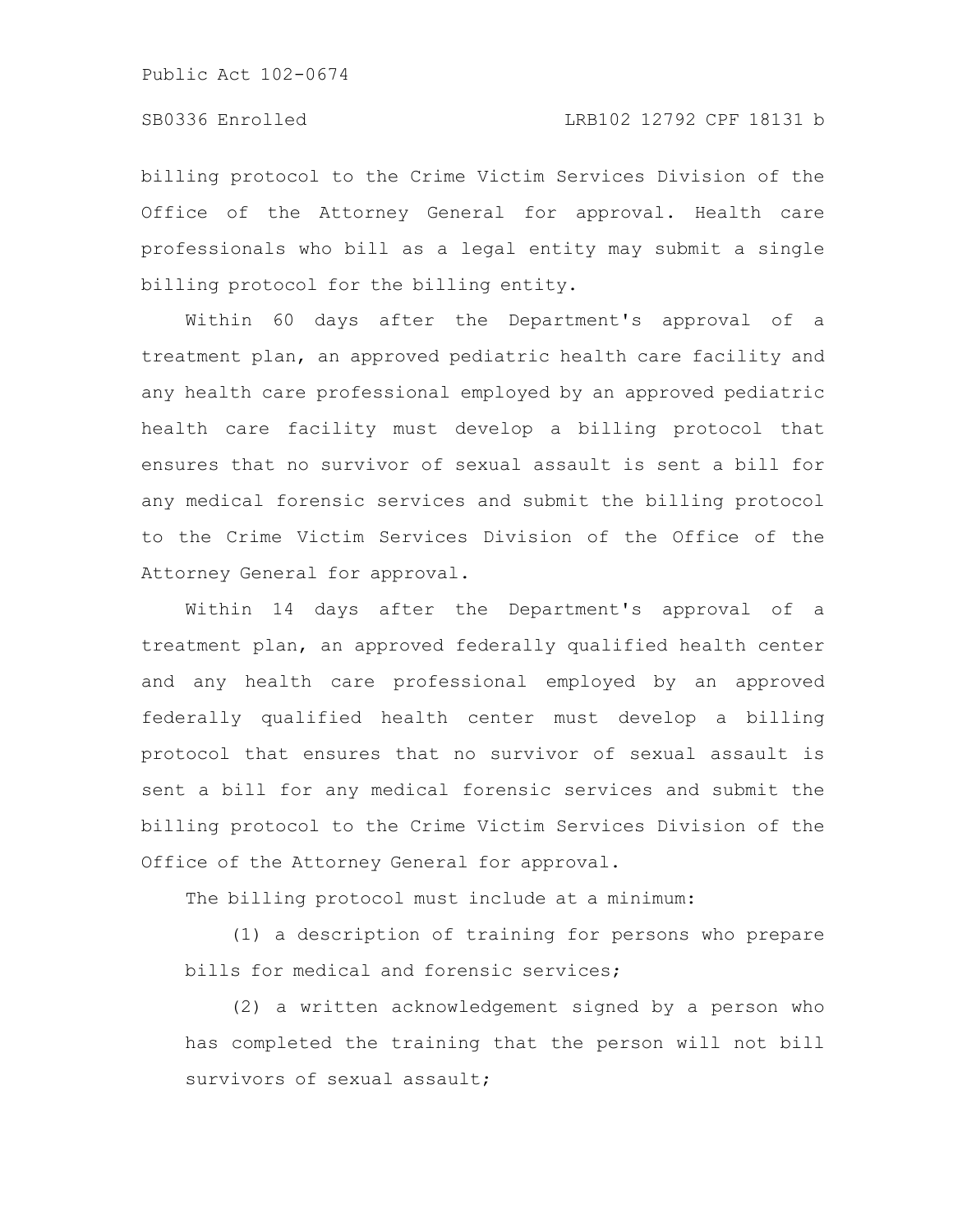## SB0336 Enrolled LRB102 12792 CPF 18131 b

(3) prohibitions on submitting any bill for any portion of medical forensic services provided to a survivor of sexual assault to a collection agency;

(4) prohibitions on taking any action that would adversely affect the credit of the survivor of sexual assault;

(5) the termination of all collection activities if the protocol is violated; and

(6) the actions to be taken if a bill is sent to a collection agency or the failure to pay is reported to any credit reporting agency.

The Crime Victim Services Division of the Office of the Attorney General may provide a sample acceptable billing protocol upon request.

The Office of the Attorney General shall approve a proposed protocol if it finds that the implementation of the protocol would result in no survivor of sexual assault being billed or sent a bill for medical forensic services.

If the Office of the Attorney General determines that implementation of the protocol could result in the billing of a survivor of sexual assault for medical forensic services, the Office of the Attorney General shall provide the health care professional or approved pediatric health care facility with a written statement of the deficiencies in the protocol. The health care professional or approved pediatric health care facility shall have 30 days to submit a revised billing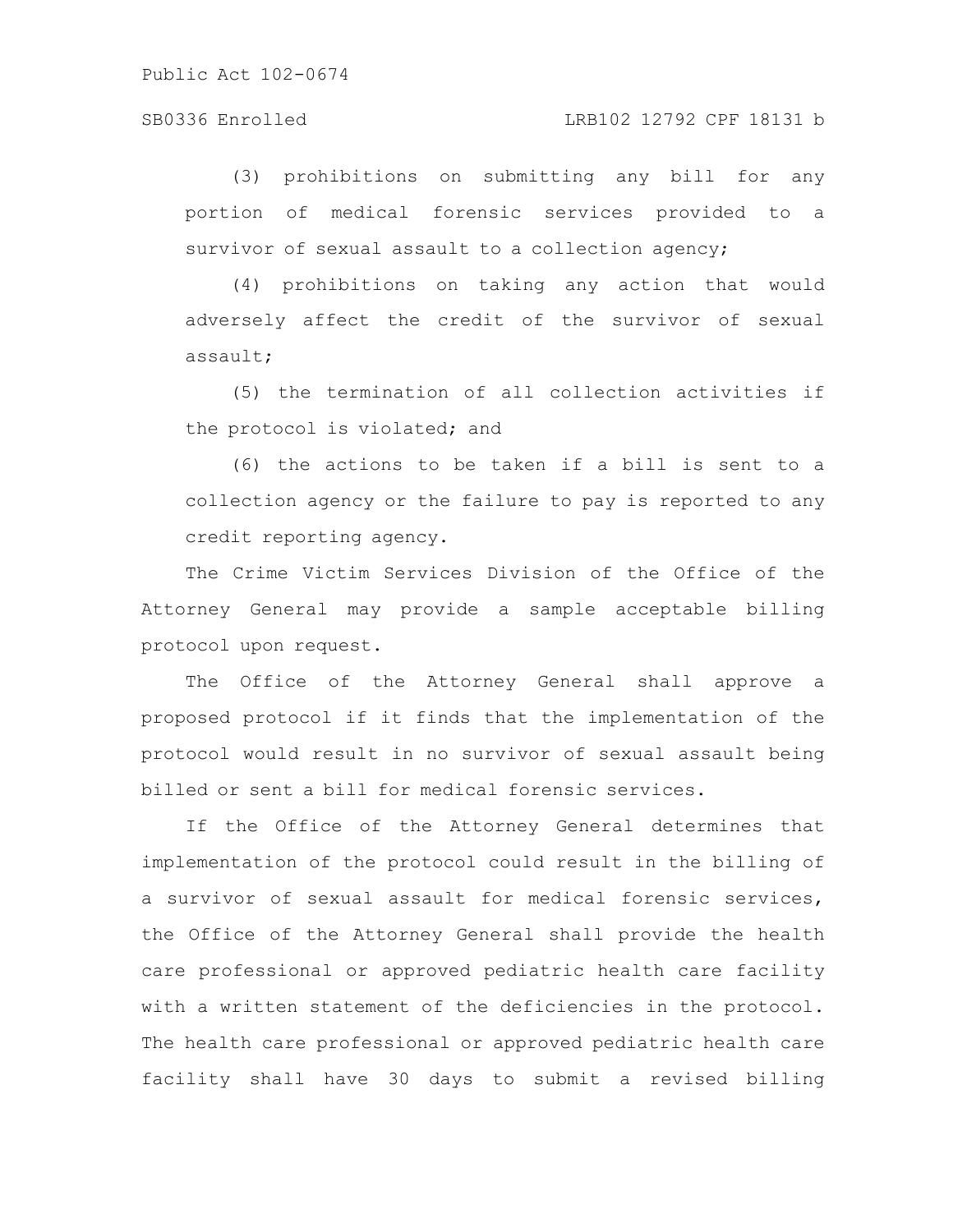# SB0336 Enrolled LRB102 12792 CPF 18131 b

protocol addressing the deficiencies to the Office of the Attorney General. The health care professional or approved pediatric health care facility shall implement the protocol upon approval by the Crime Victim Services Division of the Office of the Attorney General.

The health care professional, approved pediatric health care facility, or approved federally qualified health center shall submit any proposed revision to or modification of an approved billing protocol to the Crime Victim Services Division of the Office of the Attorney General for approval. The health care professional, approved pediatric health care facility, or approved federally qualified health center shall implement the revised or modified billing protocol upon approval by the Crime Victim Services Division of the Office of the Illinois Attorney General.

(e) This Section is repealed on December 31, 2023 2021. (Source: P.A. 101-634, eff. 6-5-20; 102-22, eff. 6-25-21.)

(410 ILCS 70/8) (from Ch. 111 1/2, par. 87-8)

Sec. 8. Penalties.

(a) Any hospital or approved pediatric health care facility violating any provisions of this Act other than Section 7.5 shall be guilty of a petty offense for each violation, and any fine imposed shall be paid into the general corporate funds of the city, incorporated town or village in which the hospital or approved pediatric health care facility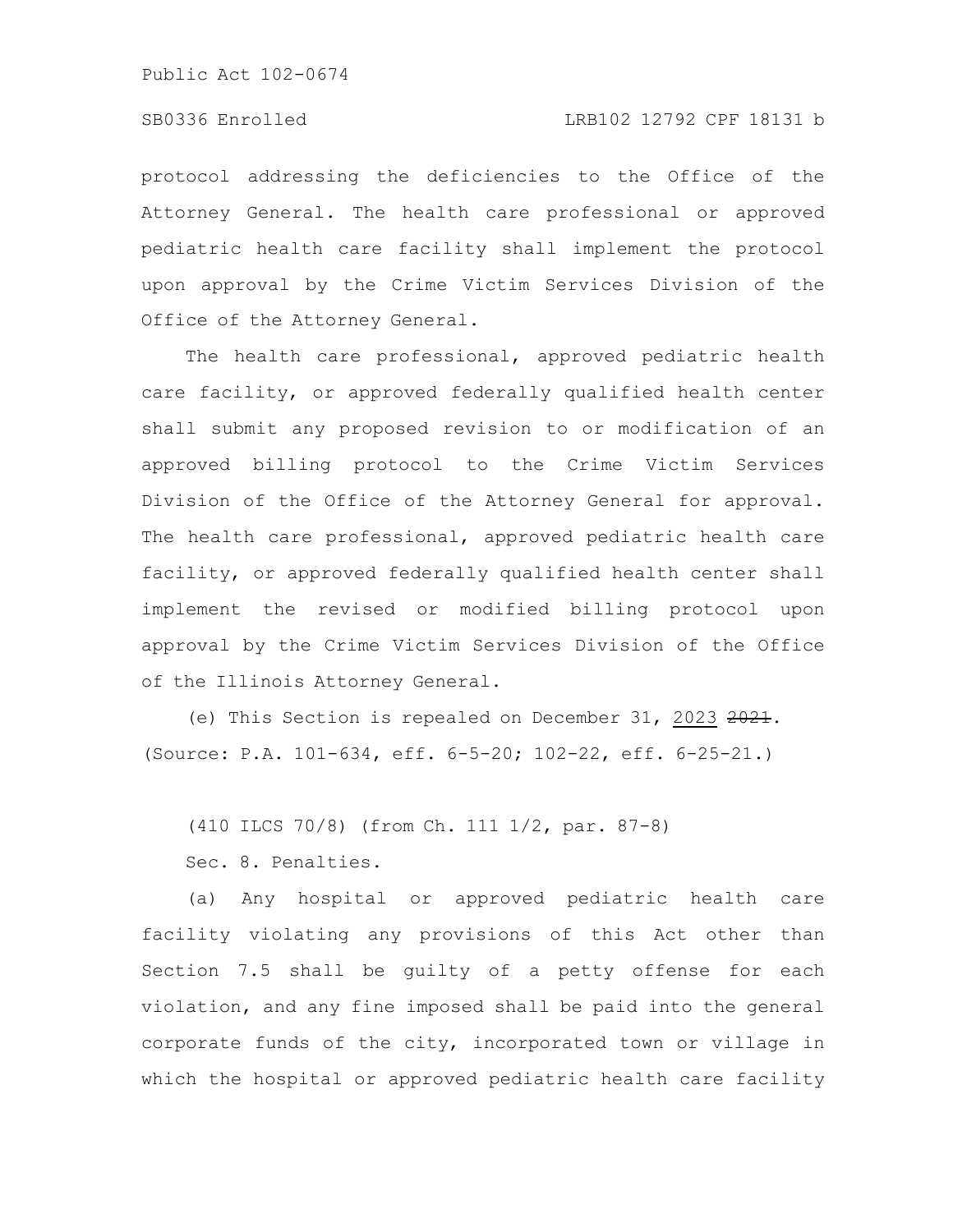# SB0336 Enrolled LRB102 12792 CPF 18131 b

is located, or of the county, in case such hospital is outside the limits of any incorporated municipality.

(b) The Attorney General may seek the assessment of one or more of the following civil monetary penalties in any action filed under this Act where the hospital, approved pediatric health care facility, health care professional, ambulance provider, laboratory, or pharmacy knowingly violates Section 7.5 of the Act:

(1) For willful violations of paragraphs (1), (2), (4), or (5) of subsection (a) of Section 7.5 or subsection (c) of Section 7.5, the civil monetary penalty shall not exceed \$500 per violation.

(2) For violations of paragraphs  $(1)$ ,  $(2)$ ,  $(4)$ , or  $(5)$ of subsection (a) of Section 7.5 or subsection (c) of Section 7.5 involving a pattern or practice, the civil monetary penalty shall not exceed \$500 per violation.

(3) For violations of paragraph (3) of subsection (a) of Section 7.5, the civil monetary penalty shall not exceed \$500 for each day the bill is with a collection agency.

(4) For violations involving the failure to submit billing protocols within the time period required under subsection (d) of Section 7.5, the civil monetary penalty shall not exceed \$100 per day until the health care professional or approved pediatric health care facility complies with subsection (d) of Section 7.5.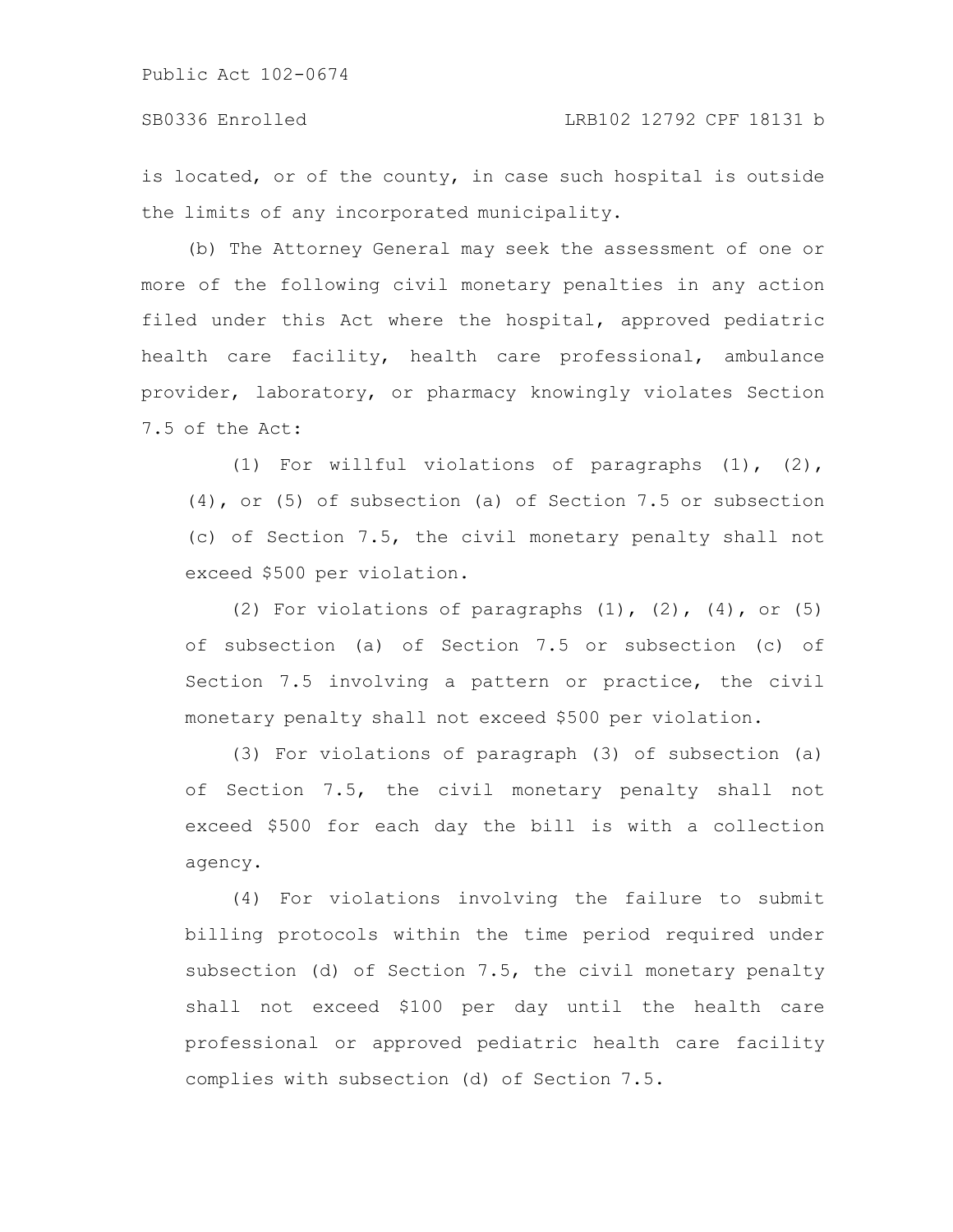All civil monetary penalties shall be deposited into the Violent Crime Victims Assistance Fund.

(c) This Section is effective on and after January 1, 2024 2022.

(Source: P.A. 101-634, eff. 6-5-20; 102-22, eff. 6-25-21.)

(410 ILCS 70/8-1)

(Section scheduled to be repealed on December 31, 2021) Sec. 8-1. Penalties.

(a) Any hospital, approved pediatric health care facility, or approved federally qualified health center violating any provisions of this Act other than Section 7.5-1 shall be guilty of a petty offense for each violation, and any fine imposed shall be paid into the general corporate funds of the city, incorporated town or village in which the hospital, approved pediatric health care facility, or approved federally qualified health center is located, or of the county, in case such hospital is outside the limits of any incorporated municipality.

(b) The Attorney General may seek the assessment of one or more of the following civil monetary penalties in any action filed under this Act where the hospital, approved pediatric health care facility, approved federally qualified health center, health care professional, ambulance provider, laboratory, or pharmacy knowingly violates Section 7.5-1 of the Act: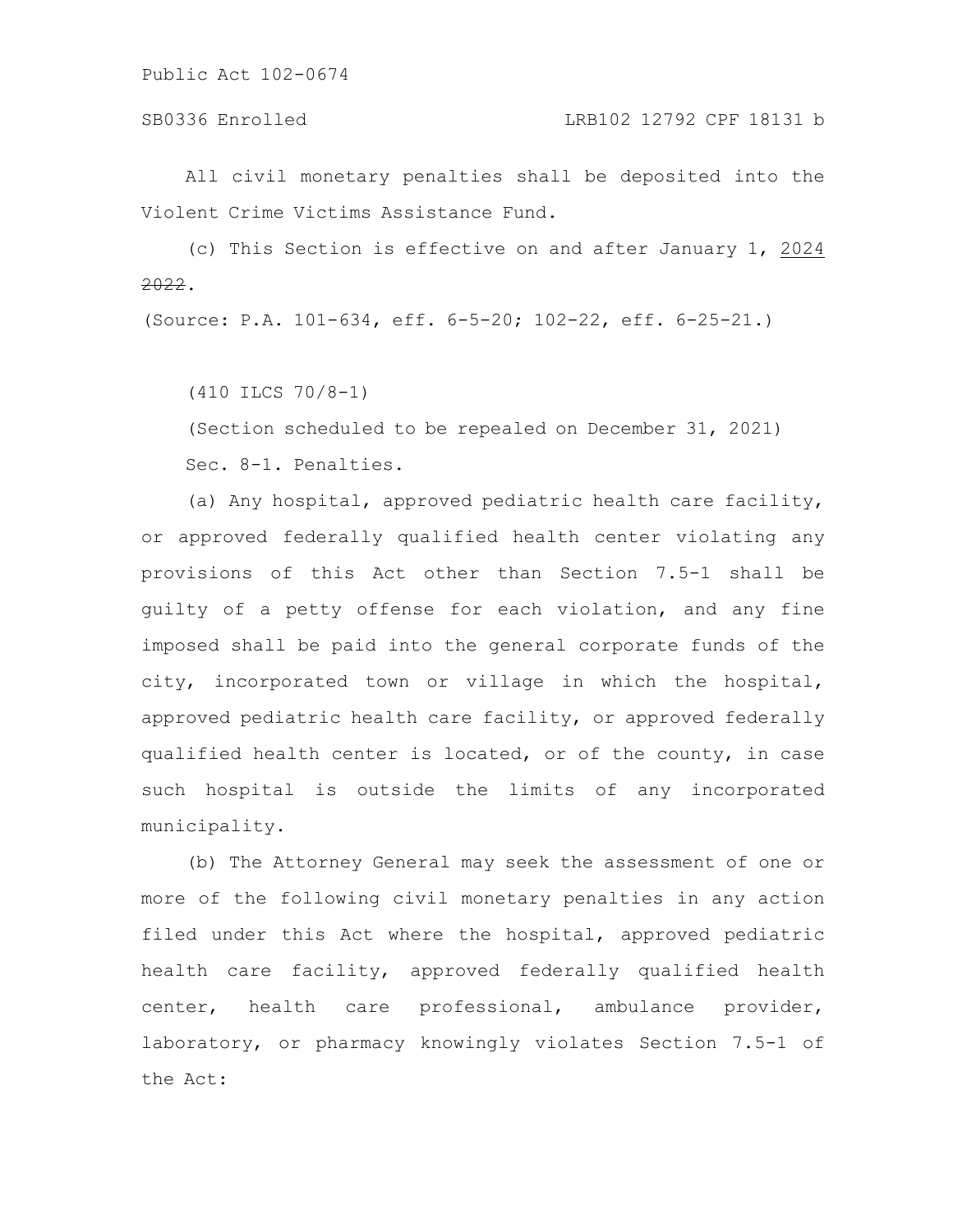# SB0336 Enrolled LRB102 12792 CPF 18131 b

(1) For willful violations of paragraphs (1), (2), (4), or (5) of subsection (a) of Section 7.5-1 or subsection (c) of Section 7.5-1, the civil monetary penalty shall not exceed \$500 per violation.

(2) For violations of paragraphs  $(1)$ ,  $(2)$ ,  $(4)$ , or  $(5)$ of subsection (a) of Section 7.5-1 or subsection (c) of Section 7.5-1 involving a pattern or practice, the civil monetary penalty shall not exceed \$500 per violation.

(3) For violations of paragraph (3) of subsection (a) of Section 7.5-1, the civil monetary penalty shall not exceed \$500 for each day the bill is with a collection agency.

(4) For violations involving the failure to submit billing protocols within the time period required under subsection (d) of Section 7.5-1, the civil monetary penalty shall not exceed \$100 per day until the health care professional or approved pediatric health care facility complies with subsection (d) of Section 7.5-1.

All civil monetary penalties shall be deposited into the Violent Crime Victims Assistance Fund.

(c) This Section is repealed on December 31, 2023 2021. (Source: P.A. 101-634, eff. 6-5-20; 102-22, eff. 6-25-21.)

(410 ILCS 70/10)

Sec. 10. Sexual Assault Nurse Examiner Program.

(a) The Sexual Assault Nurse Examiner Program is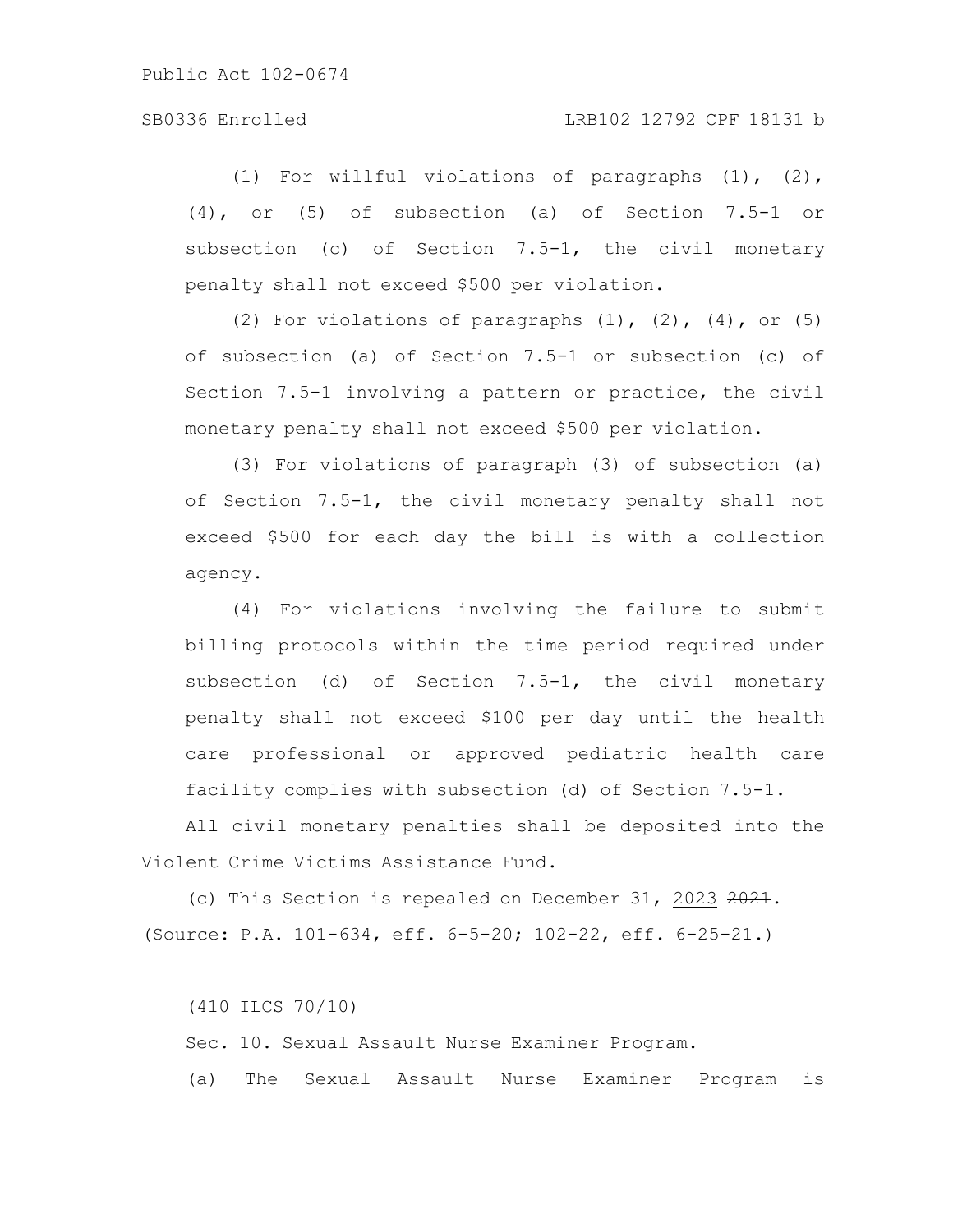established within the Office of the Attorney General. The Sexual Assault Nurse Examiner Program shall maintain a list of sexual assault nurse examiners who have completed didactic and clinical training requirements consistent with the Sexual Assault Nurse Examiner Education Guidelines established by the International Association of Forensic Nurses.

(b) By March 1, 2019, the Sexual Assault Nurse Examiner Program shall develop and make available to hospitals 2 hours of online sexual assault training for emergency department clinical staff to meet the training requirement established in subsection (a) of Section 2. Notwithstanding any other law regarding ongoing licensure requirements, such training shall count toward the continuing medical education and continuing nursing education credits for physicians, physician assistants, advanced practice registered nurses, and registered professional nurses.

The Sexual Assault Nurse Examiner Program shall provide didactic and clinical training opportunities consistent with the Sexual Assault Nurse Examiner Education Guidelines established by the International Association of Forensic Nurses, in sufficient numbers and geographical locations across the State, to assist hospitals with training the necessary number of sexual assault nurse examiners to comply with the requirement of this Act to employ or contract with a qualified medical provider to initiate medical forensic services to a sexual assault survivor within 90 minutes of the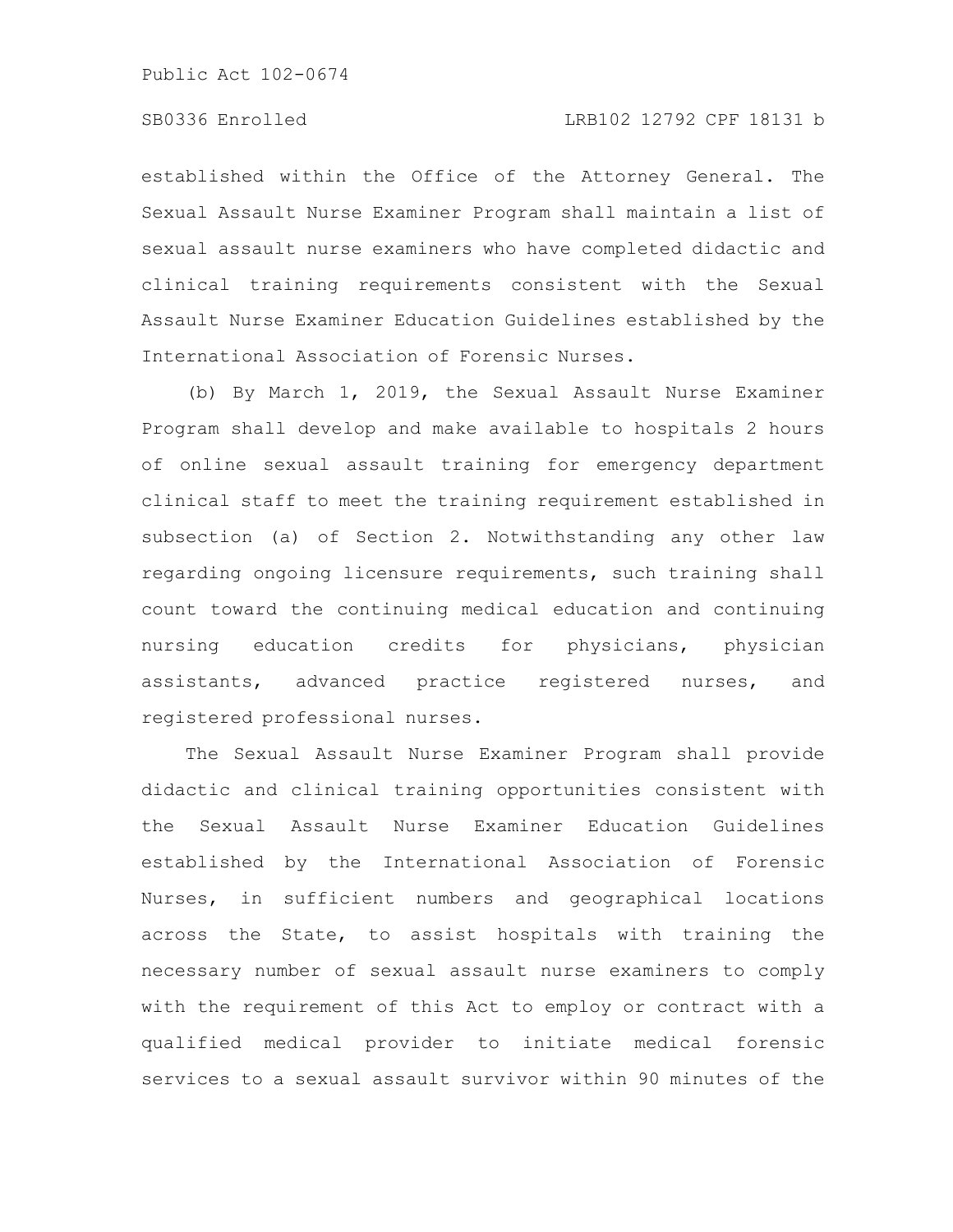patient presenting to the hospital as required in subsection (a-7) of Section 5.

The Sexual Assault Nurse Examiner Program shall assist hospitals in establishing trainings to achieve the requirements of this Act.

For the purpose of providing continuing medical education credit in accordance with the Medical Practice Act of 1987 and administrative rules adopted under the Medical Practice Act of 1987 and continuing education credit in accordance with the Nurse Practice Act and administrative rules adopted under the Nurse Practice Act to health care professionals for the completion of sexual assault training provided by the Sexual Assault Nurse Examiner Program under this Act, the Office of the Attorney General shall be considered a State agency.

(c) The Sexual Assault Nurse Examiner Program, in consultation with qualified medical providers, shall create uniform materials that all treatment hospitals, treatment hospitals with approved pediatric transfer, and approved pediatric health care facilities are required to give patients and non-offending parents or legal guardians, if applicable, regarding the medical forensic exam procedure, laws regarding consenting to medical forensic services, and the benefits and risks of evidence collection, including recommended time frames for evidence collection pursuant to evidence-based research. These materials shall be made available to all hospitals and approved pediatric health care facilities on the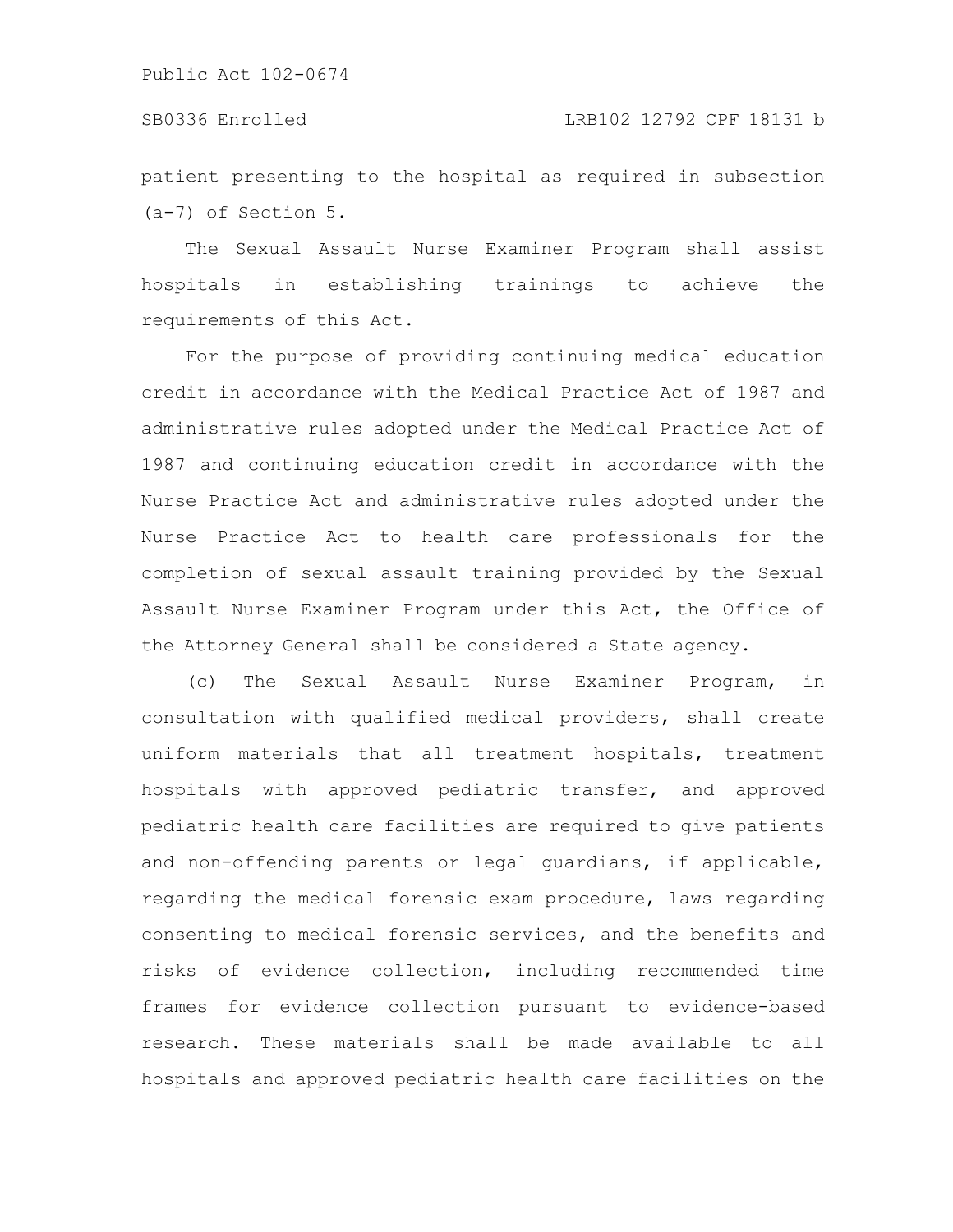Office of the Attorney General's website.

(d) This Section is effective on and after January 1, 2024 2022.

(Source: P.A. 101-634, eff. 6-5-20; 102-22, eff. 6-25-21.)

(410 ILCS 70/10-1)

(Section scheduled to be repealed on December 31, 2021) Sec. 10-1. Sexual Assault Nurse Examiner Program.

(a) The Sexual Assault Nurse Examiner Program is established within the Office of the Attorney General. The Sexual Assault Nurse Examiner Program shall maintain a list of sexual assault nurse examiners who have completed didactic and clinical training requirements consistent with the Sexual Assault Nurse Examiner Education Guidelines established by the International Association of Forensic Nurses.

(b) By March 1, 2019, the Sexual Assault Nurse Examiner Program shall develop and make available to hospitals 2 hours of online sexual assault training for emergency department clinical staff to meet the training requirement established in subsection (a) of Section 2-1. Notwithstanding any other law regarding ongoing licensure requirements, such training shall count toward the continuing medical education and continuing nursing education credits for physicians, physician assistants, advanced practice registered nurses, and registered professional nurses.

The Sexual Assault Nurse Examiner Program shall provide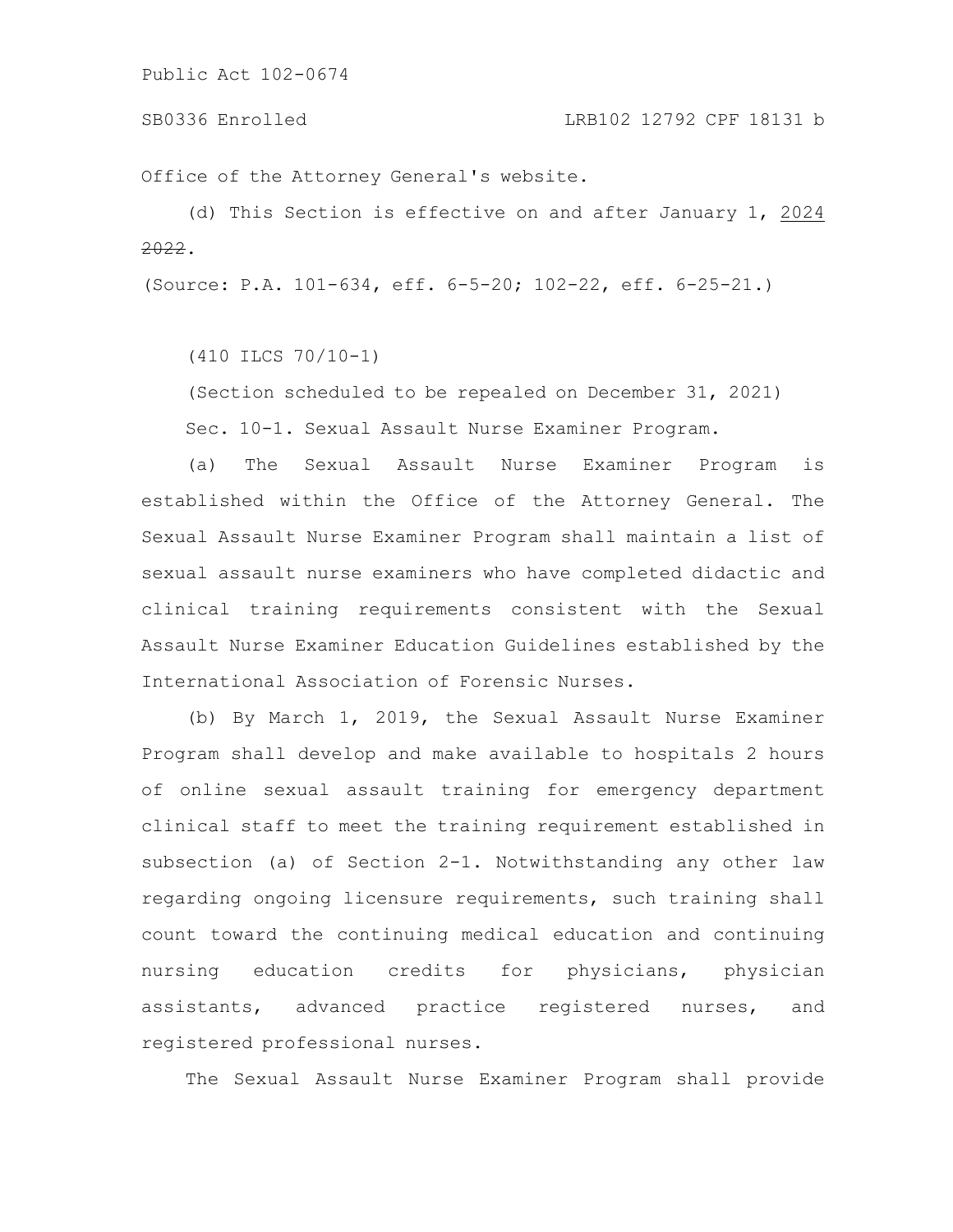# SB0336 Enrolled LRB102 12792 CPF 18131 b

didactic and clinical training opportunities consistent with the Sexual Assault Nurse Examiner Education Guidelines established by the International Association of Forensic Nurses, in sufficient numbers and geographical locations across the State, to assist hospitals with training the necessary number of sexual assault nurse examiners to comply with the requirement of this Act to employ or contract with a qualified medical provider to initiate medical forensic services to a sexual assault survivor within 90 minutes of the patient presenting to the hospital as required in subsection (a-7) of Section 5-1.

The Sexual Assault Nurse Examiner Program shall assist hospitals in establishing trainings to achieve the requirements of this Act.

For the purpose of providing continuing medical education credit in accordance with the Medical Practice Act of 1987 and administrative rules adopted under the Medical Practice Act of 1987 and continuing education credit in accordance with the Nurse Practice Act and administrative rules adopted under the Nurse Practice Act to health care professionals for the completion of sexual assault training provided by the Sexual Assault Nurse Examiner Program under this Act, the Office of the Attorney General shall be considered a State agency.

(c) The Sexual Assault Nurse Examiner Program, in consultation with qualified medical providers, shall create uniform materials that all treatment hospitals, treatment